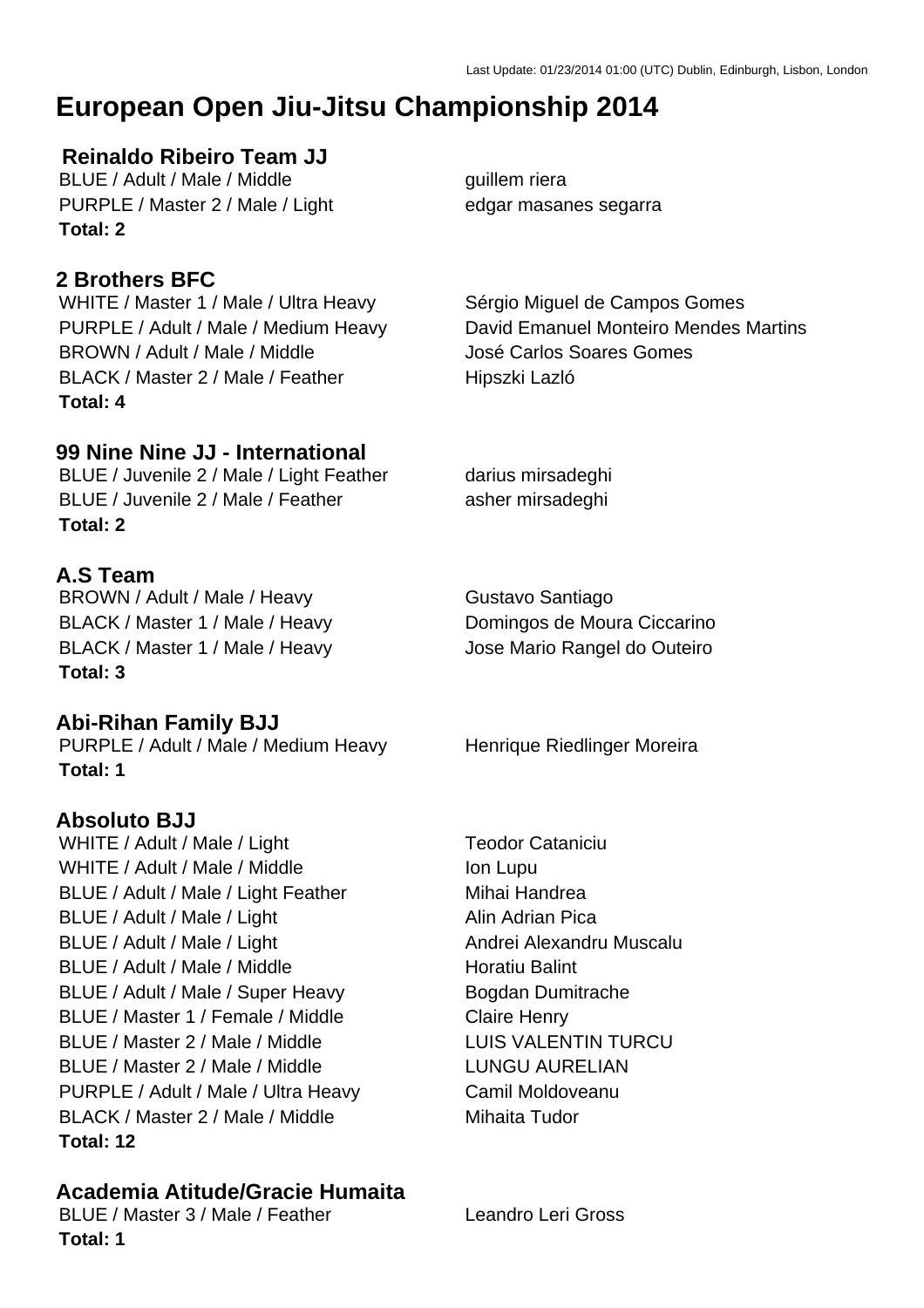**Academia Coliseu Total: 1**

**Academia de Jiu Jitsu** PURPLE / Master 2 / Male / Super Heavy Sven Rug **Total: 1**

**Academia Pisa** BROWN / Adult / Male / Light Valerio Mori Ubaldini **Total: 1**

**Academia Pitbull** PURPLE / Adult / Male / Light Feather Matheus Evangelista Gonzaga **Total: 1**

#### **Academia POA**

BLUE / Adult / Male / Middle Fernando Stephani Herz BROWN / Master 2 / Male / Middle Rodrigo de Mello Klippel BLACK / Master 1 / Male / Light Gabriel Ortiz Machado **Total: 4**

## **Academie Pythagore**

WHITE / Adult / Male / Middle Thomas Chaulet BLUE / Adult / Male / Feather admete judicael BLUE / Adult / Male / Medium Heavy bovalo jérémie BLUE / Master 3 / Male / Feather De Oliveira José PURPLE / Adult / Male / Feather hart Franck PURPLE / Master 1 / Male / Medium Heavy MARC ALUNNO PURPLE / Master 3 / Male / Middle MICKAEL AJORQUE PURPLE / Master 4 / Male / Heavy dussous frederic BROWN / Adult / Male / Medium Heavy Julien da Silva BLACK / Master 1 / Male / Feather Emmanuel Fernandez BLACK / Master 1 / Male / Middle Giovany Sorlier BLACK / Master 2 / Male / Middle Ludovic Perez BLACK / Master 3 / Male / Feather Thierry Serveaux BLACK / Master 4 / Male / Middle Thierry Chauvin **Total: 14**

## **Academy Caveirinha**

BLUE / Adult / Male / Middle Nick Hein BLUE / Adult / Male / Heavy Malte Meinken BLUE / Master 1 / Male / Medium Heavy El Khadir Al Mahdadi BLACK / Master 1 / Male / Light Feather Edvaldo da Mota Ferreira **Total: 4**

WHITE / Adult / Male / Light Dionatan Alexsander Santos Wiggers

BLUE / Adult / Male / Light Feather Augusto Cesar Pereira Silva Soares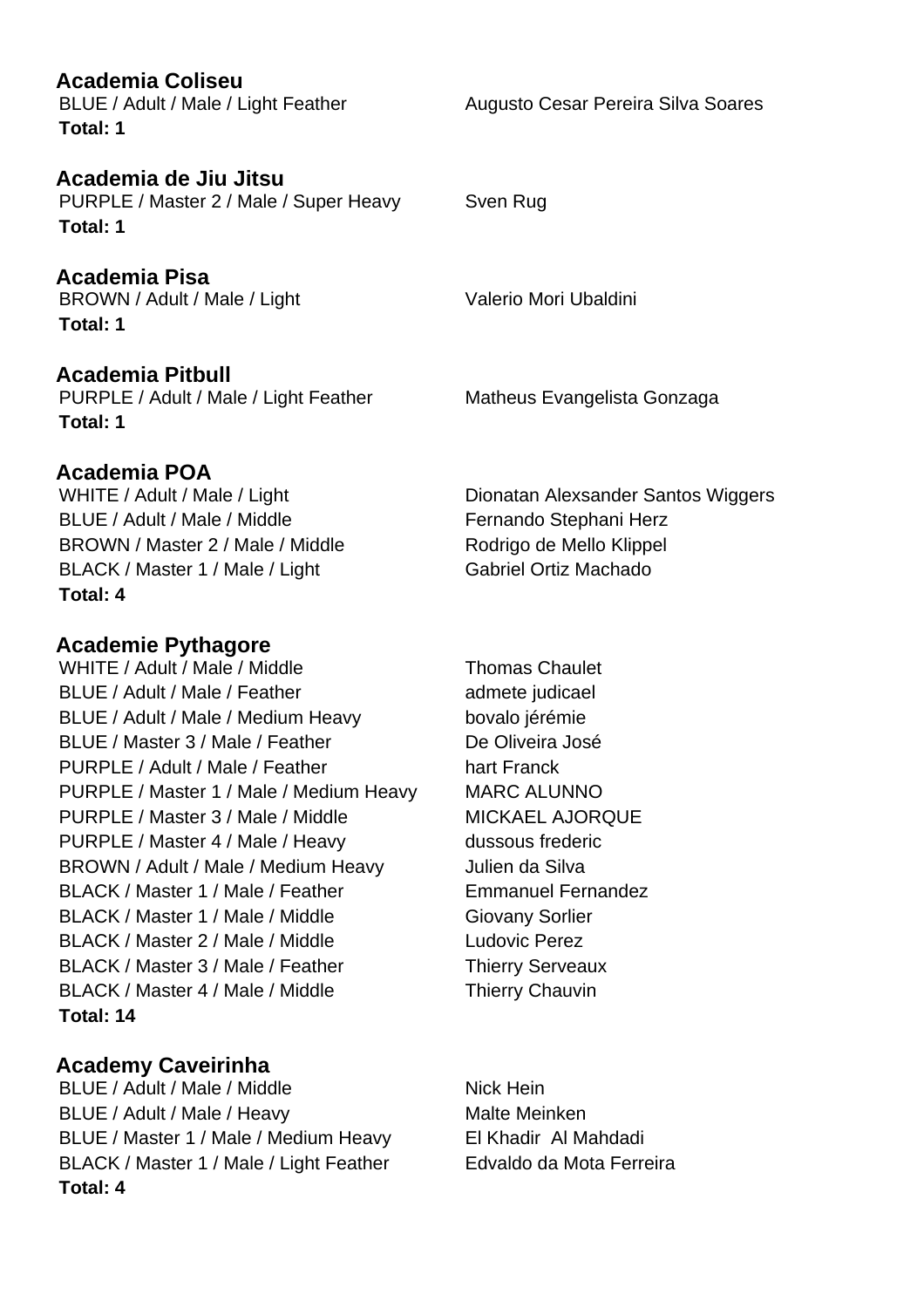## **Accademia Kama**

BLUE / Adult / Male / Rooster Alberto Alamia PURPLE / Adult / Male / Middle Andrea Fogà **Total: 2**

## **Acemat**

WHITE / Adult / Male / Rooster Paul Berthomieu WHITE / Adult / Male / Light Feather in the ieremy lougarre WHITE / Master 1 / Male / Feather antony ESTEVES BLACK / Adult / Female / Light Laurence Cousin Fouillat **Total: 4**

## **ACTJJ International**

WHITE / Adult / Male / Feather Andrew McGahon WHITE / Adult / Male / Light Marcin Zembala WHITE / Adult / Male / Light Ryan Noel McCartney WHITE / Adult / Male / Heavy Julius Ziurauskis WHITE / Master 2 / Male / Middle Sean Clancy BLUE / Adult / Male / Feather Aaron Devlin BLUE / Adult / Male / Feather gerard smyth BLUE / Adult / Male / Light Declan McAleenan BLUE / Adult / Male / Light Niall Scollard BLUE / Master 1 / Male / Ultra Heavy Stephen Patrick O'Neill BLUE / Master 2 / Male / Middle Patrick Mark Rogan BROWN / Master 2 / Male / Medium Heavy Martin Ian McLaughlin **Total: 12**

**Aeterna Jiu Jitsu** PURPLE / Adult / Male / Light Massimo Vitarelli BROWN / Adult / Male / Super Heavy Bruno Ivan Tomasetti BROWN / Adult / Female / Light Feather Giulia Roggio BLACK / Adult / Male / Middle Luca Anacoreta BLACK / Master 1 / Male / Light Fabio Anacoreta BLACK / Master 2 / Male / Middle Mirko Silvestri **Total: 6**

#### **Akademi Nord**

WHITE / Master 1 / Male / Middle Mats Jonsson PURPLE / Adult / Male / Heavy Marcus Andersson BROWN / Adult / Male / Middle Christian Dellevag **Total: 3**

**Akxe BJJ** BLUE / Adult / Male / Middle Markus Ganzmann **Total: 1**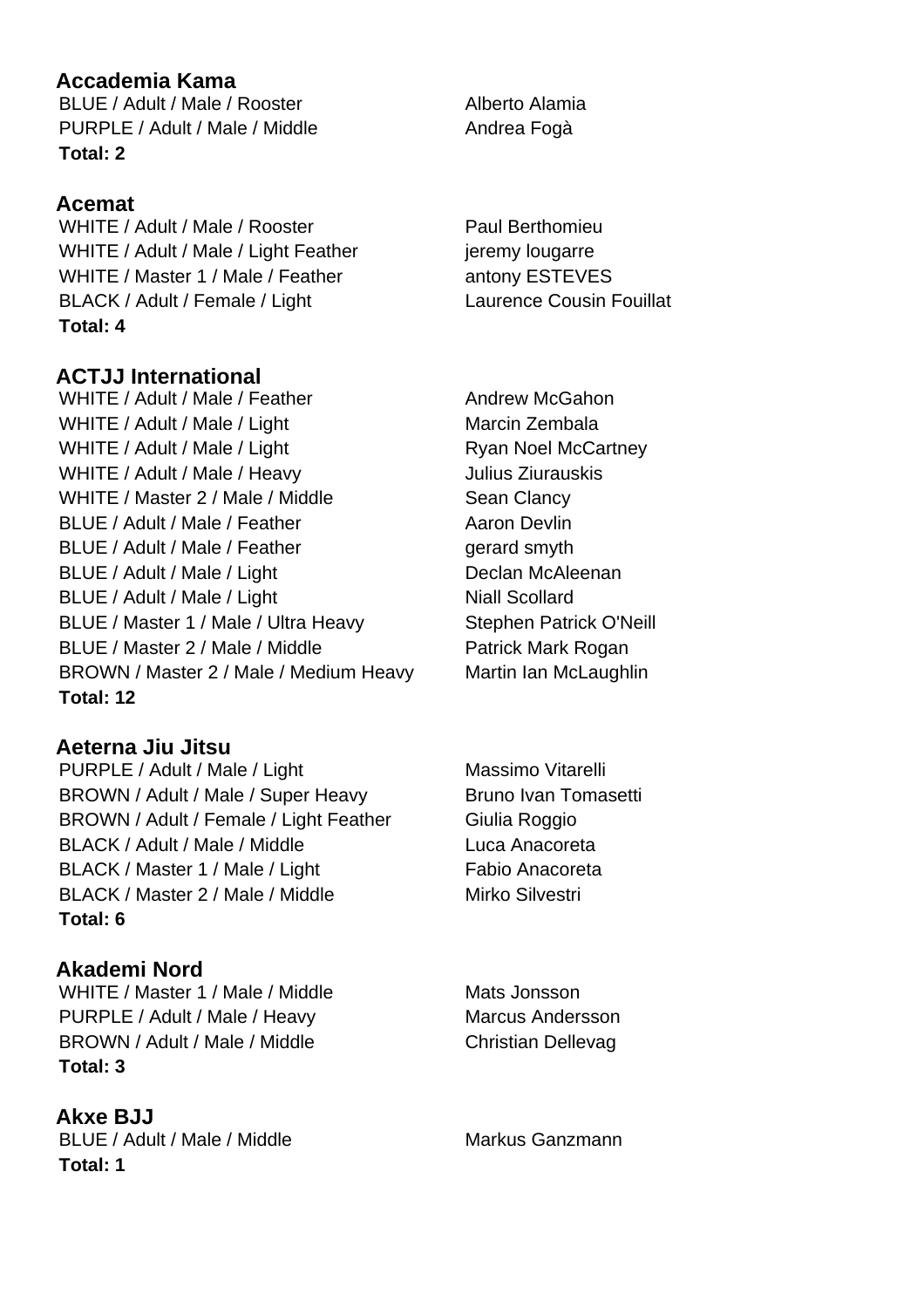## **Alive**

BLACK / Adult / Male / Feather Akira Hosokawa **Total: 1**

## **Alliance**

WHITE / Adult / Male / Rooster Mateusz Gawryluk WHITE / Adult / Male / Feather Ivan Bliznyuk WHITE / Adult / Male / Feather Nicolas Medina Werner WHITE / Adult / Male / Light Alberto Guzman Gil WHITE / Adult / Male / Light conenable oliver conenable of the Male of the Male of the Male of the Male of the Male of the Male of the Male of the Male of the Male of the Male of the Male of the Male of the Male of the Mal WHITE / Adult / Male / Middle David Mata WHITE / Adult / Male / Middle **Canadian Maskowski** WHITE / Adult / Male / Medium Heavy Arsen Shalov WHITE / Adult / Male / Heavy David Balsa Taibo WHITE / Adult / Male / Heavy Szymon Siwicki WHITE / Adult / Female / Light Svetlana Savic WHITE / Adult / Female / Middle Ivana Zgela WHITE / Adult / Female / Medium Heavy Claudia Kockmeyer WHITE / Master 1 / Male / Light Miller Milka Sjöholm WHITE / Master 1 / Male / Light Nils Schweighöfer WHITE / Master 1 / Male / Middle Marco Capurri WHITE / Master 1 / Male / Medium Heavy Murat Efendi WHITE / Master 1 / Male / Heavy Krzysztof Maliszewski WHITE / Master 1 / Male / Heavy Lukasz Fecki WHITE / Master 2 / Male / Middle Marcin Olejarz WHITE / Master 2 / Male / Medium Heavy Rene Bartels WHITE / Master 2 / Male / Heavy Niko Auvinen WHITE / Master 2 / Male / Heavy Patrick Schreier WHITE / Master 2 / Male / Ultra Heavy Darko Stojanovski BLUE / Juvenile 2 / Male / Light Adrian Zurowski BLUE / Adult / Male / Rooster Wellington Alex da Silva BLUE / Adult / Male / Light Feather Gabriel Alves Figueiró BLUE / Adult / Male / Light Feather Max Danrley Ferreira da Silva BLUE / Adult / Male / Feather Egidio Ribeiro Lima Neto BLUE / Adult / Male / Feather Jim William Hagström BLUE / Adult / Male / Light Dildar Aslan BLUE / Adult / Male / Light Garrett Weaver BLUE / Adult / Male / Middle Bobby Williams BLUE / Adult / Male / Middle Philippe Merrilees BLUE / Adult / Male / Medium Heavy Sasa Stijacic BLUE / Adult / Male / Heavy André Fichtner BLUE / Adult / Male / Heavy AYUB MAGOMADOV BLUE / Adult / Male / Super Heavy Philipp Arnhold BLUE / Adult / Female / Feather Kaisa Yli-Paunu BLUE / Adult / Female / Light Maria Liuska BLUE / Adult / Female / Light Thanise Casarin BLUE / Adult / Female / Middle Maria Runquist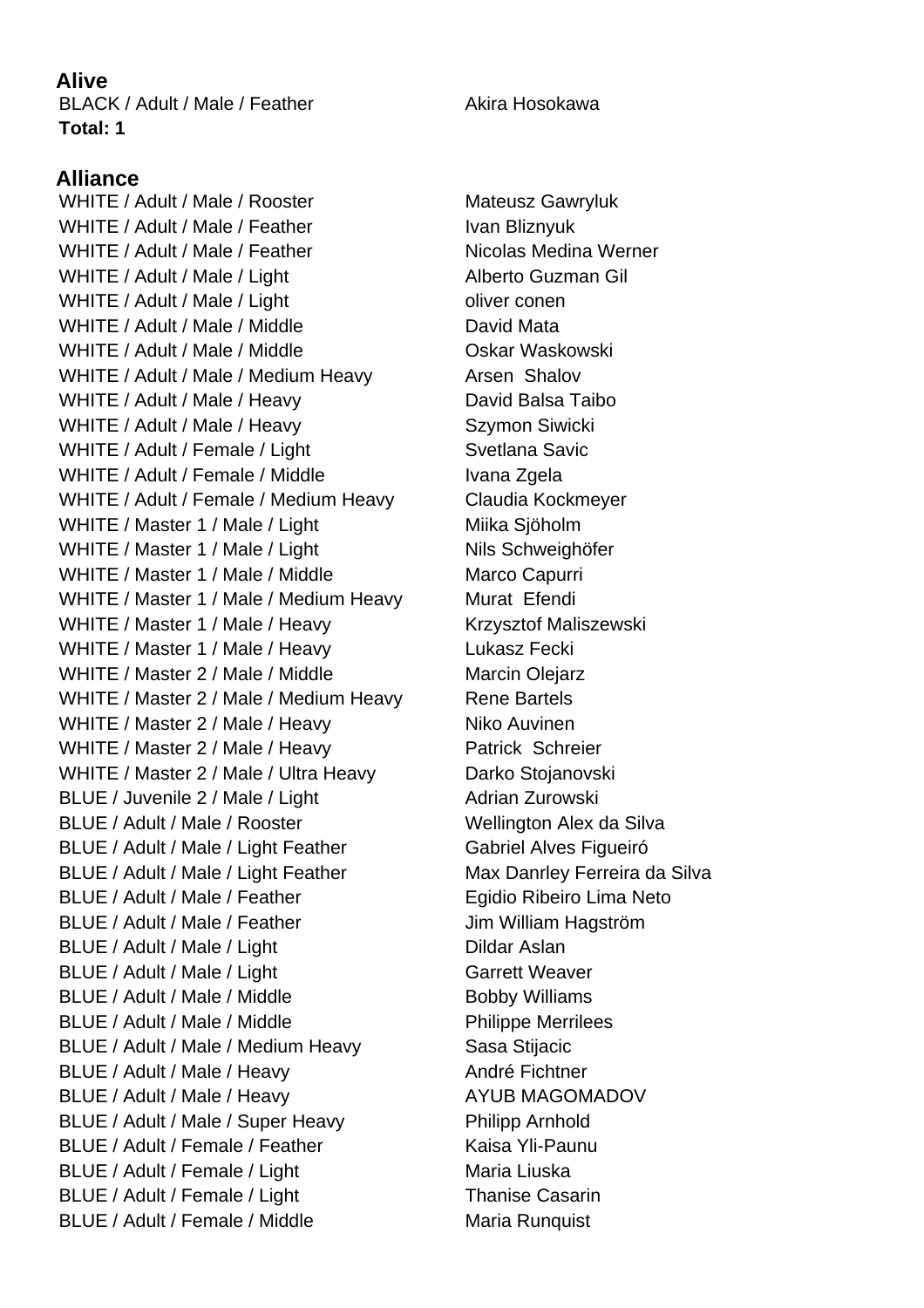BLUE / Adult / Female / Middle Martina Gramenius BLUE / Adult / Female / Medium Heavy Géssica da Fontoura Ventura BLUE / Adult / Female / Medium Heavy Patricia Langer BLUE / Master 1 / Male / Feather Ingo Faust BLUE / Master 1 / Male / Feather Tommi Koistinen BLUE / Master 1 / Male / Light Tomi Juopperi BLUE / Master 1 / Male / Middle Steve Dillan BLUE / Master 1 / Male / Middle Wilko Wilken BLUE / Master 1 / Male / Heavy Artur Zielinski BLUE / Master 1 / Male / Ultra Heavy Tatu Immonen BLUE / Master 1 / Female / Light Domenica Andrade BLUE / Master 1 / Female / Light H. Hoffmann BLUE / Master 2 / Male / Feather Konstantin Gugkaev BLUE / Master 2 / Male / Light Kai Daniel Weck BLUE / Master 2 / Male / Light Matti Loukusa BLUE / Master 2 / Male / Middle Joona Louhivuori BLUE / Master 2 / Male / Medium Heavy Gustavo Moreira de Aquino BLUE / Master 2 / Male / Medium Heavy Marek Merisalu BLUE / Master 2 / Male / Heavy Ari Ylipalo BLUE / Master 3 / Male / Light Staffan Mathlin BLUE / Master 3 / Male / Middle Gürkan Baydogan BLUE / Master 3 / Male / Medium Heavy Marin Lelas BLUE / Master 3 / Male / Medium Heavy Oliver te Wiel BLUE / Master 3 / Male / Heavy Lloyd Handy BLUE / Master 4 / Male / Light BAURZHAN UROSAEV PURPLE / Adult / Male / Light Feather Hiago Gama Sousa PURPLE / Adult / Male / Feather Adam Benayoun PURPLE / Adult / Male / Feather ZAINUTDIN ZAINUKOV PURPLE / Adult / Male / Light Max Lindblad PURPLE / Adult / Male / Light Sari Osseiran PURPLE / Adult / Male / Middle Christian Norén PURPLE / Adult / Male / Middle Lucas Jose Alves de Oliveira PURPLE / Adult / Male / Medium Heavy Flávio Junqueira PURPLE / Adult / Male / Medium Heavy Nicholas de Barcellos Meregali PURPLE / Adult / Male / Heavy Risto Vesanto PURPLE / Adult / Male / Super Heavy Esa Rintala PURPLE / Adult / Male / Super Heavy Riku Urholin PURPLE / Adult / Male / Ultra Heavy Tuomas Turunen PURPLE / Adult / Female / Heavy Jonna Karoliina Konivuori PURPLE / Master 1 / Male / Light Benedikt Schotthöfer PURPLE / Master 1 / Male / Middle Janne Petteri Laine PURPLE / Master 1 / Male / Middle Patryk Bak PURPLE / Master 1 / Male / Medium Heavy Julio Andrade Viotti PURPLE / Master 1 / Male / Medium Heavy Konstadinos Tsioutas PURPLE / Master 1 / Female / Middle Cristina Maria Teresa Cervelli PURPLE / Master 2 / Male / Feather Pele TKL Nguyen PURPLE / Master 2 / Male / Middle Janne Viertävä PURPLE / Master 2 / Male / Middle Spiros Huhn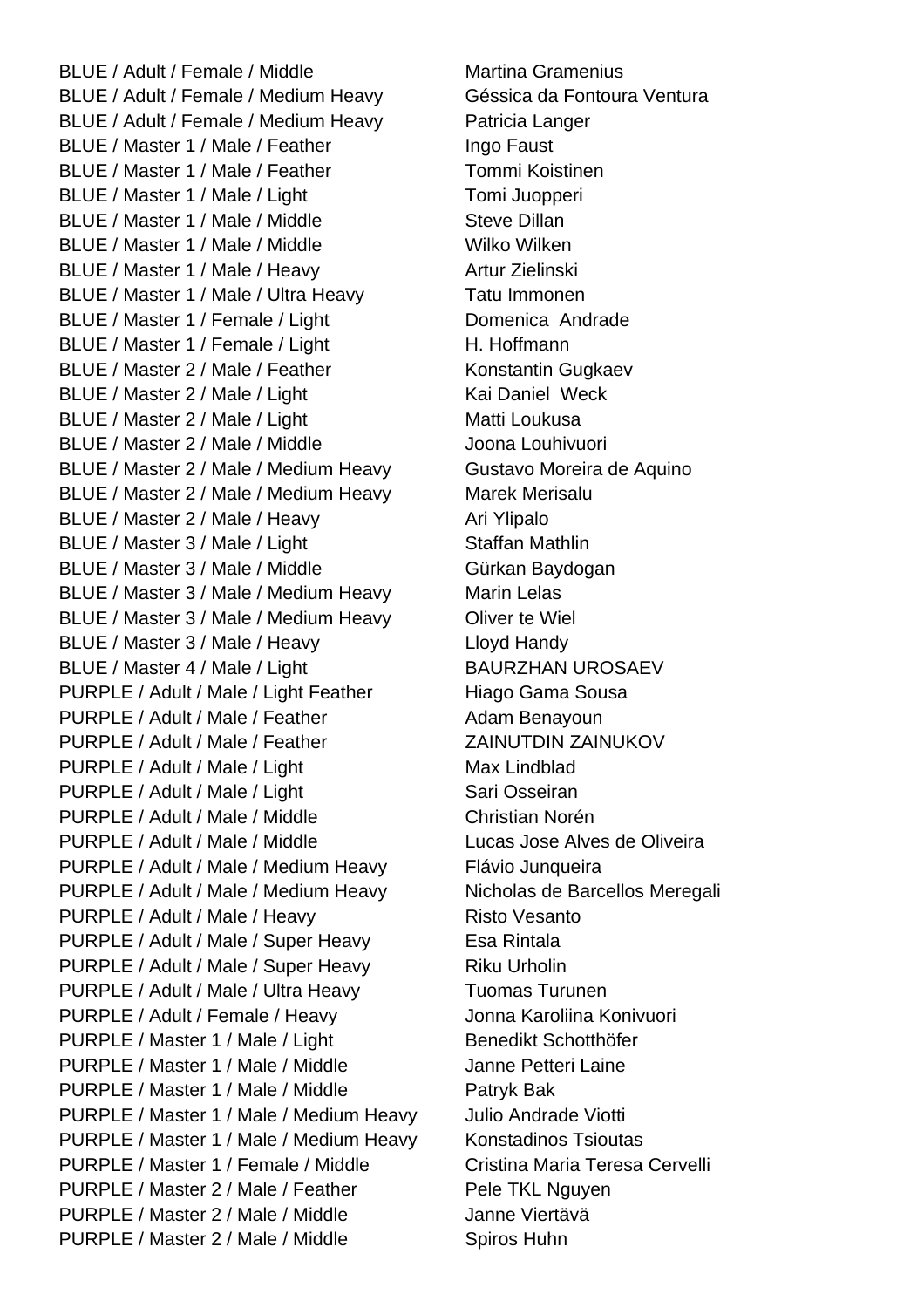PURPLE / Master 2 / Male / Medium Heavy Antonio Piccardi PURPLE / Master 2 / Male / Medium Heavy Mike Hartmann PURPLE / Master 2 / Male / Ultra Heavy Mika Sonntag PURPLE / Master 3 / Male / Medium Heavy Toby Eric Marroquin PURPLE / Master 3 / Male / Ultra Heavy A.E. Winkel PURPLE / Master 4 / Male / Middle Ignacio Prendes Espinosa PURPLE / Master 4 / Male / Middle Jari Taisto Johannes Hupli PURPLE / Master 4 / Male / Heavy Anders Ek BROWN / Adult / Male / Light Feather Lucas Emanoel Theodoro Oliveira BROWN / Adult / Male / Feather Fabio Murat Caloi BROWN / Adult / Male / Feather Isaac Doederlein BROWN / Adult / Male / Light Vinicius Cabral Farinazzo BROWN / Adult / Male / Middle Mateja Valiarevic BROWN / Adult / Male / Middle Thomas Hernan Oyarzun BROWN / Adult / Male / Heavy Fernando Andrade dos Reis BROWN / Adult / Male / Heavy Janne Aleksi Autio BROWN / Adult / Male / Super Heavy Karim Mohamed Ait Khalifa BROWN / Adult / Female / Light Feather Tove Grace Kristina Södersten BROWN / Adult / Female / Light Charlotte von Baumgarten BROWN / Adult / Female / Middle Jackeline Rodrigues M. de Oliveira BROWN / Master 1 / Male / Light Feather Ryan Smyth BROWN / Master 1 / Male / Middle Markus Schmidt BROWN / Master 1 / Male / Ultra Heavy Daniel Márquez BROWN / Master 2 / Male / Light Eduard Motelica BROWN / Master 2 / Male / Heavy Alexandre Balaton Prandini BROWN / Master 5 / Male / Medium Heavy Jari Pere BLACK / Adult / Male / Feather Gianni Paul Grippo BLACK / Adult / Male / Light Francisco Antonio Iturralde Lara BLACK / Adult / Male / Light Michael Alexandre Langhi BLACK / Adult / Male / Middle Leonardo I. Iturralde Aguirre BLACK / Adult / Male / Middle Mathias Fernandes Ribeiro BLACK / Adult / Male / Medium Heavy Filipe Meirelles Bobrick BLACK / Adult / Male / Heavy Fabiano Junior Leite de Souza BLACK / Adult / Male / Heavy Felipe Menezes Bueno BLACK / Adult / Male / Super Heavy Antonio Carlos Alexandre Peinado BLACK / Adult / Female / Medium Heavy Luanna Alzuguir Marton Moraes BLACK / Master 1 / Male / Middle Fernando Augusto da Silva BLACK / Master 1 / Male / Medium Heavy Gustavo Junqueira BLACK / Master 1 / Male / Heavy Juan Miguel Iturralde BLACK / Master 1 / Male / Heavy Paulo José Pinto BLACK / Master 3 / Male / Middle Eduardo Bittencourt Hernandes BLACK / Master 3 / Male / Super Heavy Zulmar dos Santos BLACK / Master 4 / Male / Middle Gilson Jose Teixeira de Farias BLACK / Master 4 / Male / Medium Heavy Zeljko Drinovac BLACK / Master 5 / Male / Light Eduardo Anderaos Cassis **Total: 135**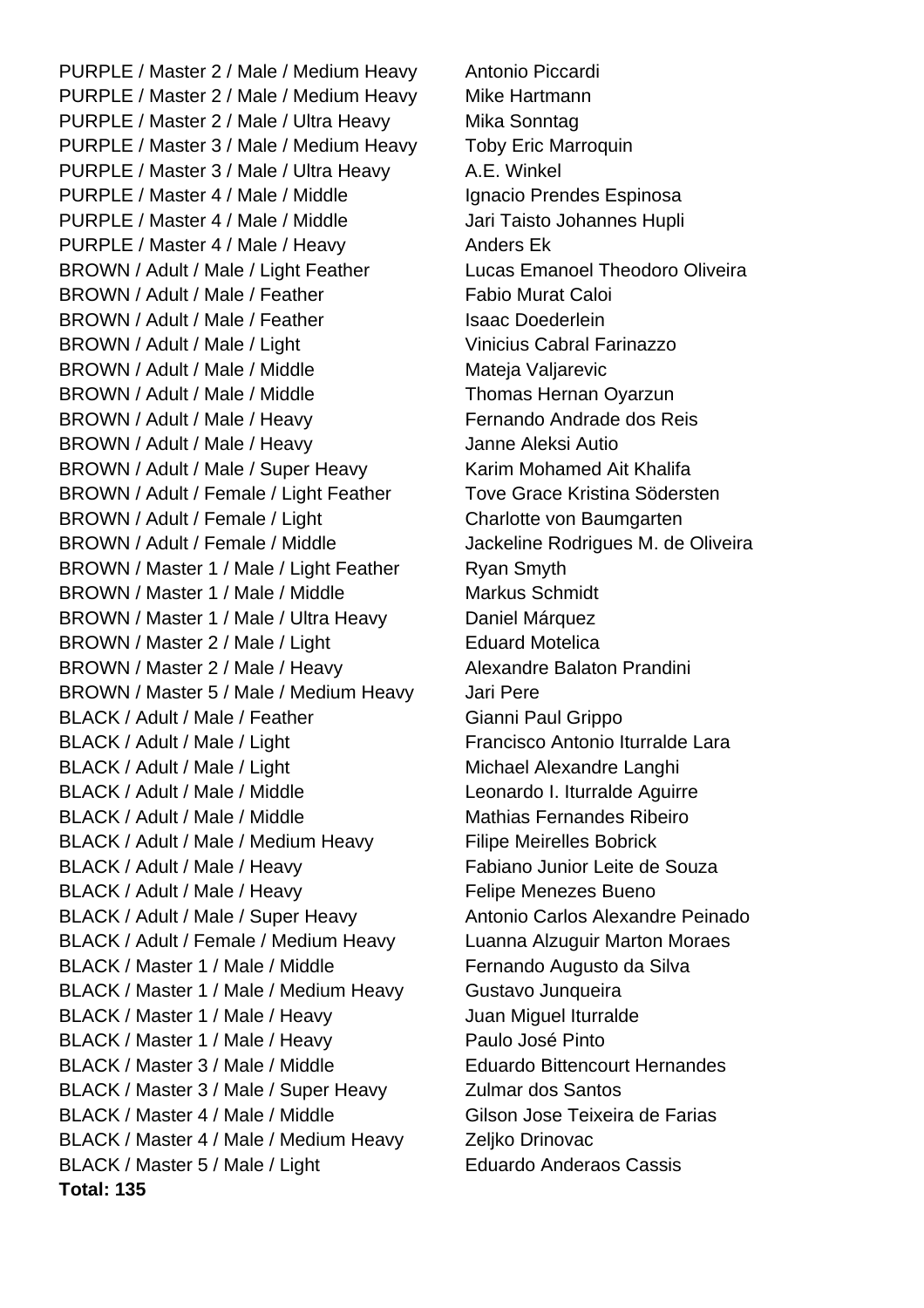### **Alliance Atlanta**

PURPLE / Adult / Male / Middle Leo Graf **Total: 1**

## **Alliance Croatia**

BLUE / Adult / Male / Middle Filip Marinic **Total: 1**

## **Alliance International**

WHITE / Adult / Male / Feather Rafal Machaj WHITE / Adult / Male / Light Alejandro Sanz Liaño WHITE / Adult / Male / Light Christoph Conen WHITE / Adult / Male / Middle Alan Kankulov WHITE / Adult / Male / Middle Alexander Keller WHITE / Adult / Male / Heavy Phil-Robin Groß-Hardt WHITE / Master 1 / Male / Heavy Lukasz Pietruszka BLUE / Adult / Male / Light Feather Nenad Bilbija BLUE / Adult / Male / Light Feather Sampsa Honkaheimo BLUE / Adult / Male / Light Tomi Himberg BLUE / Adult / Male / Middle Dominik Szerszen BLUE / Adult / Male / Middle **Eldar Aliev** BLUE / Adult / Male / Heavy **Olli Varie** BLUE / Adult / Male / Heavy Stefan Heber BLUE / Adult / Female / Light Natália Zumba de Souza BLUE / Adult / Female / Middle Zafeiria Panagiotarakou BLUE / Master 2 / Male / Light Yun Gleb PURPLE / Adult / Male / Feather Sani Osseiran PURPLE / Adult / Male / Light sami narikka PURPLE / Adult / Male / Middle Dejan Zivkovic PURPLE / Adult / Male / Middle Sakari Räsänen PURPLE / Adult / Male / Medium Heavy Firas El Hamed PURPLE / Adult / Male / Medium Heavy Jesse Urholin PURPLE / Master 1 / Male / Medium Heavy Jonne Ihander PURPLE / Master 2 / Male / Medium Heavy toni juutinen BROWN / Adult / Male / Light Jimmy Svensson BROWN / Adult / Male / Light Rodrigo Otavio Lima Fernandes BLACK / Master 1 / Male / Heavy Rogel Alexander Monsalve **Total: 28**

## **Alliance JJ**

WHITE / Adult / Male / Middle Kays Ismail WHITE / Adult / Male / Middle Michal Dolatowski BLUE / Adult / Male / Light Diego Calais de Oliveira Caiana BLUE / Adult / Male / Light Kimon Angelopoulos PURPLE / Adult / Male / Medium Heavy Luka Radulovic **Total: 5**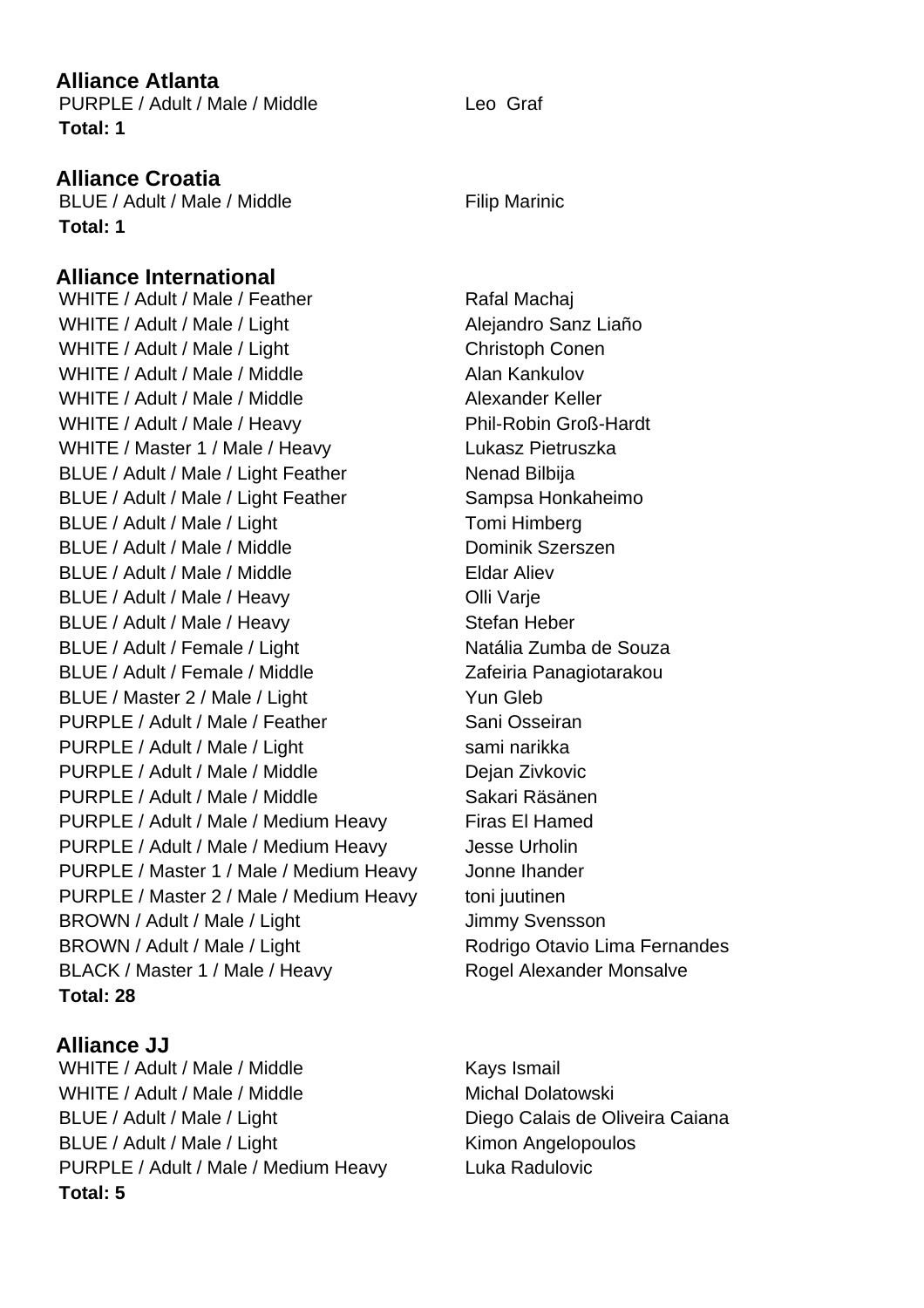## **Alliance Los Angeles**

BLUE / Adult / Male / Light Aleksander Popko PURPLE / Adult / Male / Light Ernesto Rojas Camba BROWN / Adult / Male / Feather Jason Alexander Gagnon **Total: 3**

## **Alliance Marcelo Garcia**

PURPLE / Master 1 / Male / Light Feather Jamie Kilstein **Total: 1**

## **Alliance SE**

BLUE / Adult / Male / Light Philippe Dotti BLUE / Adult / Male / Light Robin Hernandez **Total: 2**

## **Alliance South Florida**

PURPLE / Adult / Male / Light in the state of positionarism in the parameter of purpose **Total: 1**

#### **Alliance USA**

BLUE / Adult / Male / Light Dawid Sloma BLUE / Adult / Male / Light Jyri Mikkilä **Total: 2**

**Amazonas Rice Bros BJJ** PURPLE / Adult / Male / Middle david barber **Total: 1**

#### **American Top Team**

BLUE / Juvenile 2 / Male / Feather Joseph Angel Aman Jr. PURPLE / Adult / Male / Light Feather Zachary Levitetz PURPLE / Adult / Male / Light Mateo Londono Armel BROWN / Adult / Male / Feather Brian Mahecha **Total: 4**

## **Andre Maneco BJJ**

BLACK / Master 3 / Male / Light Andre Luiz Leite **Total: 1**

**Andy Roberts BJJ** WHITE / Master 2 / Male / Middle christopher marshall **Total: 1**

**Asean BJJF** BLUE / Juvenile 2 / Male / Light Mohamed Nakrachi **Total: 1**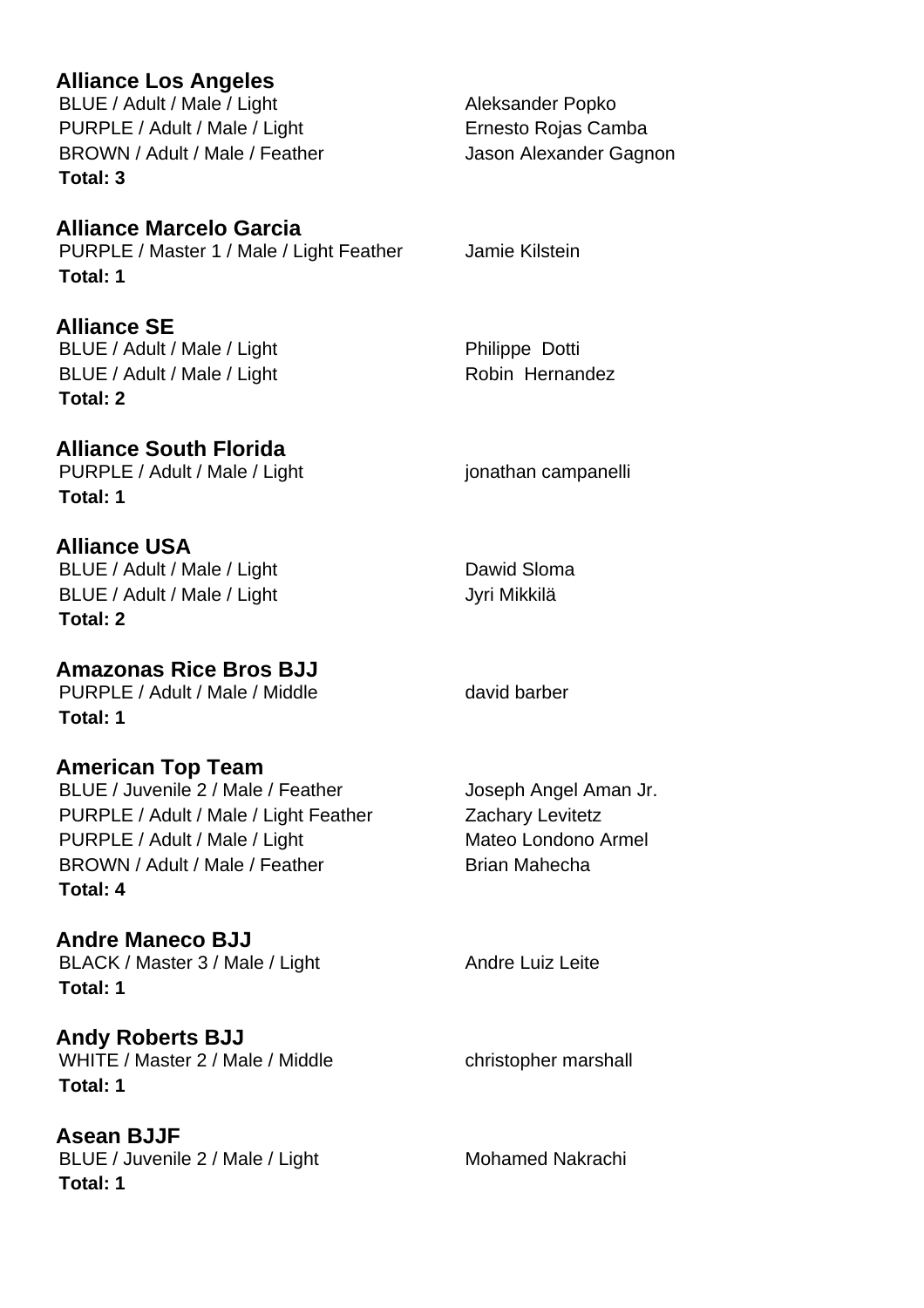## **Ases Jiu Jitsu**

WHITE / Adult / Male / Feather Adolfo Dominguez Diaz WHITE / Adult / Male / Medium Heavy Christofer Eleazar García de Ara BLUE / Adult / Male / Feather David Lahosa lillo BLUE / Master 1 / Male / Medium Heavy Antonio Olmedo Jara BLUE / Master 2 / Male / Medium Heavy José Juan Melián Monzón PURPLE / Adult / Male / Medium Heavy Francisco Jose Santana Benitez **Total: 6**

## **ASM Jiu-Jitsu - Palhoça**

BLUE / Adult / Female / Light Luana de Souza BLACK / Master 3 / Male / Medium Heavy Marcos Tulio Nunes da Rosa **Total: 2**

#### **Associação Oriente**

BLACK / Master 1 / Male / Super Heavy Felipe de Lima Machado **Total: 1**

#### **Association Aranha**

WHITE / Adult / Male / Light David Mendez Arroyo WHITE / Adult / Male / Middle Danil Kostin WHITE / Adult / Male / Middle sebastien raynaud WHITE / Adult / Male / Heavy miguel cid sola WHITE / Adult / Male / Super Heavy Ismael Iglesias Sánchez WHITE / Adult / Female / Light Rodrigues courtin Elsa WHITE / Master 1 / Male / Light andres rodriguez lopez WHITE / Master 1 / Male / Super Heavy Samuel Richard WHITE / Master 2 / Male / Middle Borges Rodrigues Paulo Jorge WHITE / Master 2 / Male / Medium Heavy CHANTELOUP Stéphane BLUE / Adult / Male / Rooster Erick Nicold Cueto Vasquez BLUE / Adult / Male / Light Feather aldo saavedra BLUE / Adult / Male / Light Feather Xavi Bas BLUE / Adult / Male / Feather jeremy janny BLUE / Adult / Male / Light Pablo Surinach BLUE / Master 1 / Male / Light Víctor Manuel Mirón García BLUE / Master 1 / Male / Middle CHASSEUR-DANIEL NICOLAS BLUE / Master 1 / Male / Heavy maximilien ysern BLUE / Master 1 / Female / Light Feather Arantza Pérez BLUE / Master 2 / Male / Light Feather Sebastian Kaciel BLUE / Master 2 / Male / Medium Heavy Perino Yann BLUE / Master 3 / Male / Feather bazoin yan BLUE / Master 3 / Male / Feather PRATS Olivier BLUE / Master 3 / Male / Medium Heavy BRUNO GUIN PURPLE / Adult / Male / Light Mehdi Maymo PURPLE / Adult / Male / Middle Benyoucef Soufiane PURPLE / Master 1 / Male / Light Antonio Gatell Molina PURPLE / Master 1 / Male / Middle Iago Rodríguez trigo PURPLE / Master 1 / Male / Medium Heavy Samy Tirouvanziam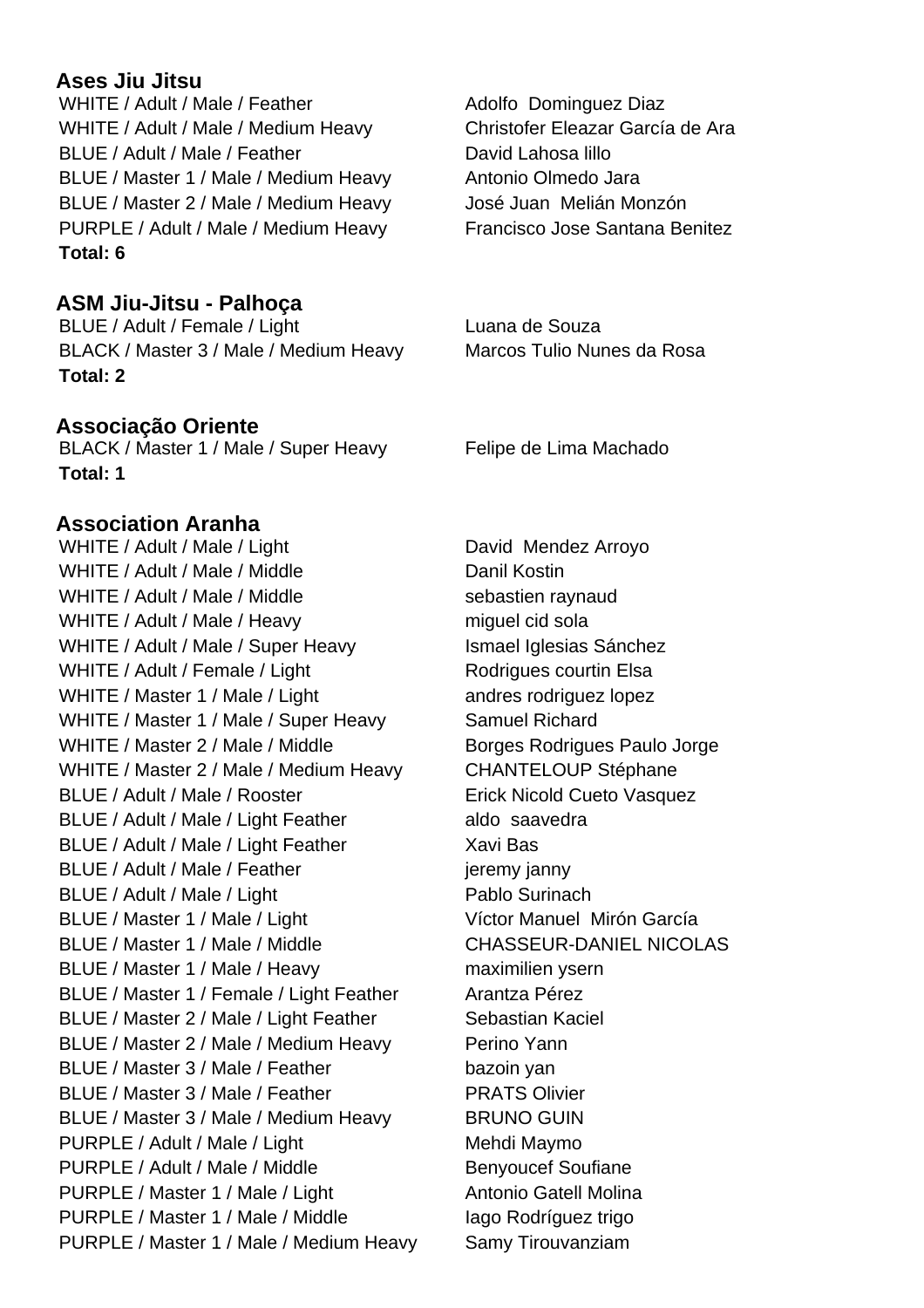PURPLE / Master 2 / Male / Light DANI RODRIGUEZ PURPLE / Master 4 / Male / Heavy Joro Gueorguiev BROWN / Master 2 / Male / Feather Luis Alfonso Lopez Quinones Toledano BROWN / Master 2 / Male / Middle David Garcia Perez BROWN / Master 2 / Male / Super Heavy Fanou Seho Franck BLACK / Adult / Male / Feather Sergio Calderon Gonzalez BLACK / Master 1 / Male / Feather Eric Dominique Satge BLACK / Master 2 / Male / Light Feather Herminio Garcia Roncero **Total: 37**

## **Atos Jiu-Jitsu**

WHITE / Adult / Male / Medium Heavy Krystian Biedrzynski WHITE / Adult / Female / Light Feather FATIMA AZDIHMED WHITE / Adult / Female / Medium Heavy Amelia Lui WHITE / Master 1 / Male / Ultra Heavy Maciej Merkur WHITE / Master 2 / Male / Medium Heavy Wojciech Szczebak BLUE / Adult / Male / Light Feather Mason Monsevais BLUE / Adult / Male / Heavy Jakub Dlugosz BLUE / Master 1 / Male / Medium Heavy Andre Piolho Rodrigues Lopes BLUE / Master 4 / Male / Heavy Krzysztof Sabat PURPLE / Adult / Male / Feather Daniel Hilal PURPLE / Adult / Male / Feather Rayom Schroeter Ribeiro PURPLE / Master 1 / Male / Feather Gustavo Fonseca PURPLE / Master 5 / Male / Light EDDY LIEVROUW BLACK / Adult / Male / Feather Rafael Mendes Godoy BLACK / Adult / Male / Middle Claudio Calasans Camargo Júnior BLACK / Adult / Male / Middle Jonathan Torres BLACK / Adult / Male / Medium Heavy Keenan Kai-James Cornelius BLACK / Adult / Male / Medium Heavy Vitor Fabio Martins Toledo BLACK / Adult / Male / Super Heavy Paulo Leandro Brassoloto BLACK / Adult / Male / Ultra Heavy Leonardo Henrique D'avila Corrêa **Total: 20**

## **Atos JJ International**

PURPLE / Adult / Male / Feather Richard Stephen Slomba Jr. **Total: 1**

#### **Attica**

WHITE / Master 1 / Male / Super Heavy julien leroy PURPLE / Master 1 / Male / Middle david martins **Total: 2**

## **Avignon Brazilian Jiu-Jitsu**

WHITE / Adult / Male / Light Lange Romain BLUE / Master 1 / Male / Light Lovatiana Randrianasolo BROWN / Master 3 / Male / Light James Philippe Schiavo **Total: 3**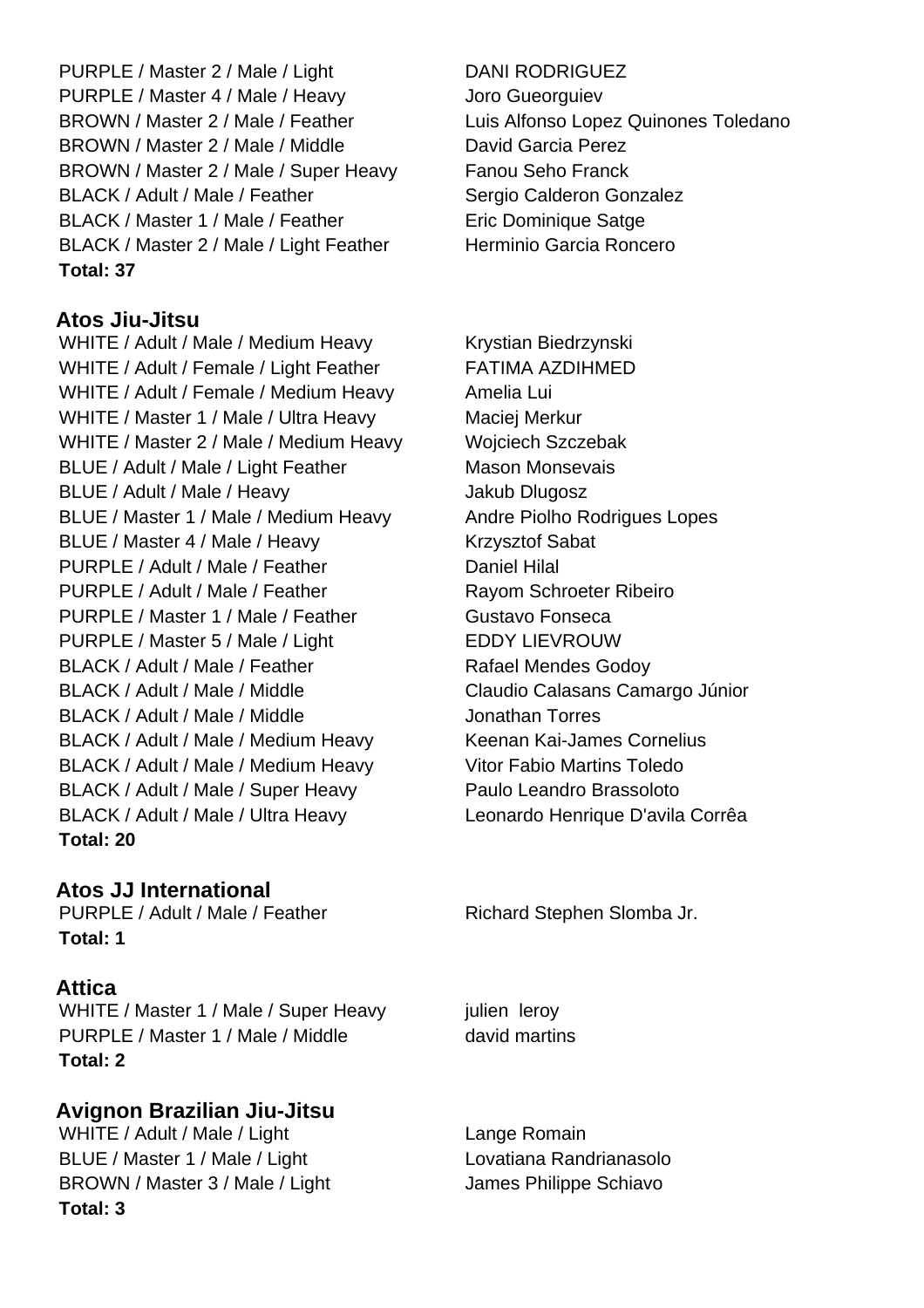| <b>B19RNK</b><br>PURPLE / Master 1 / Male / Ultra Heavy<br>Total: 1                                                                                                                            | Cafafa Ludovic                                                                                   |
|------------------------------------------------------------------------------------------------------------------------------------------------------------------------------------------------|--------------------------------------------------------------------------------------------------|
| <b>Babalu's Iron Gym</b><br>BLACK / Master 2 / Male / Ultra Heavy<br>Total: 1                                                                                                                  | Renato Sobral da Cunha                                                                           |
| <b>Bad Boys JJ</b><br>PURPLE / Master 3 / Male / Medium Heavy<br>BLACK / Master 2 / Male / Middle<br>Total: 2                                                                                  | <b>Rudy Bucovaz</b><br><b>Bart Creemers</b>                                                      |
| <b>Balaban Jiu-Jitsu Team</b><br>WHITE / Master 1 / Male / Medium Heavy<br>BLUE / Master 1 / Male / Middle<br>BLUE / Master 1 / Female / Middle<br>BROWN / Master 1 / Male / Heavy<br>Total: 4 | KONURALP KOCOGLU<br>arkin celik<br>Zeynep Atabek<br>Ertan Balaban                                |
| <b>Balance</b><br>BLUE / Master 3 / Male / Light<br>Total: 1                                                                                                                                   | <b>Darren Lewins</b>                                                                             |
| Barbosa JJ e MMA<br>BLACK / Master 1 / Male / Super Heavy<br>Total: 1                                                                                                                          | Filippi Soto Mattos                                                                              |
| <b>Barbosa Team Agua</b><br>WHITE / Master 1 / Male / Ultra Heavy<br>BLUE / Adult / Female / Feather<br>PURPLE / Master 3 / Male / Middle<br>Total: 3                                          | Robert Wijtsma<br>Kelly Kilarciyan<br><b>Chango Eersel</b>                                       |
| <b>Barreto</b><br>BLUE / Master 3 / Male / Light<br>PURPLE / Adult / Female / Middle<br>PURPLE / Adult / Female / Medium Heavy<br>BLACK / Adult / Male / Heavy<br>Total: 4                     | Mika Atti<br>Heloisa Toledo Cintra Negri<br>Nivia de Souza Moura<br>Eduardo dos Reis Rios Guirau |
| <b>Barreto Jiu-Jitsu Finland</b><br>BLUE / Adult / Male / Feather<br>BLUE / Adult / Male / Light<br>BLUE / Adult / Male / Heavy<br>BLUE / Adult / Male / Super Heavy                           | Petri Paloranta<br>Lasse Paavola<br>kalle viitanen<br>Mikko Veijonen                             |

BLUE / Adult / Female / Feather ida Luostarinen BLUE / Master 1 / Male / Feather Juha Karjalainen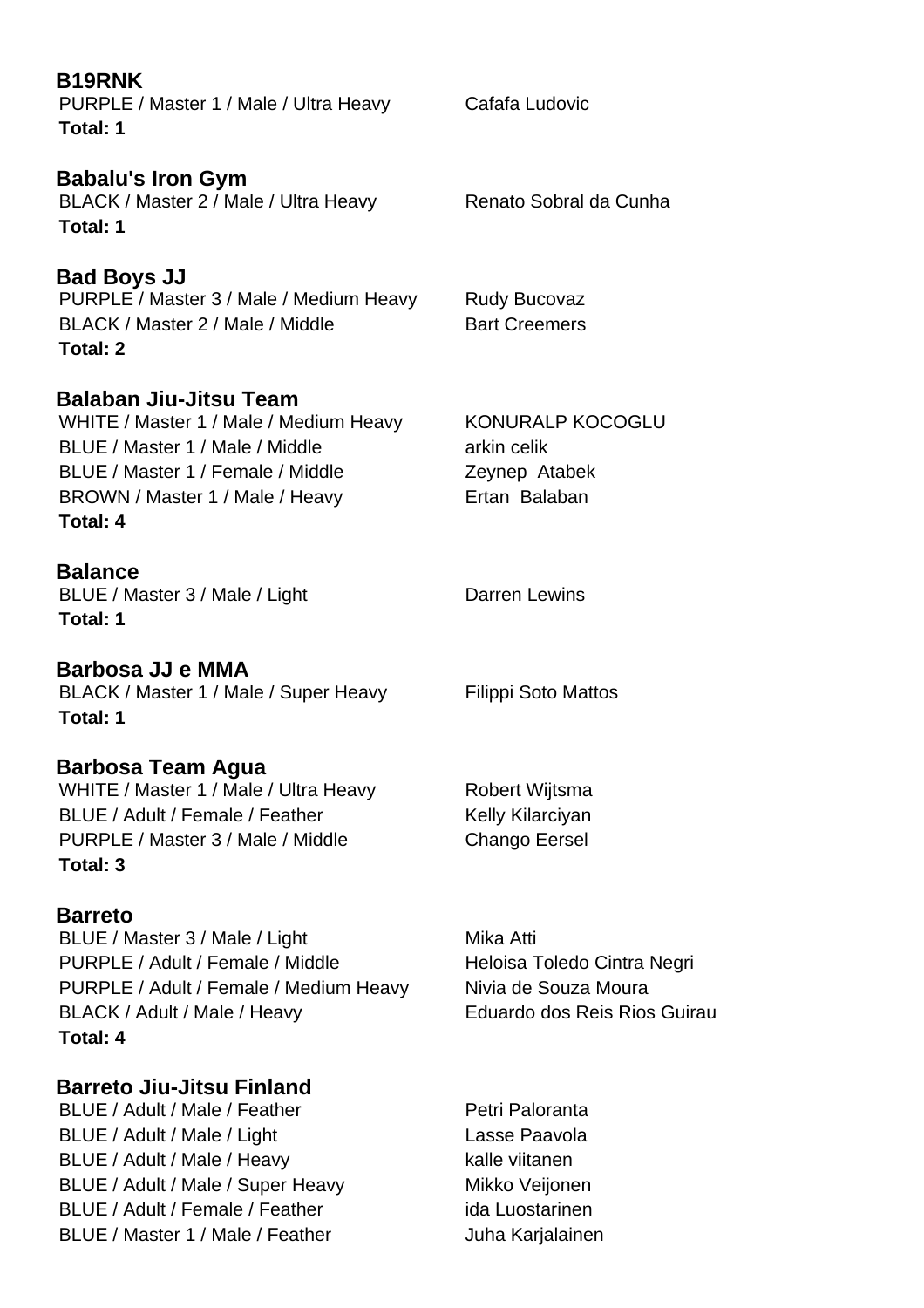PURPLE / Adult / Male / Heavy Ville Saari BROWN / Adult / Male / Feather Severi Nenonen BLACK / Adult / Male / Middle Raimo Teppo Tapani Posti **Total: 9**

#### **Batatinha Team Italia**

WHITE / Juvenile 2 / Male / Feather Davide Scarano WHITE / Master 1 / Male / Feather Carlo Farigu WHITE / Master 1 / Male / Light ALESSANDRO SPANU WHITE / Master 2 / Male / Medium Heavy Andrea Zaccone WHITE / Master 2 / Male / Medium Heavy Eugenio Ponturo WHITE / Master 2 / Male / Super Heavy Massimiliano Nannini BLUE / Adult / Male / Light Matteo Conversi BLUE / Adult / Male / Light STEFANO MALEZ BLUE / Master 1 / Male / Feather Fabio Tedde BLUE / Master 1 / Female / Light francesca stella BLUE / Master 1 / Female / Heavy Maria Damoc BLUE / Master 2 / Male / Middle Davide Lorenzin BLUE / Master 4 / Male / Feather giovanni csillag tirelli PURPLE / Adult / Male / Light Matteo Crispino PURPLE / Adult / Female / Light Veronica Pè PURPLE / Master 1 / Male / Feather Illia Pachkovskyi PURPLE / Master 1 / Male / Feather Romano Mainardi PURPLE / Master 1 / Male / Light CLAUDIO RIZZIOLI PURPLE / Master 1 / Male / Light Reald Turja PURPLE / Master 2 / Male / Light Fabio Bergesio BROWN / Master 1 / Male / Light Guilherme Carlos BROWN / Master 1 / Male / Ultra Heavy Fabricio Carvalho de Souza BLACK / Master 2 / Male / Light Alexandre Vasconcelos dos Santos BLACK / Master 2 / Male / Middle Luca Greca BLACK / Master 3 / Male / Feather Juan Eduardo Neves **Total: 25**

#### **Batatinha Team Italia JJ**

PURPLE / Master 1 / Male / Feather Luca Bonino **Total: 1**

#### **Best Way BJJ / American Top Team Boston**

PURPLE / Adult / Male / Heavy Daniel Lichtenberg PURPLE / Adult / Male / Super Heavy Kevin Wollborn PURPLE / Adult / Male / Super Heavy Peter Lepp **Total: 3**

## **Big Brothers**

PURPLE / Master 1 / Male / Medium Heavy Ivan Ryzhkov BROWN / Master 1 / Male / Heavy Isaac Richard July Jr **Total: 2**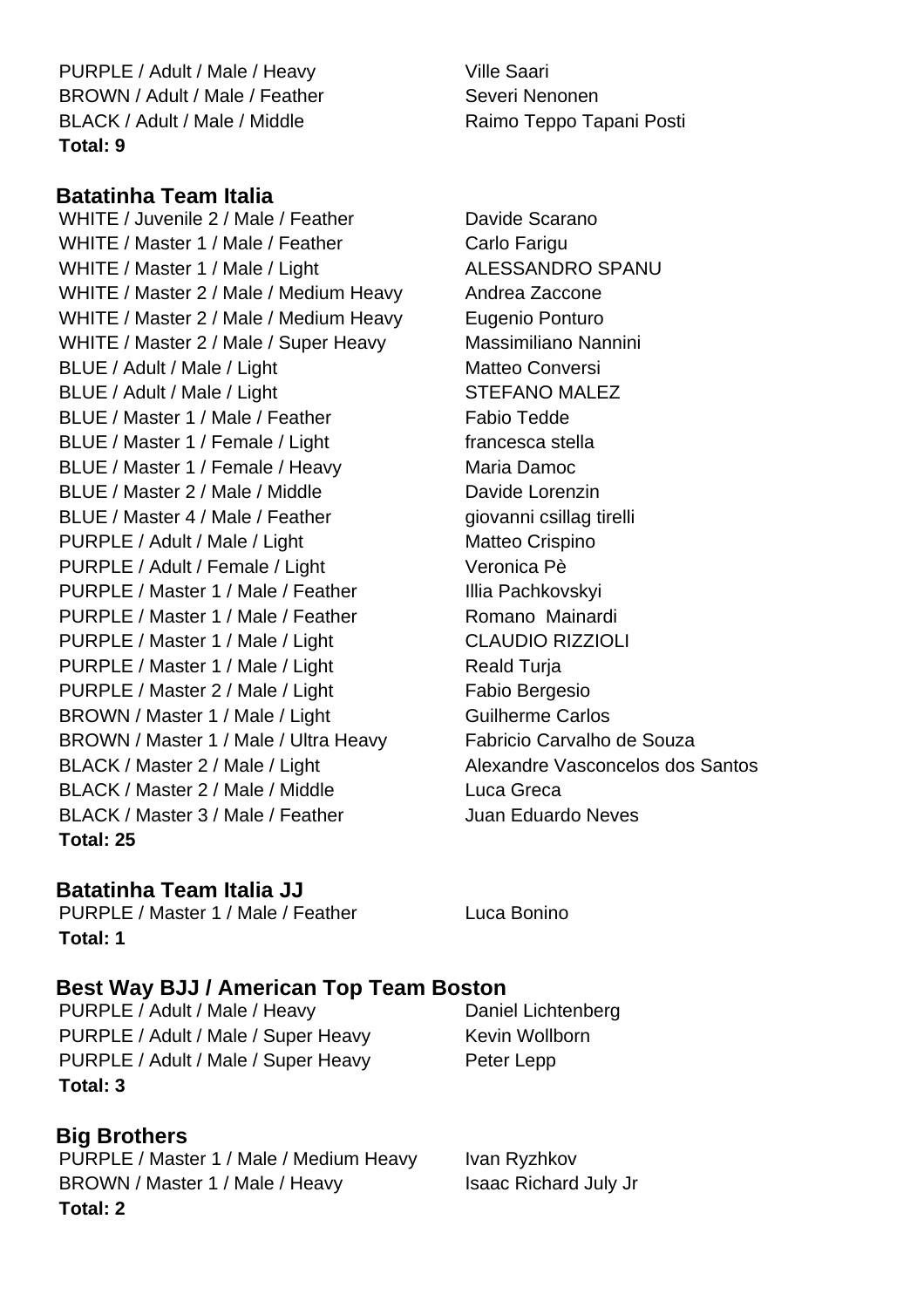#### **BJJ Globetrotters**

WHITE / Adult / Male / Feather Ilya Khamitov WHITE / Master 1 / Male / Light Jérémie LELIEVRE WHITE / Master 2 / Male / Middle Fabien Gros-Desormeaux BLUE / Juvenile 1 / Male / Feather Daniel Nordskov BLUE / Adult / Male / Feather Christopher Miah BLUE / Adult / Male / Feather Konstantin Burdonov BLUE / Adult / Male / Light Lee Tabis BLUE / Adult / Male / Medium Heavy Emil Larsson BLUE / Adult / Male / Heavy Alexander Christian Meffert BLUE / Adult / Female / Light Feather Emma Kemp BLUE / Master 1 / Male / Middle Clement LONGEARD BLUE / Master 1 / Male / Middle Volkov Sergey BLUE / Master 1 / Male / Medium Heavy Liam Ralph BLUE / Master 2 / Male / Middle Filipe Conceição BLUE / Master 2 / Male / Medium Heavy Sylvain Deodati BLUE / Master 2 / Male / Ultra Heavy Vladimir Samygin (Uhlmann) BLUE / Master 4 / Male / Feather Ivan Zhukov PURPLE / Adult / Male / Heavy Daniel Frederic Kimmling PURPLE / Master 3 / Male / Medium Heavy David FRANCOIS BROWN / Master 1 / Male / Light Roman Rosh BROWN / Master 1 / Male / Middle Kari Gunnarsson **Total: 21**

#### **BJJ Revolution Team - International**

WHITE / Adult / Male / Light Anthony Heaphy WHITE / Adult / Male / Heavy ciaran gilmore WHITE / Master 1 / Male / Medium Heavy Anthony Carr BLUE / Adult / Male / Feather Micheal Anthony Neary BLUE / Adult / Male / Light Denis Chetrari BLUE / Adult / Male / Medium Heavy Jamie McNiece BLUE / Adult / Male / Heavy Sean McTasney BLUE / Master 1 / Male / Light Andrew Gibbons BLUE / Master 2 / Male / Light Feather Paul McIntyre BLUE / Master 2 / Male / Feather Aki Sakamoto BLUE / Master 2 / Male / Feather Paul Browne BLUE / Master 2 / Male / Super Heavy seamus strain BLUE / Master 2 / Male / Ultra Heavy Glenn Ward BLUE / Master 3 / Male / Medium Heavy David quinn BLUE / Master 4 / Male / Light Steven Carr BLUE / Master 4 / Male / Middle DAMIEN BRENNAN PURPLE / Master 2 / Male / Feather Peter Doyle PURPLE / Master 2 / Male / Middle Christopher Del Guidice PURPLE / Master 3 / Male / Feather simon john neal PURPLE / Master 4 / Male / Light Kevin Layne PURPLE / Master 4 / Male / Light Mark Nixon PURPLE / Master 4 / Male / Middle Robert Cullinan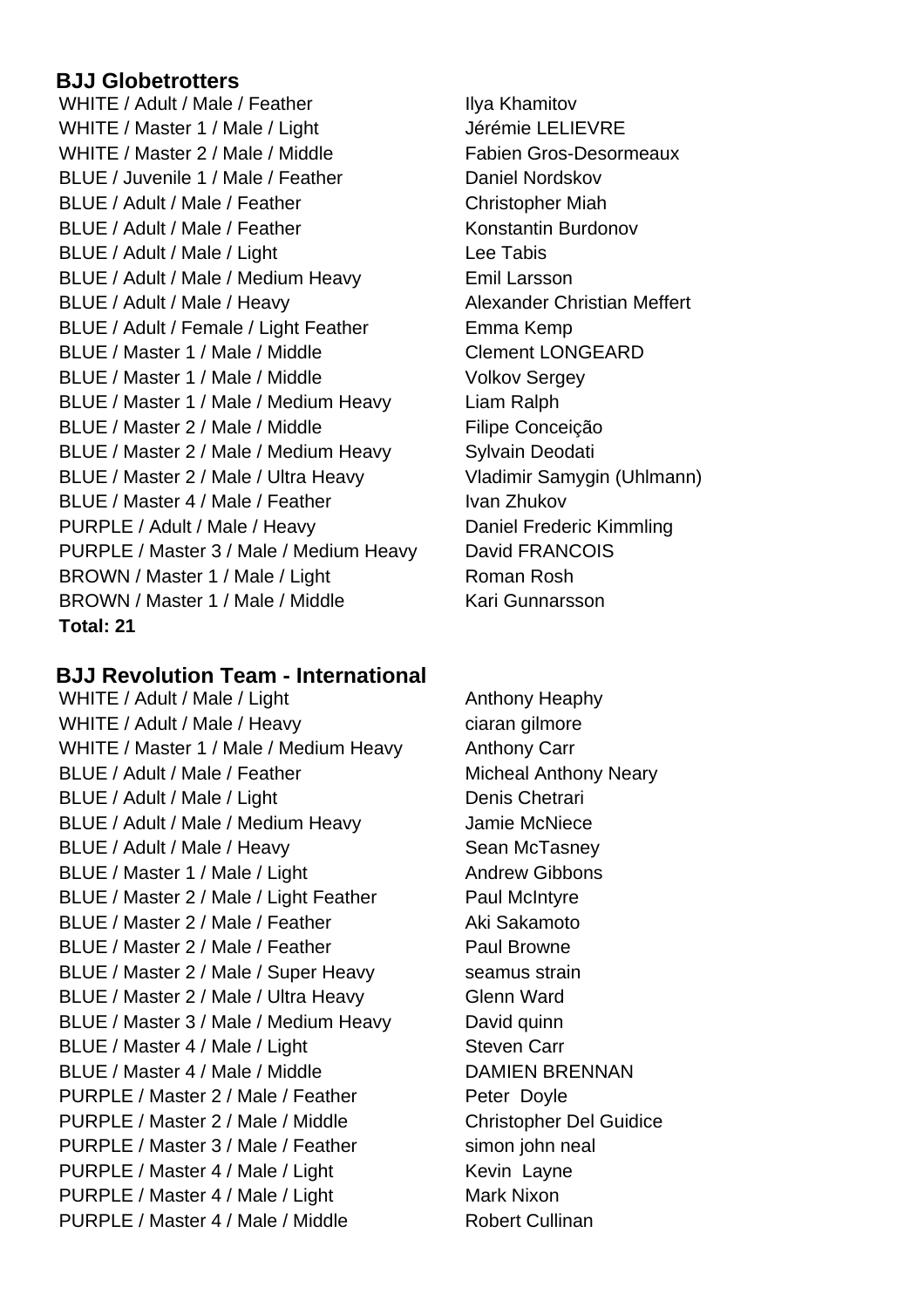PURPLE / Master 4 / Male / Medium Heavy robert brennan PURPLE / Master 6 / Male / Medium Heavy Michael Neary BROWN / Master 2 / Male / Ultra Heavy karl roche BROWN / Master 3 / Male / Middle Peter Lavery BLACK / Master 1 / Male / Feather Carlos Eduardo de Almeida Goncalves **Total: 27**

## **BJJ School UK**

WHITE / Adult / Female / Light Feather Petra Markova BLUE / Adult / Male / Feather Sean Kazab BLUE / Adult / Male / Light Englished Eoghan Lewis O'Flanagan PURPLE / Adult / Male / Light Nick Robinson PURPLE / Adult / Female / Middle Leoni Munslow PURPLE / Master 3 / Male / Feather Patrick James BLACK / Master 1 / Male / Light Antony Singh Chahal BLACK / Master 4 / Male / Medium Heavy Julian Shahin Brose **Total: 8**

## **BJJ Scotland**

WHITE / Adult / Male / Light Feather Richard Dickson BLUE / Adult / Male / Feather Kieran Reid BLUE / Adult / Male / Middle **Campbell** BLACK / Master 1 / Male / Light Marcos Bueno Nardini **Total: 4**

#### **BJJ Team Marshmallow/Akita-Inu Do e.V.**

BLUE / Adult / Male / Middle Marc Andre Kimmling PURPLE / Master 1 / Female / Light Anke Mueller **Total: 2**

#### **Blackout Academy**

PURPLE / Master 3 / Male / Light NARDONE ERIC BROWN / Master 2 / Male / Medium Heavy Laurent Arsene Michel **Total: 2**

## **Blakz Team**

WHITE / Master 2 / Male / Light Luis Rodriguez Castañeda BLUE / Adult / Female / Light Feather Naiomi Matthews PURPLE / Master 1 / Male / Light Rodrigo Pires da Silva **Total: 3**

## **BMA France**

WHITE / Adult / Male / Feather Paul Liverneaux WHITE / Adult / Male / Middle Charles Di Giampietro WHITE / Master 1 / Male / Light HAFSAOUY AKEN WHITE / Master 1 / Male / Light Vincent Teck BLUE / Adult / Male / Middle Théo Perreard **Total: 5**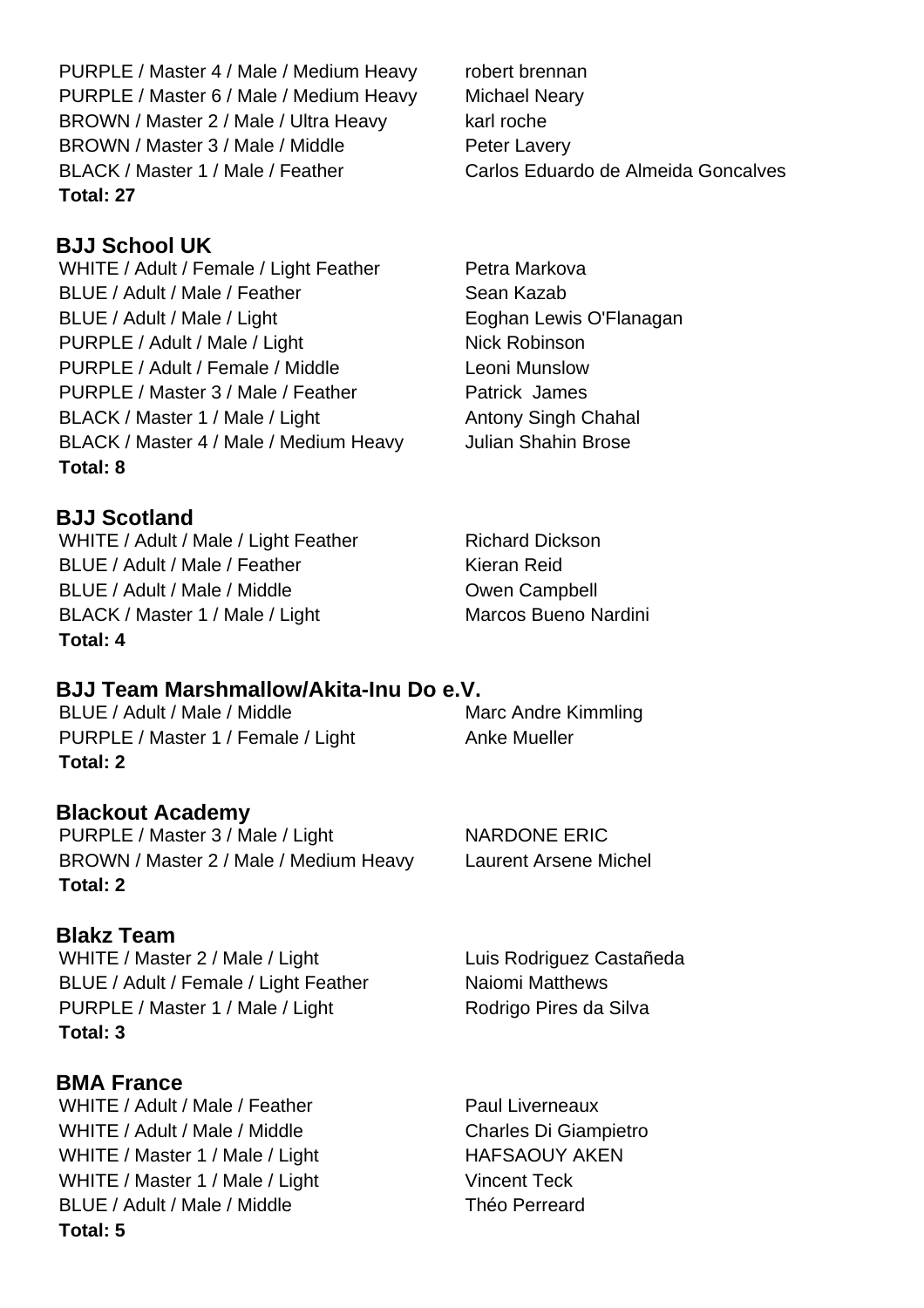## **Boca Team**

PURPLE / Master 1 / Male / Middle Artur Szwed **Total: 1**

## **Brasa**

WHITE / Adult / Male / Light Feather Gerasimos Grammenos BLUE / Adult / Male / Feather Aleksi Palojärvi BLUE / Adult / Male / Feather Arttu Jaakkola BLUE / Adult / Male / Light Aleksi Lohi BLUE / Adult / Male / Light Marko Sarasjärvi BLUE / Adult / Male / Middle Jesse Vuorio BLUE / Adult / Male / Middle Kristian Mäe BLUE / Master 1 / Male / Middle Harri Suhonen PURPLE / Adult / Male / Light Robert Dudzinski PURPLE / Adult / Male / Light Tomasz Grieger PURPLE / Adult / Male / Middle Sam Van Bellingen PURPLE / Adult / Male / Middle Vitalino Ceita das Neves e Silva **Total: 12**

#### **Brasa Caio Terra**

WHITE / Adult / Male / Rooster Filip Brodecki WHITE / Adult / Male / Light Feather RENAT MAGOMEDOV WHITE / Adult / Male / Light Feather SHAMIL MAGOMEDOV WHITE / Adult / Male / Feather ANTON OSHURKOV WHITE / Adult / Male / Feather Samuel Kerton WHITE / Adult / Male / Light IGOR MAKAROV WHITE / Adult / Male / Middle RENAT SHAIDAEV WHITE / Adult / Male / Super Heavy Gochiiaev Khalit WHITE / Adult / Male / Ultra Heavy paraskevopoulos ioannis WHITE / Adult / Male / Ultra Heavy Zaurbek Khasiev WHITE / Adult / Female / Light Georgia Mikora WHITE / Master 1 / Male / Light JOSE VICENTE GIMENO NOGUERA WHITE / Master 1 / Male / Middle Michael Papargyropoulos WHITE / Master 1 / Male / Heavy Efstathios Torounidis WHITE / Master 2 / Male / Heavy Stavros Pashalis WHITE / Master 2 / Male / Heavy Totte Eevertti Ernvall BLUE / Juvenile 2 / Male / Light Feather Usman Rahman BLUE / Adult / Male / Rooster Bernd Lemmens BLUE / Adult / Male / Light Feather Yamato Yoshida BLUE / Adult / Male / Feather Jack Sipple BLUE / Adult / Male / Feather **Canada Adult Adult / Male / Feather Canada Adult Strate** BLUE / Adult / Male / Light kieran fricker BLUE / Adult / Male / Light Pawel Debski BLUE / Adult / Male / Middle Alex Palau Soriano BLUE / Adult / Male / Middle Evgueni Tchubykalo Fesenko BLUE / Adult / Male / Medium Heavy Kim Blomqvist

WHITE / Master 1 / Male / Light JOSE CARLOS MACHANCOSES HERRERA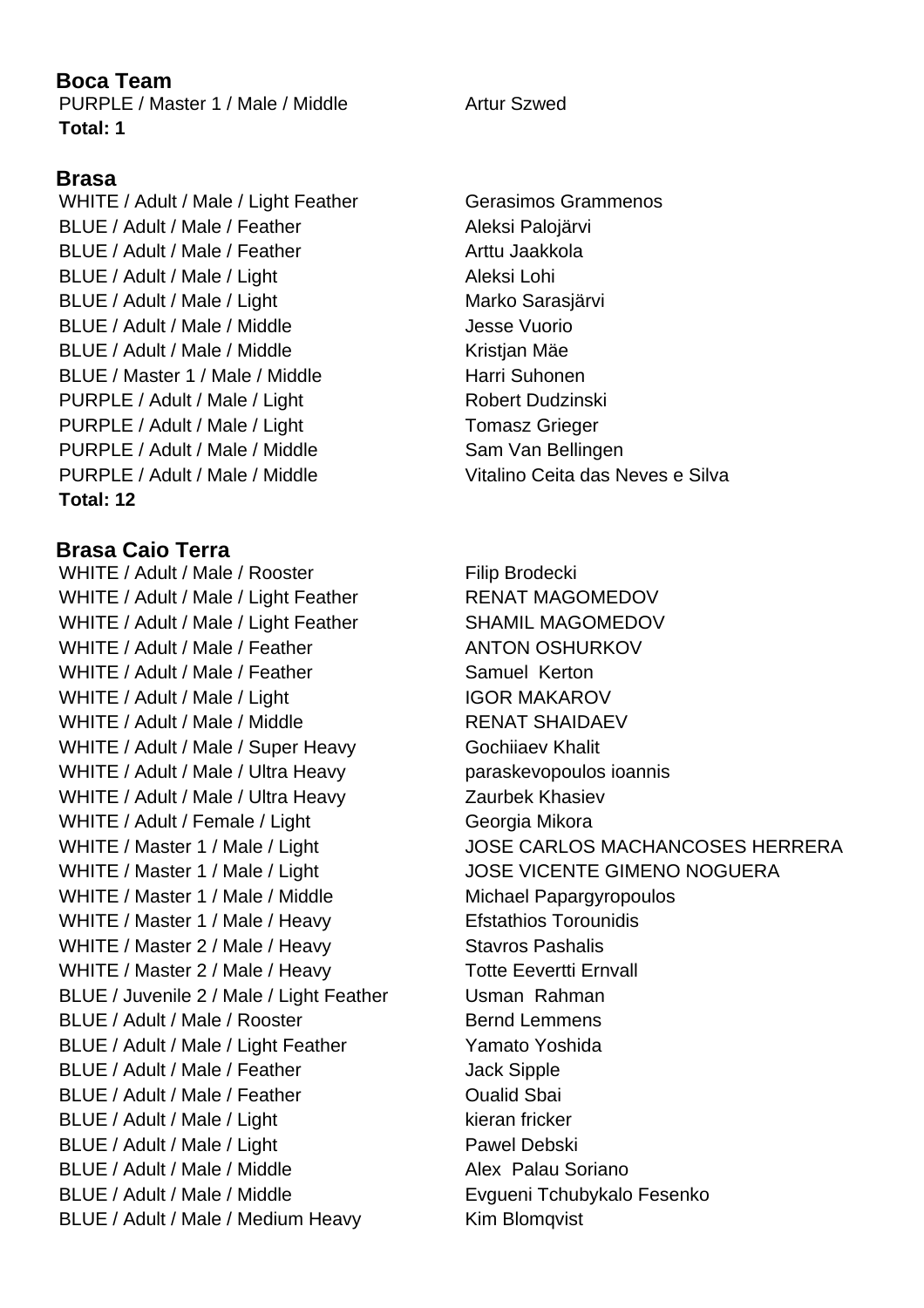BLUE / Adult / Male / Medium Heavy MAGOMET MATIEV BLUE / Adult / Male / Super Heavy Lee Edwards BLUE / Adult / Male / Ultra Heavy ANTON SELEZNEV BLUE / Adult / Male / Ultra Heavy bakkali Ahmed BLUE / Adult / Female / Feather Clara Sánchez Pérez BLUE / Adult / Female / Medium Heavy ashley florence BLUE / Adult / Female / Medium Heavy Véronique Theunis BLUE / Adult / Female / Heavy Jacquie epelle BLUE / Master 1 / Male / Feather international schris BLUE / Master 1 / Male / Light Gavin Stephen Thomas BLUE / Master 1 / Male / Middle krzysztof RENN BLUE / Master 1 / Male / Middle VASYL BARBASHOV BLUE / Master 1 / Male / Medium Heavy ARSEN SHAPIEV BLUE / Master 1 / Male / Heavy Lonzius Nico BLUE / Master 1 / Male / Super Heavy Iaroslav IUnka BLUE / Master 2 / Male / Light Janne Kunnas BLUE / Master 2 / Male / Middle Alfonso Sánchez Martín BLUE / Master 2 / Male / Middle Juha Takkula BLUE / Master 2 / Male / Heavy Adam Mutcaev BLUE / Master 3 / Male / Light Jorge de Azevedo BLUE / Master 3 / Male / Medium Heavy jussi välitalo BLUE / Master 4 / Male / Middle Piotr Jerzy Mechowski BLUE / Master 5 / Male / Medium Heavy Mayrbek Khasiev PURPLE / Adult / Male / Feather Mikko Mäkelä PURPLE / Adult / Male / Light Daan Bauwens PURPLE / Adult / Male / Light sam gilbert PURPLE / Adult / Male / Middle ABDULBARI GUSEINOV PURPLE / Adult / Male / Middle Pure Patryk Bobrel PURPLE / Adult / Male / Medium Heavy Adam Ramski PURPLE / Adult / Male / Medium Heavy Adam Wardzinski PURPLE / Adult / Male / Heavy Jamie Malcom William Hughes PURPLE / Adult / Male / Heavy SAMIR HAMMOUDI PURPLE / Adult / Male / Ultra Heavy Pawel Jeziólkowski PURPLE / Adult / Female / Light Feather Outi Järvilehto PURPLE / Master 1 / Male / Feather LUKASZ LATKA PURPLE / Master 1 / Male / Middle Johan De Wannemaeker PURPLE / Master 1 / Male / Middle Michael Malischewski PURPLE / Master 2 / Male / Light Jaroslaw Bujnowski PURPLE / Master 2 / Male / Light Tad Parker PURPLE / Master 2 / Male / Medium Heavy Gozie Ezulike PURPLE / Master 2 / Male / Medium Heavy Remigiusz Rekman PURPLE / Master 2 / Male / Ultra Heavy Rafal Parzonka PURPLE / Master 3 / Male / Middle Jouni Siren PURPLE / Master 3 / Male / Middle Marek Kosteczko PURPLE / Master 3 / Male / Medium Heavy Mariusz Dowzycki PURPLE / Master 4 / Male / Middle Eugeniusz Baranski PURPLE / Master 4 / Male / Middle Frank Engels BROWN / Adult / Male / Light Feather Bruno Celio Costa de Melo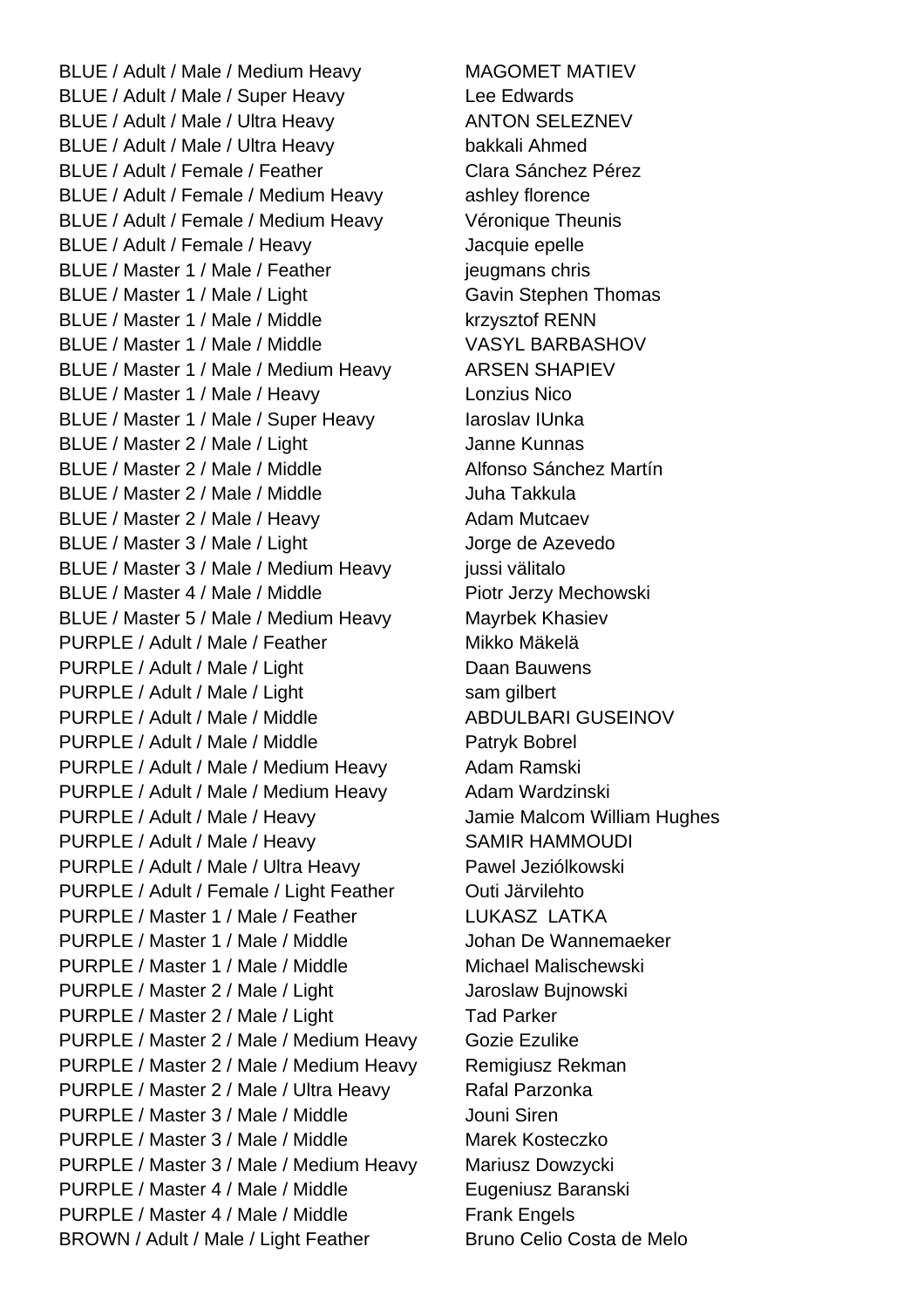BROWN / Adult / Male / Feather Tuomas Kristian Tammilehto BROWN / Adult / Male / Light Maciei Kozak BROWN / Adult / Male / Light Martirosyan Hovhannes BROWN / Adult / Male / Middle Antti Mannila BROWN / Adult / Male / Medium Heavy Bruno Ferreira Cuppari BROWN / Adult / Male / Heavy Manuel Diaz BROWN / Adult / Female / Light Irena Preiss BROWN / Adult / Female / Medium Heavy Magdalena Zofia Loska BROWN / Master 1 / Male / Medium Heavy Nathan Moore-Pointing BROWN / Master 1 / Male / Medium Heavy Thomas Peter Klaps BROWN / Master 1 / Male / Super Heavy Fouzan Alsabei BROWN / Master 2 / Male / Light Marco Luiz Zulauf BROWN / Master 2 / Male / Medium Heavy Iván González Becerril BROWN / Master 2 / Male / Super Heavy Iraklis Grigoriadis BROWN / Master 4 / Male / Heavy Artur Krerowicz BLACK / Adult / Male / Rooster Caio Terra BLACK / Adult / Male / Feather Samir José Chantre Dahás BLACK / Adult / Male / Light Arbi Muradov BLACK / Adult / Male / Heavy Yuri Costa Simões M. da Silva BLACK / Master 1 / Male / Light Wim Louis Deputter BLACK / Master 1 / Male / Middle Kenny Polmans BLACK / Master 1 / Male / Medium Heavy Pedro Henrique Weiss Bessa BLACK / Master 1 / Male / Heavy Greg Adam George Creel BLACK / Master 2 / Male / Feather Ezekiel Zayas Latorre BLACK / Master 2 / Male / Light Liam Beechinor BLACK / Master 2 / Male / Light Michal Adamczak BLACK / Master 2 / Male / Medium Heavy Mika Tomi Juhani Kaarela BLACK / Master 2 / Male / Heavy Alfredo Merelo Aguilera BLACK / Master 3 / Male / Light Lubomir Grochocki BLACK / Master 3 / Male / Medium Heavy Mark Tucker BLACK / Master 3 / Male / Medium Heavy Piotr Sebastian Baginski BLACK / Master 4 / Male / Light Austin Nehemiah Gardner **Total: 107**

#### **Brasa/99**

BLUE / Adult / Male / Middle Microsoft Minkka Niemelin BLUE / Adult / Male / Middle Tom Showler PURPLE / Adult / Male / Middle Rory Mcdowell **Total: 3**

## **Brazilian Jiu-Jitsu Team Malta**

BLUE / Adult / Male / Feather Jozua Curmi BLUE / Master 2 / Male / Light Joe Vella PURPLE / Adult / Female / Light Feather Michelle Zarb BROWN / Master 2 / Male / Light Feather Keith Darmanin **Total: 4**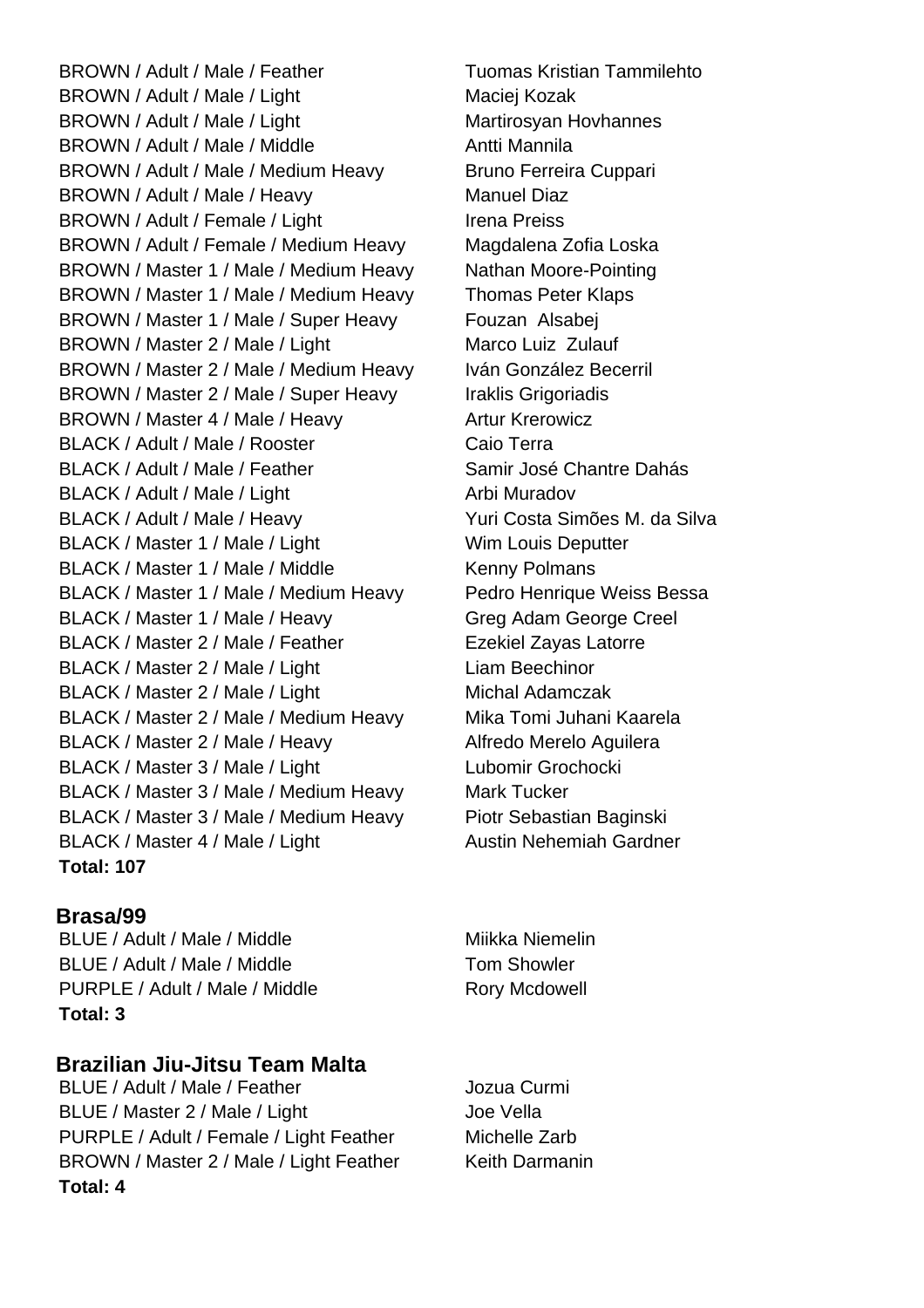#### **Brazilian Power Team**

WHITE / Adult / Male / Feather Luís Amorim Frota WHITE / Adult / Male / Feather **Communist Construction** Ovidiu-Dorin Jimborean WHITE / Adult / Male / Middle Marco Daniel Eusébio de Abreu WHITE / Adult / Male / Middle Matthieu PAVONE WHITE / Adult / Male / Medium Heavy Valeriu Ciocan WHITE / Adult / Female / Heavy Katiúscia Yasmira Pires Dias WHITE / Master 1 / Male / Feather Constantin Blanaru WHITE / Master 1 / Male / Light Duarte Rafael Pereira Simões WHITE / Master 1 / Male / Medium Heavy Damien BOURAS WHITE / Master 1 / Male / Medium Heavy Mihai-Daniel Banu WHITE / Master 2 / Male / Middle Stoica Radu Ioan WHITE / Master 2 / Male / Heavy Joaquim Narciso Pinto de Oliveira BLUE / Adult / Male / Light Feather Sérgio Novais Reis de Abreu BLUE / Adult / Male / Feather **Carry Contract Contract Contract Contract Contract Contract Contract Contract Contract Contract Contract Contract Contract Contract Contract Contract Contract Contract Contract Contract Contr** BLUE / Adult / Male / Light Alexandre Lourenco dos Santos BLUE / Adult / Male / Light Bruno André Duarte Borges BLUE / Adult / Male / Medium Heavy Euclides Florival Ferreira de Castro BLUE / Adult / Female / Light Feather laetitia boes BLUE / Master 1 / Male / Super Heavy Gauthier Bertout BLUE / Master 2 / Male / Light PHILIPPE BOISSIER BLUE / Master 2 / Male / Heavy John Lecompte PURPLE / Adult / Male / Rooster Fábio Emanuel Martins de Barros PURPLE / Adult / Male / Light Heldér Jorge da Silva Covilhã PURPLE / Adult / Male / Middle João Paulo Alcantara Bonfim PURPLE / Adult / Male / Heavy João Carlos L. S. Andrade PURPLE / Adult / Female / Feather Valdirene Carlota Costa PURPLE / Master 1 / Male / Light Bruno Santana dos Santos PURPLE / Master 2 / Male / Light Miguel Jorge Silvino PURPLE / Master 3 / Male / Feather Rui Manuel Santo Rodrigues BROWN / Master 1 / Male / Feather Nuno Manuel N. F. Martins BLACK / Adult / Male / Super Heavy Henrique João Alves Pereira BLACK / Adult / Female / Light Sara Raquel Sucena da Fonseca BLACK / Master 1 / Male / Light Daniel Riou Vilhena de Mendonça BLACK / Master 1 / Male / Middle Bruno de Lira Nascimento BLACK / Master 1 / Male / Medium Heavy Vasile-Mircea Cublesan BLACK / Master 2 / Male / Light Ademir Ribeiro de Araujo BLACK / Master 2 / Male / Heavy Marcelo da Silva Bernardo BLACK / Master 3 / Male / Super Heavy José Arnaldo dos Santos **Total: 38**

## **Brazilian Top Team**

WHITE / Master 1 / Male / Light SERCAN DOGAN BLUE / Adult / Male / Medium Heavy Demir Long BLUE / Master 1 / Male / Feather Necdet Can Koyutürk BLUE / Master 1 / Male / Light Caner Akar BROWN / Adult / Male / Feather Marcello Victor Yoshii de Oliveira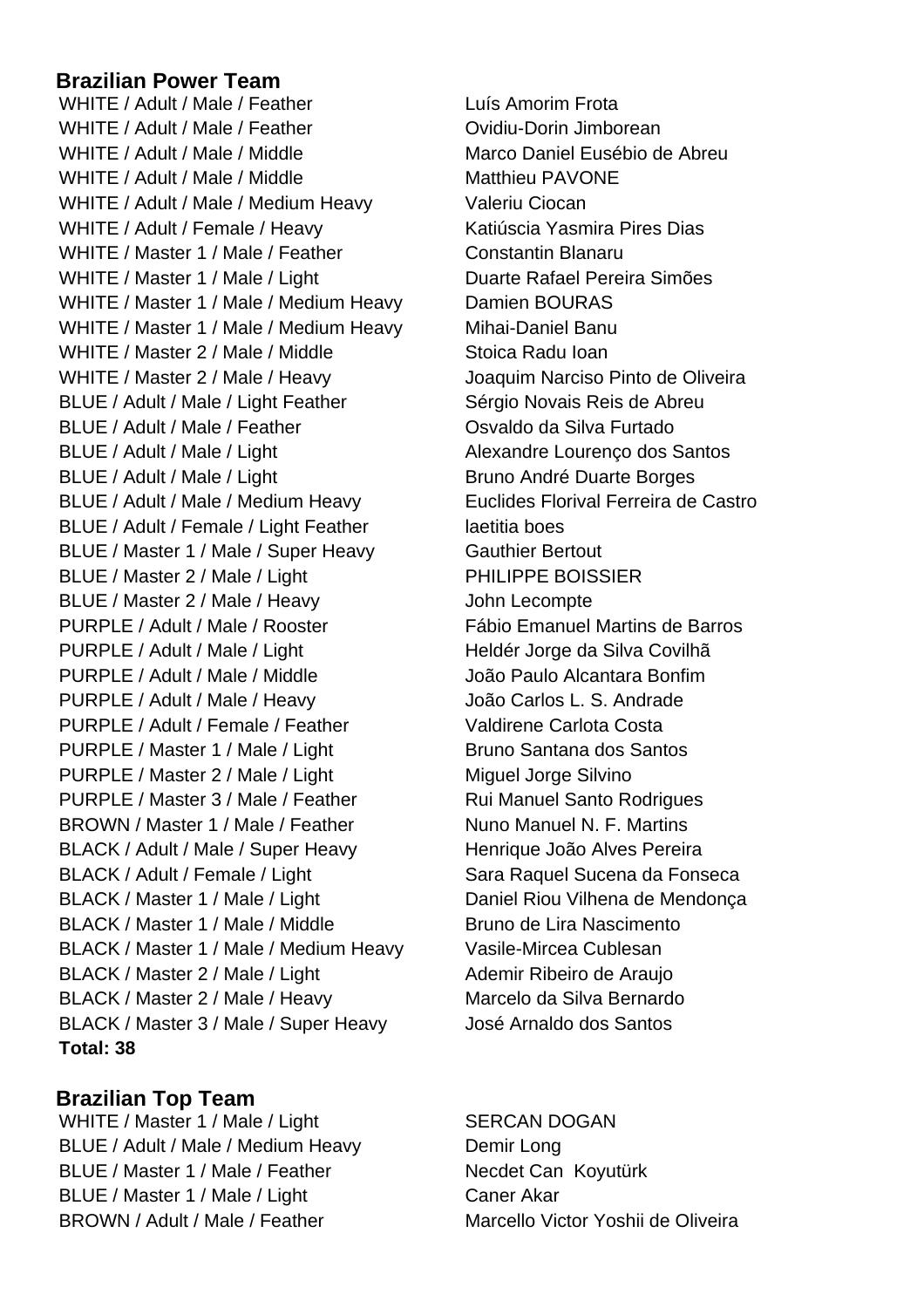## **Total: 5**

## **Brigadeiro BJJ - UK**

BLUE / Adult / Male / Light Harry Dickinson BLUE / Master 2 / Male / Light Tim Clemens PURPLE / Master 3 / Male / Middle JP Hamilton Savory BLACK / Master 1 / Male / Middle Ivam Luiz Maciel Filho **Total: 4**

## **Bruno Bastos Association**

BLUE / Adult / Female / Light Feather Cristina Natalia Shepler PURPLE / Adult / Female / Feather Danielle Renee Alvarez PURPLE / Master 1 / Male / Middle Jordan Shepler BLACK / Master 1 / Male / Ultra Heavy Bruno Bastos Cruz BLACK / Master 2 / Male / Feather Daniel V. Alvarez Jr. **Total: 5**

## **Budo Clan**

WHITE / Adult / Female / Light Elena Sereni WHITE / Master 1 / Male / Light Mimmo Cugnidoro WHITE / Master 2 / Male / Light Andrea Assoni **Total: 3**

## **Calasans BJJ**

BROWN / Adult / Male / Light Alex Cabanes Gisbert BROWN / Adult / Male / Medium Heavy Paulo Roberto Carvalho M. S. Junior **Total: 2**

**Carlos Maia Brazilian Jiu-Jitsu Academy** WHITE / Adult / Male / Feather Martin Taseski WHITE / Adult / Female / Feather Veronika Kuzmic BLUE / Adult / Male / Middle Marko Ilievski BLUE / Adult / Male / Heavy Franci Artnak BLUE / Adult / Male / Ultra Heavy Aleksandar Jovanovski BLUE / Adult / Female / Medium Heavy Lucija Avgustin BLUE / Master 1 / Male / Light Martin Mihajlov BLUE / Master 1 / Male / Middle Crtomir Brezavscek BLUE / Master 2 / Male / Middle gasper kolenc PURPLE / Master 2 / Male / Middle Uros Koplan PURPLE / Master 6 / Male / Medium Heavy anton vrhovec **Total: 11**

**Carlos Varona BJJ** WHITE / Adult / Male / Light Alex Varona WHITE / Adult / Male / Medium Heavy Andreas Cohen WHITE / Adult / Male / Medium Heavy Raul Va WHITE / Adult / Female / Feather Bianca Diosi WHITE / Adult / Female / Middle Kinvara Vaughan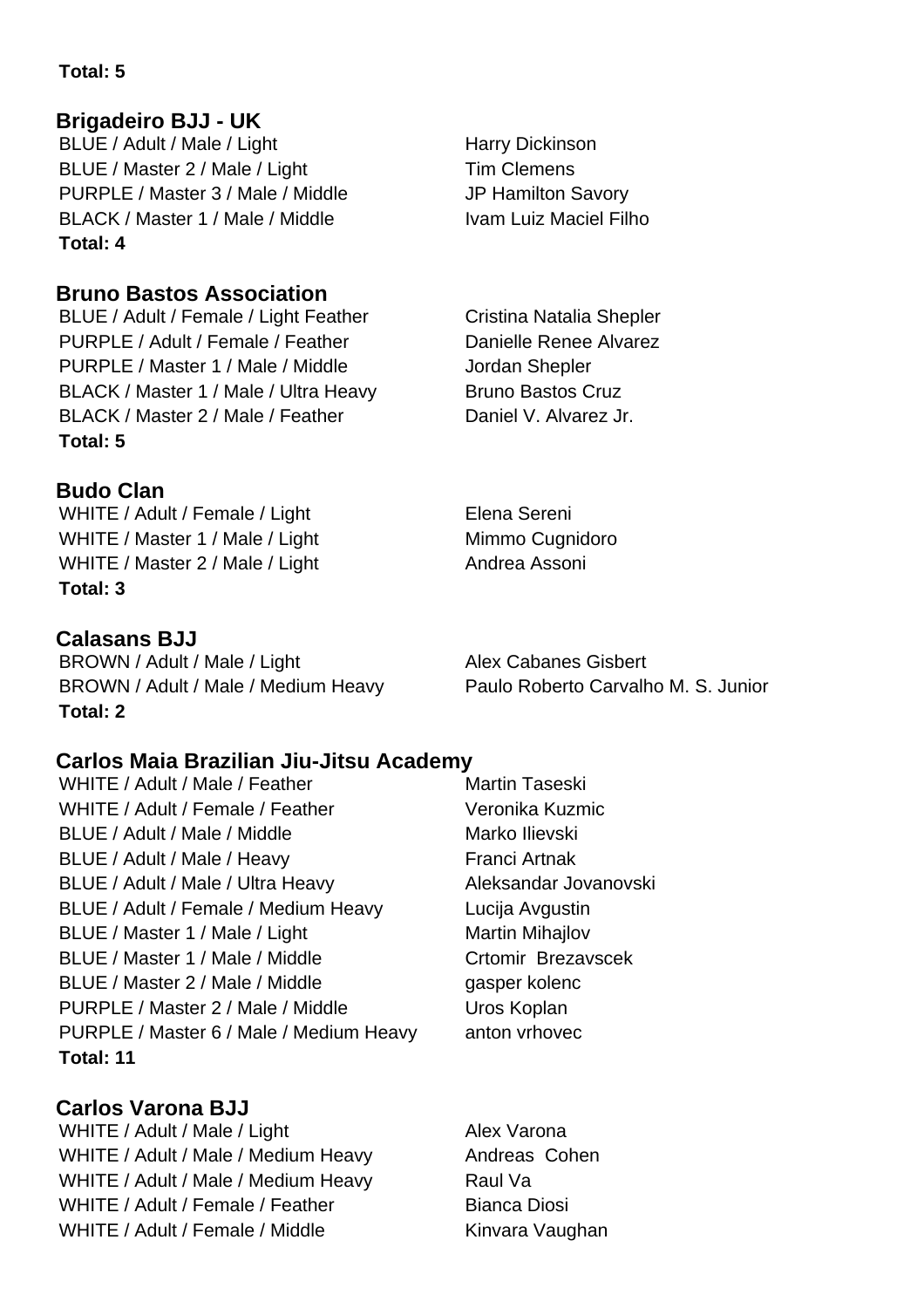WHITE / Master 1 / Male / Light Nicholas Cohen WHITE / Master 1 / Male / Heavy Martin Berra WHITE / Master 1 / Male / Heavy Mustafa Tahiri Ali WHITE / Master 2 / Male / Heavy David Crossley BLUE / Master 3 / Male / Light Markus Hartmann BROWN / Master 1 / Male / Medium Heavy Leandro Horacio Galati Rodriguez BLACK / Master 2 / Male / Ultra Heavy Vinicius de Moura Barbosa **Total: 12**

#### **Carlson Gracie International**

WHITE / Adult / Male / Medium Heavy Danny Teubel BLUE / Adult / Male / Light Alexej Bauer BLUE / Adult / Male / Light Josué Marrero Hernández BLUE / Adult / Male / Middle Bence Bálint Tóth BLUE / Adult / Male / Middle Fabian Aaron Bendun BLUE / Adult / Male / Medium Heavy Echedey Fuentes Sosa BLUE / Adult / Male / Medium Heavy Tamás Cselotei BLUE / Master 1 / Male / Middle **JOSE DOMINGO DONIZ DONIZ** BLUE / Master 1 / Male / Middle Wayne Alves Barbosa PURPLE / Adult / Male / Feather JOSE AARON MARTIN TORRES **Total: 10**

#### **Carlson Gracie Team**

WHITE / Juvenile 1 / Male / Light Sean Donal Whyte WHITE / Adult / Male / Light Feather Bruno Souza Paes WHITE / Adult / Male / Light Feather Magomed Medov WHITE / Adult / Male / Feather Kevin Arthur Batruel WHITE / Adult / Male / Middle Christopher Alt WHITE / Adult / Male / Medium Heavy Julien Grondin WHITE / Adult / Male / Medium Heavy Matheus Santos Silveira WHITE / Adult / Female / Light Feather edyta opalka WHITE / Master 1 / Male / Feather Marcos Costa WHITE / Master 1 / Male / Light in the lason goddard WHITE / Master 1 / Male / Light Mario Wolf WHITE / Master 2 / Male / Feather Vilson Ferreira Mendonca WHITE / Master 2 / Male / Medium Heavy Hercules Pereira da Silva WHITE / Master 2 / Male / Heavy Dietmar Hartl BLUE / Adult / Male / Light Feather Marco Auler BLUE / Adult / Male / Feather Jehosua Castillo Sosa BLUE / Adult / Male / Light Janis Mudrich BLUE / Adult / Male / Light Taylor Pearman BLUE / Adult / Male / Middle Janis Riekstins BLUE / Adult / Male / Middle River Dillon BLUE / Adult / Male / Medium Heavy Adam Hussain BLUE / Adult / Male / Medium Heavy James Webb BLUE / Adult / Male / Heavy Jambrik Bence BLUE / Adult / Female / Feather Kat Gibson BLUE / Master 1 / Male / Light Feather ALFREDO DAVID FIGUEROA GALVAN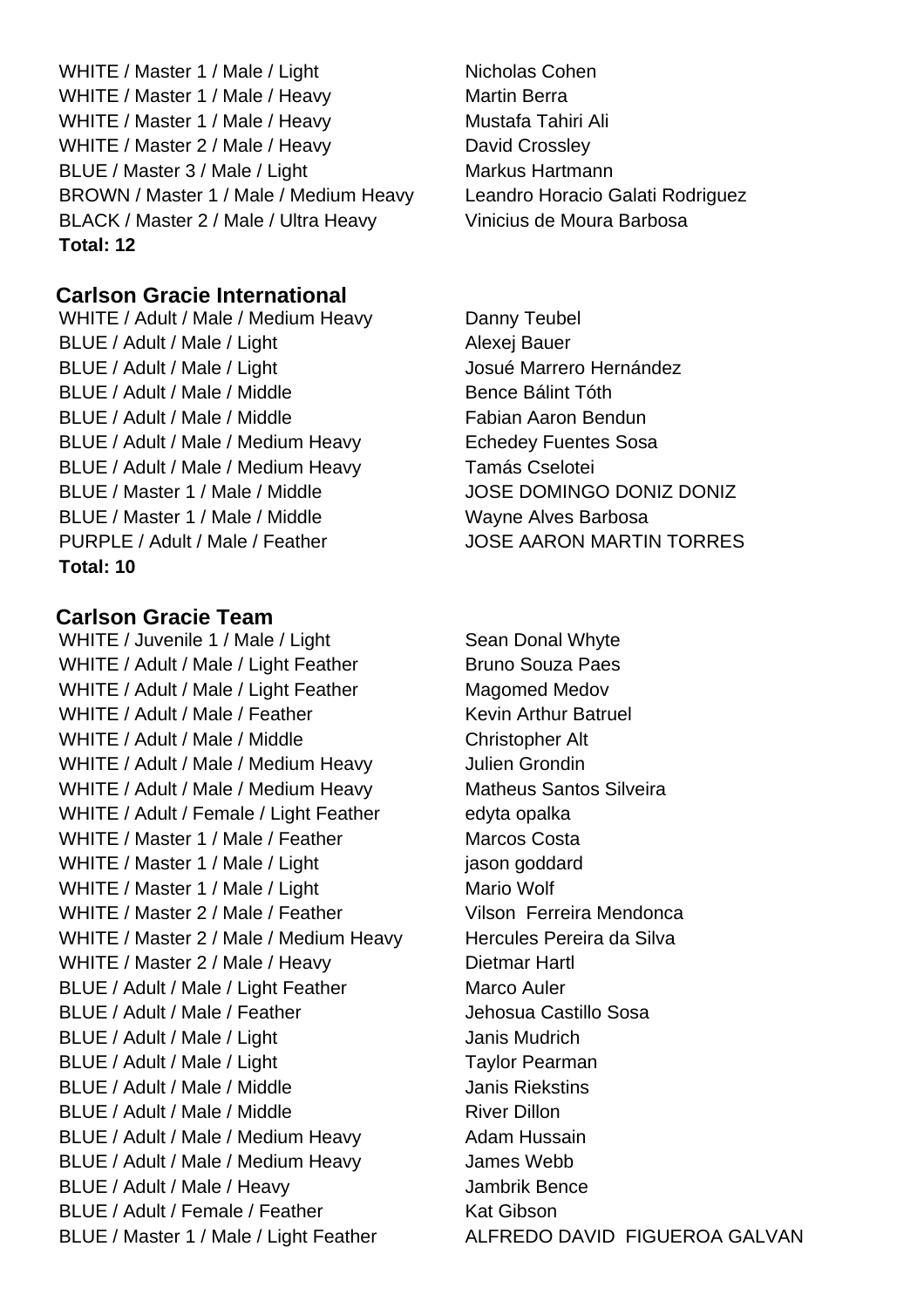BLUE / Master 1 / Male / Feather Chris D'cruze BLUE / Master 1 / Male / Feather Hugo João F. C. Palma Miranda BLUE / Master 1 / Male / Light Murshid Salman BLUE / Master 1 / Male / Middle Ben Sulston BLUE / Master 1 / Male / Middle Bruno Gagliardo BLUE / Master 1 / Male / Medium Heavy Jamie Henderson BLUE / Master 1 / Male / Ultra Heavy Szabolcs Dörögdi BLUE / Master 2 / Male / Feather PIOTR LABOCH BLUE / Master 2 / Male / Heavy Zoltán Vranek BLUE / Master 2 / Male / Super Heavy Robert Simpson BLUE / Master 3 / Male / Middle Pete O'Shea BLUE / Master 4 / Male / Middle Alistair Tweed BLUE / Master 5 / Male / Light Mike Coburn PURPLE / Adult / Male / Feather James Costa PURPLE / Adult / Male / Feather Lee Renaut PURPLE / Adult / Male / Light Babar Raja PURPLE / Adult / Male / Middle Roman Kapranov PURPLE / Adult / Male / Heavy Alexander Neufang PURPLE / Adult / Male / Super Heavy Selwyn Jason Bell PURPLE / Master 1 / Male / Light Gary Howe PURPLE / Master 1 / Male / Medium Heavy Daniel Jetz PURPLE / Master 1 / Male / Super Heavy Ivica Colic PURPLE / Master 2 / Male / Middle Daniel Commane PURPLE / Master 2 / Male / Medium Heavy Alexander Egarter PURPLE / Master 2 / Male / Medium Heavy Scott Taylor PURPLE / Master 3 / Male / Super Heavy Zsolt Burda PURPLE / Master 4 / Male / Super Heavy mark wood PURPLE / Master 5 / Male / Medium Heavy ERIC LAI BROWN / Adult / Male / Feather Samuel Thomas F Gibson BROWN / Adult / Male / Light Gyula Szabó BROWN / Adult / Female / Medium Heavy Olga Lyashevska BROWN / Master 1 / Male / Feather Blas Dionisio Hernández Hernández BROWN / Master 2 / Male / Middle Renato Germano BROWN / Master 3 / Male / Medium Heavy Desmond van den Berg BROWN / Master 5 / Male / Ultra Heavy Attila Kovács BLACK / Adult / Male / Middle Pedro Henrique de Melo Moraes BLACK / Master 1 / Male / Light Ramon Ramirez Diaz BLACK / Master 2 / Male / Feather Alain Pozo BLACK / Master 2 / Male / Super Heavy Gabor Fodor BLACK / Master 3 / Male / Heavy Richard Martin **Total: 65**

## **Carpe Diem**

PURPLE / Adult / Male / Light Feather Yusuke Sei BROWN / Adult / Male / Light Feather Tsuyoshi Tamaki BLACK / Adult / Male / Light Masahiro Iwasaki **Total: 3**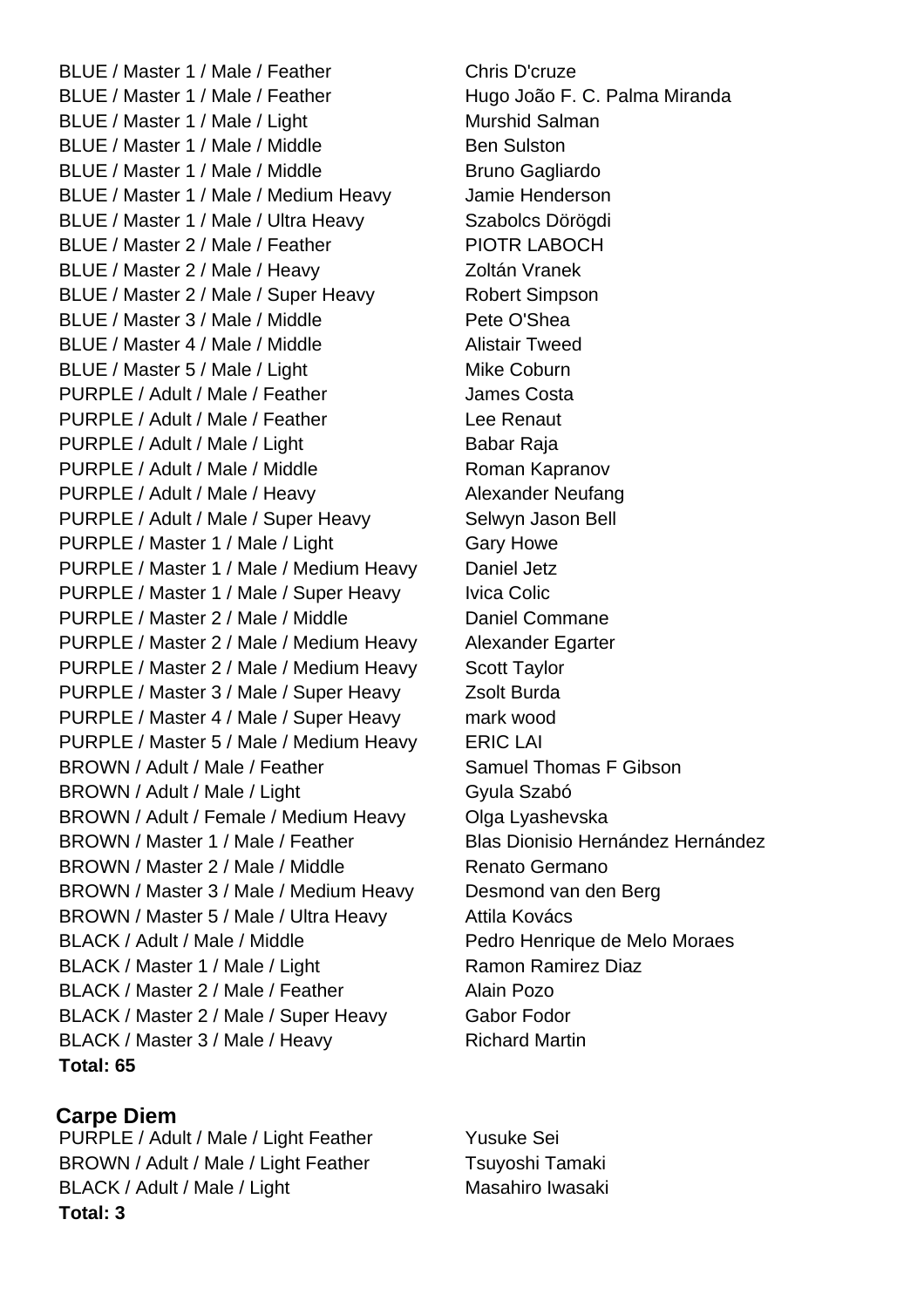#### **Cei Jiu-Jitsu**

BLUE / Adult / Male / Middle Diego Almeida Ferreira **Total: 1**

## **Cercle Tissier**

WHITE / Adult / Male / Feather ammar ryann WHITE / Adult / Male / Middle **No. 2008** PORTELA mateo WHITE / Adult / Male / Heavy humblet axel WHITE / Adult / Female / Feather GREGOIRE fiona WHITE / Master 1 / Male / Light culis sebastien WHITE / Master 1 / Male / Light kalilou coulibaly WHITE / Master 2 / Male / Middle JASPART CYRIL BLUE / Adult / Male / Light Jamel OUCHEN BLUE / Adult / Male / Middle BRITTO vincent BLUE / Adult / Male / Heavy Paul Godart BLUE / Adult / Female / Feather MERLIER annabel BLUE / Master 1 / Male / Light Feather mouradoudi allal BLUE / Master 1 / Male / Feather thomas pageau BLUE / Master 1 / Male / Light guillaume marotta BLUE / Master 1 / Male / Light Julien MUNOZ BLUE / Master 1 / Male / Middle SALIS Nicolas BLUE / Master 1 / Male / Medium Heavy MARCHO nicolas BLUE / Master 2 / Male / Feather SONIE Franck BLUE / Master 3 / Male / Middle SAINT PRIX FRANCK BARON PURPLE / Adult / Female / Heavy Claire-France THEVENON PURPLE / Master 1 / Male / Feather delaigues jerome PURPLE / Master 1 / Male / Middle Aidel Yemine PURPLE / Master 3 / Male / Middle LUCIEN PATRICK PURPLE / Master 5 / Male / Middle Ranieri Victor BROWN / Master 3 / Male / Medium Heavy Sebastien Lopes BLACK / Master 1 / Male / Feather Michailesco Olivier **Total: 26**

## **CFS BJJ**

PURPLE / Adult / Female / Feather Carol Fan PURPLE / Master 4 / Male / Medium Heavy Steve Payne BROWN / Adult / Female / Light Anna Louise Mayne BROWN / Master 1 / Male / Middle Mohammed Yousuf Nabi BROWN / Master 3 / Male / Medium Heavy Corey Donoghue BLACK / Master 4 / Male / Middle M. I. David Onuma **Total: 6**

**Check Mat Brasil** PURPLE / Adult / Male / Light Eduardo J. S. Lopes Vieira **Total: 1**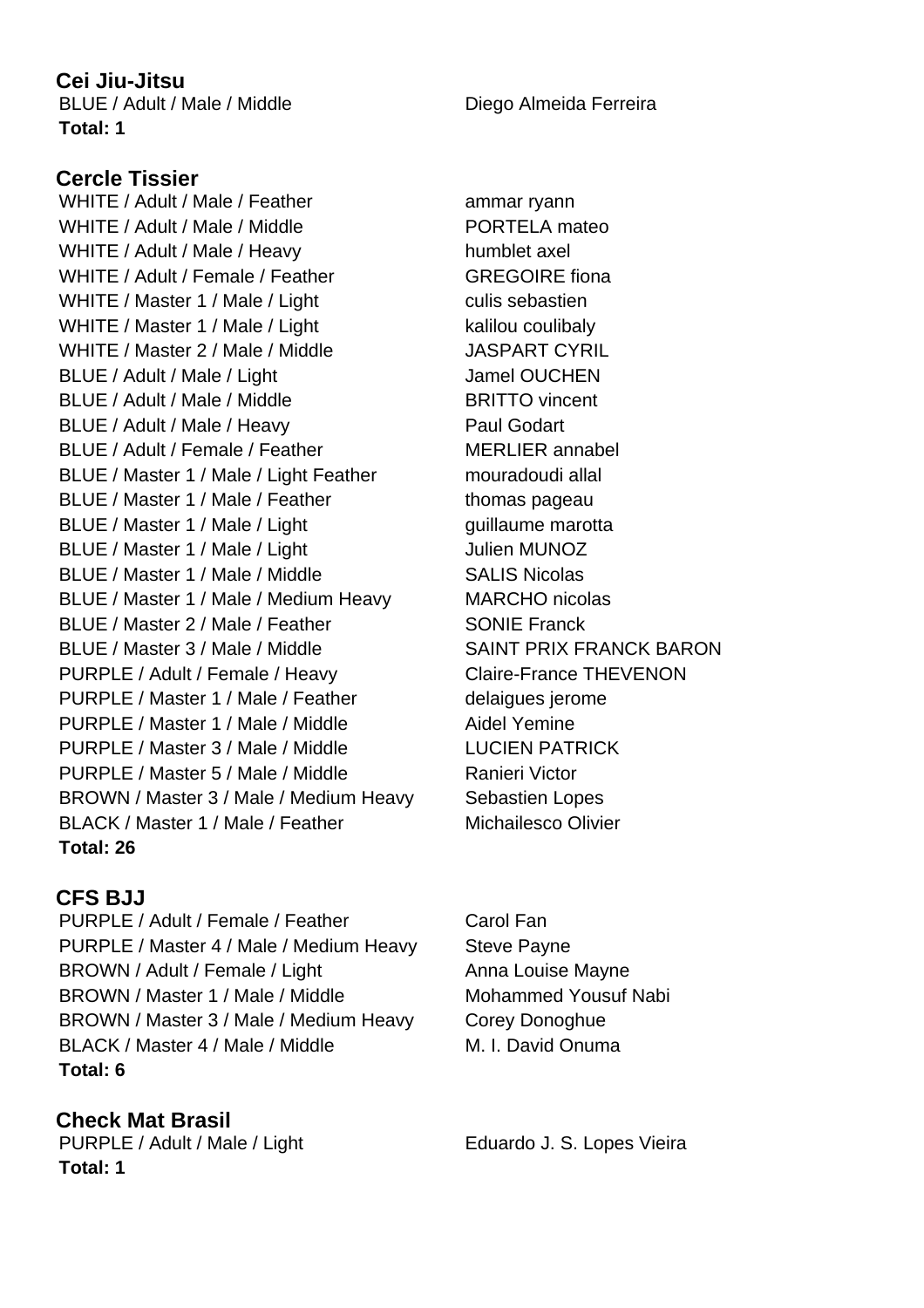## **CheckMat**

WHITE / Juvenile 1 / Male / Medium Heavy Jivar Shirwan Shareef WHITE / Adult / Male / Light Feather Ekrem Selah WHITE / Adult / Male / Light Feather woiciech surowaniec WHITE / Adult / Male / Feather Farshad Setarkesh WHITE / Adult / Male / Feather Semih Cetin WHITE / Adult / Male / Light MAGSUM USTA WHITE / Adult / Male / Light Matahri Hicham WHITE / Adult / Male / Middle kerem sanus WHITE / Adult / Male / Heavy atilla yagci WHITE / Adult / Male / Heavy BERTRAND NZOH MONKAM WHITE / Adult / Male / Ultra Heavy Bartlomiej Sudol WHITE / Adult / Male / Ultra Heavy Mehmet Eren Simsek WHITE / Adult / Female / Light Feather Neda Khezerian WHITE / Adult / Female / Feather Fulli Koskela WHITE / Adult / Female / Light Carolina González WHITE / Adult / Female / Light Lisa Anetsmann WHITE / Master 1 / Male / Middle **Olivier Fily** WHITE / Master 1 / Male / Medium Heavy martin jensen WHITE / Master 1 / Male / Heavy Ramzi KARMAOUI WHITE / Master 1 / Male / Super Heavy AMALA YACINE WHITE / Master 2 / Male / Feather Ben Frederiksen WHITE / Master 2 / Male / Light mustapha bouguendouz WHITE / Master 2 / Male / Middle frederic leray WHITE / Master 2 / Male / Medium Heavy Cem Altun WHITE / Master 2 / Male / Medium Heavy Suissa Eric WHITE / Master 2 / Male / Heavy Picard Jfrancois BLUE / Juvenile 1 / Male / Middle Tanvir Singh Boora BLUE / Juvenile 2 / Male / Light Feather George Dean Higgins BLUE / Juvenile 2 / Male / Medium Heavy Joshua Aman Manczak BLUE / Juvenile 2 / Male / Ultra Heavy Aleksander Litwinski BLUE / Adult / Male / Rooster **Gotter Communist Communist Communist Communist Communist Communist Communist Communist Communist Communist Communist Communist Communist Communist Communist Communist Communist Communist Comm** BLUE / Adult / Male / Light Feather Riku Mikael Forsell BLUE / Adult / Male / Light Laurence Irving BLUE / Adult / Male / Light Marcus Lindstedt BLUE / Adult / Male / Middle Charles Ganseman BLUE / Adult / Male / Middle Kubilayhan Köse BLUE / Adult / Male / Medium Heavy Pedro Felipe Pereira BLUE / Adult / Male / Medium Heavy perry andre goodwin BLUE / Adult / Male / Heavy Nicolai Kirkeby BLUE / Adult / Male / Heavy thomas remi BLUE / Adult / Male / Super Heavy david thomas BLUE / Adult / Male / Super Heavy Geovani Antunes Meireles Filho BLUE / Adult / Female / Light Feather Amanda Loo BLUE / Adult / Female / Light Feather Ana Clara Vicente Paizan BLUE / Adult / Female / Light Claire Crowther BLUE / Adult / Female / Light Sabine Reinsch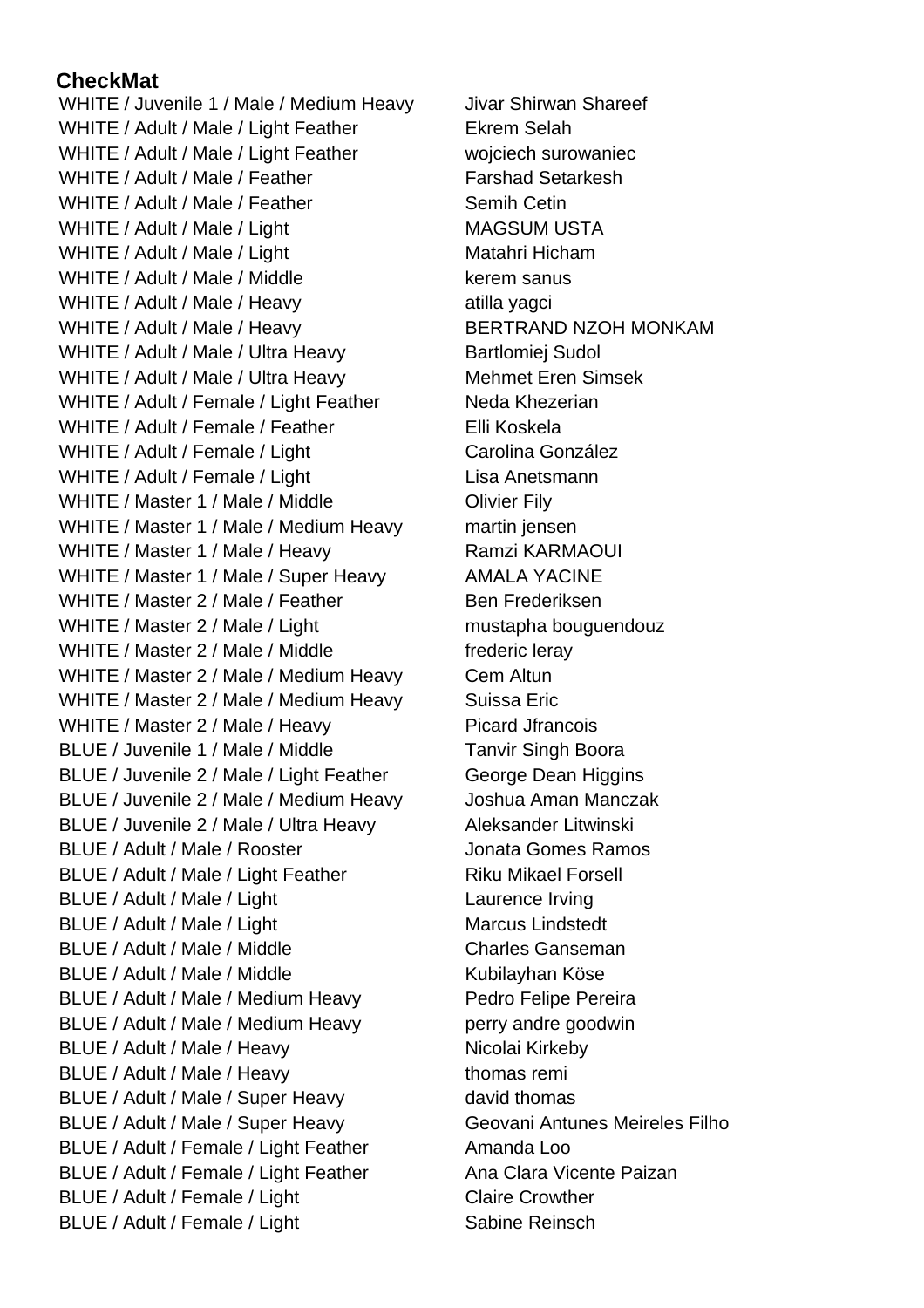BLUE / Adult / Female / Middle Victoria Hansson BLUE / Adult / Female / Medium Heavy Ira Treske BLUE / Master 1 / Male / Feather David O Connor BLUE / Master 1 / Male / Feather Faverie Daniel Roland Cedric BLUE / Master 1 / Male / Light Hans Hämäläinen BLUE / Master 1 / Male / Light Jeppe Vestergaard Boelsmand BLUE / Master 1 / Male / Middle Luis Quiterio BLUE / Master 1 / Male / Middle Ricardo Matos BLUE / Master 1 / Male / Medium Heavy Maid Pajevic BLUE / Master 1 / Male / Heavy Edin Nukovic BLUE / Master 1 / Male / Heavy IOANNIS GIAKOUMAKIS BLUE / Master 1 / Male / Super Heavy Vinko Miše BLUE / Master 1 / Male / Ultra Heavy Almir Kapic BLUE / Master 1 / Male / Ultra Heavy Andreas Rydström BLUE / Master 1 / Female / Light Teea Tikka BLUE / Master 2 / Male / Light lamine diedhiou BLUE / Master 2 / Male / Light Rodrigo Miranda BLUE / Master 2 / Male / Heavy Mohamed Ben Alla BLUE / Master 2 / Male / Super Heavy METEHAN SAHIN BLUE / Master 2 / Male / Super Heavy Michael Bang Pedersen BLUE / Master 3 / Male / Middle Bernard Carra BLUE / Master 3 / Male / Medium Heavy marcelo gonçalves da silva BLUE / Master 3 / Male / Medium Heavy Søren Gullaksen BLUE / Master 3 / Male / Super Heavy Juan Francisco Vizcaino BLUE / Master 3 / Male / Ultra Heavy DEROUECHE Reda BLUE / Master 4 / Male / Ultra Heavy semih isik BLUE / Master 5 / Male / Middle Kari Saarinen PURPLE / Juvenile 2 / Male / Light Alex Koch PURPLE / Adult / Male / Rooster Austin Laver PURPLE / Adult / Male / Light Feather José Guilherme Correa PURPLE / Adult / Male / Light Feather Marko Oikarainen PURPLE / Adult / Male / Feather Borna Ramic PURPLE / Adult / Male / Light Erik Friberg PURPLE / Adult / Male / Light Nicklas Söderberg PURPLE / Adult / Male / Middle Marcin Rozenbaum PURPLE / Adult / Male / Medium Heavy Cesar de Sousa Siqueira PURPLE / Adult / Male / Medium Heavy MELINARD LAURENT PURPLE / Adult / Male / Heavy farid aboussi PURPLE / Adult / Male / Heavy Wissam Suliman PURPLE / Adult / Female / Middle Samantha Cook PURPLE / Adult / Female / Heavy Hanna Klara Benedikte Tibbling PURPLE / Master 1 / Male / Feather Matthias Lagniau PURPLE / Master 1 / Male / Light Coulibaly Masika PURPLE / Master 1 / Male / Light Zagham Alexander Younes PURPLE / Master 1 / Male / Middle MAC GINLEY JOHN PURPLE / Master 1 / Male / Middle TIAHOIRA Teddy PURPLE / Master 1 / Male / Medium Heavy Antanas Cicenas PURPLE / Master 1 / Male / Medium Heavy Pawel Kunysz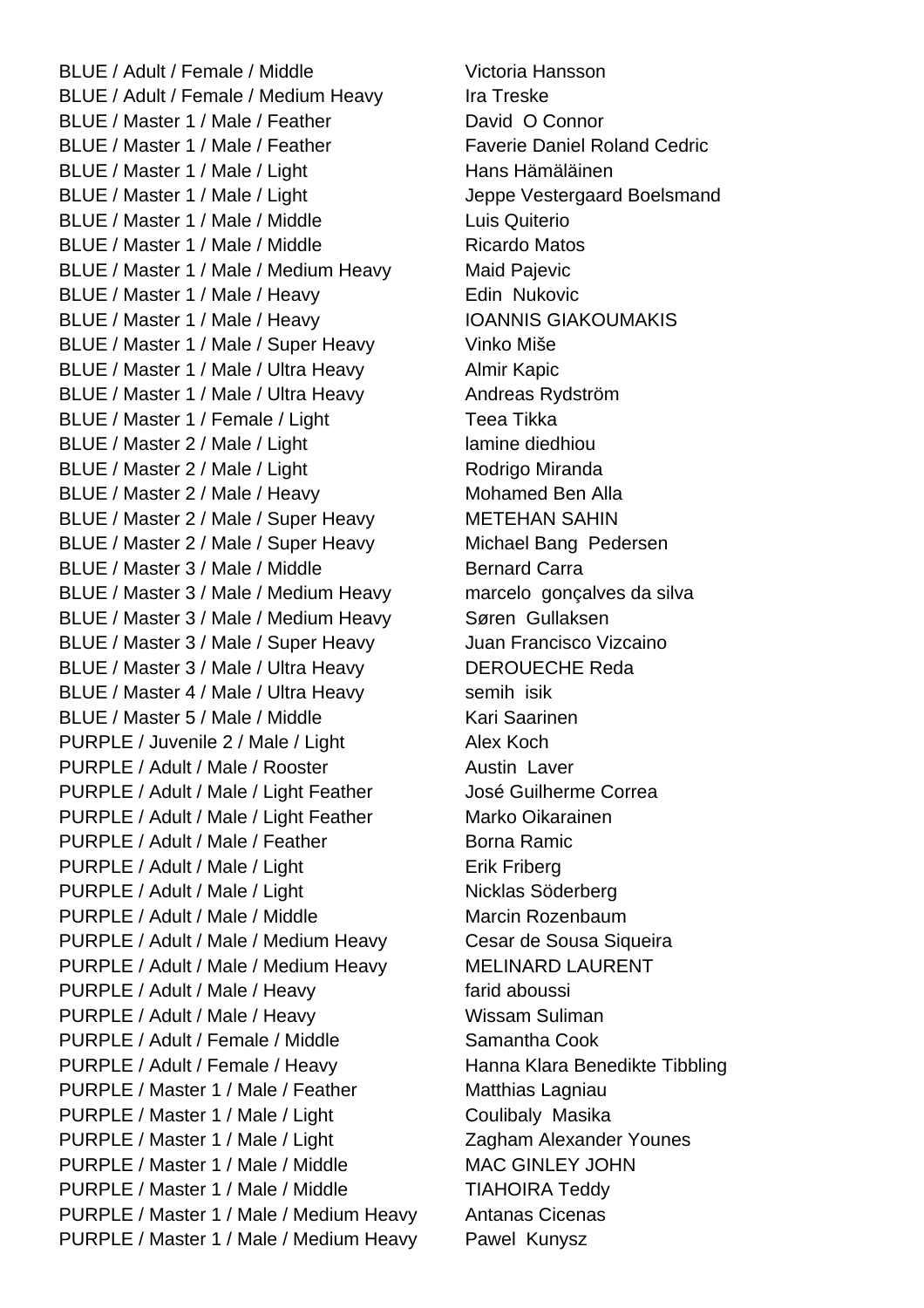PURPLE / Master 1 / Male / Heavy Mark Innes PURPLE / Master 1 / Male / Heavy Vidal Erkohen PURPLE / Master 1 / Male / Ultra Heavy Chi On Frank Liu PURPLE / Master 1 / Female / Feather Pippa Granger PURPLE / Master 1 / Female / Middle Dusanka Bozovic PURPLE / Master 2 / Male / Light Feather Stephen Mackey PURPLE / Master 2 / Male / Middle Boucenna Norel sadat PURPLE / Master 2 / Male / Heavy Grzegorz Rafal Bieganski PURPLE / Master 3 / Male / Light Douglas Vladimir Ilyich Gray PURPLE / Master 3 / Male / Middle Alberto Perez PURPLE / Master 3 / Male / Middle Niklas Wikstrand PURPLE / Master 3 / Male / Medium Heavy Harri Manninen PURPLE / Master 4 / Male / Medium Heavy Seppo Valojärvi PURPLE / Master 5 / Male / Middle **Canandary Communist Catirli** BROWN / Adult / Male / Light João Paulo Ferraz Barros Cavalcanti BROWN / Adult / Male / Middle Sven David Dotzsky BROWN / Adult / Male / Medium Heavy Alexander G M Musi Wennergren BROWN / Adult / Male / Heavy Luc Rousseau BROWN / Adult / Male / Ultra Heavy Sasa Srndovic BROWN / Adult / Female / Feather Julie Elizabeth Morgan BROWN / Master 1 / Male / Feather Cedric Llorens BROWN / Master 1 / Male / Feather Yohan Bonnet BROWN / Master 1 / Male / Middle Cristiano Emmanuel M P Chagas BROWN / Master 1 / Male / Super Heavy Ibrahim Inal BROWN / Master 2 / Male / Light Feather Anders Dittmer Rosendal BROWN / Master 2 / Male / Super Heavy Toni Mikael Haanpää BROWN / Master 3 / Male / Middle Harri Henriksson BROWN / Master 3 / Male / Middle Marek Tytonik BROWN / Master 4 / Male / Heavy Herman-Michael Wachter BLACK / Adult / Male / Rooster João Pedro Oliveira Rodrigues BLACK / Adult / Male / Light Sandro Gabriel Vieira BLACK / Adult / Male / Medium Heavy Renato Guimaraes Cardoso BLACK / Adult / Male / Medium Heavy Thiago Sá Fortes Silva BLACK / Adult / Male / Heavy Jackson Sousa dos Santos BLACK / Adult / Male / Heavy Paulo Tarcisio Pessoa Jardim BLACK / Adult / Male / Super Heavy Vedran Ikic BLACK / Adult / Male / Ultra Heavy Alexander Riis Hilligsoe Trans BLACK / Adult / Male / Ultra Heavy Bruno Matias Soares BLACK / Adult / Female / Middle Ida Josefin Hansson BLACK / Adult / Female / Medium Heavy Janni Margareta Larsson BLACK / Master 1 / Male / Light Feather Douglas Rufino da Silva BLACK / Master 1 / Male / Light Feather Leandro Martins da Silva BLACK / Master 1 / Male / Light Antonio Roberto Crivelari Jr BLACK / Master 1 / Male / Middle Leonardo Francisco Lopes Neves BLACK / Master 1 / Male / Medium Heavy Rafael Fonseca Heck BLACK / Master 1 / Female / Medium Heavy Shanti A. D. Abelha BLACK / Master 2 / Male / Middle Alain Boret Mandengué BLACK / Master 2 / Male / Heavy Helio Barthem Neto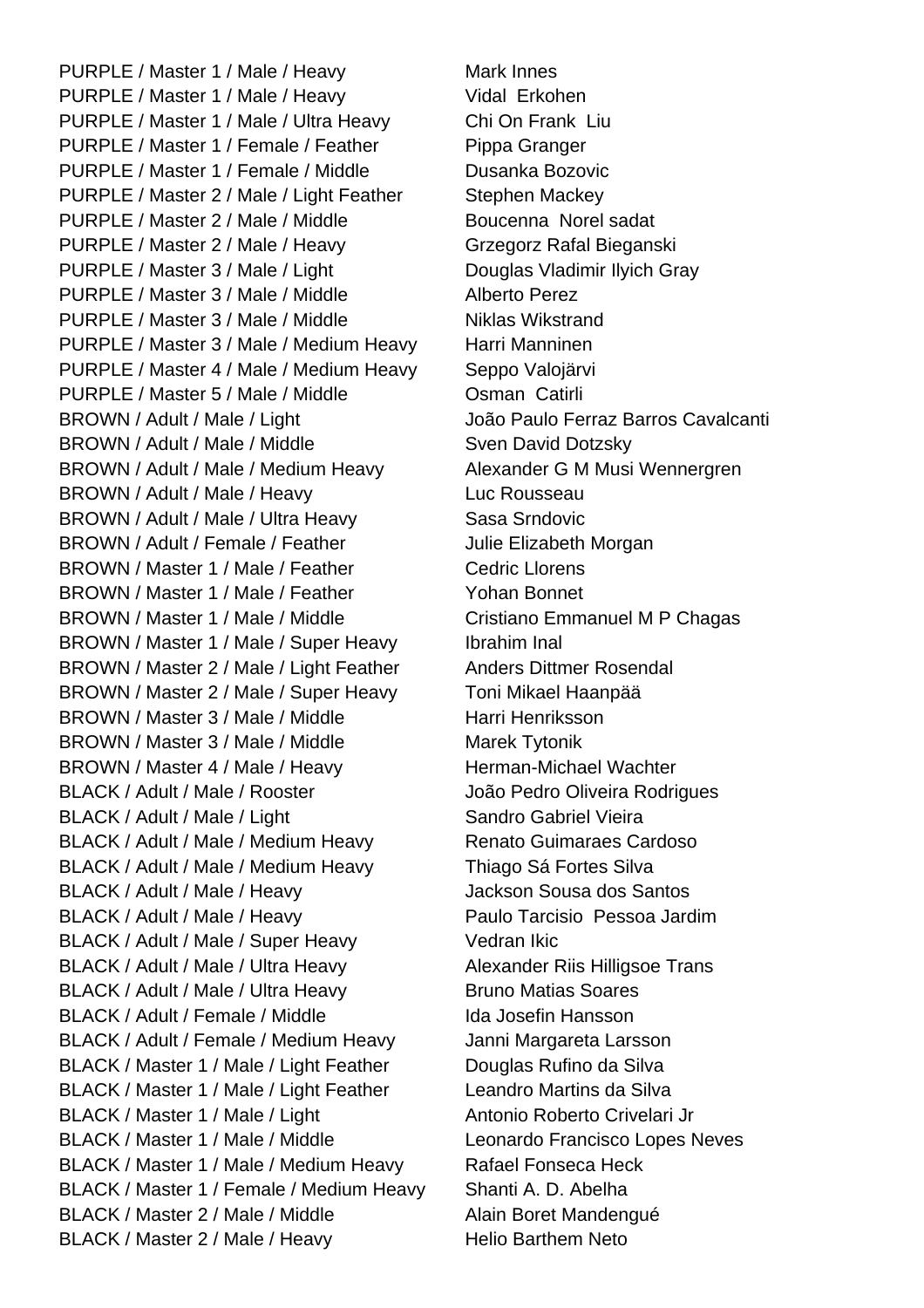BLACK / Master 3 / Male / Middle Luiz Osvaldo Ribeiro Duo BLACK / Master 3 / Male / Middle Timo Kalevi Räkköläinen BLACK / Master 3 / Male / Medium Heavy Eduardo da Conceição BLACK / Master 3 / Male / Ultra Heavy Jaroslaw Koch BLACK / Master 4 / Male / Middle Payet Erick **Total: 147**

#### **Checkmat Europa**

WHITE / Adult / Male / Feather Lucas Garp Johannsen BLUE / Adult / Male / Light samir foughali BLUE / Adult / Male / Light Tomislav Ramic BLUE / Adult / Male / Middle Lovre Jurin BLUE / Adult / Male / Middle Matthew Harmon BLUE / Master 1 / Male / Middle Esa Mäntynen PURPLE / Adult / Male / Light Luis Gil PURPLE / Master 1 / Male / Medium Heavy Rachidi Zine **Total: 8**

**CheckMat Gokudo**

PURPLE / Adult / Male / Light Zakaria Ouakrim PURPLE / Master 1 / Male / Middle Kondé MISIATU **Total: 2**

## **CheckMat International**

WHITE / Adult / Male / Light Feather Ahmed Hamadi WHITE / Adult / Male / Feather Ailson Magalhaes Oliveira WHITE / Adult / Female / Light Susanna Hoffmann BLUE / Adult / Male / Light Alexander Baffoun BLUE / Adult / Male / Light Muslem Morten Gullaksen BLUE / Adult / Male / Middle Markus-Petteri Haikkonen BLUE / Adult / Male / Middle Mumtaz Ozbilen BLUE / Adult / Female / Light Suvi Telivuo BLUE / Master 1 / Male / Middle Egemen Mehmet Baranok BLUE / Master 1 / Male / Middle Morten Erlang Sørensen PURPLE / Adult / Male / Light Feather danny dhell PURPLE / Adult / Male / Light Inc. Inc. Ioannis Alexandrakis PURPLE / Adult / Male / Light Riku Hapulahti PURPLE / Master 1 / Male / Medium Heavy ali oukbi PURPLE / Master 1 / Male / Medium Heavy Petri Ahola BLACK / Adult / Male / Medium Heavy Alessandro Tomei BLACK / Adult / Male / Medium Heavy Damir Šalina BLACK / Master 1 / Male / Light Feather Valmyr Mattos Pereira Neto **Total: 18**

## **CheckMat Nantes**

BLUE / Adult / Male / Light Cuin Dimitri **Total: 1**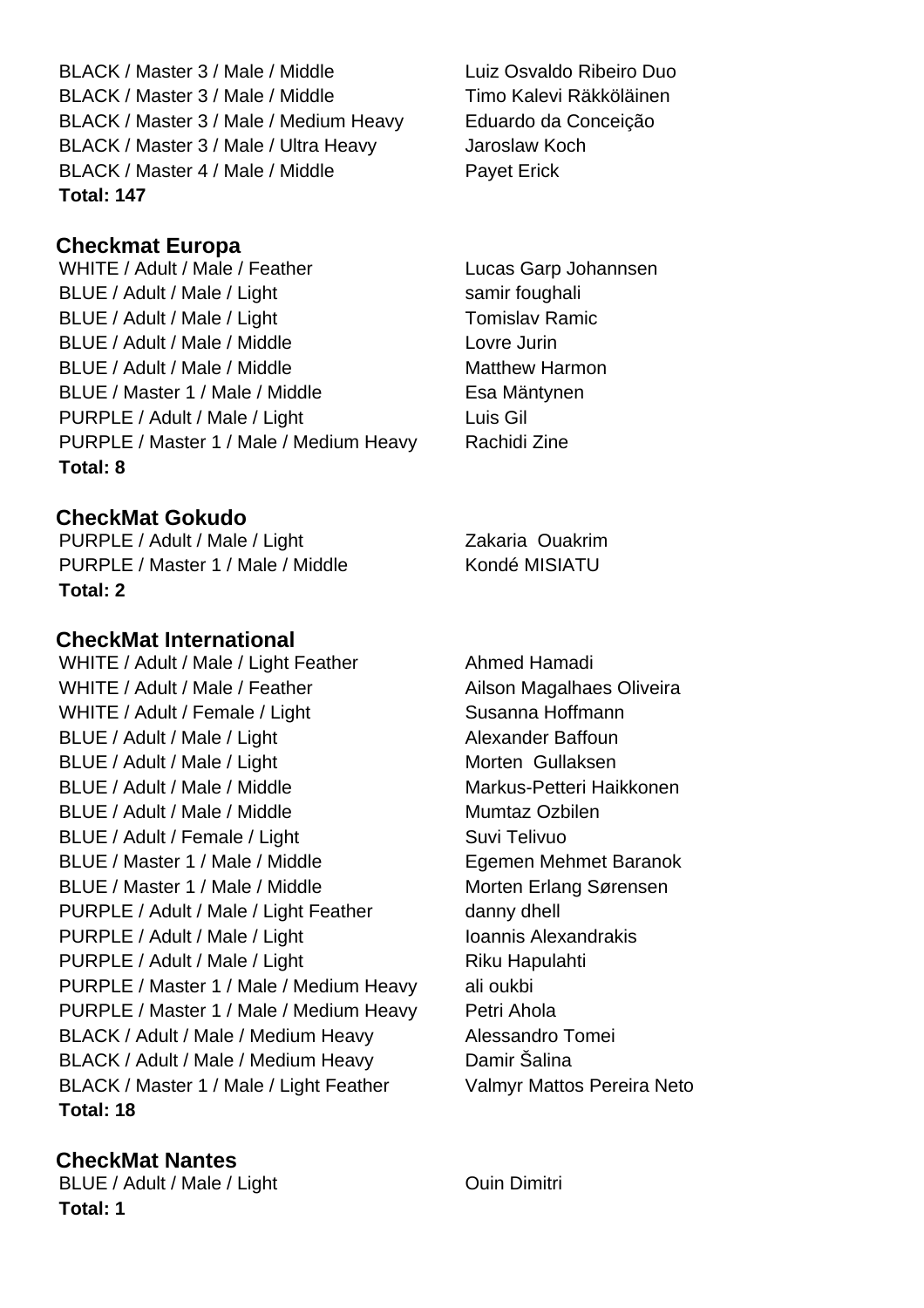## **Choke Academy**

BLUE / Adult / Male / Light Marcus Dahl Rasmussen BLUE / Master 1 / Male / Heavy Jesper Bendtsen PURPLE / Master 3 / Male / Medium Heavy Jesper Termansen PURPLE / Master 3 / Male / Medium Heavy Michael Krag BLACK / Adult / Male / Light Joao Pedro dos Santos **Total: 5**

## **Cia Athletica**

WHITE / Adult / Male / Middle **Canada** Otavio Umada BROWN / Master 1 / Female / Light Simone Dreyer Peres BLACK / Master 1 / Male / Middle Eduardo Santoro de Camargo **Total: 3**

#### **Cia Paulista**

BLACK / Master 4 / Male / Feather Figure de Sá Leitão **Total: 1**

#### **Cia Paulista - International**

WHITE / Adult / Male / Medium Heavy Francisco García Salvador WHITE / Master 1 / Male / Feather Denis alex Souza WHITE / Master 1 / Male / Light Rodrigo Vilela Cabral WHITE / Master 1 / Male / Ultra Heavy antonio manuel moñino cruz BLUE / Master 1 / Male / Heavy Denis Pereira Marim BLUE / Master 3 / Male / Heavy Ismael Fernández Sánchez PURPLE / Adult / Male / Feather Rodrigues Cunha Mack Richard PURPLE / Adult / Male / Heavy Luis María Nunez PURPLE / Master 2 / Male / Super Heavy javier vizuete nuñez BROWN / Adult / Male / Light Christopher Rodriguez de Frutos BLACK / Master 2 / Male / Super Heavy Davi Emanuel de Souza Cavalcante BLACK / Master 2 / Male / Super Heavy Gilberto Ferraz Bastos Junior **Total: 12**

#### **Clark Gracie Le Havre**

WHITE / Adult / Male / Middle Manuel Mabire BROWN / Adult / Male / Ultra Heavy Julien Genin BROWN / Master 2 / Male / Feather David Merkhi **Total: 3**

#### **Climent club**

WHITE / Juvenile 2 / Male / Light Ilia Topuria WHITE / Adult / Male / Feather Aleksander Topuria WHITE / Adult / Male / Light Francisco Javier Gomis Jimeno WHITE / Adult / Male / Medium Heavy Francisco Navarro Gras WHITE / Adult / Male / Heavy Sandro Saad Abdul BLUE / Adult / Female / Feather YANIRA RAFAEL PEREZ BLACK / Master 1 / Female / Light Maria Dolores Asensi Gonzalez

BLUE / Master 5 / Male / Super Heavy ANTONIO FRANCISCO SERRA IRLES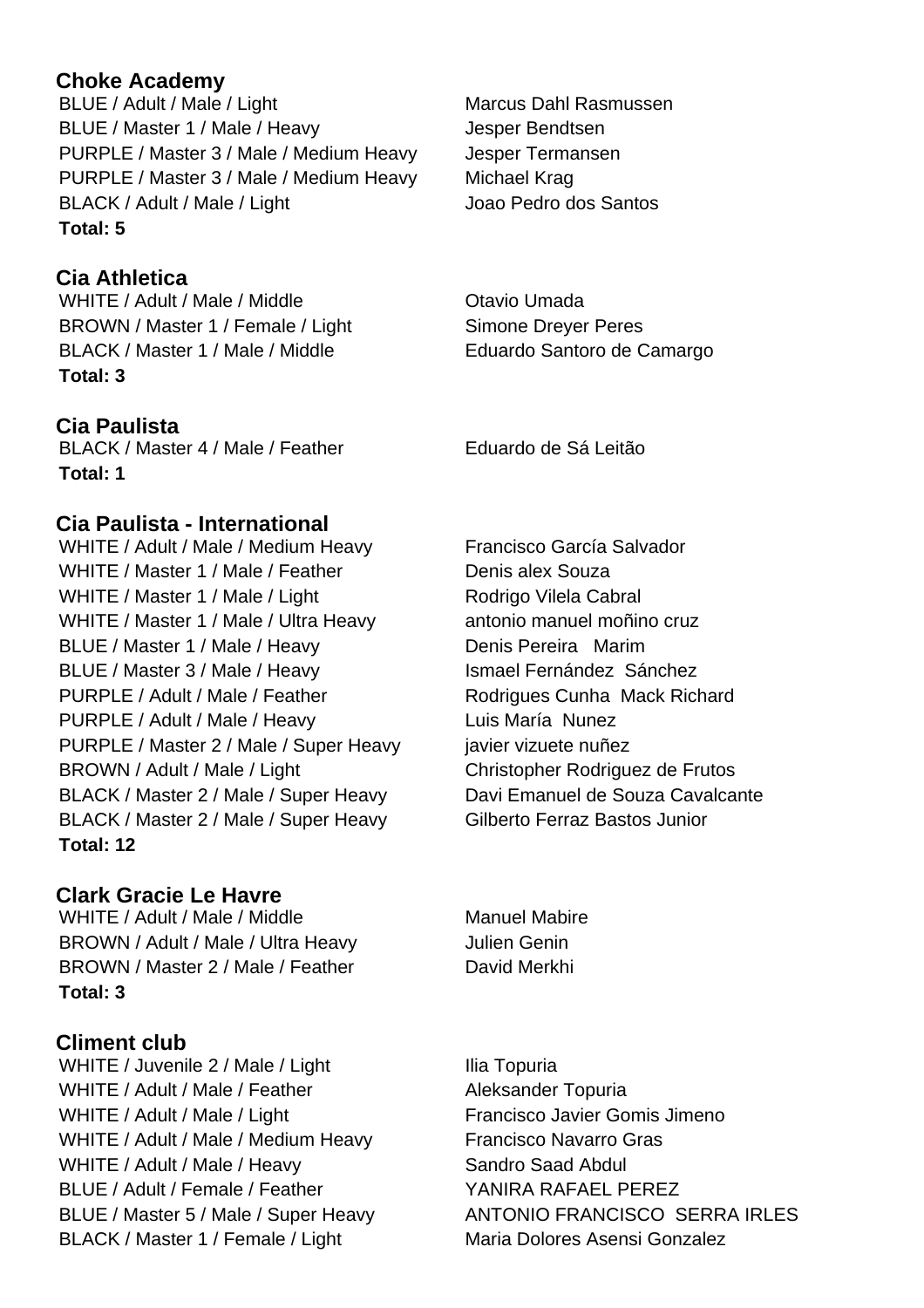## **Total: 8**

## **Clube de Jiu-Jitsu Pitbull Czech Republic**

BLUE / Adult / Male / Light Tomáš Pohorelec PURPLE / Adult / Male / Light Condrej Korinek PURPLE / Master 1 / Male / Light Jakub Šafra PURPLE / Master 1 / Male / Super Heavy Lukáš Janda PURPLE / Master 2 / Male / Heavy David Sedlák BLACK / Adult / Male / Super Heavy Michal Bittner **Total: 6**

## **Clube de Jiu-jitsu Pitbull Europe**

BLUE / Master 2 / Male / Middle Eduardo Sanchez **Total: 1**

## **Clube Omar Salum Pará**

WHITE / Adult / Male / Feather da concceisaode abreu alayon WHITE / Adult / Male / Middle John Care JOAO HENRIQUE Almeida WHITE / Master 1 / Male / Medium Heavy Sébastien Bordon BLUE / Adult / Male / Feather anthony bernabeu BLUE / Adult / Male / Feather crampomt pierre lucas BLUE / Adult / Male / Middle SANTOS DO CARMO JOABE BLUE / Adult / Male / Medium Heavy geiel gomes BLUE / Adult / Female / Heavy naiara barbosa dos santos **Total: 8**

## **Coelhao Jiu-Jitsu**

WHITE / Adult / Male / Light Fabian Benz WHITE / Adult / Male / Medium Heavy Michael Werner WHITE / Master 1 / Male / Heavy Yavuz Ögüt WHITE / Master 2 / Male / Medium Heavy Maik Henneberg BLUE / Adult / Male / Feather Philipp Müller BLUE / Adult / Male / Middle Fabian Rührmund BLUE / Master 1 / Male / Heavy Saman Alimoradian BLUE / Master 3 / Male / Medium Heavy Marcus Staiger PURPLE / Master 1 / Male / Light Feather Stefan Sigmund PURPLE / Master 1 / Male / Light Goran Stojkovski PURPLE / Master 1 / Male / Middle Robert Graalfs BLACK / Master 1 / Male / Super Heavy Heiko Schoenborn **Total: 12**

**Coimbra M.M.A.** WHITE / Adult / Male / Light Feather Carlos Alberto da Silva Nonato **Total: 1**

## **Combat Base UK**

WHITE / Master 1 / Male / Medium Heavy Peter John Kellett BLUE / Master 1 / Male / Feather Michael Serginson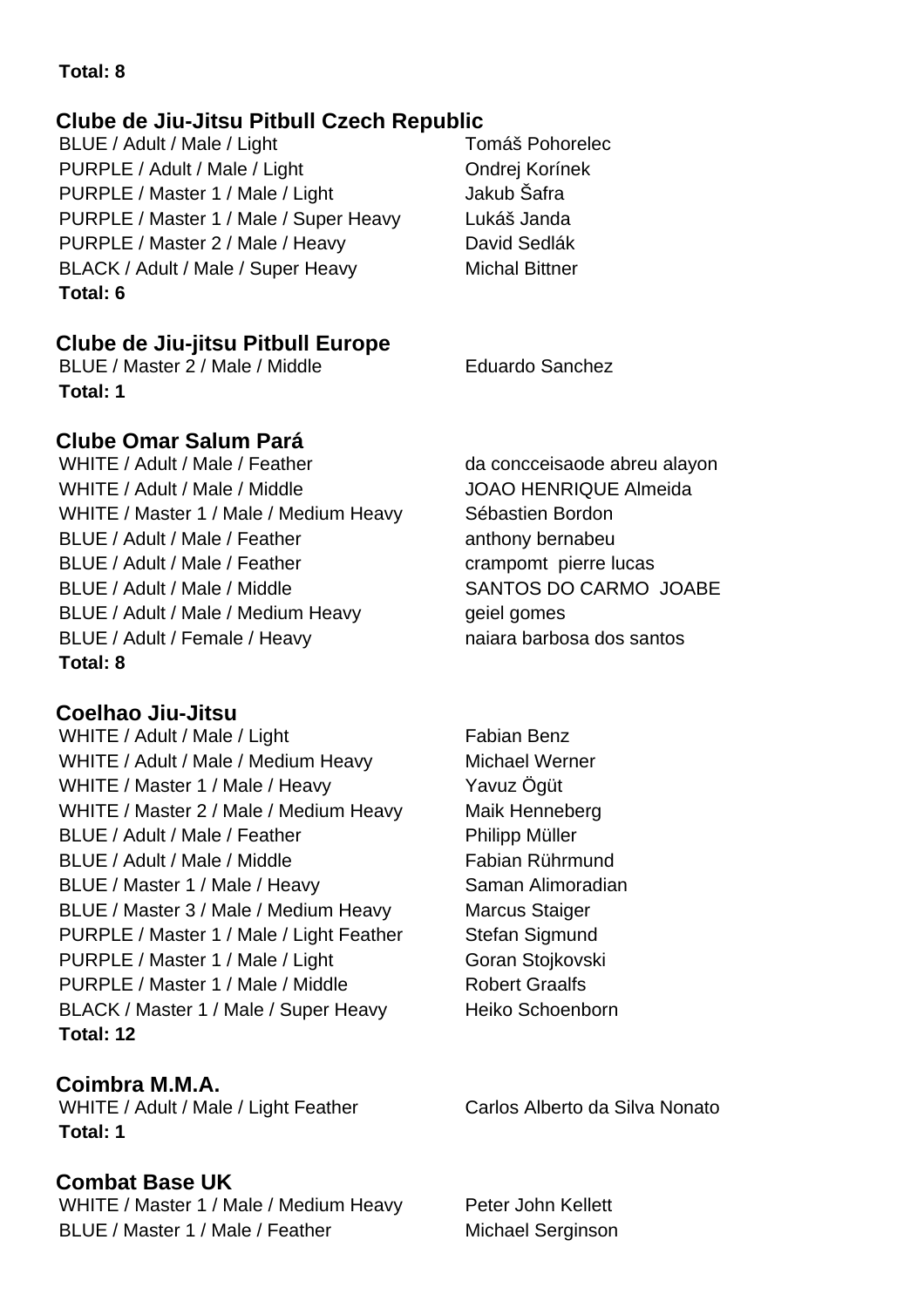**Concrete BJJ Corvos CSA Cyclone David Vieira BJJ International DC Millenium Team De La Riva / BA De La Riva International** PURPLE / Master 1 / Male / Light Leroy Holcroft PURPLE / Master 1 / Male / Medium Heavy Anthony Thomas Riley PURPLE / Master 3 / Male / Heavy Phillip David Ounsley BROWN / Adult / Male / Light Feather Adam Adshead BLACK / Master 4 / Male / Medium Heavy Stephen Mark Muckle **Total: 7** BLACK / Master 4 / Male / Feather Per Magnus Valdemar Hasslund **Total: 1** WHITE / Master 2 / Male / Middle Zaur Mehdiyev **Total: 1** WHITE / Adult / Female / Light Feather saeeda vorajee PURPLE / Master 5 / Male / Middle Lars Bo Roskær **Total: 2** PURPLE / Adult / Female / Light Feather serena gabrielli PURPLE / Master 2 / Male / Super Heavy Matteo Pagani BROWN / Master 4 / Male / Feather Claudio Campolo BLACK / Adult / Male / Light Feather Andrea Verdemare BLACK / Adult / Male / Feather Simone Franceschini **Total: 5** BLUE / Master 1 / Male / Feather Ludovic Colson **Total: 1** BLUE / Master 2 / Male / Light Feather Fulvio Panarella PURPLE / Master 2 / Male / Middle Davide Vox PURPLE / Master 3 / Male / Heavy Massimo Salerno BLACK / Master 3 / Male / Medium Heavy Davide Cirelli **Total: 4** BLACK / Adult / Female / Medium Heavy Frika Carrarine Correia **Total: 1** WHITE / Adult / Female / Middle Maricarmen Torrente Muñoz WHITE / Master 1 / Male / Middle Jose Angel Salgado Roca WHITE / Master 2 / Male / Middle Guillermo Balcazar Crespi BLUE / Adult / Male / Middle Carlos Sancho Plomer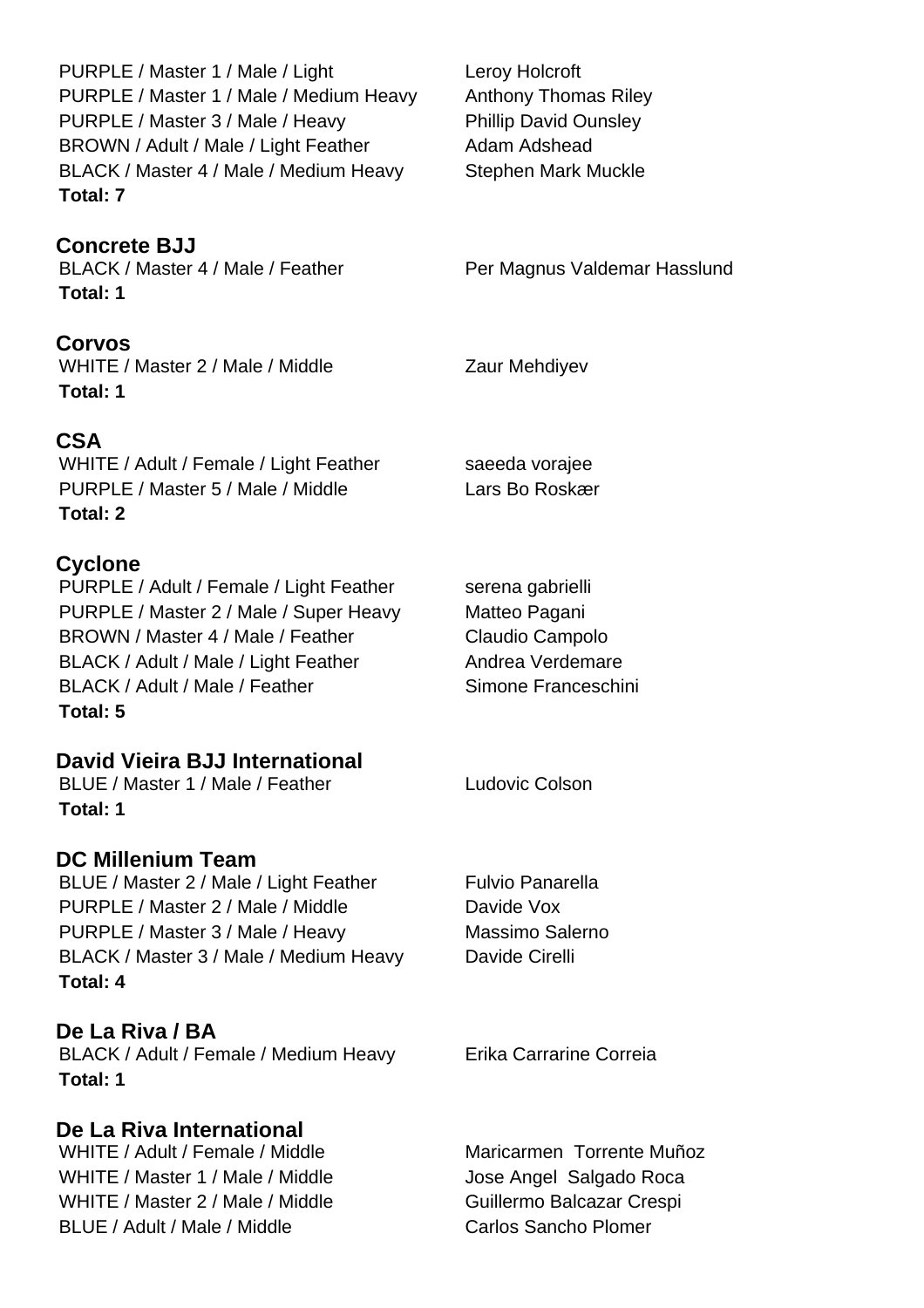BLUE / Master 1 / Male / Light Raul Jose Carrasco Gaita BLUE / Master 1 / Male / Light TEEMU GABRIEL ESCALAS LAAKSO BLUE / Master 1 / Female / Middle francisca martinez alderson BLUE / Master 2 / Male / Light Feather Daniel Colio Gomez BLUE / Master 3 / Male / Medium Heavy Juan Manuel Pocovi Garcia PURPLE / Master 1 / Male / Feather Hicham Belhassan PURPLE / Master 1 / Male / Medium Heavy Francesc Xavier Jurado Segui PURPLE / Master 3 / Male / Light Jose Antonio Martín Navarro PURPLE / Master 3 / Male / Middle juan alberto reyes rodriguez BLACK / Adult / Male / Ultra Heavy Alan Vitor Oliveira Ferreira **Total: 14**

**De La Riva JJ** BLUE / Master 1 / Male / Light Xavier Casanovas Arolas PURPLE / Master 2 / Male / Middle Roberson Junho F. dos Santos BLACK / Master 1 / Male / Middle Maurício Barbosa G. da Silva **Total: 3**

#### **De Souza Dojo**

PURPLE / Master 1 / Male / Super Heavy Adam Kiely PURPLE / Master 3 / Male / Feather Trevor Birmingham PURPLE / Master 3 / Male / Light graham day BLACK / Adult / Male / Light Luiz Claudio Oliveira Finocchio BLACK / Master 2 / Male / Middle Alex Souto de Souza **Total: 5**

**DeLariva Japan** BLACK / Adult / Male / Light Feather Hideyuki Yamada

**Total: 1**

## **Dynamix Fighting Sports**

WHITE / Adult / Male / Medium Heavy Taylan Isik WHITE / Adult / Male / Heavy Alexander Lindahl WHITE / Adult / Male / Ultra Heavy Robar Komby WHITE / Adult / Female / Feather Maria Nordberg BLUE / Juvenile 2 / Male / Middle Rasmus Anders Nolbratt BLUE / Adult / Male / Feather Adnan Stroil BLUE / Adult / Male / Feather Karl Dahlgren BLUE / Adult / Male / Middle Axel von Borgstede BLUE / Adult / Male / Heavy Arvid Axelsson BLUE / Adult / Female / Feather Linnea Wiberg BLUE / Adult / Female / Light **Example 1** Erica Persson BLUE / Adult / Female / Light Jenny Lundberg BLUE / Master 4 / Male / Light Niclas Åkerlund PURPLE / Adult / Male / Light Anton Åberg PURPLE / Adult / Male / Light Daniel Lindell PURPLE / Adult / Male / Medium Heavy johan gustafsson PURPLE / Adult / Male / Medium Heavy Pierre Larsson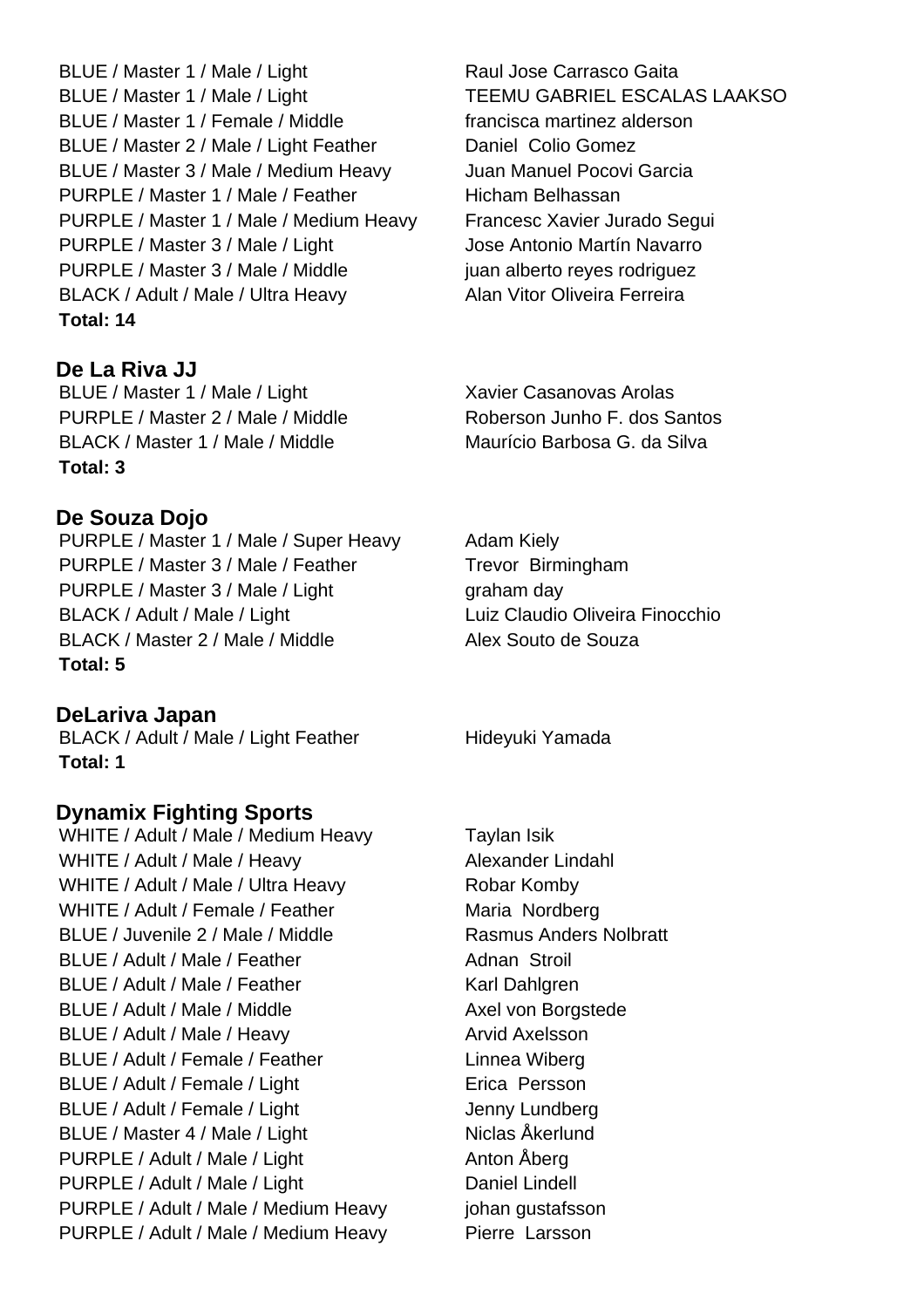PURPLE / Adult / Male / Heavy Andreas Falk PURPLE / Adult / Female / Light Feather Linda Lindström PURPLE / Adult / Female / Feather Helena Edfeldt PURPLE / Adult / Female / Middle Diana Kajic BROWN / Adult / Male / Middle Philip Eric Martin Andersson BROWN / Adult / Male / Heavy Carl Johan Andreas Gustafsson BROWN / Adult / Male / Ultra Heavy Tommy Gustav Karlsson BROWN / Master 1 / Male / Light Patrik Andersson BROWN / Master 1 / Male / Heavy Anders Johan Peter Appelquist BLACK / Master 3 / Male / Light Paul Hans J Persson **Total: 27**

**Easton BJJ** 

BLUE / Adult / Female / Feather jennifer perez **Total: 1**

#### **Emirates Jiu Jitsu Center Barcelona**

BLUE / Adult / Male / Feather Alberto Martinez Rocha PURPLE / Adult / Male / Light martino sacching martino sacching PURPLE / Master 1 / Male / Light Doblas Jose **Total: 3**

#### **Emirates Jiu-Jitsu Center**

WHITE / Adult / Male / Feather Yakhiyaev Ramiz WHITE / Adult / Male / Light Gasratov Bagir WHITE / Adult / Female / Middle Africa Garcia BLUE / Juvenile 1 / Male / Heavy Jose Maria Feliubadalo BLUE / Adult / Male / Light Feather Shamil Abdulkhamidov BLUE / Adult / Male / Light Feather Shamil Kharsiev BLUE / Adult / Male / Feather Karimgadzhiev Zurab BLUE / Adult / Male / Feather Maxim Ruvinsky BLUE / Adult / Male / Light Maxim Grachev BLUE / Adult / Male / Light Muduev Sitik Muduev Sitik BLUE / Adult / Male / Middle **Carry Controllet Controllet Adult Controllet Controllet Controllet Controllet Controllet Controllet Controllet Controllet Controllet Controllet Controllet Controllet Controllet Controllet Cont** BLUE / Adult / Female / Light Feather Vanessa Garcia nuñez BLUE / Adult / Female / Light Feather Yolanda Navalón Vera BLUE / Master 1 / Male / Light Jose jesus Valverde Pazos BLUE / Master 1 / Male / Medium Heavy Albert Simó BLUE / Master 2 / Male / Middle Jose Jubany Rodriguez PURPLE / Adult / Male / Light Feather khalid Al-Nakhi PURPLE / Adult / Male / Light Magomed Abdulkadirov PURPLE / Adult / Male / Light Vibhudatta Rout PURPLE / Adult / Male / Middle walid haddadi PURPLE / Master 1 / Male / Light David GIL SILLERO PURPLE / Master 1 / Male / Light LLUIS JULIA BORONAT PURPLE / Master 1 / Male / Middle Josep Manel Vazquez Lamela PURPLE / Master 2 / Male / Feather Alejandro Romero Lloret PURPLE / Master 2 / Male / Medium Heavy Marwan Kamal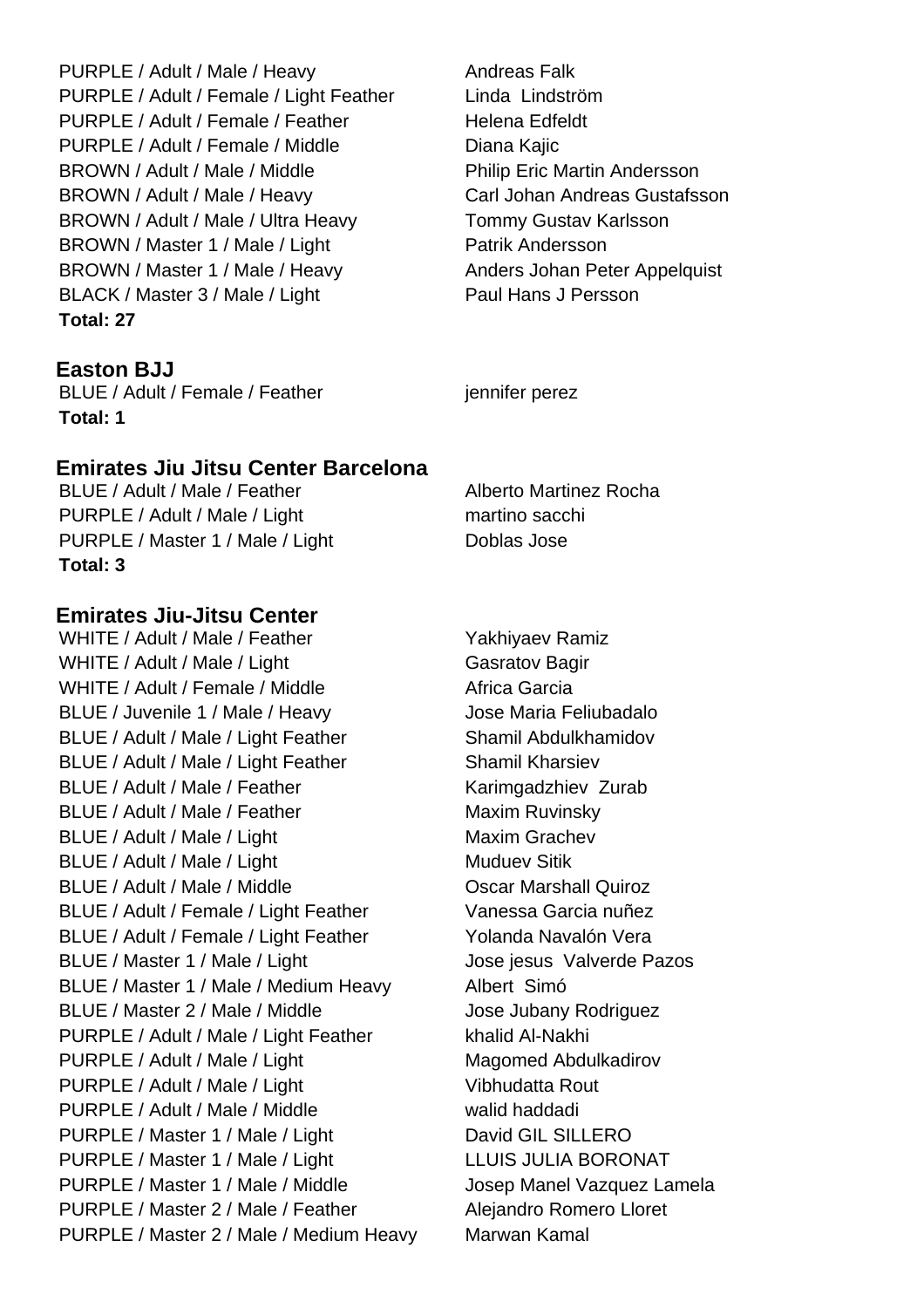PURPLE / Master 2 / Male / Heavy Juan Jose Delgado Garcia PURPLE / Master 6 / Male / Ultra Heavy Steven Kaiser BROWN / Master 1 / Male / Feather Juan Morales Jimenez BROWN / Master 1 / Male / Feather Roman Navarro Domenech BROWN / Master 1 / Male / Light Albert Ros Sunyer BROWN / Master 1 / Male / Middle Abel Rocha Marull BROWN / Master 1 / Male / Medium Heavy Pablo Tees Leite BROWN / Master 1 / Male / Ultra Heavy Bakambe Toledo Farro BROWN / Master 3 / Male / Heavy Tarik Faisal Khalid Algassemi BLACK / Master 1 / Male / Middle David Junior Blankenheimer **Total: 35**

**Equipe Gavião JJ** BROWN / Adult / Male / Light Igor Dias Rufino BLACK / Master 1 / Female / Feather Elizangela Meireles BLACK / Master 1 / Female / Medium Heavy Rosalind Ferreira **Total: 3**

**Equipe Rodrigo Aleixo**

**Total: 1**

## **Escola de JJ Leão Teixeira**

PURPLE / Adult / Male / Feather Matheus de Araujo P. Pockstaller PURPLE / Adult / Male / Feather Pedro Paulo Dias Clementino BLACK / Adult / Male / Feather Ariel de Abreu Barros BLACK / Adult / Male / Middle Vinicius de Castro Nascimento BLACK / Master 1 / Male / Medium Heavy João Marco Braga da Cunha BLACK / Master 2 / Male / Medium Heavy  $A$ ureo Trotte Couto **Total: 6**

#### **Evolution Fight Team - Portugal**

BLUE / Master 2 / Male / Feather Marcelo Henrique da Silva **Total: 1**

#### **Fabricio Werdum JJ**

WHITE / Adult / Male / Middle quentin clavaud-paul WHITE / Master 1 / Male / Light GAEL LE GLEDIC BLUE / Adult / Male / Feather Clément Clavaud-Paul BLUE / Adult / Male / Middle Letter Léo Cordon BLUE / Master 2 / Male / Middle cedric Haubard BLUE / Master 3 / Male / Feather Akhmed Ozdovev PURPLE / Adult / Male / Light Feather Anthony De Oliveira PURPLE / Master 2 / Male / Medium Heavy oum mbogba bertrand **Total: 8**

**Fala de Luta**

BLUE / Adult / Male / Light Feather Claudio Oliveira Ramos Silva

WHITE / Adult / Male / Feather Deiby dos Ramos Lima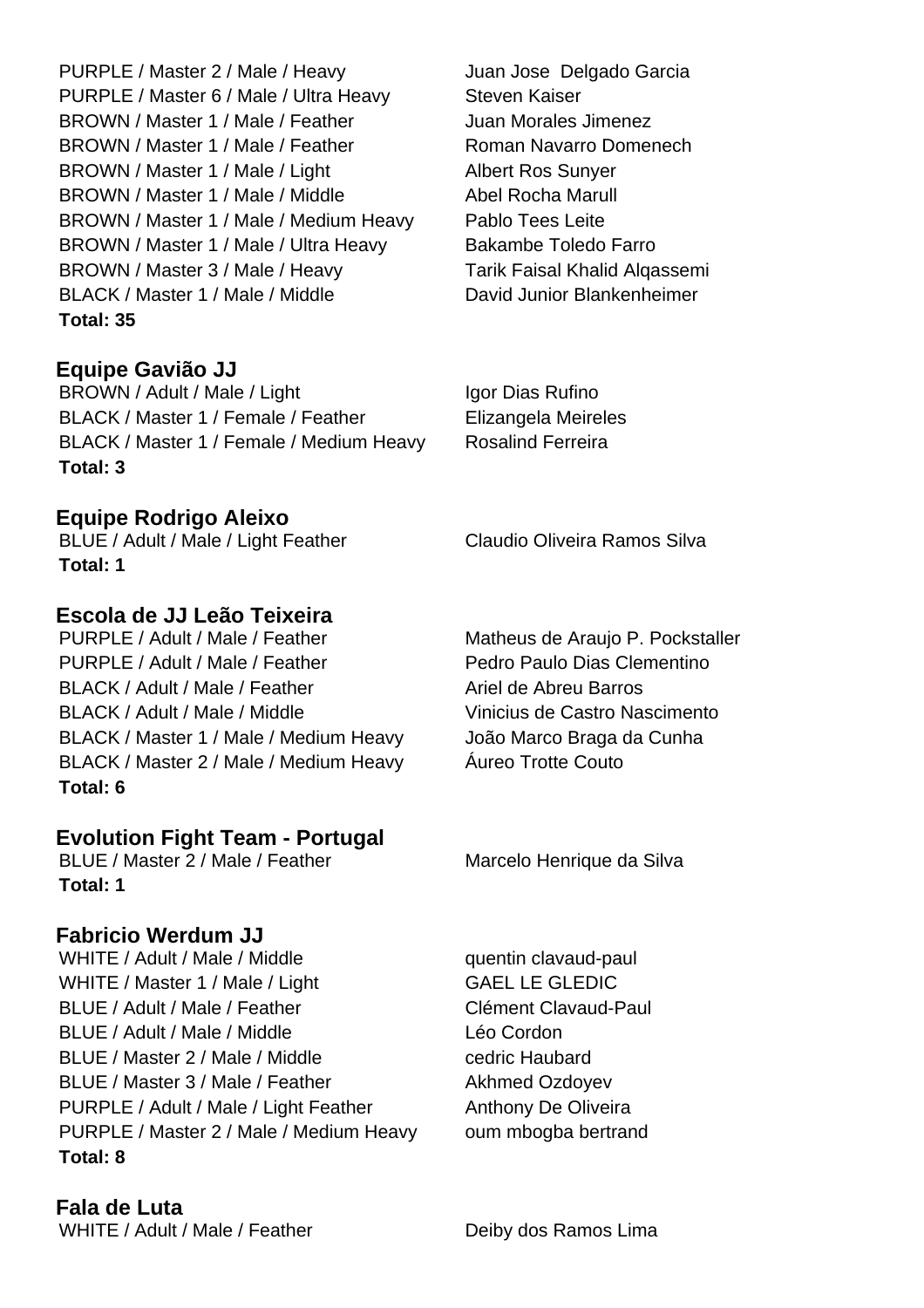**Total: 1**

**Fernando Boi JJ** BLACK / Master 1 / Male / Middle Victor Diniz de Araújo **Total: 1**

**Fernando Tererê** WHITE / Adult / Male / Middle Alexander Alkofer WHITE / Adult / Male / Super Heavy Nik Jones BLUE / Adult / Male / Super Heavy Tarik Bilgic BLUE / Master 1 / Male / Ultra Heavy Matthew Frampton BLUE / Master 2 / Male / Super Heavy Tyrone Derick **Total: 5**

**Ferrari Team Academy** BLUE / Adult / Male / Feather Rafael Cipriano Catarino BROWN / Master 2 / Male / Middle Andy Brian Siebert **Total: 2**

**Fight Club** BLUE / Adult / Female / Light Feather Elisa de la Cruz G. Escalonilla **Total: 1**

**Fight Club Cassis** BLACK / Master 5 / Male / Feather William Vanni **Total: 1**

**Fight Sports Total: 1**

## **Fight Sports International**

WHITE / Juvenile 1 / Male / Light Kevin Joseph Bouhadana WHITE / Juvenile 2 / Male / Feather Daoud Akoudad WHITE / Adult / Male / Light Kamil Chaoui WHITE / Master 1 / Male / Middle Maarouf El mahdi BLUE / Juvenile 2 / Male / Feather Camil Belmaachi BLUE / Adult / Male / Light Feather Hamza Frifra BLUE / Adult / Male / Light Souleiman Benyakhlef BLUE / Master 4 / Male / Medium Heavy Abdellah Zaimi **Total: 8**

**Fightzone - Stockholm** WHITE / Master 2 / Male / Feather Mohammad Nazemi BLUE / Adult / Male / Feather **Constanting Clean** Olov Raberg BLUE / Master 1 / Female / Light Signe Gudrun Emilia Fredricson BLUE / Master 2 / Male / Middle Simon Di Meo **Total: 4**

BLACK / Adult / Male / Heavy Ricardo de Souza de Rezende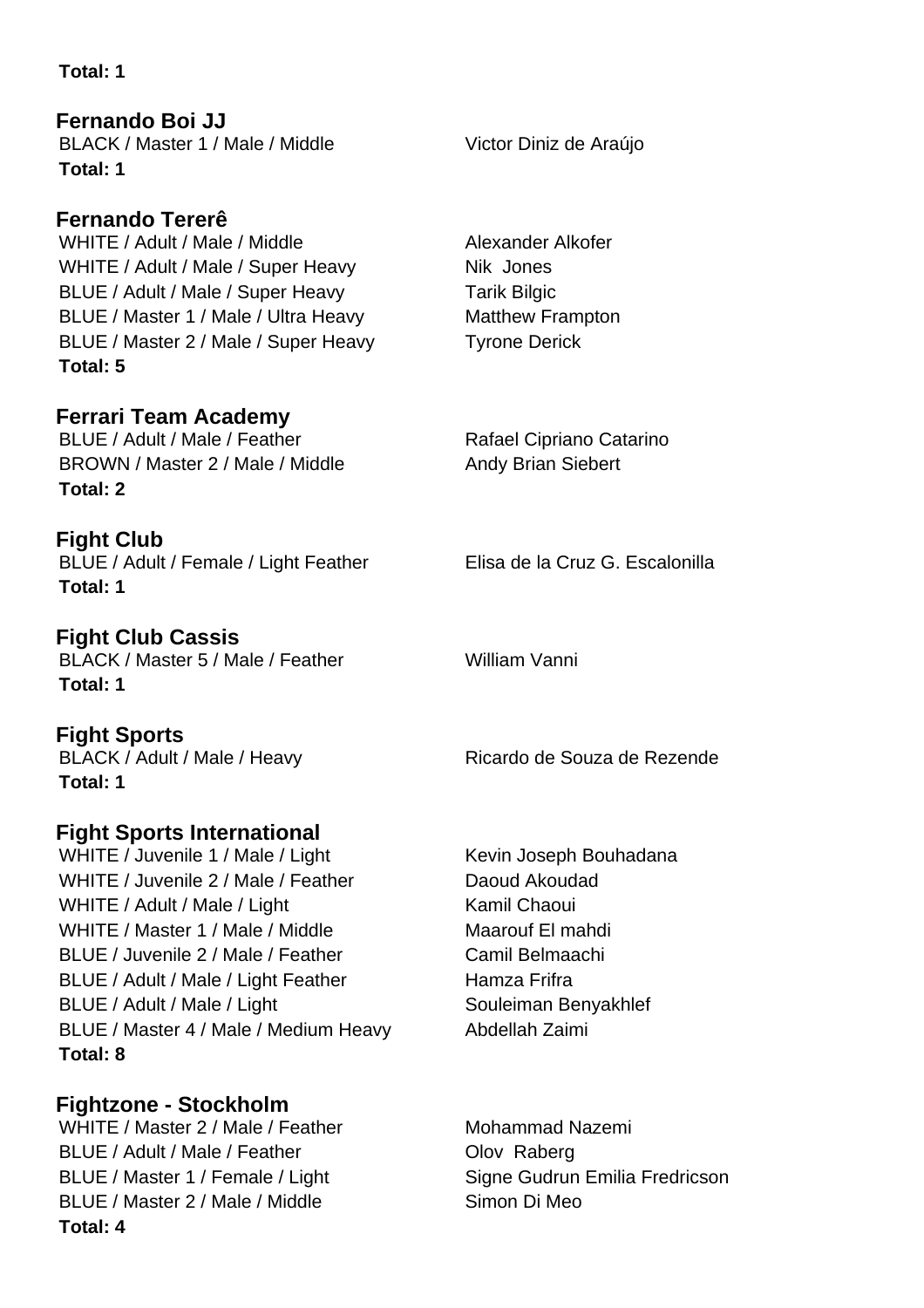## **Fratelli Leteri Brazilian Jiu Jitsu**

BLUE / Master 1 / Male / Feather Gabrielle Gottardi PURPLE / Master 1 / Male / Light Feather Matteo Cazzola BLACK / Master 1 / Male / Light Feather Marcel Sasso de Oliveira **Total: 3**

## **Frontline Academy**

WHITE / Adult / Male / Feather Hakim Mazari WHITE / Adult / Male / Feather Jan Erik Steen WHITE / Adult / Male / Light Mikkel Otterstad WHITE / Adult / Male / Middle Max Doronin WHITE / Adult / Male / Middle Stig Otnes Kolstad WHITE / Adult / Male / Super Heavy Alexander Liahagen WHITE / Adult / Male / Ultra Heavy Arnold Short WHITE / Adult / Female / Middle Aïcha Traoré BLUE / Juvenile 1 / Male / Middle Per Viktor Almerud Tveit BLUE / Adult / Male / Light Feather Huseyn Abaszada BLUE / Adult / Male / Feather Alexander Rio Farstadvoll BLUE / Adult / Male / Feather Per Christoffer Otterstad BLUE / Adult / Male / Light Adrian Svarstad BLUE / Adult / Male / Light Sigmund Hollerud BLUE / Adult / Male / Middle Michael Olsen Hemmingby BLUE / Adult / Male / Middle Tarik Hopstock BLUE / Adult / Male / Heavy Andre Rio BLUE / Adult / Female / Feather Caroline Persson BLUE / Adult / Female / Light Jeanette Christin Malvik BLUE / Adult / Female / Light Stine Hegre BLUE / Master 3 / Male / Middle Vignir Mar Saevarsson BLUE / Master 3 / Male / Super Heavy Jason Shields PURPLE / Adult / Male / Medium Heavy Joachim Sveinson PURPLE / Adult / Male / Medium Heavy Petter Lyng PURPLE / Adult / Male / Super Heavy Emir Santic PURPLE / Adult / Female / Light Amanda Jung westin PURPLE / Adult / Female / Medium Heavy Kathrine von Tangen PURPLE / Master 1 / Male / Middle Alexander Rasch BROWN / Adult / Male / Middle Andreas M Sebastian Brosché Jonsson BROWN / Adult / Male / Medium Heavy Joseph Karim BROWN / Adult / Male / Medium Heavy Martin Moen Forsberg BROWN / Adult / Female / Light Eirin Cathrine Nygren BLACK / Adult / Male / Rooster Andre Porto de Carvalho BLACK / Adult / Male / Middle Nic Ruben Nikolaisen BLACK / Adult / Male / Heavy Thomas Johannessen BLACK / Master 1 / Male / Super Heavy Eduardo Rios **Total: 36**

**Frontline Academy Drammen**

BLUE / Adult / Male / Light ole-Jørgen Mandt Johnsen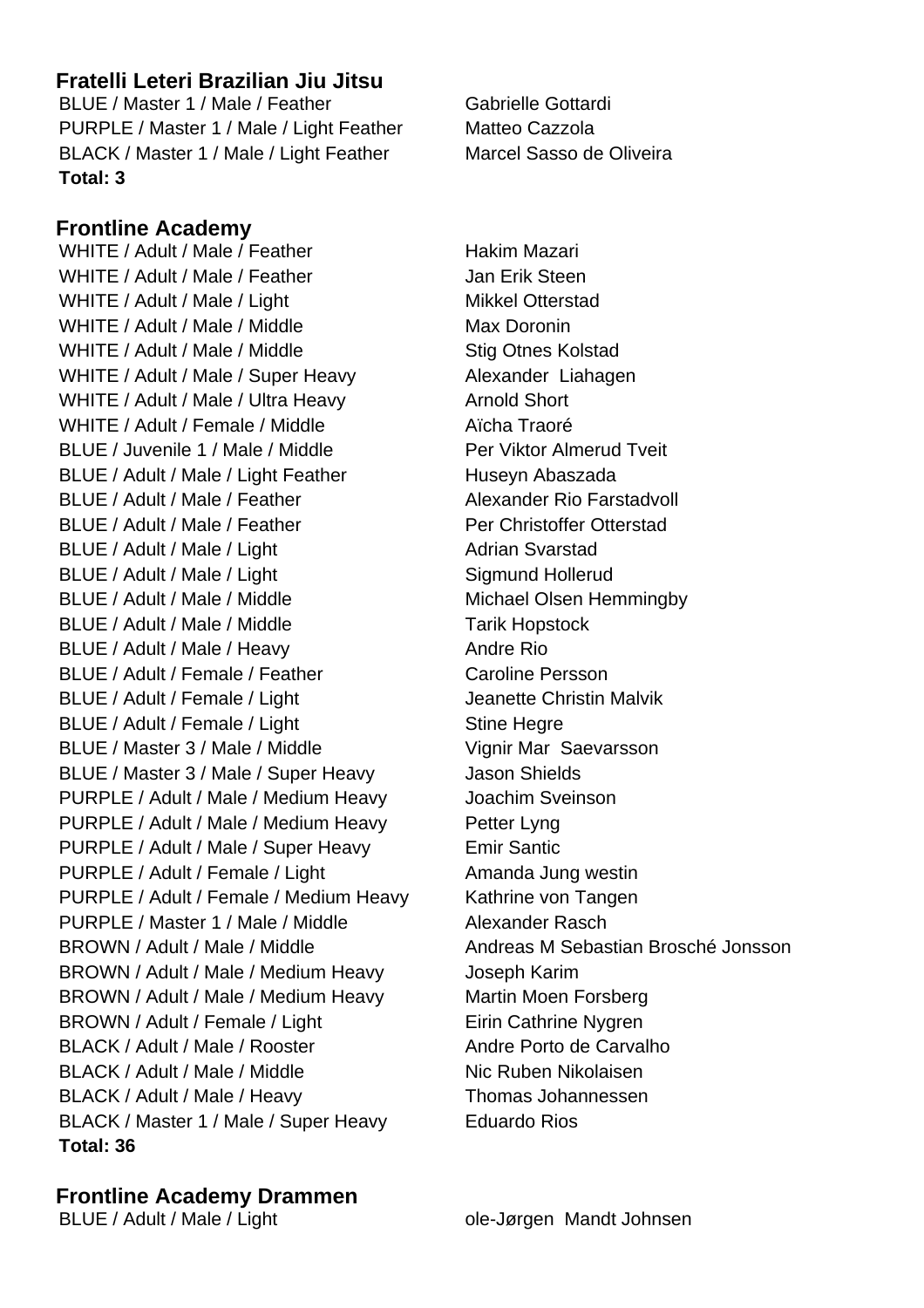## **Total: 1**

## **Frota Team Nogueira**

WHITE / Adult / Male / Light Feather Kevin Nguyen WHITE / Adult / Male / Feather Cédric Curty WHITE / Adult / Male / Light Leoncio Frei WHITE / Adult / Male / Middle Pascal Moor WHITE / Adult / Male / Heavy Gold Ire Omotayo WHITE / Adult / Male / Ultra Heavy Louis Neeser WHITE / Master 2 / Male / Middle Ilya Motorygin BLUE / Adult / Male / Feather Tyler Austin BLUE / Adult / Male / Light Robin Halioua BLUE / Adult / Male / Heavy Andreas Dusek BLUE / Master 1 / Male / Light Ciriaco Schiavone PURPLE / Adult / Male / Feather Martin Buschkamp PURPLE / Adult / Male / Middle gregor weibel PURPLE / Adult / Male / Middle Thomas Buschkamp PURPLE / Master 1 / Male / Light Christof Knobel BROWN / Master 2 / Male / Feather Bernardino Carta BROWN / Master 2 / Male / Heavy Stefan Rüegg **Total: 17**

## **Garcia Top Team**

WHITE / Master 1 / Male / Feather Rian Perry **Total: 1**

## **GF Team**

BLUE / Juvenile 2 / Female / Middle Mayssa Caldas Pereira Bastos BLUE / Adult / Male / Light Jon Jarvis BLUE / Master 1 / Female / Light Annelies Kohne PURPLE / Adult / Male / Rooster Eduardo Barboza da Silva PURPLE / Adult / Male / Light Eric de La Sablière PURPLE / Adult / Male / Medium Heavy dejan kahriman PURPLE / Adult / Male / Medium Heavy lee ambler PURPLE / Adult / Male / Super Heavy Andre Felipe Abadias PURPLE / Master 1 / Male / Middle Arthur Mario Pinheiro Machado BLACK / Adult / Male / Super Heavy Igor Silva BLACK / Adult / Male / Ultra Heavy Ricardo Ferreira Evangelista BLACK / Adult / Female / Middle Vanessa Oliveira do Nascimento BLACK / Master 1 / Male / Super Heavy Paulo Andre Couto dos Santos BLACK / Master 1 / Male / Ultra Heavy Thiago Jorge Borges **Total: 14**

## **GF Team France**

WHITE / Adult / Male / Feather Guillaume AGBOBLI WHITE / Adult / Male / Feather Timour Yaraskhanov WHITE / Adult / Male / Ultra Heavy Rezki CHAHBOUNE WHITE / Adult / Female / Feather Corentine Driancourt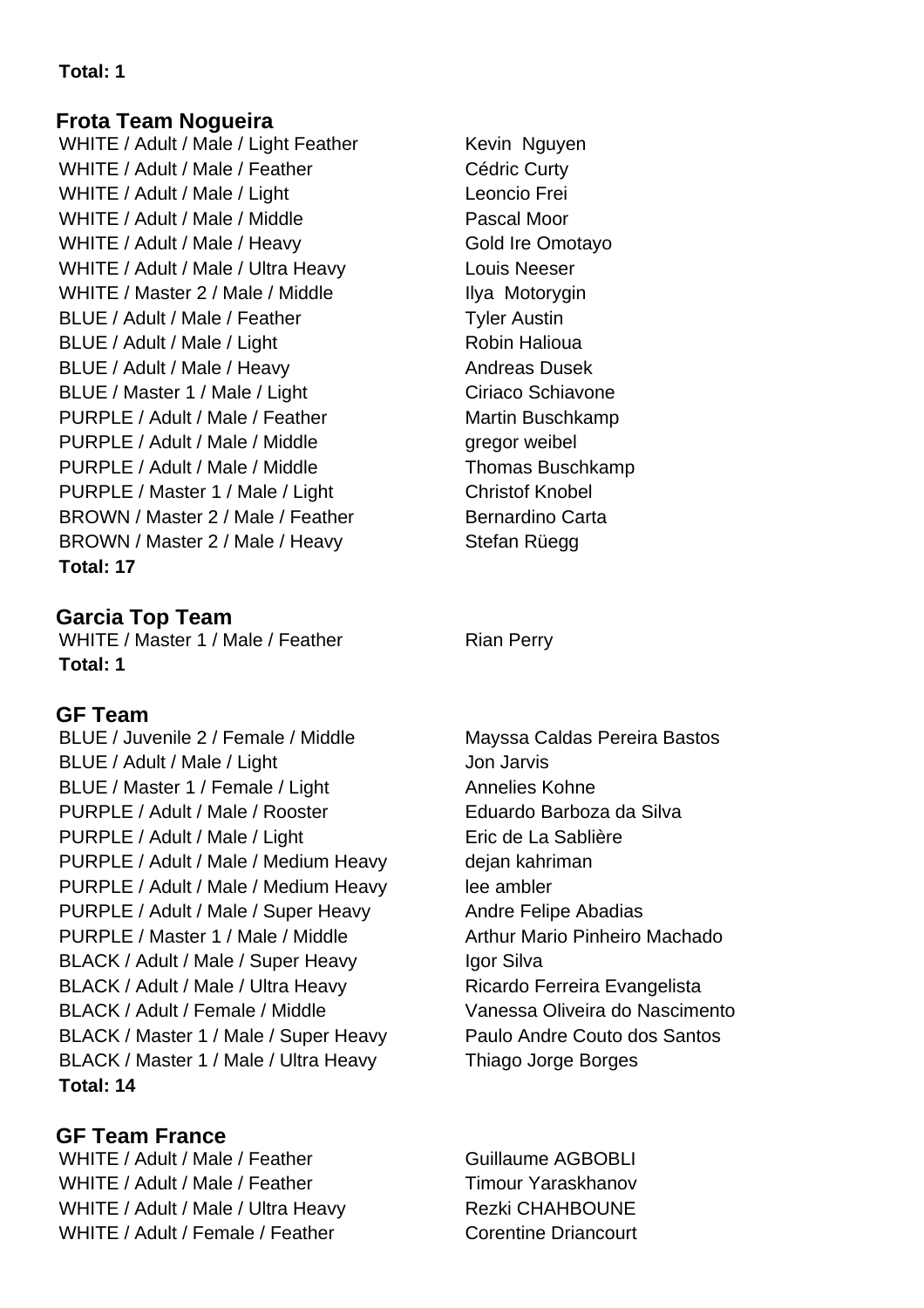BLUE / Adult / Male / Rooster Mehdi Allaoui BLUE / Adult / Male / Light Feather Hugo nunes BLUE / Adult / Male / Feather lanoir lenny BLUE / Master 1 / Male / Heavy MAHROUK ABDEL BLUE / Master 2 / Male / Feather Salim Korichi PURPLE / Adult / Male / Feather Thibaut RAYNAUD PURPLE / Adult / Male / Middle salim el bouzaidi CHEIKhI PURPLE / Adult / Male / Heavy barafane ilyes PURPLE / Adult / Male / Heavy Mohamed Hedy ABAZA PURPLE / Master 2 / Male / Light Faiçal Ouerghi BROWN / Adult / Male / Light Feather Mathias Jardin BROWN / Adult / Female / Middle Anne Francoise Toupet BROWN / Master 2 / Male / Light Gharbi Mohamed BLACK / Adult / Male / Middle Victor Silverio Santos BLACK / Adult / Male / Heavy Leonardo da Costa Maciel BLACK / Master 1 / Male / Medium Heavy Zakaria Tarik Arhab **Total: 20**

#### **GF Team International**

WHITE / Adult / Female / Light Feather Jessica Milz WHITE / Adult / Female / Medium Heavy Melanie Hartmann BLUE / Adult / Male / Light Moritz Schreiner BLUE / Adult / Male / Middle Florian Kempkes BLUE / Adult / Male / Heavy Niels Voskuijl BLUE / Adult / Male / Ultra Heavy Stephen Hall BLUE / Adult / Female / Heavy Yasmine Marques BLUE / Master 1 / Male / Super Heavy Lee Mcgrorty BLUE / Master 3 / Male / Feather ashfaq mohammed PURPLE / Adult / Male / Light Feather Ricardo Ximenes PURPLE / Adult / Male / Heavy Janos Estergal BROWN / Adult / Male / Medium Heavy Viking Wai Chun Wong BROWN / Master 1 / Male / Light Sebastian Hans-Jakob Heuser BROWN / Master 2 / Male / Medium Heavy Patrick Talmon BLACK / Master 3 / Male / Medium Heavy Lee Johnstone **Total: 15**

#### **Gile Ribeiro JJ**

**Total: 1**

#### **Gladius MMA**

WHITE / Adult / Male / Light Leo Lindroos WHITE / Master 1 / Male / Super Heavy Serkan Cem Özden BLUE / Juvenile 2 / Male / Light Daniel Reimond Eklund BLUE / Adult / Male / Medium Heavy Henri Lindroos PURPLE / Adult / Male / Middle Tony Jonsson **Total: 5**

PURPLE / Master 1 / Male / Light Cesar Augusto Delponte Fernandes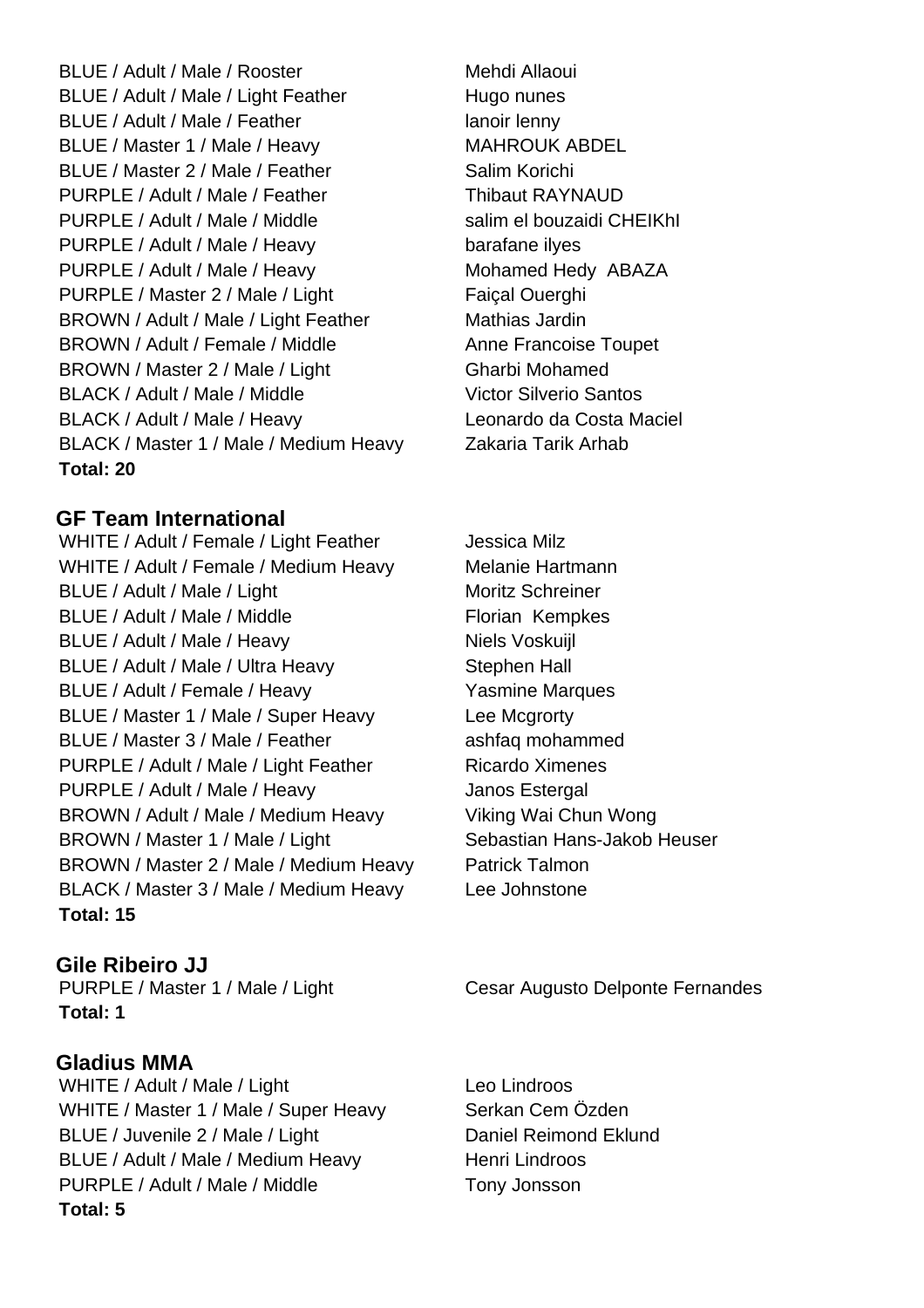# **Gold Team Fighters**

PURPLE / Master 1 / Male / Ultra Heavy Piotr Marcin Bialek BROWN / Master 3 / Male / Super Heavy Slawomir Zbigniew Zakrzewski BROWN / Master 4 / Male / Middle Tomasz Linke BLACK / Adult / Male / Heavy Jaroslaw Konrad Gajek BLACK / Master 1 / Male / Super Heavy Grzegorz Henryk Szatkowski BLACK / Master 3 / Male / Heavy Mariusz Ryszard Linke **Total: 6**

# **Grabaka Jiu Jitsu Club**

BLUE / Master 1 / Female / Light Feather Yoshiko Kimata BROWN / Adult / Male / Feather Hiroaki Otsuka **Total: 2**

# **Gracie Barcelona**

WHITE / Adult / Male / Feather Yeroen Hoksbergen WHITE / Adult / Male / Light cristian larrosa WHITE / Adult / Male / Middle Julio Alvarez Palomo BLUE / Adult / Male / Light Feather Sacha Aron Emmanuel Marguerite BLUE / Adult / Male / Middle Manuel Gardella PURPLE / Adult / Male / Light ramon gomez BLACK / Adult / Male / Middle Jordi Lloveras **Total: 7**

**Gracie Barra** WHITE / Juvenile 1 / Male / Rooster juan tomas lopez perez WHITE / Juvenile 1 / Male / Light Jose Antonio Mondragon Indalecio WHITE / Juvenile 2 / Male / Light Gabriel Fangerau WHITE / Juvenile 2 / Female / Heavy niki gogali WHITE / Adult / Male / Light Feather Gilian Jansen WHITE / Adult / Male / Light Feather Jack Greening WHITE / Adult / Male / Feather Jerome Francois WHITE / Adult / Male / Feather Mauro Bastos WHITE / Adult / Male / Light Artem Lebedev WHITE / Adult / Male / Light Contract Contract Contract Oleksandr Karpenko WHITE / Adult / Male / Middle Andrii Fedosov WHITE / Adult / Male / Middle loic studer WHITE / Adult / Male / Medium Heavy Bartosz Jankowiak WHITE / Adult / Male / Medium Heavy KAROL Zdanuk WHITE / Adult / Male / Heavy György Huszti WHITE / Adult / Male / Heavy Ilya Maltsev WHITE / Adult / Male / Super Heavy Ashley Amos WHITE / Adult / Male / Super Heavy José Alberto Amorim de Araújo WHITE / Adult / Male / Ultra Heavy Josh King WHITE / Adult / Female / Feather Sandra Jonas WHITE / Adult / Female / Light Danielle Parkinson WHITE / Adult / Female / Light Madeleine Astell WHITE / Adult / Female / Medium Heavy Nadine Laarman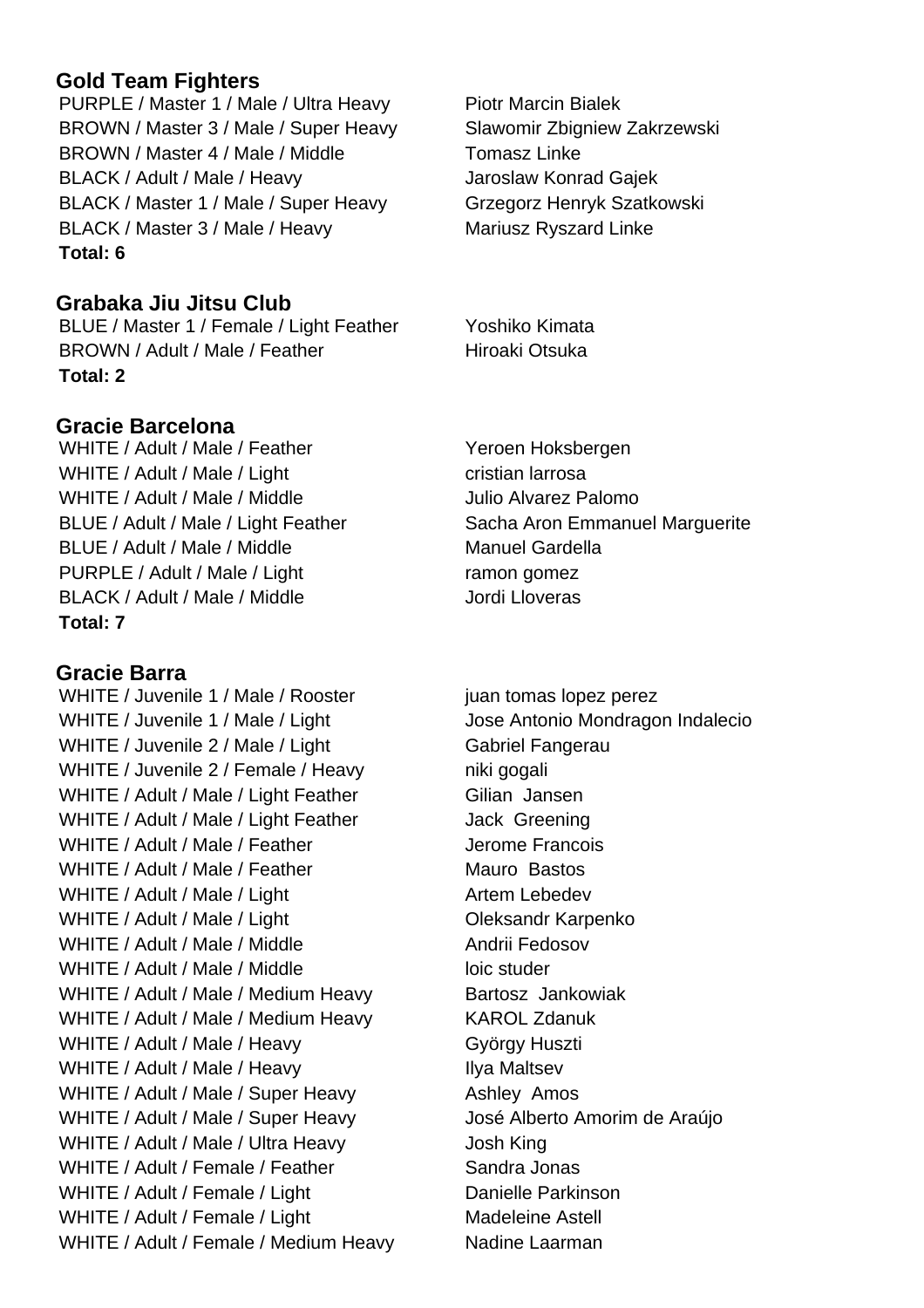WHITE / Master 1 / Male / Feather Ash Buljeean WHITE / Master 1 / Male / Feather Maftei Mircea WHITE / Master 1 / Male / Light Davinder Cheema WHITE / Master 1 / Male / Light Ross Howard WHITE / Master 1 / Male / Middle Aleksander Hasny WHITE / Master 1 / Male / Middle Galisz Peter WHITE / Master 1 / Male / Medium Heavy Piotr Krygier WHITE / Master 1 / Male / Medium Heavy Thai Lu Tran WHITE / Master 1 / Male / Heavy Gethin Davies WHITE / Master 1 / Male / Super Heavy Lukasz Grzechowiak WHITE / Master 1 / Male / Super Heavy Russell Cheetham WHITE / Master 1 / Male / Ultra Heavy António Paulo Cunha Costa Raimundo WHITE / Master 1 / Male / Ultra Heavy Ilias Charitakis WHITE / Master 2 / Male / Light Dario Bastos WHITE / Master 2 / Male / Light Ryszard Duda WHITE / Master 2 / Male / Middle Barry Hopkins WHITE / Master 2 / Male / Middle Couriault Williams WHITE / Master 2 / Male / Heavy Vasileios Mesologgitis WHITE / Master 2 / Male / Super Heavy Konstantinos Mavris WHITE / Master 2 / Male / Ultra Heavy Luís Murilhas BLUE / Juvenile 1 / Male / Feather Henrique Salgado do Amaral BLUE / Juvenile 1 / Male / Middle Guilherme G. Borges O. da Rocha BLUE / Juvenile 2 / Male / Light Joao Marco Pedrosa de Albuquerque BLUE / Juvenile 2 / Male / Middle Arian de Melo Macêdo BLUE / Juvenile 2 / Male / Medium Heavy Colin Schumann BLUE / Juvenile 2 / Male / Ultra Heavy Pedro José Pessoa de Melo Bisneto BLUE / Adult / Male / Rooster Connor James Durbin BLUE / Adult / Male / Rooster Robin Gachet BLUE / Adult / Male / Feather Alfie RAFFERTY BLUE / Adult / Male / Feather Robert Jackson BLUE / Adult / Male / Light Ciaran Mcilvenny BLUE / Adult / Male / Light Eden Newton BLUE / Adult / Male / Middle Alexandre Vicente BLUE / Adult / Male / Middle Hudson Thiago Da Silva Kobi BLUE / Adult / Male / Medium Heavy Ian Moore BLUE / Adult / Male / Medium Heavy Jordan O'Sullivan BLUE / Adult / Male / Heavy Kristóf Szucs BLUE / Adult / Male / Heavy Tharles António Caron BLUE / Adult / Male / Super Heavy Duhalade Barbosa de Souza BLUE / Adult / Male / Super Heavy Frederico Melim BLUE / Adult / Male / Ultra Heavy José Lino Soares Pereira BLUE / Adult / Male / Ultra Heavy Luis Pedro Honório Ramos BLUE / Adult / Female / Light clara dufau BLUE / Adult / Female / Light Emily Byng BLUE / Adult / Female / Middle Tanya Tanya Tansiri BLUE / Master 1 / Male / Light Feather Kevin McCall BLUE / Master 1 / Male / Light Feather NIKOLAOS MALIARITIS BLUE / Master 1 / Male / Feather jody paxman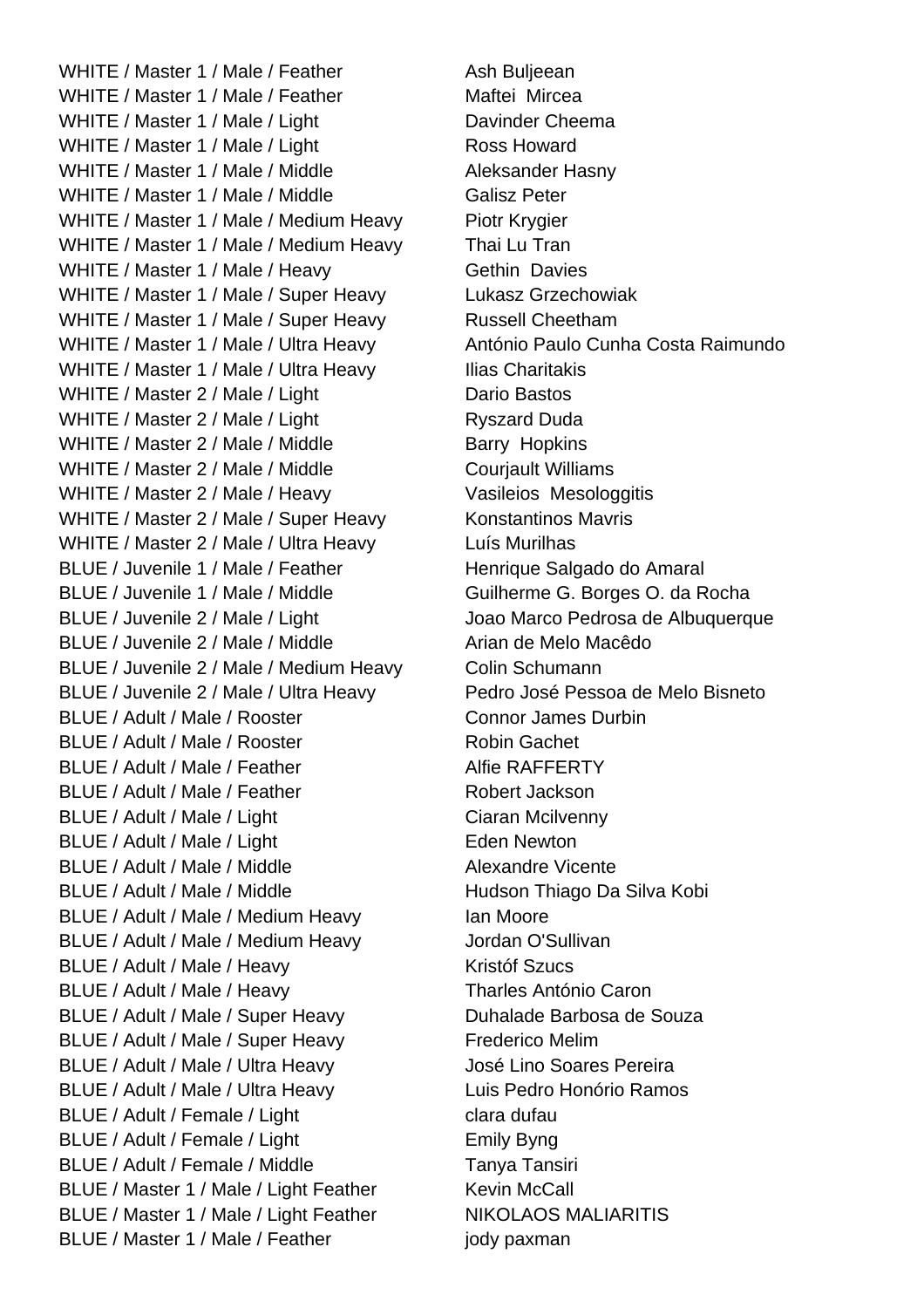BLUE / Master 1 / Male / Light Christopher Davis BLUE / Master 1 / Male / Light paquet mathieu BLUE / Master 1 / Male / Middle tomasz slowinski BLUE / Master 1 / Male / Middle WILK Grégory BLUE / Master 1 / Male / Medium Heavy lucian juszczyk BLUE / Master 1 / Male / Medium Heavy Richard Stevens BLUE / Master 1 / Male / Heavy Fábio Daniel Nogueira Afonso BLUE / Master 1 / Male / Heavy Mehdi Bouhjari BLUE / Master 1 / Male / Super Heavy ILIAS PAVLAKIS BLUE / Master 1 / Male / Ultra Heavy João Filipe Neto Mimoso BLUE / Master 1 / Male / Ultra Heavy Julio Almeida BLUE / Master 1 / Female / Light Brechje Jacobs BLUE / Master 2 / Male / Feather Serhij Lyskov BLUE / Master 2 / Male / Light FREDERIC TCHIKINEFF DIEZ BLUE / Master 2 / Male / Light Zoltan Csernyik BLUE / Master 2 / Male / Middle Simon Ling BLUE / Master 2 / Male / Middle ty husbands BLUE / Master 2 / Male / Medium Heavy Jim Lilly BLUE / Master 2 / Male / Medium Heavy Mark Kidd BLUE / Master 2 / Male / Heavy Gabor Koncz BLUE / Master 2 / Male / Heavy ioannis lanaras BLUE / Master 2 / Male / Super Heavy Róbert Lits BLUE / Master 2 / Male / Ultra Heavy Tom Dargle BLUE / Master 2 / Male / Ultra Heavy Tomasz Zebrowski BLUE / Master 3 / Male / Light HUGH MALONE BLUE / Master 3 / Male / Middle Leighton john Hopkins BLUE / Master 3 / Male / Middle Paul Allitt BLUE / Master 3 / Male / Medium Heavy Nick Coutts BLUE / Master 3 / Male / Heavy Matthew Roland Bell BLUE / Master 3 / Male / Ultra Heavy akos bela mihalyfi BLUE / Master 4 / Male / Ultra Heavy Stiofan Long BLUE / Master 5 / Male / Medium Heavy Gordon Rollason BLUE / Master 5 / Male / Medium Heavy József Gábor BLUE / Master 5 / Male / Ultra Heavy Roggiero Spillere BLUE / Master 6 / Male / Light João Luís de Moraes Rocha PURPLE / Adult / Male / Light Feather grégory wamytan PURPLE / Adult / Male / Feather Artem Sidorov PURPLE / Adult / Male / Feather Daniel Konicki PURPLE / Adult / Male / Light Contract Contract Contract Contract Oliver Lovell PURPLE / Adult / Male / Light Sean Mcdonagh PURPLE / Adult / Male / Middle Bradley Hill PURPLE / Adult / Male / Middle Cezary Stefanczuk PURPLE / Adult / Male / Medium Heavy Diego Dias Ramalho PURPLE / Adult / Male / Medium Heavy Shane Price PURPLE / Adult / Male / Heavy dean bradbury PURPLE / Adult / Male / Heavy Janos Csampar PURPLE / Adult / Male / Super Heavy liam mcgeary

BLUE / Master 5 / Male / Middle José Carlos Andrade Zuzarte de Mendonca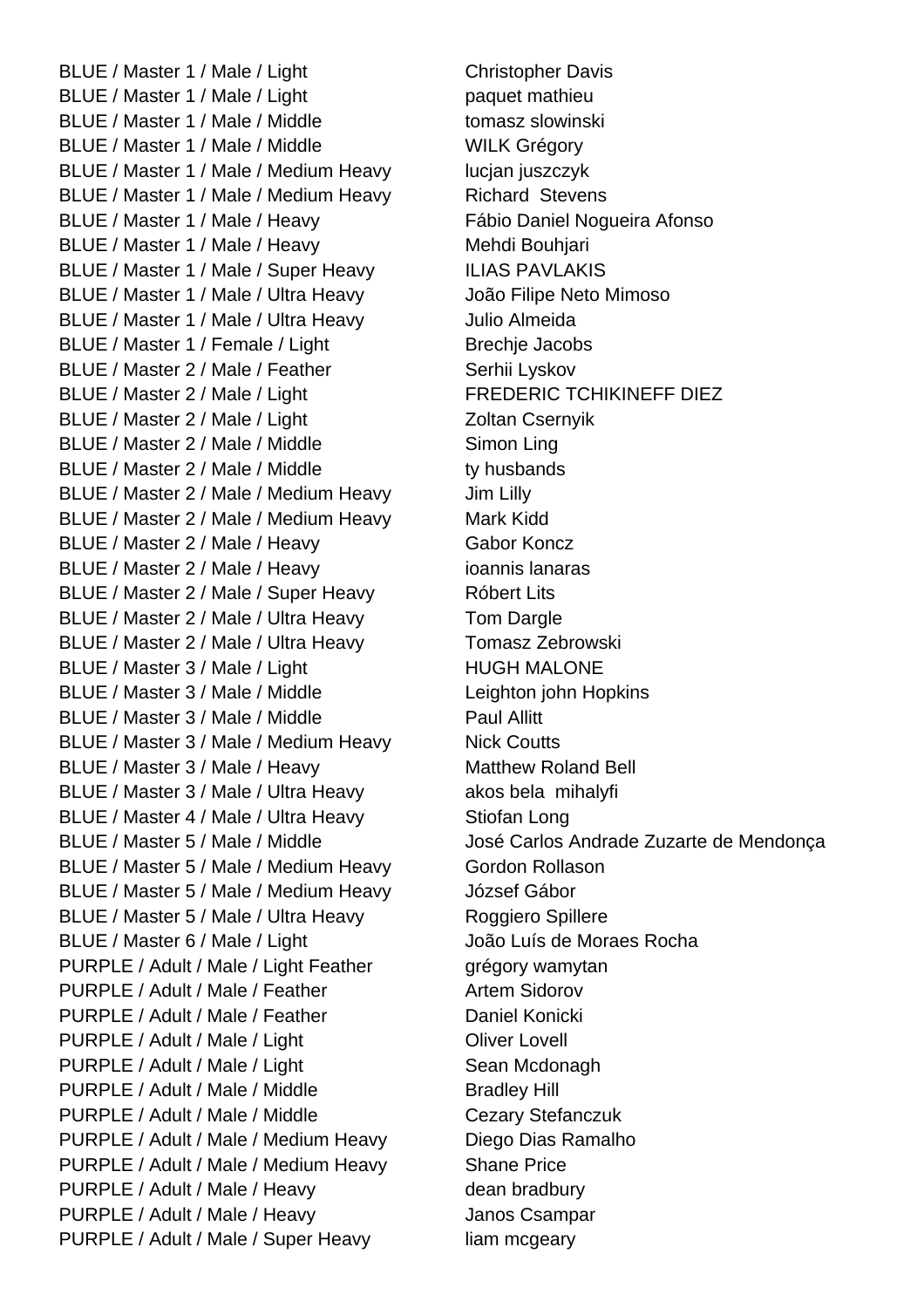PURPLE / Adult / Male / Super Heavy Walter Alexandre dos Santos PURPLE / Adult / Male / Ultra Heavy György Bence PURPLE / Adult / Male / Ultra Heavy nandip singh khera PURPLE / Adult / Female / Feather Emma Louise Baker PURPLE / Adult / Female / Light Marjolein Groenen PURPLE / Adult / Female / Medium Heavy tereza cordeiro de souza PURPLE / Master 1 / Male / Light Feather Neil atkins PURPLE / Master 1 / Male / Light Nicholas Matthew Tiscoe PURPLE / Master 1 / Male / Light Ricky Fenlon PURPLE / Master 1 / Male / Middle Bouchard Eric PURPLE / Master 1 / Male / Middle Rustam Balabayev PURPLE / Master 1 / Male / Medium Heavy Marcin Dragun PURPLE / Master 1 / Male / Heavy gareth murphy PURPLE / Master 1 / Male / Heavy Slawomir Papierz PURPLE / Master 1 / Male / Super Heavy Robert Graham PURPLE / Master 1 / Male / Ultra Heavy Przemyslaw Gorzala PURPLE / Master 1 / Female / Light Feather Hanna Hayduchenko PURPLE / Master 1 / Female / Light Rebecca Hill PURPLE / Master 2 / Male / Feather Adam Kurpierz PURPLE / Master 2 / Male / Feather KARIM KEDDAD PURPLE / Master 2 / Male / Middle Nelson José da Silva Fernandes PURPLE / Master 2 / Male / Medium Heavy Salah Mezhoud PURPLE / Master 2 / Male / Heavy Ievgen Chechuga PURPLE / Master 3 / Male / Light Feather FRANCISCO BALULA PURPLE / Master 3 / Male / Light Feather Sean Browne PURPLE / Master 3 / Male / Feather Michael Chungsik Yun PURPLE / Master 3 / Male / Light Vadim Puzanov PURPLE / Master 3 / Male / Middle Vladimir Chipurnov PURPLE / Master 3 / Male / Medium Heavy Peter Peissard PURPLE / Master 3 / Male / Super Heavy Isaac Roberto David de Almeida PURPLE / Master 3 / Male / Super Heavy Sándor Fekete PURPLE / Master 4 / Male / Light Adam Kowalczyk PURPLE / Master 4 / Male / Middle Anthony John Farrelly PURPLE / Master 4 / Male / Heavy Jim McSherry PURPLE / Master 4 / Male / Heavy stefan bruemmer PURPLE / Master 4 / Male / Super Heavy Jonathan Hinkin PURPLE / Master 5 / Male / Middle Gary Taylor BROWN / Adult / Male / Light Feather Wojciech Piekut BROWN / Adult / Male / Feather Ashley Jordan Williams BROWN / Adult / Male / Feather Rafael Guilherme de Carvalho BROWN / Adult / Male / Light Daan Douwe Westra BROWN / Adult / Male / Medium Heavy Edivaldo Nguebuza Catongo Gomes BROWN / Adult / Male / Super Heavy Manuel António Ambrósio S. T. Pontes BROWN / Adult / Male / Ultra Heavy Martin Johannes Gobel BROWN / Adult / Female / Light Feather Vanessa English BROWN / Adult / Female / Middle Glaucia Braga Libano BROWN / Master 1 / Male / Light Walter Mark John Barnes BROWN / Master 1 / Male / Middle Hugo Alexandre da Silva Tavares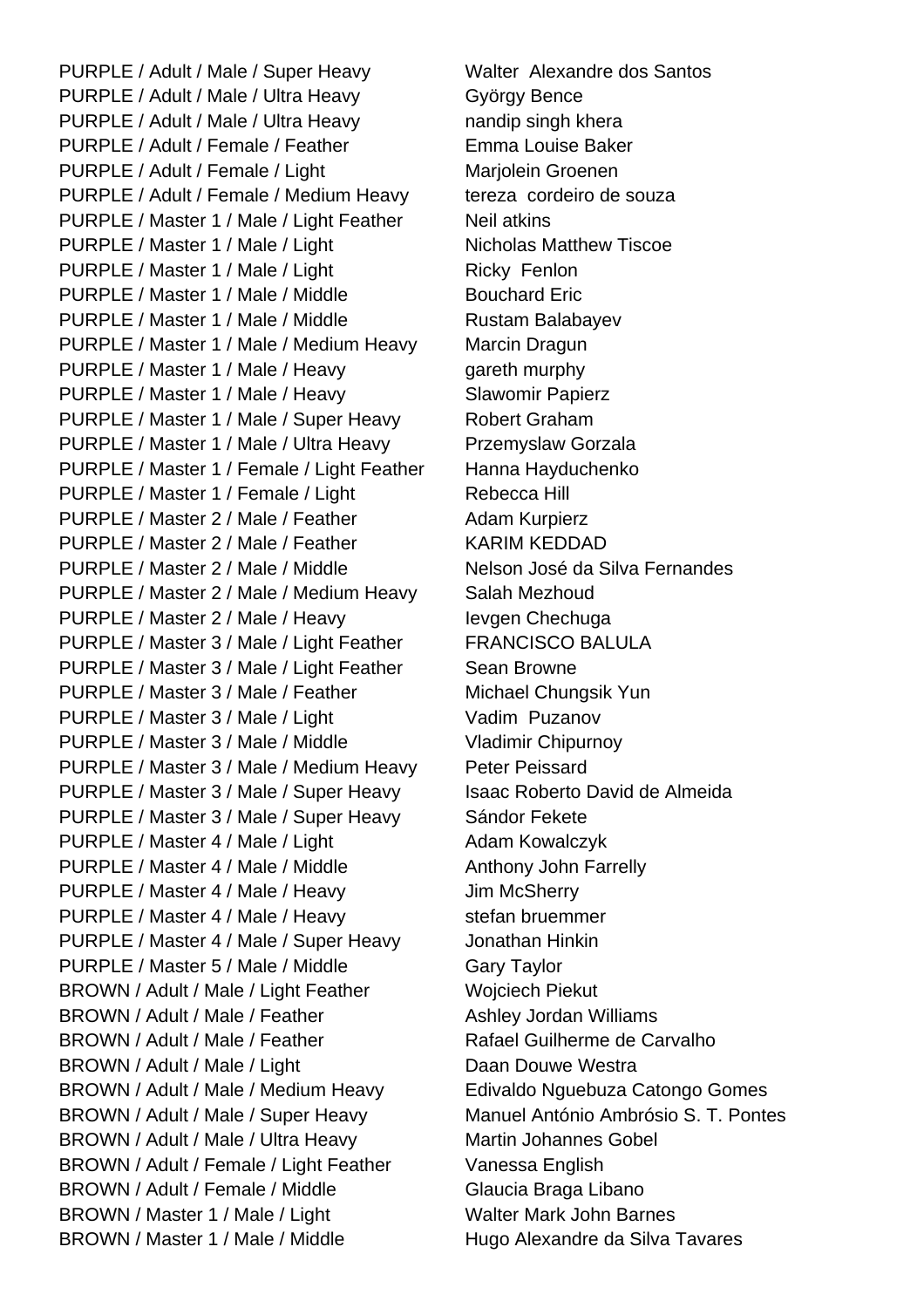BROWN / Master 1 / Male / Middle Jaouad Karbal BROWN / Master 1 / Male / Heavy Christopher John Regan BROWN / Master 1 / Male / Heavy Matthew John Edward Norris BROWN / Master 1 / Male / Super Heavy Sergio Moro Filho BROWN / Master 2 / Male / Middle Inc. Ioannis Bloutis BROWN / Master 2 / Male / Middle Pedro Miguel Horas Lourenço BROWN / Master 2 / Male / Medium Heavy Gábor Molnár BROWN / Master 2 / Male / Medium Heavy Mark Kristian Elliott BROWN / Master 3 / Male / Medium Heavy João Filipe Barata da Silva BROWN / Master 3 / Male / Heavy Andreas Argubi-Wollesen BROWN / Master 3 / Male / Ultra Heavy Andrew Glen Johnson BROWN / Master 4 / Male / Light Christian Michel Sardella BROWN / Master 4 / Male / Middle Richard Gillon BROWN / Master 4 / Male / Medium Heavy Heinz Fridrich BROWN / Master 4 / Male / Heavy Patrick John Baker BROWN / Master 6 / Male / Medium Heavy Robert Joseph Edwards BLACK / Adult / Male / Light Feather Jordy A. Jean Antoon Peute BLACK / Adult / Male / Light Feather Rafael Freitas BLACK / Adult / Male / Light AJ Agazarm BLACK / Adult / Male / Light Caio Gregorio Cipriano BLACK / Adult / Male / Middle Gareth Edwin Neale BLACK / Adult / Male / Medium Heavy Maximiliano de Figueredo Carvalho BLACK / Adult / Male / Medium Heavy Rodrigo Fajardo BLACK / Adult / Male / Heavy Gabriel Kitober Vieira BLACK / Adult / Male / Heavy Jefferson Moura C. e Silva Junior BLACK / Adult / Male / Super Heavy Christopher Bowe BLACK / Adult / Male / Super Heavy Lucio Furtado Rodrigues BLACK / Adult / Male / Ultra Heavy Agnaldo Luis da Silveira BLACK / Adult / Male / Ultra Heavy Wesley Frederico de Oliveira BLACK / Adult / Female / Medium Heavy Gretchen Dawn Zoeller BLACK / Master 1 / Male / Light Guilherme Tavares C. de Lyra BLACK / Master 1 / Male / Light Marcio Celio Lima de Oliveira BLACK / Master 1 / Male / Middle Diego Teixeira de Moraes BLACK / Master 1 / Male / Middle Matthew James Callaghan BLACK / Master 1 / Male / Medium Heavy Helcio Lisboa Machado Junior BLACK / Master 1 / Male / Medium Heavy Lucio Sergio dos Santos BLACK / Master 1 / Female / Light Rita de Cássia Jovel BLACK / Master 2 / Male / Feather Leandro Gontijo Fernandes BLACK / Master 2 / Male / Feather Raphael Waszkiewicz Schmidt dos Santos BLACK / Master 2 / Male / Light David Jason Turner BLACK / Master 2 / Male / Middle Abraão Pereira Santareno BLACK / Master 2 / Male / Middle Henrique Bispo Santana BLACK / Master 2 / Male / Ultra Heavy Benjamin L. Bradley Jr. BLACK / Master 3 / Male / Feather Paulo Cezar Alves Pinheiro BLACK / Master 3 / Male / Super Heavy Andre Luis Nunes Almeida BLACK / Master 3 / Male / Ultra Heavy Luiz Henrique V. Saldanha BLACK / Master 3 / Male / Ultra Heavy William Alexander Machado BLACK / Master 4 / Male / Medium Heavy Timothy Joseph Lukes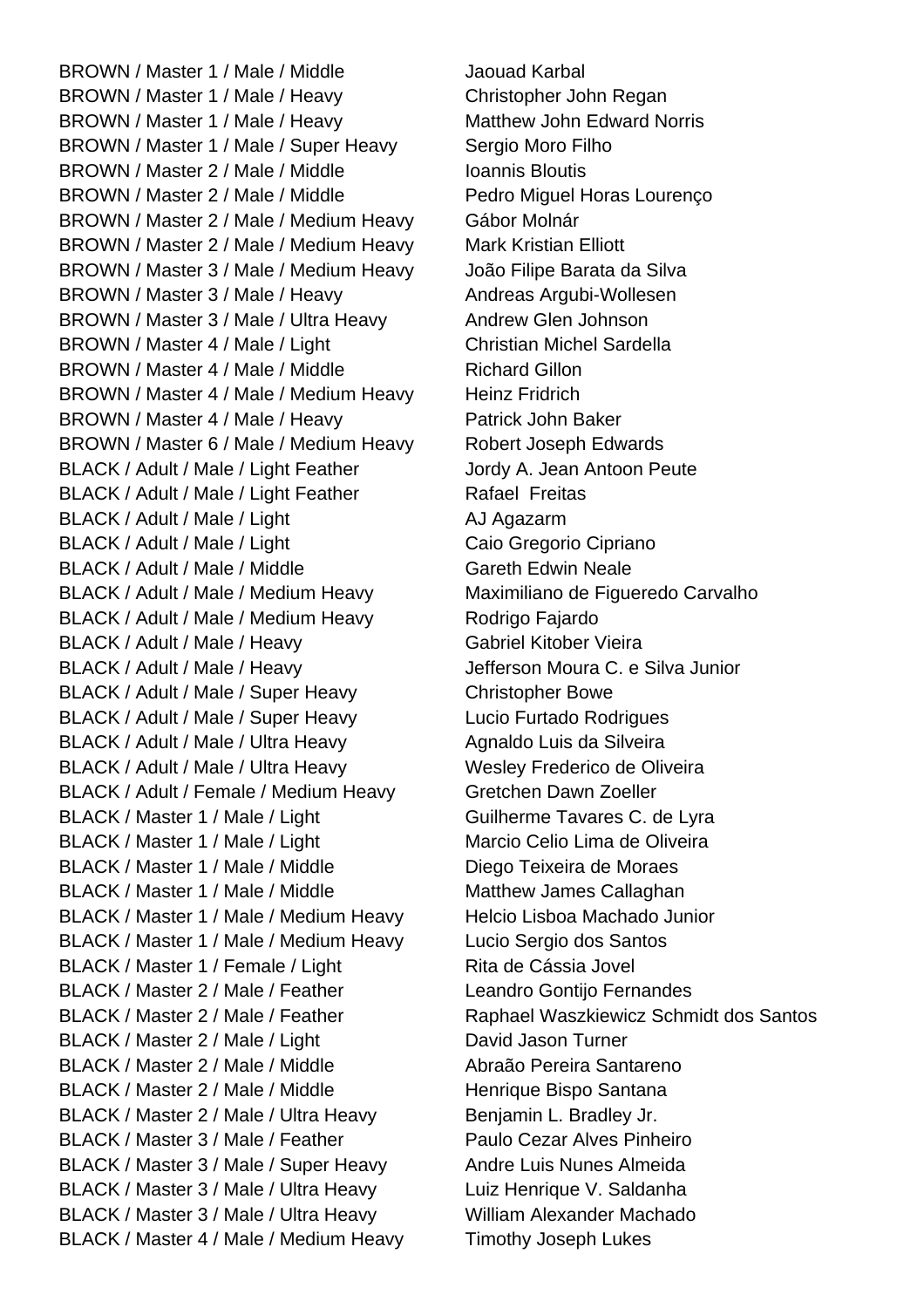BLACK / Master 5 / Male / Medium Heavy John Paul Hartley **Total: 216**

#### **Gracie Barra Academy**

BLUE / Adult / Male / Middle Borja Saldias BLUE / Adult / Male / Middle **Oliver David Falkingham** BLUE / Adult / Male / Medium Heavy Stefan Uittenboogaard BLUE / Adult / Female / Feather THURIN Lauriane PURPLE / Adult / Male / Middle Alexandre Richardot PURPLE / Adult / Male / Middle jamine paxman PURPLE / Adult / Male / Medium Heavy Peter Adams BLACK / Adult / Male / Heavy Samuel Monin **Total: 8**

#### **Gracie Barra Benfica, Lisboa**

BLUE / Adult / Male / Middle Nelson José Afonso Reis **Total: 1**

#### **Gracie Barra Birmingham**

BLUE / Master 2 / Male / Middle ty husbands **Total: 1**

#### **Gracie Barra BJJ**

WHITE / Adult / Male / Light Damir Kariyev WHITE / Adult / Male / Light Emil Gayazov WHITE / Adult / Male / Middle Christian Drube WHITE / Adult / Male / Middle Michal Misiarek WHITE / Adult / Male / Medium Heavy Eric Jasper Bergmann WHITE / Adult / Male / Medium Heavy Saul Grosshuesch WHITE / Adult / Male / Heavy Ahmed Bechiev WHITE / Adult / Male / Heavy Georgios Patrelakis BLUE / Adult / Male / Feather David Lindsay BLUE / Adult / Male / Light Mauro Silva BLUE / Adult / Male / Light Contract COSCARCIA OQUIÑENA BLUE / Adult / Male / Middle Ferenc Csapó BLUE / Adult / Male / Middle Pavlos GOGALIS BLUE / Adult / Male / Medium Heavy Jaime Landa BLUE / Adult / Male / Medium Heavy TRINTIGNAC Thomas BLUE / Master 1 / Male / Light Dániel Capári BLUE / Master 1 / Male / Light ROUSSOS BANTSIS BLUE / Master 1 / Male / Medium Heavy Nikolaos Droumpakis BLUE / Master 1 / Male / Medium Heavy **Oludavo Adeagbo** PURPLE / Adult / Male / Feather Mathias coliné PURPLE / Adult / Male / Feather Robert Galluccio PURPLE / Adult / Male / Light Athanasios Koutsos PURPLE / Adult / Male / Light Krzysztof Suchorabski PURPLE / Adult / Male / Middle Francisco Lima PURPLE / Adult / Male / Middle Gabriel Arges de Sousa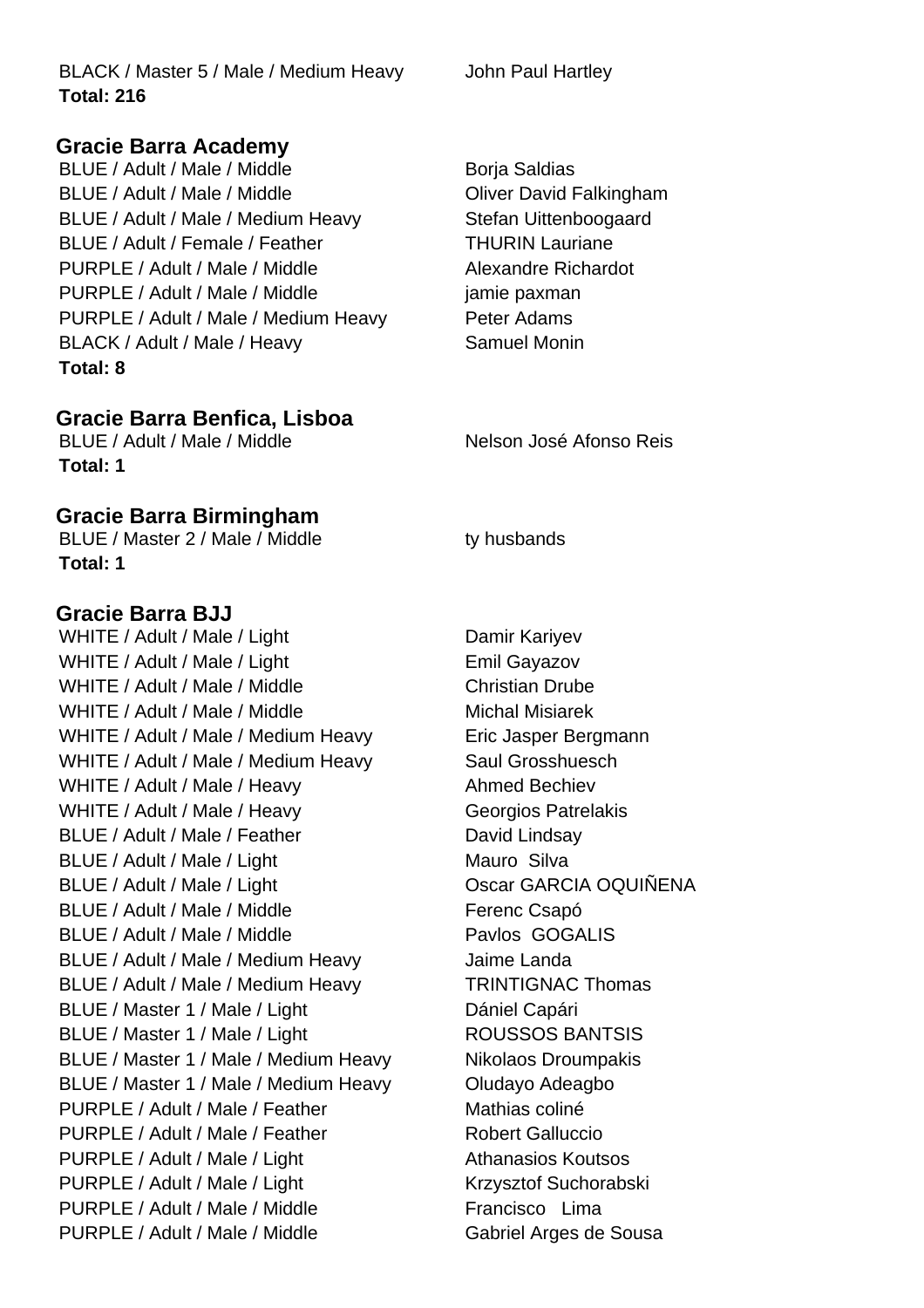PURPLE / Adult / Male / Medium Heavy Fazekas András PURPLE / Adult / Male / Medium Heavy John Lister BLACK / Adult / Male / Medium Heavy Julien Cazier **Total: 28**

# **Gracie Barra Europe**

WHITE / Adult / Male / Light James Grandjean WHITE / Adult / Male / Light Jordi Ruiz Dominguez WHITE / Adult / Male / Middle idris magometkhadjiev WHITE / Adult / Male / Middle Jonathan García Lamas BLUE / Adult / Male / Light Michael Coia BLUE / Adult / Male / Light Nicky Mitchell BLUE / Adult / Male / Middle antonovich gaspar BLUE / Adult / Male / Middle Daniyar Satynskiy BLUE / Adult / Male / Medium Heavy Eugene Asare BLUE / Adult / Male / Medium Heavy Sami Okan PURPLE / Adult / Male / Light Character Charu Sule PURPLE / Adult / Male / Middle Akos Szekeres PURPLE / Adult / Male / Middle David Hulland PURPLE / Adult / Male / Medium Heavy Balázs Kárászi PURPLE / Adult / Male / Medium Heavy Peter Lobeck **Total: 15**

### **Gracie Barra Hungary**

PURPLE / Master 2 / Male / Light Zoltan Toth **Total: 1**

#### **Gracie Barra International**

WHITE / Adult / Male / Light Alik Magomedkhadjiev WHITE / Adult / Male / Light Containst Department Orlando Prins WHITE / Adult / Male / Middle Edivaldo dos Santos Francisco WHITE / Adult / Male / Middle MARCIN SOTOLA WHITE / Adult / Male / Medium Heavy Rudy Karsenty WHITE / Adult / Male / Heavy Lom-Ali Hutaev BLUE / Adult / Male / Light Pavel Fedorov BLUE / Adult / Male / Light Tom Maguire BLUE / Adult / Male / Middle cal francis BLUE / Adult / Male / Middle Craig Watson BLUE / Adult / Male / Medium Heavy Alic Dzevad BLUE / Adult / Male / Medium Heavy VALERII SHYPOTKO PURPLE / Adult / Male / Light edusano silva PURPLE / Adult / Male / Middle Nicolas DUFAU PURPLE / Adult / Male / Middle Sam Michael Crook PURPLE / Adult / Male / Medium Heavy Ahmed mubarak Qazi PURPLE / Adult / Male / Medium Heavy Christos Plamantouras **Total: 18**

PURPLE / Adult / Male / Light Rui Carlos Rodrigues Fernandes Gonçalves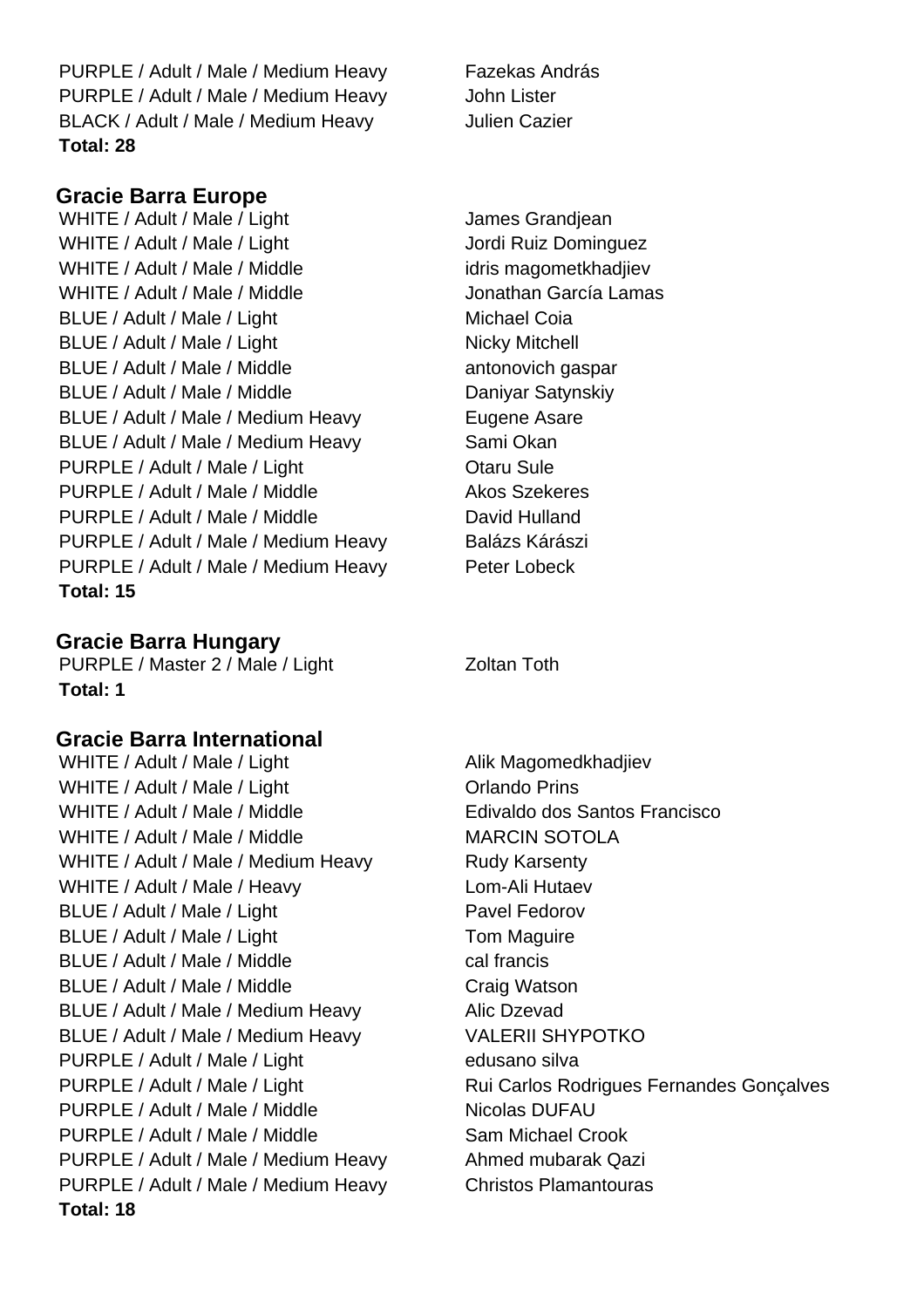# **Gracie Barra JJ**

WHITE / Adult / Male / Light Feather jon ander esponda WHITE / Adult / Male / Feather Guy Poxon WHITE / Adult / Male / Light Light Liam Fulford WHITE / Adult / Male / Light William George Haycox WHITE / Adult / Male / Middle Matthew Parkin WHITE / Adult / Male / Middle Ryan Keen WHITE / Adult / Male / Medium Heavy Achilleios Stefanidis WHITE / Adult / Male / Medium Heavy Nikolaos Sartzetakis WHITE / Adult / Male / Heavy Bruno Filipe Santos Lima WHITE / Adult / Male / Heavy Sacha Aaron McClean WHITE / Adult / Male / Super Heavy **Omed Bechiev** WHITE / Master 1 / Male / Feather Hugo Rodrigues Gonçalves Marques WHITE / Master 1 / Male / Light Krisztian Kovacs WHITE / Master 1 / Male / Light Murphy Burger WHITE / Master 2 / Male / Middle GEORGIOS CHOCHLAKIS BLUE / Adult / Male / Feather Ivan Mihailov BLUE / Adult / Male / Feather Lakatos Sándor BLUE / Adult / Male / Light Andrey Chechulin BLUE / Adult / Male / Light Pablo Rincon BLUE / Adult / Male / Middle Danil Erlikh BLUE / Adult / Male / Middle **Erik Horváth** BLUE / Adult / Male / Medium Heavy Bartlomiej Ratajczak BLUE / Adult / Male / Medium Heavy Sean Coates BLUE / Master 1 / Male / Light Ahmed Ben Toumi BLUE / Master 1 / Male / Light Henry Grever BLUE / Master 1 / Male / Middle BOGDAN ANDREI DANCIU BLUE / Master 1 / Male / Middle freddie sykes BLUE / Master 1 / Male / Medium Heavy Dimitrios Volakakis BLUE / Master 1 / Male / Medium Heavy **IOANNIS MARAKAKIS** BLUE / Master 1 / Male / Heavy Stefanos Chazirakis BLUE / Master 2 / Male / Middle Maxim Golubev BLUE / Master 2 / Male / Middle THEODOROS POLYCHRONAKIS BLUE / Master 2 / Male / Medium Heavy Dmitri Solovyov BLUE / Master 2 / Male / Medium Heavy Frédéric Barthélémy BLUE / Master 2 / Male / Heavy Stylianos Christoulakis BLUE / Master 3 / Male / Middle Darren Falkingham PURPLE / Adult / Male / Feather Mark Leigh Bauer PURPLE / Adult / Male / Feather Philip Richter PURPLE / Adult / Male / Light Bence Romanek PURPLE / Adult / Male / Light Viktor Gorbovskyi PURPLE / Adult / Male / Middle Gerard Labinski PURPLE / Adult / Male / Middle Marc Doyle PURPLE / Adult / Male / Medium Heavy Andy Peters PURPLE / Adult / Male / Medium Heavy florent Minguet PURPLE / Master 1 / Male / Light IOANNIS ROUSAKIS PURPLE / Master 2 / Male / Middle Balázs Capári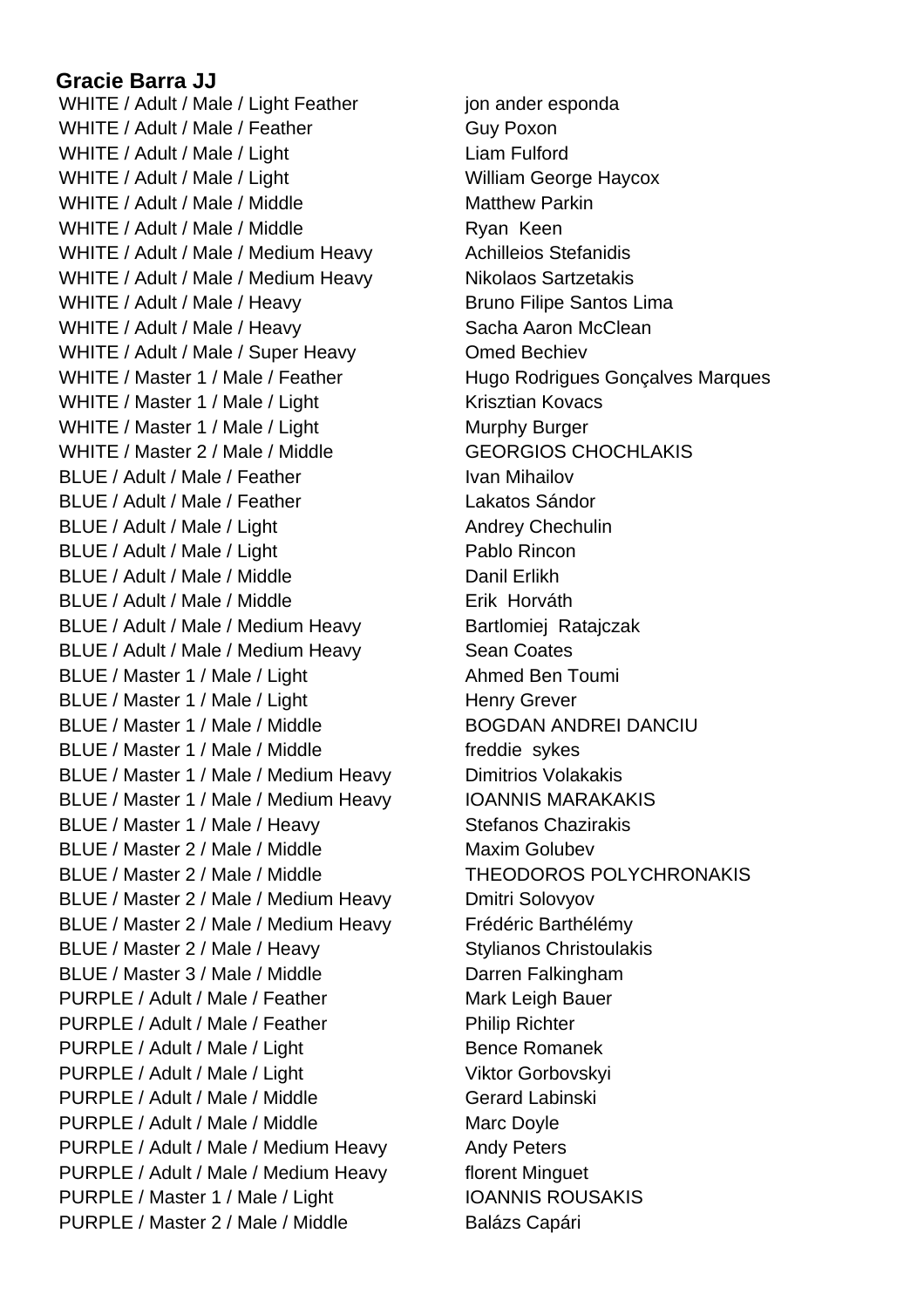PURPLE / Master 2 / Male / Middle Dmytro Shterenberg BLACK / Adult / Male / Medium Heavy Augusto Cesar Caixeta Batista BLACK / Adult / Male / Medium Heavy Christopher Malcolm Rees BLACK / Master 1 / Male / Medium Heavy David Robert Iverson BLACK / Master 1 / Male / Medium Heavy Norbert Lukasz Nowak **Total: 51**

#### **Gracie Barra Paço de Arcos**

**Total: 1**

# **Gracie Elite Team**

WHITE / Adult / Male / Middle Jevgenijs Kurakins BLUE / Adult / Male / Medium Heavy Mark Barrett PURPLE / Master 1 / Male / Middle Bryan gorman BROWN / Adult / Male / Light Feather Brian Coyle **Total: 4**

# **Gracie Floripa International**

WHITE / Master 1 / Male / Light Estevam de Menezes BLUE / Adult / Male / Middle Milos Sy Simic BLUE / Adult / Male / Heavy Frédéric Scholl **Total: 4**

# **Gracie Humaita**

BLUE / Adult / Male / Feather Bernardo Malta de Palma BLUE / Adult / Female / Feather Brenda Heller Pessoa Freitas BLUE / Adult / Female / Middle Yasmim de Oliveira Andrade PURPLE / Adult / Male / Feather Alexandre Faria Molinaro PURPLE / Master 1 / Female / Light Feather Christina Lynn Winograd BROWN / Adult / Male / Middle Marcelo Moreira Vitorino BLACK / Adult / Male / Heavy Walnan Presto Constantino BLACK / Master 1 / Male / Feather Rodrigo da Silva Aleixo BLACK / Master 5 / Male / Feather Dulciney Matos de Lima **Total: 9**

# **Gracie Humaita Canadá**

PURPLE / Adult / Male / Ultra Heavy Vijay Hemanchal BLACK / Master 1 / Male / Ultra Heavy Rodrigo Munduruca **Total: 2**

# **Gracie Humaita International**

WHITE / Master 1 / Male / Heavy Davide Bellini BLUE / Master 1 / Male / Light Alvaro Pernas PURPLE / Adult / Male / Feather José Léonardo Kohpcke BROWN / Adult / Female / Feather Emilie Maxine M. H. Thylin BLACK / Master 2 / Male / Medium Heavy Aurelio da Silva Zorzi

BROWN / Master 2 / Male / Light António Miguel de Araújo Abreu Henriques

PURPLE / Adult / Male / Ultra Heavy HENRIQUE NASCIMENTO FERREIRA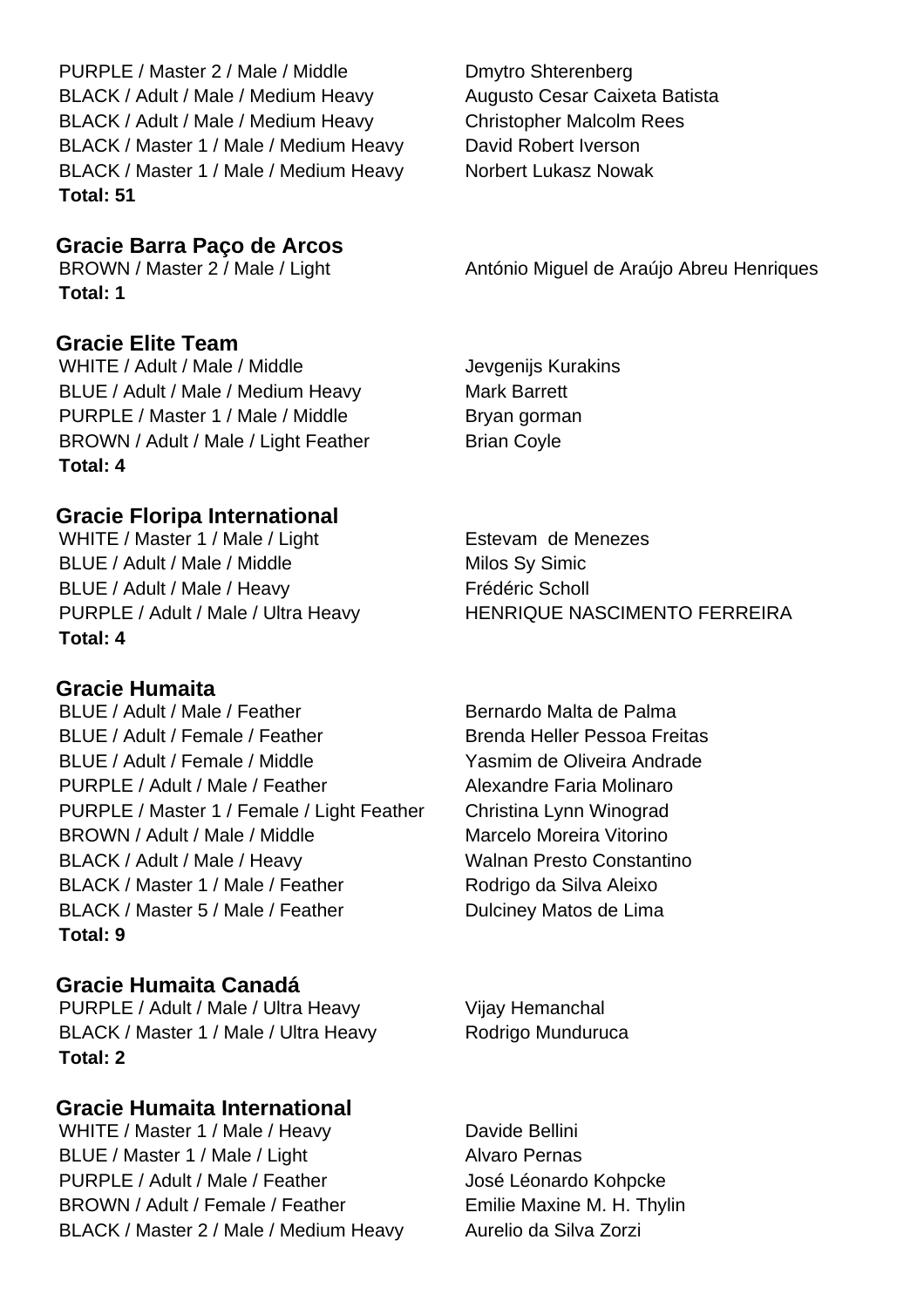#### **Total: 5**

# **Gracie Humaita Phoenix**

BLACK / Master 4 / Male / Feather Wellington Leal Dias **Total: 1**

# **Gracie Humaita Phoenix B**

PURPLE / Adult / Male / Light eric roy **Total: 1**

**Gracie Humaita USA** 

BLACK / Master 1 / Female / Heavy Luciana Tavares Dias **Total: 1**

# **Gracie Jiu Jitsu AAF**

WHITE / Adult / Male / Light Jakubík Marián BLUE / Adult / Male / Middle Anton Ladecký BLUE / Master 1 / Male / Super Heavy Zdenek Kubena BROWN / Master 1 / Male / Heavy Jaroslav Moltas **Total: 4**

# **Gracie Lisboa**

WHITE / Master 2 / Male / Light Pedro Miguel Figueiredo Dias **Total: 2**

# **Gracie Reunion**

WHITE / Adult / Male / Heavy Laurent Infante WHITE / Adult / Female / Heavy Sabrina César Elisabeth WHITE / Master 1 / Male / Light Gionni Sully Velleyen WHITE / Master 1 / Male / Middle Andy Karl Arzeux WHITE / Master 1 / Male / Medium Heavy Brice Michel Maurice Lemaire WHITE / Master 2 / Male / Middle Dominique Grondin

BLUE / Adult / Male / Light Fabien Eline BLUE / Master 2 / Male / Light Frédéric Fontaine BLUE / Master 3 / Male / Feather Julien Brice Lallemand PURPLE / Master 1 / Male / Light Nicolas Sébastien Hoareau PURPLE / Master 2 / Male / Light Feather David Elisabeth BROWN / Master 1 / Male / Light Mickael Henri Etheve BROWN / Master 2 / Male / Rooster Mahomedaly Samsoudine BROWN / Master 3 / Male / Middle Alexis-Wenceslas Sztrakoniczky BROWN / Master 6 / Male / Middle Expedit Emilien Valin BLACK / Master 3 / Male / Light Philippe Nativel BLACK / Master 6 / Male / Light Julien Henri Claude Antaya **Total: 18**

WHITE / Adult / Male / Light João Carlos Marcelino Ferreira

WHITE / Master 2 / Male / Middle Grégory Mickael Dorwling-Carter Dorwling-**Carter**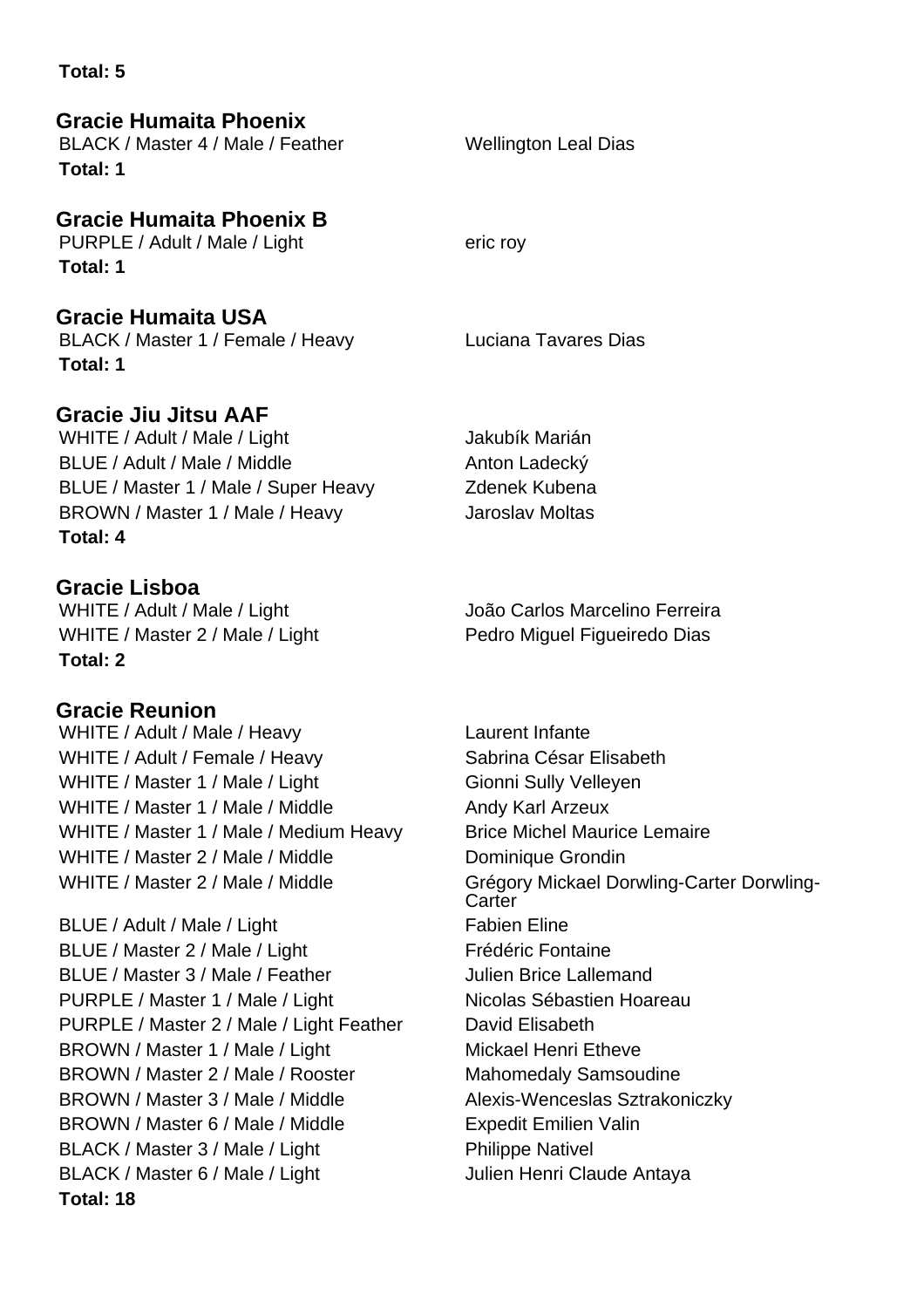# **Gracie Reunion JJ**

WHITE / Master 2 / Male / Middle **Oliver Moutin** BLUE / Master 1 / Male / Light Feather olivier piang - siong **Total: 2**

# **Ground Fighters**

WHITE / Juvenile 2 / Male / Feather Paul Schmitz-Moormann WHITE / Adult / Female / Heavy Cecelie Hector BLUE / Adult / Male / Feather Jonathan Brinkhaus BLUE / Adult / Male / Middle Jakob Sannert BLUE / Adult / Male / Heavy Roman Kröger BLUE / Master 2 / Male / Feather Bolivar Santiago Franco Castillo BLUE / Master 2 / Male / Medium Heavy Kai Butzkies-Schiemann BROWN / Master 1 / Female / Light Ana Gloria Yagües Molina **Total: 8**

**Guerrilla Jiu Jitsu** BROWN / Adult / Male / Feather Keith Fukumae **Total: 1**

**Guetho Jiu Jitsu** PURPLE / Adult / Male / Heavy Eduardo Alves Flores **Total: 1**

**Guigo JJ** BLUE / Adult / Male / Middle Tommy Lilleskog Langaker BLUE / Adult / Female / Light Paula Helene Kalff **Total: 2**

# **Gymnasium**

WHITE / Juvenile 2 / Male / Light Yan Yun WHITE / Juvenile 2 / Female / Feather Olga Gunina WHITE / Adult / Male / Light Valery Davidenko WHITE / Master 1 / Male / Light Anton Anohin WHITE / Master 2 / Male / Heavy Pavel Stakanov BLUE / Adult / Male / Light Feather Giorgi Giayevich Razmadze BLUE / Adult / Male / Feather Imran Mataev BLUE / Adult / Male / Medium Heavy Artem Ushakov BLUE / Adult / Male / Heavy Andrey Kupreev BLUE / Adult / Female / Middle Veronika Romanko BLACK / Master 3 / Male / Middle Alexander de Freitas Faria **Total: 11**

**Hagakuré 83** BLUE / Adult / Male / Feather CLAMENS Christopher BLUE / Adult / Male / Medium Heavy PARISOT JULIEN BLUE / Master 1 / Male / Middle BRELIER Cédric BLUE / Master 3 / Male / Middle MICHEL Olivier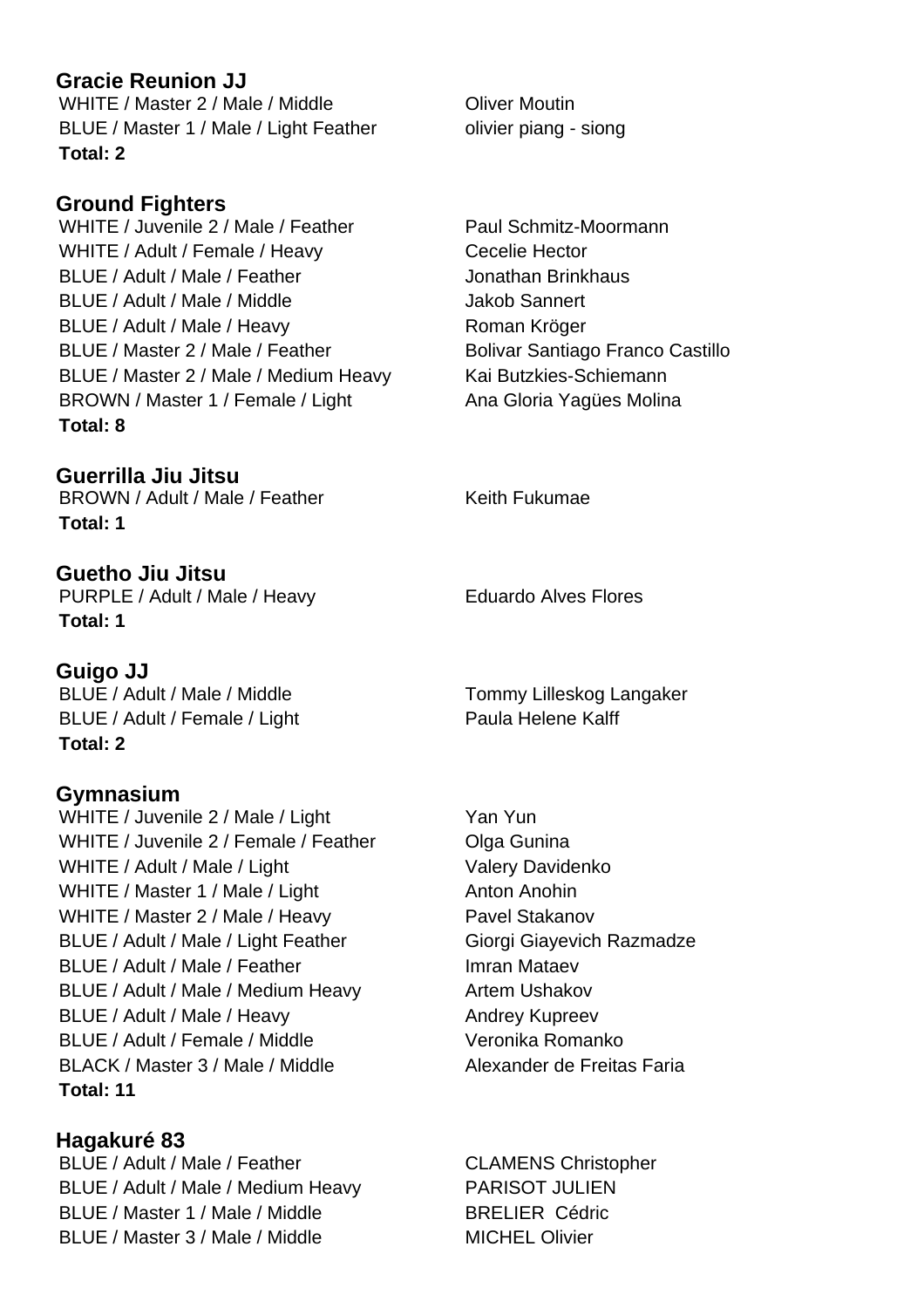**Total: 5**

# **Hilti**

PURPLE / Adult / Male / Light Feather Aleksi Toivonen PURPLE / Adult / Male / Light Feather Erno Elgland PURPLE / Adult / Male / Feather Tommi Pulkkanen PURPLE / Adult / Male / Light jani hägg **Total: 4**

# **Hilti BJJ Jyvaskyla**

WHITE / Adult / Female / Light Laura Rättyä PURPLE / Adult / Female / Middle Filma Tolonen PURPLE / Adult / Female / Middle Hanna Hirvonen BROWN / Adult / Female / Heavy Venla Orvokki Luukkonen **Total: 4**

# **Hilti BJJ Kuopio**

BLUE / Adult / Male / Super Heavy Pekka Mutanen PURPLE / Adult / Female / Middle Emmi Bolander **Total: 2**

# **Hilti BJJ Stockholm**

WHITE / Adult / Female / Light Emelie Tärnfalk BLUE / Juvenile 1 / Female / Light Ulrika Filippa Koski BLUE / Adult / Female / Feather Quena Soruco PURPLE / Adult / Male / Medium Heavy Arne Axel Rolf Ulfvenstierna PURPLE / Adult / Female / Middle Karin Gren PURPLE / Master 5 / Male / Ultra Heavy Jan Persson BROWN / Master 1 / Male / Middle Andreas Olsson BROWN / Master 3 / Male / Ultra Heavy Mats Anders Karlmark BROWN / Master 4 / Male / Feather Robert Laszlo Joó BLACK / Adult / Male / Light Feather David Gustav German Lejenäs BLACK / Adult / Male / Light Hans Anders Mikael Heydorn BLACK / Master 2 / Male / Ultra Heavy Markus Nilsson BLACK / Master 4 / Male / Middle Patrik Isberg **Total: 13**

# **Hilti BJJ Tampere**

BLUE / Adult / Male / Light Aleksi Niittymies BLUE / Adult / Male / Heavy Perttu Tepponen BLUE / Adult / Female / Light Feather Katjusa Hörman PURPLE / Adult / Male / Medium Heavy Kari Jalava PURPLE / Adult / Male / Heavy Ilmari Leppänen BROWN / Adult / Male / Medium Heavy Tero Antti Mikael Pyylampi BROWN / Adult / Male / Super Heavy Kari Peltola **Total: 7**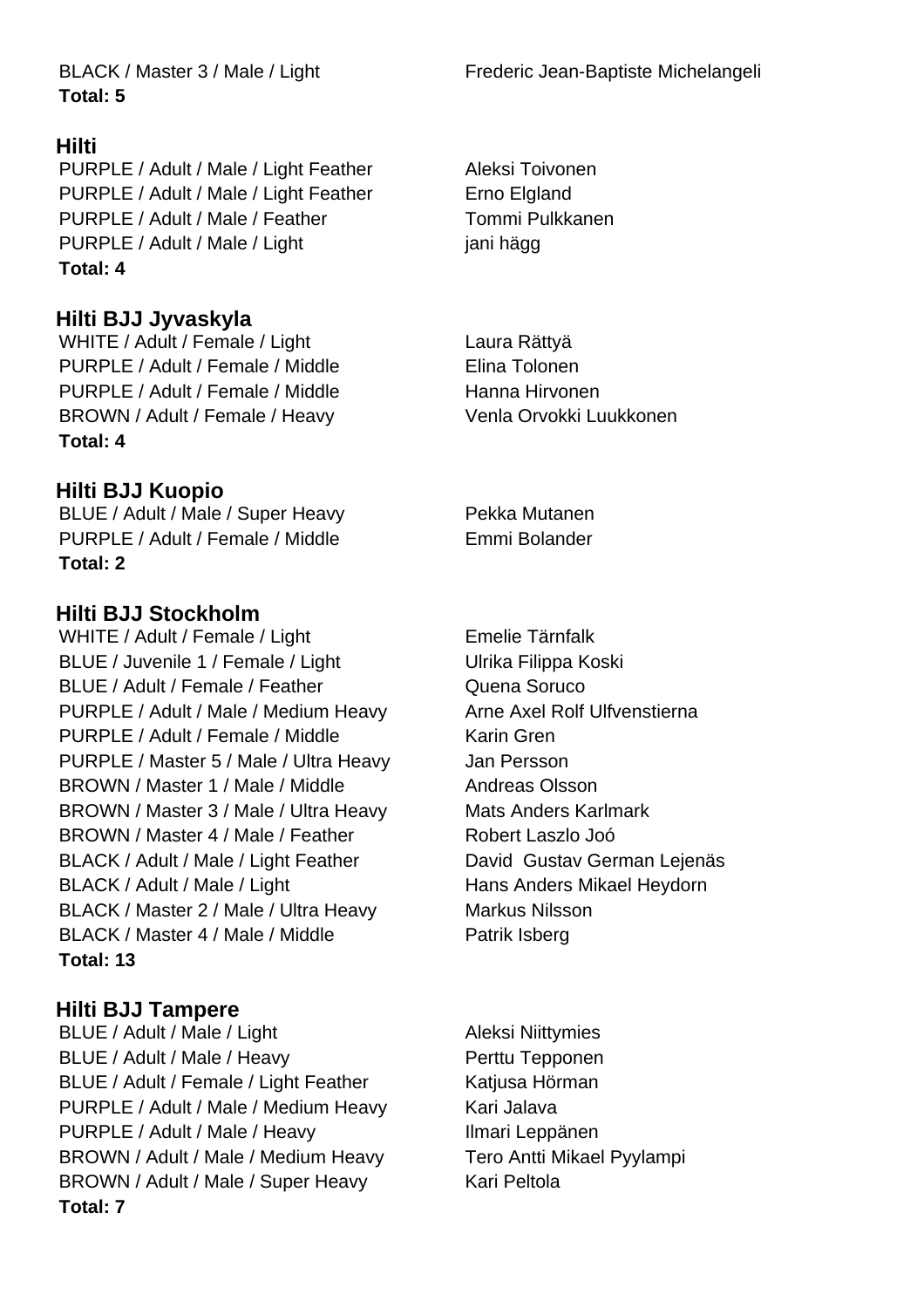# **Hilti BJJ Turku**

WHITE / Adult / Male / Heavy Anssi Simola PURPLE / Adult / Male / Medium Heavy Lauri Pääkkö PURPLE / Adult / Male / Heavy Carl-Frederik Sebastian Mäkinen BLACK / Adult / Male / Heavy Toni Tapani Linden BLACK / Master 1 / Male / Heavy Jarkko Jouni Aleksi Mäkelä **Total: 5**

# **Hilti BJJ Vantaa**

WHITE / Adult / Female / Light Feather Leia French BLUE / Adult / Male / Feather Tuomo Hartikainen BLUE / Adult / Male / Light Juho Nurminen BLUE / Adult / Male / Light Jukka Petäjistö BLUE / Master 1 / Male / Middle Martti Paavilainen BLUE / Master 2 / Male / Feather Timo Hakkarainen PURPLE / Adult / Male / Feather Aleksi Tolin PURPLE / Master 3 / Male / Light Harri Kärnä PURPLE / Master 3 / Male / Middle Mika Nurminen **Total: 9**

# **Hilti Fight Center**

WHITE / Adult / Male / Feather Daniel Steinhauf WHITE / Adult / Male / Feather Johan Hallin WHITE / Adult / Male / Light Coskar Ek WHITE / Adult / Female / Light Ida Lingheimer WHITE / Adult / Female / Middle Camilla Englund BLUE / Adult / Female / Light Norma Jansson PURPLE / Adult / Female / Light sophia nordenö BLACK / Master 4 / Male / Super Heavy Bengt Ake Ingemar Zaar **Total: 8**

#### **Icon Jiu-Jitsu Team**

WHITE / Juvenile 1 / Male / Rooster Dimitri Clôt WHITE / Juvenile 1 / Male / Light Filipe Domingues Pinto WHITE / Juvenile 1 / Male / Light Marco Di Pasquale WHITE / Juvenile 1 / Female / Middle Sara Silva Vieira WHITE / Juvenile 2 / Male / Middle André Filipe Silva Rodrigues WHITE / Adult / Male / Rooster John Shinkaiye WHITE / Adult / Male / Rooster nicolas nguyen WHITE / Adult / Male / Light Feather Leonaldo Monteiro de Brito WHITE / Adult / Male / Light Feather Luís Paulo Pereira de Sousa WHITE / Adult / Male / Feather Florian Ruiz-Picasso WHITE / Adult / Male / Feather mas thibault WHITE / Adult / Male / Light Andréa Andréa André WHITE / Adult / Male / Light CAMARA OUMAR WHITE / Adult / Male / Middle marvin contenta WHITE / Adult / Male / Middle Michael Dubois WHITE / Adult / Male / Medium Heavy Krahenbuhl Danilo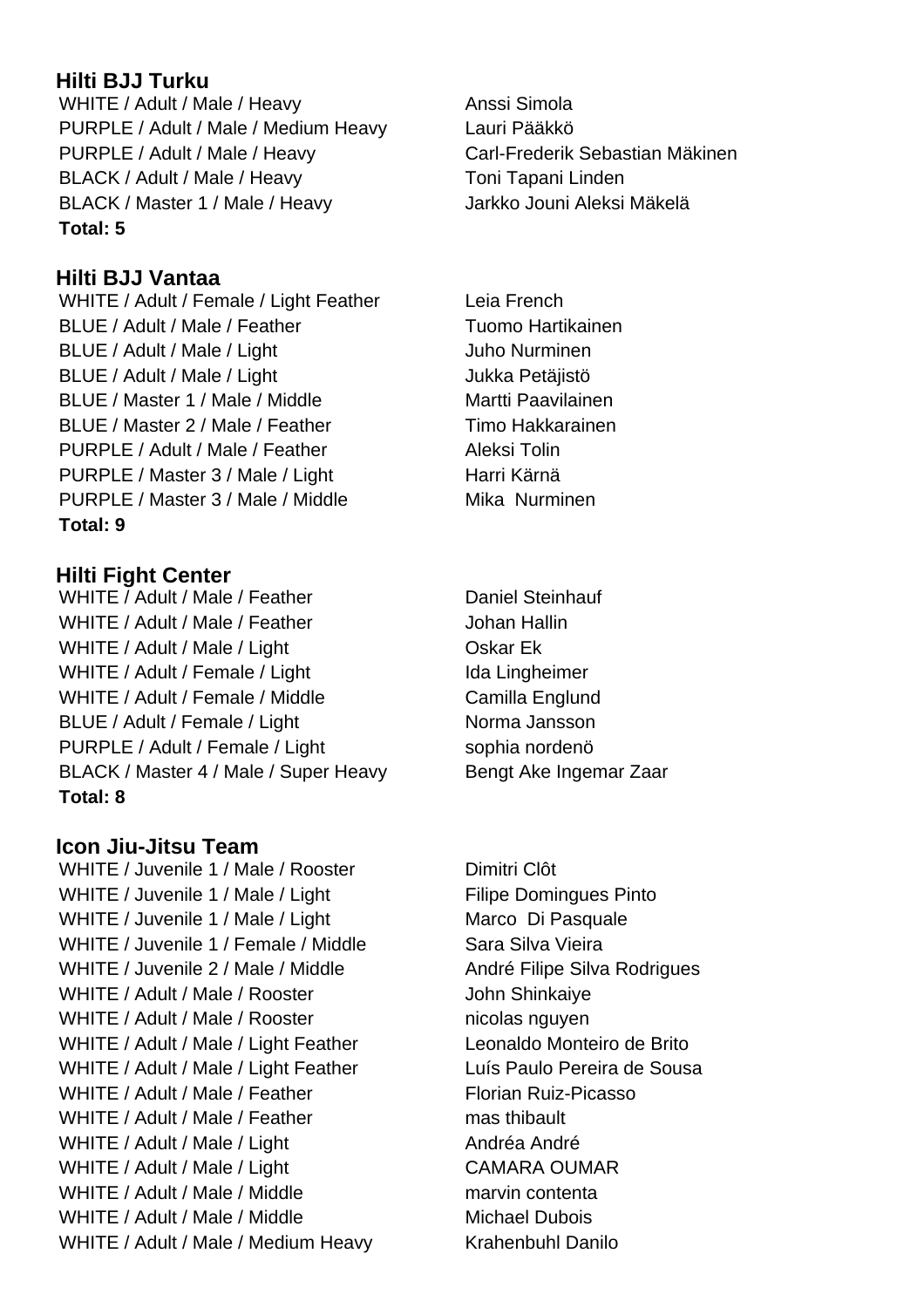WHITE / Adult / Male / Medium Heavy modesto aridane martin reyes WHITE / Adult / Male / Heavy Artur Santiago WHITE / Adult / Male / Heavy CLAUDIU BORDEI WHITE / Adult / Female / Light Feather NOEMI LORENZO SUNET WHITE / Adult / Female / Feather Anke Bettina pohler WHITE / Adult / Female / Feather Melany Tavares de carvalho WHITE / Adult / Female / Light Alix Cornu WHITE / Adult / Female / Heavy Jodie Eardley WHITE / Master 1 / Male / Light Feather Luís Filipe da Silva Couto WHITE / Master 1 / Male / Light Feather Paulo Miguel dos Santos Pereira WHITE / Master 1 / Male / Light Damien Vonlanthen WHITE / Master 1 / Male / Light Iancu-Amza Ciprian WHITE / Master 1 / Male / Middle christophe chailloux WHITE / Master 1 / Male / Middle Enrique Pongan WHITE / Master 1 / Male / Medium Heavy David Lazert WHITE / Master 1 / Male / Heavy Sorin Stefan Deca WHITE / Master 1 / Male / Super Heavy Radu Stefan Teodorescu WHITE / Master 1 / Male / Ultra Heavy luis felipe santana diaz WHITE / Master 2 / Male / Light Feather GHEORGHE NEGRU WHITE / Master 2 / Male / Light Alex Fernandes WHITE / Master 2 / Male / Light Cristian BIETO FERRER WHITE / Master 2 / Male / Medium Heavy Gael Clot WHITE / Master 2 / Male / Medium Heavy Marcos Fernandes Pinto WHITE / Master 2 / Male / Heavy patrick serniclaes BLUE / Juvenile 1 / Male / Medium Heavy Djambo Ayrton BLUE / Juvenile 1 / Male / Heavy António C. Villaschi Pinheiro Rodrigues BLUE / Juvenile 2 / Male / Feather Daniel Gutzwiller BLUE / Adult / Male / Rooster João Pedro Sousa Pereira BLUE / Adult / Male / Rooster Vincent Devynck BLUE / Adult / Male / Light Feather Rui Pedro Dias da Costa BLUE / Adult / Male / Feather germaine gill BLUE / Adult / Male / Feather Raphael Moll BLUE / Adult / Male / Light Anthony Magnin BLUE / Adult / Male / Light Carlos Tiago Salgado BLUE / Adult / Male / Middle Alexandre Pedro De Sousa Rodrigues BLUE / Adult / Male / Middle Kevin Ruart BLUE / Adult / Male / Medium Heavy Alexandre Cavin BLUE / Adult / Male / Medium Heavy Felipe Figueiredo BLUE / Adult / Male / Super Heavy HICHAM HAMROUNI BLUE / Adult / Male / Super Heavy Ou Santana BLUE / Adult / Male / Ultra Heavy Manuarii Win Chin BLUE / Adult / Female / Light Feather Anais Knoploch BLUE / Adult / Female / Feather Marie-Lies Vierhapper BLUE / Adult / Female / Light Ana Amélia M. M. de Ribeiro BLUE / Adult / Female / Middle Laila Berger Carneiro BLUE / Adult / Female / Heavy maria concepcion garcia fernandez BLUE / Master 1 / Male / Light Feather José Carlos Marques da Cunha BLUE / Master 1 / Male / Feather Luiz Fabiano Lyra Zago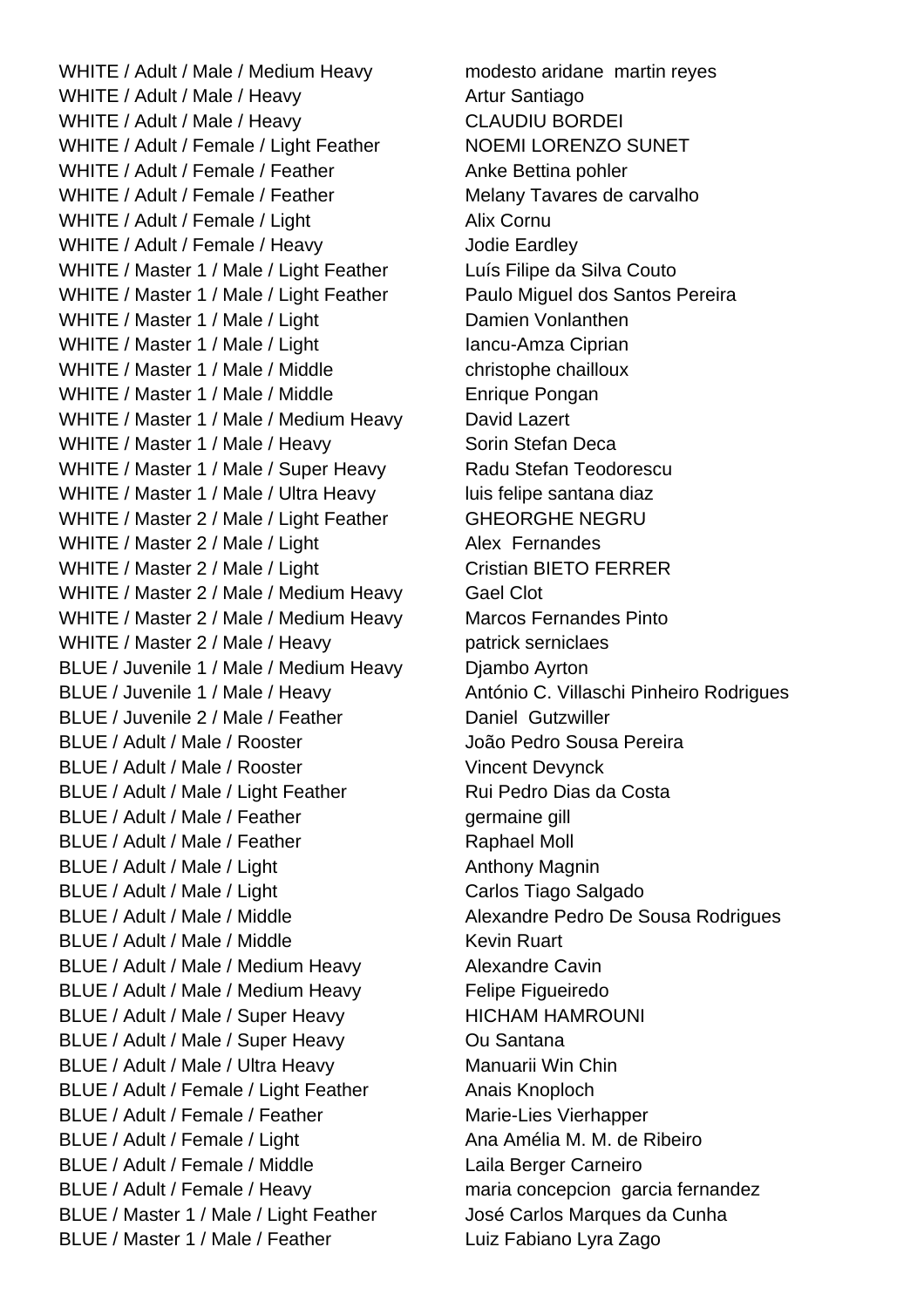BLUE / Master 1 / Male / Light David Nardi BLUE / Master 1 / Male / Light iulien lepage BLUE / Master 1 / Male / Middle Dariusz Nowara BLUE / Master 1 / Male / Middle Sam Francano BLUE / Master 1 / Male / Medium Heavy Anthony Testa BLUE / Master 1 / Male / Heavy Zoourak Yacine BLUE / Master 1 / Male / Super Heavy Jose Miguel Valdivia Manchego Diaz BLUE / Master 1 / Male / Ultra Heavy Emanuel Vazquez Losada BLUE / Master 1 / Male / Ultra Heavy philippe demelenne BLUE / Master 1 / Female / Feather Andreia Presa Ferreira João BLUE / Master 2 / Male / Light Feather Fabien Ducournau BLUE / Master 2 / Male / Feather CLEDSON DA SILVA MACHADO BLUE / Master 2 / Male / Feather David Thirvaudev BLUE / Master 2 / Male / Middle José Alberto Machado Lima BLUE / Master 2 / Male / Middle Rui Filipe Pinho dos Reis BLUE / Master 2 / Male / Medium Heavy Gustavo Jacinto Azevedo Rodrigues BLUE / Master 2 / Male / Medium Heavy Ricardo Manuel O. N. Gomes Martins BLUE / Master 2 / Male / Heavy Hafiz Kucevic BLUE / Master 2 / Male / Super Heavy CERNAT FLORIN BLUE / Master 2 / Male / Ultra Heavy Sebastien Delaisse BLUE / Master 3 / Male / Light Gregory Selo BLUE / Master 3 / Male / Light José Iran Oliveira Batista BLUE / Master 3 / Male / Middle Alessandro Villaschi Rodrigues BLUE / Master 3 / Male / Super Heavy messaoudi cherif BLUE / Master 4 / Male / Light Paul Malcolm BLUE / Master 5 / Male / Feather Rogério da Costa Rega BLUE / Master 5 / Male / Light Luigi Mazzetti di Pietralata BLUE / Master 5 / Male / Medium Heavy Alan John Ingarfield PURPLE / Adult / Male / Feather Jordan Baddi PURPLE / Adult / Male / Light brun jordan PURPLE / Adult / Male / Light Victor Manuel Lopes Rocha Cardoso PURPLE / Adult / Male / Middle walasse deivid dos santos costa PURPLE / Adult / Male / Medium Heavy Alexandre De Campos PURPLE / Adult / Male / Medium Heavy Daniel Franz Alfred de Maddalena Junior PURPLE / Adult / Male / Super Heavy Danny Feliz PURPLE / Adult / Female / Light Katrien Verheeke PURPLE / Master 1 / Male / Light Feather ONNIS ZAFRANE PURPLE / Master 1 / Male / Light Feather Romain Denizart PURPLE / Master 1 / Male / Feather Carlos Eduardo Gomes Marques PURPLE / Master 1 / Male / Feather Pedro Manuel Rocha Almeida PURPLE / Master 1 / Male / Middle LASNE Mathias PURPLE / Master 1 / Male / Middle Rodger Abdoellakhan PURPLE / Master 1 / Male / Heavy Jorge Ivan Rodriguez Melian PURPLE / Master 1 / Female / Light Maria José FERNANDEZ DURAN PURPLE / Master 2 / Male / Light António Pedro Lalanda Chacatas PURPLE / Master 2 / Male / Light kiluangi wolf PURPLE / Master 2 / Male / Middle Cid Correa do Nascimento PURPLE / Master 3 / Male / Medium Heavy Matthew Dean Smith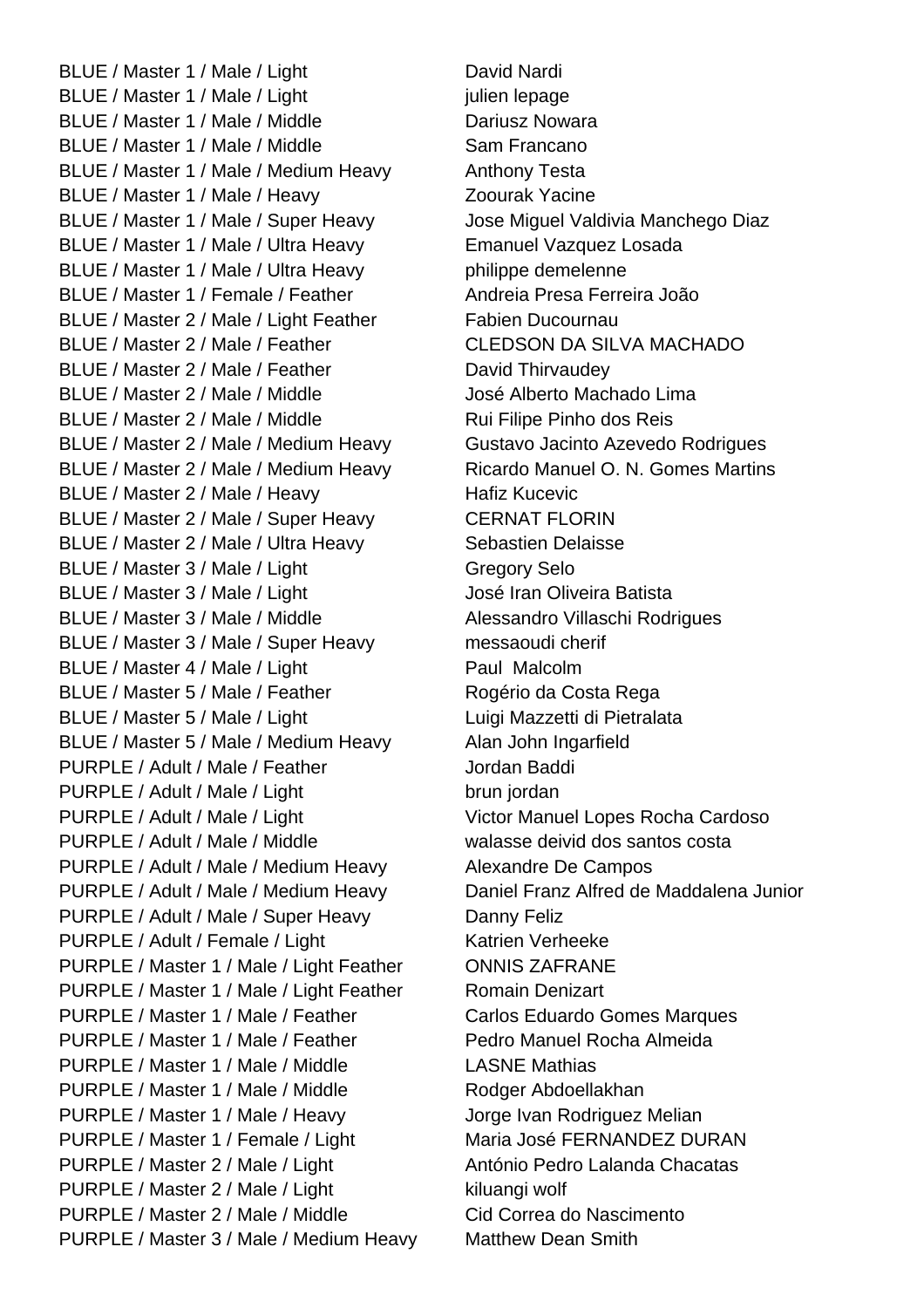PURPLE / Master 5 / Male / Middle José Borges BROWN / Adult / Male / Light Ilke Kubilay Bulut BROWN / Adult / Male / Light Valentin Rossi BROWN / Adult / Male / Super Heavy Hassine Azarkan BROWN / Master 1 / Male / Feather Chanaka Nirmitha Weerasinghe BROWN / Master 1 / Male / Medium Heavy Jean-Marie Lagier BROWN / Master 1 / Male / Medium Heavy Tolly Plested BROWN / Master 2 / Male / Light Mohamed Itoumaine BROWN / Master 2 / Male / Middle François-Rémy Lasne BROWN / Master 3 / Male / Medium Heavy Arnaldo jorge Ferreira Lage BROWN / Master 4 / Male / Heavy Mark Dober BROWN / Master 6 / Male / Middle Nicolaas Herbert BLACK / Adult / Male / Light Feather Baruc Martin Barrios BLACK / Adult / Male / Middle Douglas Mayer BLACK / Master 1 / Male / Feather Celio Medeiros Costa BLACK / Master 1 / Male / Feather Claudemir José De Souza BLACK / Master 1 / Male / Light Berilo Ferreira Cavalcanti Junior BLACK / Master 1 / Male / Medium Heavy Alexandre Sousa Izidro da Silva BLACK / Master 2 / Male / Light Feather José Elenildo de Almeida BLACK / Master 2 / Male / Feather Cristofer Martin Barrios BLACK / Master 2 / Male / Medium Heavy Paul Tsimos BLACK / Master 3 / Male / Middle Jose Miguel Garcia Madueño BLACK / Master 3 / Male / Middle Sebahatin Derebey BLACK / Master 3 / Male / Medium Heavy Fabrice Jean Louis Augustin Payet BLACK / Master 3 / Male / Medium Heavy Juan Carmen P Grizzo BLACK / Master 4 / Male / Light Marco A. B. Carneiro **Total: 138**

**Icon Jiu-Jitsu Team 2**

WHITE / Juvenile 1 / Male / Light Henrique Ferreira Costa Joaquim WHITE / Adult / Male / Feather Nicolas Lorenz WHITE / Adult / Male / Feather sergio ferrer machin WHITE / Adult / Male / Light Ugo Rodriguez WHITE / Adult / Male / Middle marc lacomare WHITE / Adult / Male / Middle Yannis Alaoui WHITE / Adult / Male / Heavy Ferdinand Grapperhaus WHITE / Adult / Female / Feather Jenny Briggs WHITE / Master 1 / Male / Light Feather Raphael Escalera WHITE / Master 2 / Male / Light Igor Caimacan BLUE / Adult / Male / Feather Joël Salamin BLUE / Adult / Male / Light Artur Avanesov BLUE / Adult / Male / Light mohamed safrioui BLUE / Adult / Male / Middle Giovanni Antonio Ara BLUE / Adult / Male / Medium Heavy aaron neil BLUE / Adult / Male / Medium Heavy Ernst Frederik Jacobus van Bruggen BLUE / Adult / Male / Super Heavy David Ferreira de Oliveira BLUE / Adult / Male / Super Heavy Nils Wachsmuth

WHITE / Adult / Male / Light Bernardo Rocheta Caeiro Pegado Mendonça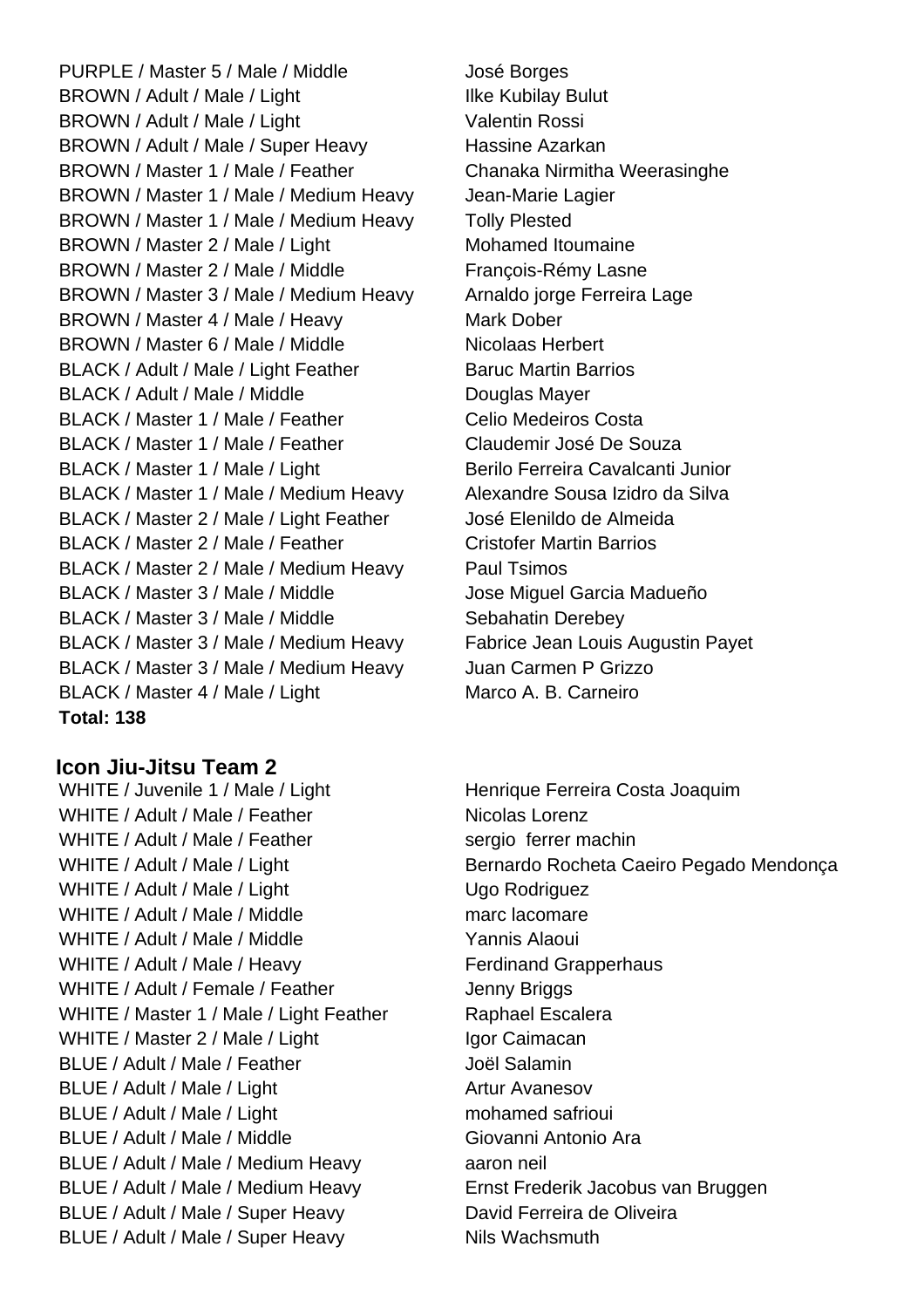BLUE / Master 1 / Male / Light Alex Harvey BLUE / Master 1 / Male / Light George Marian Grigore BLUE / Master 1 / Male / Middle Bruno DESSART BLUE / Master 1 / Male / Middle Samuel Parker BLUE / Master 2 / Male / Middle Torben Sander BLUE / Master 2 / Male / Medium Heavy Daniel PAQUET BLUE / Master 2 / Male / Medium Heavy EUDALD GUITART ABAD PURPLE / Adult / Male / Light Marco António Gregório Filho PURPLE / Master 2 / Male / Light yassine diebara BROWN / Adult / Male / Light Nélson da Assunção de Sousa Teixeira BROWN / Master 1 / Male / Medium Heavy Floris Dekker **Total: 30**

# **Icon Jiu-Jitsu Team 3**

BLUE / Adult / Male / Light Sergio BLAZQUEZ HERNANDEZ BLUE / Adult / Male / Medium Heavy Rafael Zamith Pereira BLUE / Adult / Male / Medium Heavy Youssefzai Ahmed BLUE / Master 1 / Male / Middle Markus Lange BLUE / Master 2 / Male / Medium Heavy Huderson Gomes Ribeiro Alves **Total: 5**

### **Impact Jiu Jitsu**

WHITE / Master 1 / Male / Medium Heavy Christopher Buck **Total: 1**

# **Impacto Japan B.J.J.**

PURPLE / Adult / Male / Feather Vanderlei Takasaki Cardoso PURPLE / Adult / Male / Light Robson Tanno PURPLE / Adult / Male / Middle Erikson Takeushi BROWN / Master 1 / Male / Light Carlos Augusto Da Silva Kimura BROWN / Master 1 / Male / Middle Asao Everton Ramos BLACK / Adult / Male / Medium Heavy Sadayoshi Roberto Mota Kurimori BLACK / Master 1 / Male / Light Rogerio Yoski Suto BLACK / Master 2 / Male / Light Feather Carlos Kazuo Kihara BLACK / Master 2 / Male / Feather Miqueias Toshio Asada **Total: 9**

# **IN-OUT Switzerland**

PURPLE / Adult / Female / Light Cornelia Rossier **Total: 1**

# **Integração**

BLACK / Master 1 / Male / Feather Rodrigo da Silva Pereira **Total: 1**

# **Jackson Paulo Team**

WHITE / Adult / Male / Light Feather Adil Salhi WHITE / Master 2 / Male / Feather TAGZIRT djamal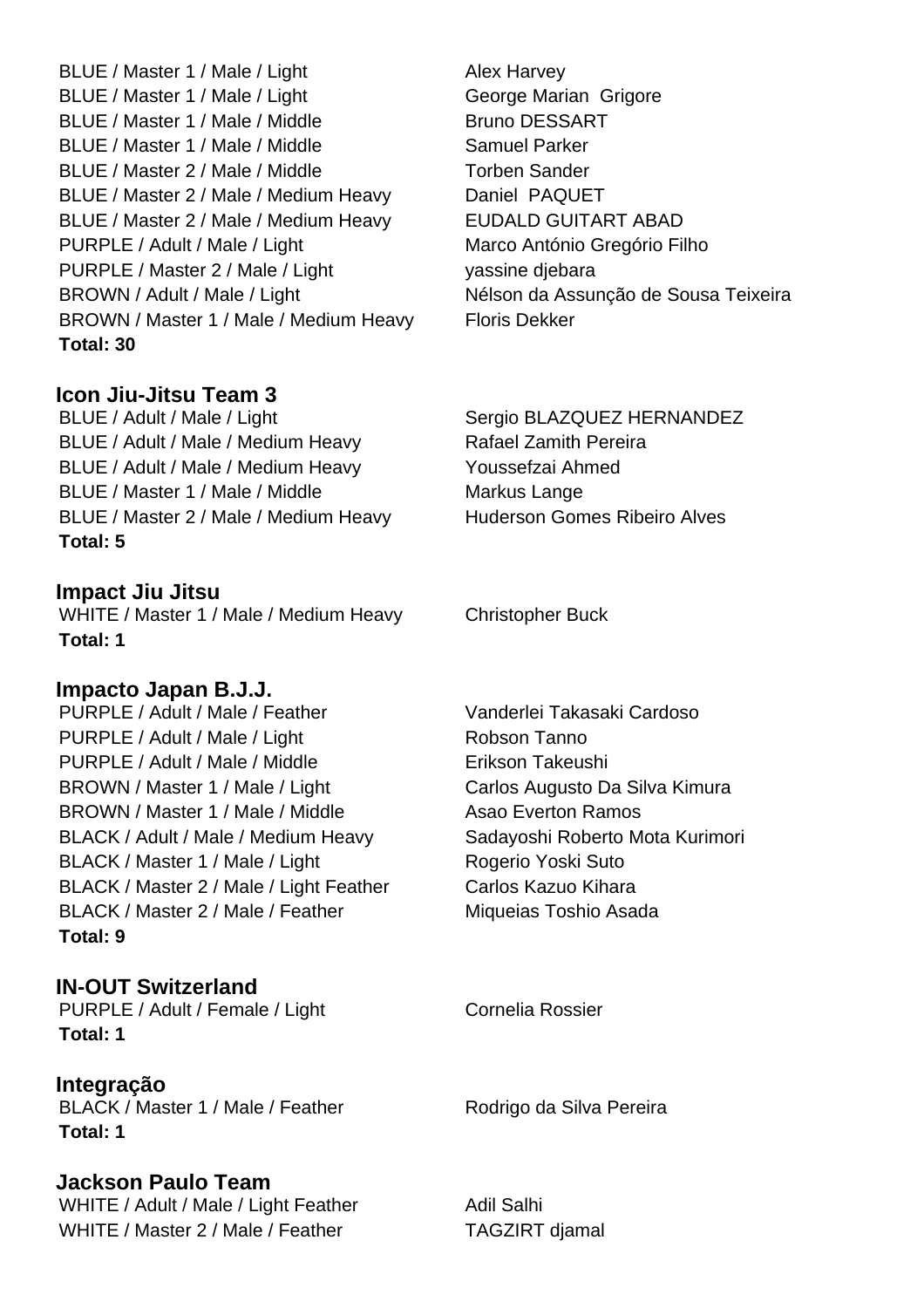BLUE / Adult / Male / Ultra Heavy Seif-Eddine Houmine PURPLE / Adult / Male / Feather Paulo Justin Honnart BROWN / Adult / Male / Rooster Rabert Jean Gabriel Frédéric BROWN / Master 4 / Male / Middle Philippe Charles Honnart BLACK / Master 1 / Male / Ultra Heavy Jackson Paulo Jacinto **Total: 7**

#### **Jacksonville Gracie Jiu-Jitsu**

WHITE / Juvenile 2 / Male / Light Justin Anthony Fleming-Huerta WHITE / Adult / Male / Light Feather miles kirby **Total: 2**

### **JC Melun**

WHITE / Adult / Male / Feather Jimmy PINZANI WHITE / Adult / Male / Light Guillaume HOMFROY WHITE / Adult / Male / Middle Anis HAMOUDI WHITE / Adult / Male / Medium Heavy Steeven Da Silva Reis WHITE / Master 1 / Male / Middle Stephane PLASSARD BLUE / Adult / Male / Light Feather HASAN KAYA BLUE / Adult / Male / Light Leo BERNIARD BLUE / Adult / Male / Light Toufik MOUHAOUIR BLUE / Adult / Male / Middle Abdel Dialil ANNABI BLUE / Adult / Male / Middle Mansour MAHAMAT SALLE BLUE / Adult / Male / Medium Heavy Rachid MOUHAOUIR BLUE / Adult / Male / Medium Heavy William TCHAPNDA BLUE / Adult / Male / Heavy Anthony PINZANI PURPLE / Master 1 / Male / Middle Nicolas GUILHEM PURPLE / Master 2 / Male / Medium Heavy Franck PESTAT PURPLE / Master 3 / Male / Super Heavy Stephane BOUTELOUP BROWN / Master 1 / Male / Middle Anthony Ricco **Total: 17**

**Jiu Jitsu Center** WHITE / Adult / Female / Heavy Francesca Casella **Total: 1**

#### **Jiu Jitsu Factor**

WHITE / Adult / Female / Heavy Elisa Antonello BLUE / Adult / Male / Light Feather Pietro Rizzi BLACK / Master 3 / Male / Heavy Frederico Marcio Linhares Amiuna **Total: 3**

**Jiu Jitsu Factory** WHITE / Adult / Male / Light Bas Meelkop WHITE / Adult / Male / Light rudi nuijten BLUE / Adult / Male / Medium Heavy Ivo Tacx BLUE / Master 1 / Male / Medium Heavy Nathan Schouteren BLUE / Master 3 / Male / Medium Heavy Leo Noordergraaf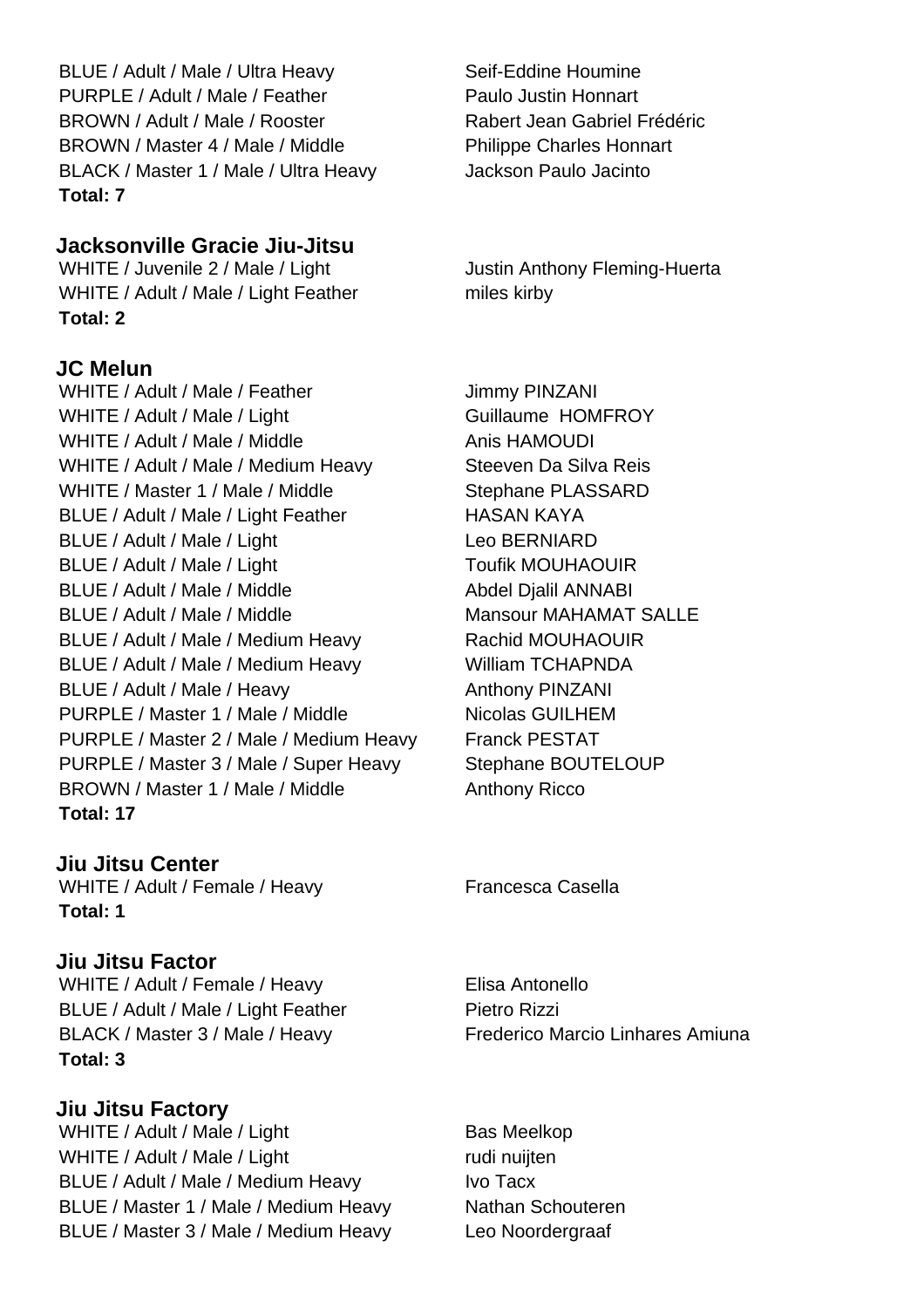**Jiu-Jitsu Brotherhood Jiu-Jitsu Foundation Joe Moreira Jordan Team Jorge Santos Brazilian Jiu-Jitsu** WHITE / Juvenile 1 / Male / Heavy Maxime Allemann BLUE / Adult / Male / Feather Tognola De Quintana Marc BROWN / Master 2 / Male / Light Feather Pierre Loup WHITE / Adult / Male / Light Feather Neil Donnelly WHITE / Master 1 / Male / Light Aleksandrs Muzicuks BROWN / Master 2 / Male / Heavy Wayne Paul Fagan **Total: 3** PURPLE / Adult / Male / Feather Jesus Galvan BLUE / Master 1 / Male / Middle Ruben Miquel Verdigal Fernandes BLUE / Master 2 / Male / Heavy Nelson Alexandre Pereira Marta PURPLE / Master 1 / Male / Feather Marco Paulo Guedes Santos BLACK / Master 5 / Male / Medium Heavy Van Dyck Oliveira BLUE / Adult / Female / Light Sandra Pniak PURPLE / Adult / Male / Medium Heavy zaid gerandkov WHITE / Master 2 / Male / Ultra Heavy Rob Downey BLUE / Adult / Male / Medium Heavy Lukasz Przybysz BLUE / Master 1 / Male / Middle Eamonn Boylan BLUE / Master 1 / Male / Middle Stephen Ward BLUE / Master 1 / Male / Medium Heavy jody kennedy BLUE / Master 2 / Male / Light Feather michael killian deady PURPLE / Master 1 / Male / Heavy Sebastian Wierzbinski

PURPLE / Master 3 / Male / Super Heavy Martijn Robin Gademan BROWN / Master 2 / Male / Ultra Heavy Harmen de Jong **Total: 7**

**Jiu-Jitsu 1 Team**

**Total: 3**

**Total: 1**

# **Jiu-jitsu Romana**

**Total: 3**

**João Roque JJ**

**Total: 1**

**Total: 1**

**Total: 1**

BROWN / Adult / Male / Middle Herbert Oliveira Alves BLACK / Master 1 / Male / Light Jorge dos Santos Pereira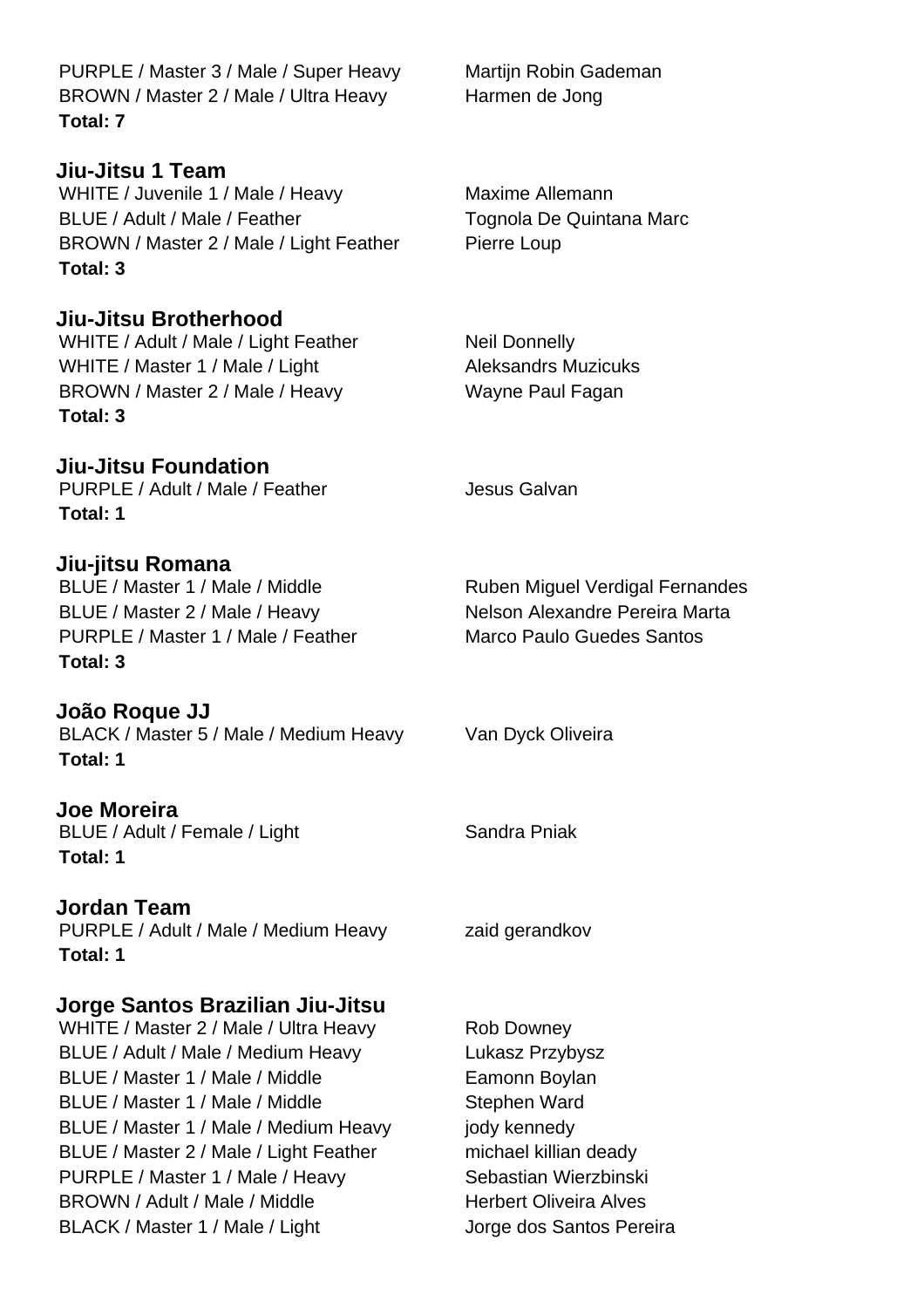### **Total: 9**

# **Jungle BJJ**

BLUE / Adult / Male / Light Ivan Ilinskii PURPLE / Adult / Male / Super Heavy Eldar Rafigaev **Total: 2**

# **Juquinha International Jiu-Jitsu**

WHITE / Adult / Male / Super Heavy Mikel Uribe Bocos BLUE / Adult / Male / Super Heavy joseba urrutxurtu PURPLE / Adult / Male / Light Feather Iñaki Sagarna PURPLE / Master 2 / Male / Feather Héctor Rodríguez **Total: 5**

# **Kenny Kim BJJ**

PURPLE / Adult / Male / Light Feather Lukas Andrade Ferreira **Total: 1**

# **Kitober BJJ**

WHITE / Adult / Male / Light and avihai balila WHITE / Master 2 / Male / Middle David Shovfer BLUE / Adult / Male / Middle in the setting of position of the parallel in the setting of the setting of the setting of the setting of the setting of the setting of the setting of the setting of the setting of the setting BLUE / Adult / Male / Medium Heavy Saar Shemesh BROWN / Master 3 / Male / Super Heavy Pini Hadida **Total: 5**

**Kleber Jiu-Jitsu** PURPLE / Master 2 / Male / Light Vitor Hugo Cavalheiro **Total: 1**

# **Kombat Klub**

BLACK / Master 3 / Male / Light Basílio Alves Leal **Total: 1**

# **Kyrgyzstan Top Team**

BLUE / Adult / Male / Middle Murtazali Murtazaliev **Total: 1**

# **Le Temple Des Arts Martiaux**

BLUE / Adult / Male / Light dorian bidange BLUE / Adult / Male / Middle gasimov ilkin BLUE / Master 1 / Male / Rooster REFSA Karim BLUE / Master 1 / Male / Ultra Heavy UNTEREINER Francis BLUE / Master 2 / Male / Medium Heavy praud stephane BLUE / Master 2 / Male / Heavy COMA Raphael PURPLE / Master 1 / Male / Light Feather boyer Charles BROWN / Master 3 / Male / Feather Ludovic Michel Saboul

PURPLE / Adult / Male / Ultra Heavy ALVARO GONZALEZ DE ECHAVARRI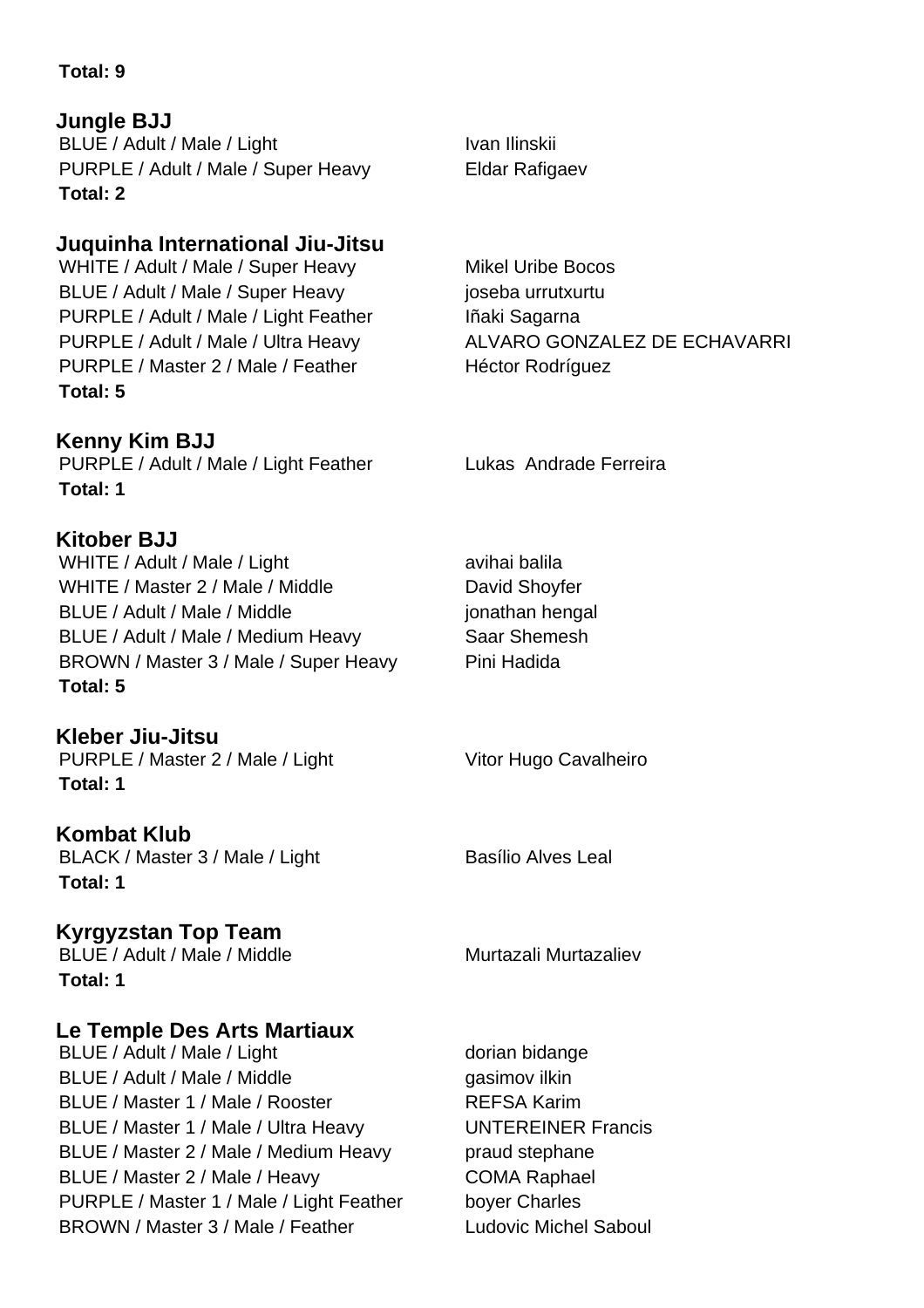BROWN / Master 3 / Male / Light Fabrice Lucien Robert Esnault BLACK / Master 1 / Male / Feather Jose Alberto Ramos Ferreira Filho BLACK / Master 4 / Male / Light Jerome Christian Jacky Laudadio **Total: 11**

# **Ludus Brazilian Top Team**

WHITE / Adult / Male / Middle Guryev Ruslan WHITE / Master 1 / Male / Super Heavy Anton Solovyev BLUE / Adult / Male / Medium Heavy Iaroslav Mikhailov BLUE / Adult / Male / Super Heavy Viacheslav Ilin BLUE / Master 2 / Male / Ultra Heavy Igor Peplov BLUE / Master 2 / Male / Ultra Heavy Victor Bogdanov PURPLE / Master 2 / Male / Super Heavy Sergey Borisov PURPLE / Master 2 / Male / Ultra Heavy Artem Mukhin BROWN / Adult / Male / Light Daud Albertovich Adaev **Total: 9**

### **Malicia Team**

WHITE / Adult / Male / Feather Balkich mohamed BLUE / Adult / Male / Light JAMAL SAMMAR BLUE / Adult / Male / Middle thiago josé barros da silva PURPLE / Adult / Male / Light Gustave Epée PURPLE / Adult / Male / Middle Faycal Guertit PURPLE / Adult / Male / Middle Massai Santanna PURPLE / Adult / Male / Super Heavy Paulo Brasil da Silva PURPLE / Master 1 / Male / Light Ben Bornemann PURPLE / Master 1 / Male / Ultra Heavy kamal Abdou BROWN / Adult / Female / Light Feather helene Wenger BROWN / Master 2 / Male / Middle Axel Michel Vankimmenade BLACK / Adult / Male / Ultra Heavy John Michael C Dequick BLACK / Master 2 / Male / Middle Said Chaabi **Total: 13**

# **Marcio Frank FJJ-RO**

**Total: 1**

# **Mario Sukata International**

BLUE / Master 2 / Male / Medium Heavy Alex Cannon BLUE / Master 4 / Male / Medium Heavy david mannering PURPLE / Master 1 / Male / Middle Tim Sharratt BROWN / Master 1 / Male / Middle Charles Matthew Mcdonald BLACK / Master 2 / Male / Middle John Scott Pickering **Total: 5**

# **Mathias Ribeiro Team**

WHITE / Adult / Female / Middle Pilar Romero Romero WHITE / Adult / Female / Medium Heavy Elena NIÑIROLA CAMPOY

WHITE / Master 1 / Male / Heavy Reginaldo Alves do Nascimento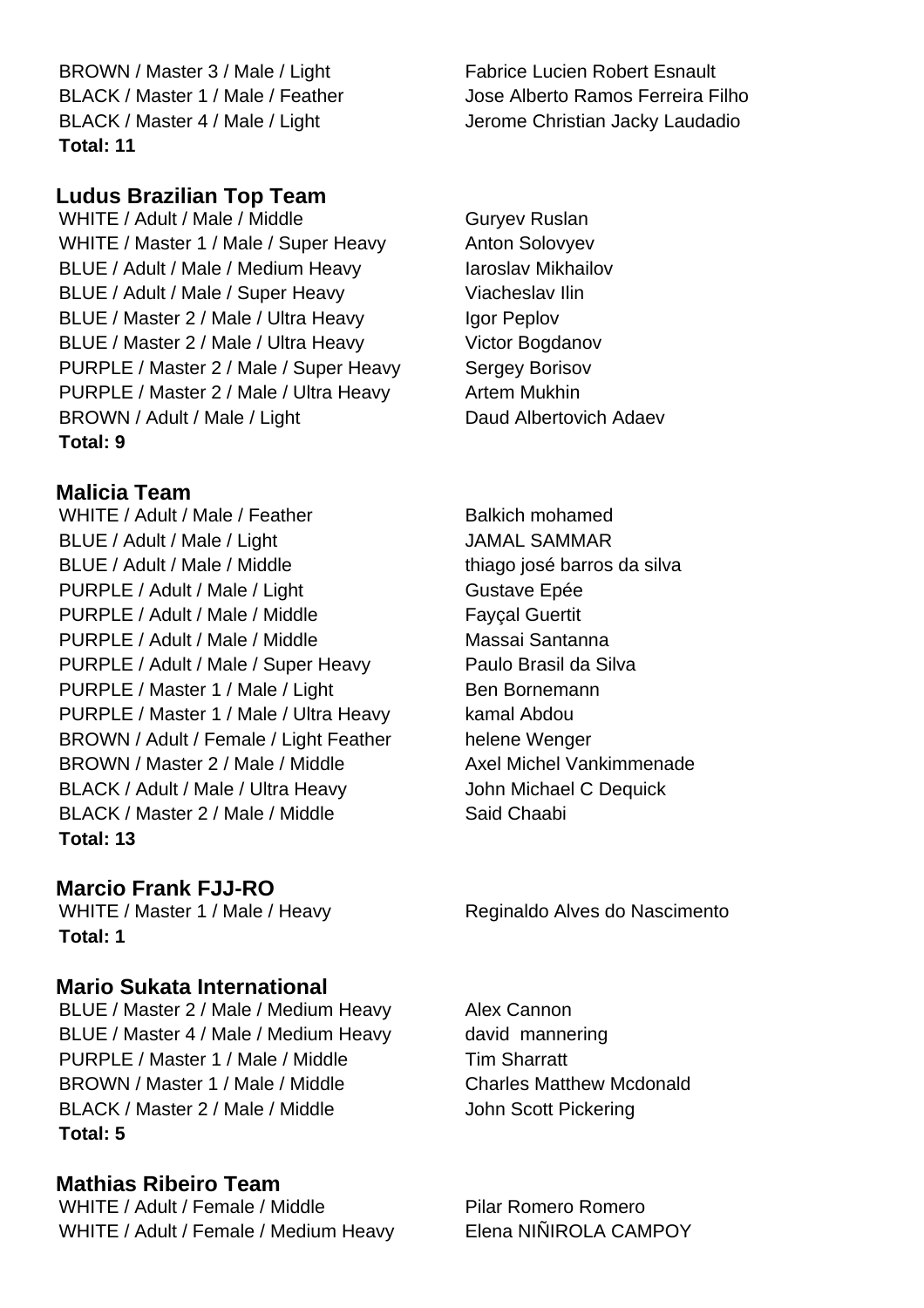WHITE / Master 1 / Male / Super Heavy ALFONSO CUESTA EXPOSITO BLUE / Adult / Male / Middle iban Gonzalez Alonso BLUE / Adult / Male / Medium Heavy Alvaro Rodriguez BLUE / Adult / Female / Feather Jimena Diez Fernandez BLUE / Master 1 / Male / Feather francisco castillejo BLUE / Master 1 / Male / Feather Ulpiano Yrayzoz Noya BLUE / Master 1 / Male / Heavy Yury Pashkovich PURPLE / Adult / Male / Light Feather Mani Tavanaei PURPLE / Adult / Male / Heavy IVAN GRADE PURPLE / Master 1 / Male / Middle JOSE MANUEL GARCIA ALONSO PURPLE / Master 2 / Male / Feather ALBERTO CANÓNIGA RANGEL PURPLE / Master 2 / Male / Medium Heavy Fernando Muñoz Manzano PURPLE / Master 5 / Male / Medium Heavy miguel Gabaldon Lopez BROWN / Adult / Male / Middle Arturo Salas Espies BROWN / Master 1 / Male / Light Marcio Cardoso do Nascimento BROWN / Master 3 / Male / Heavy Javier Riquelme Martinez **Total: 18**

### **Mauricio Gomes Origin BJJ Team**

BLUE / Adult / Female / Middle Deirbhile Nic a Bhaird BLUE / Master 2 / Male / Light David Davies **Total: 2**

# **Mauro Chueng Jiu-Jitsu**

WHITE / Adult / Male / Super Heavy Robin Martins Leite WHITE / Master 1 / Male / Middle Hélio da Conceição dos Santos **Total: 2**

#### **MB Academy**

WHITE / Adult / Male / Light Feather Théo Mannevy WHITE / Adult / Male / Light Ludovic Crozilhac WHITE / Adult / Female / Middle Alexandra Tekenah BLUE / Adult / Male / Feather Nicolas Plessis BLUE / Adult / Male / Middle ALEXANDRE BOGUNOVIC BLUE / Master 1 / Male / Middle karim boursali BLUE / Master 1 / Male / Medium Heavy Félicien matoko BLUE / Master 3 / Male / Light Feather romain bernard BLUE / Master 3 / Male / Heavy olivier Boschat BLUE / Master 4 / Male / Light Eric Alberi BROWN / Master 5 / Male / Heavy Ali Allouane **Total: 11**

**Milanimal** WHITE / Adult / Male / Feather Matteo Guerra WHITE / Master 2 / Male / Medium Heavy Emanuele Negro BLUE / Adult / Male / Feather Alessandro Borgonovo BLUE / Adult / Male / Light Mattia Gasperini BLUE / Master 1 / Male / Light Feather Andrea Grassi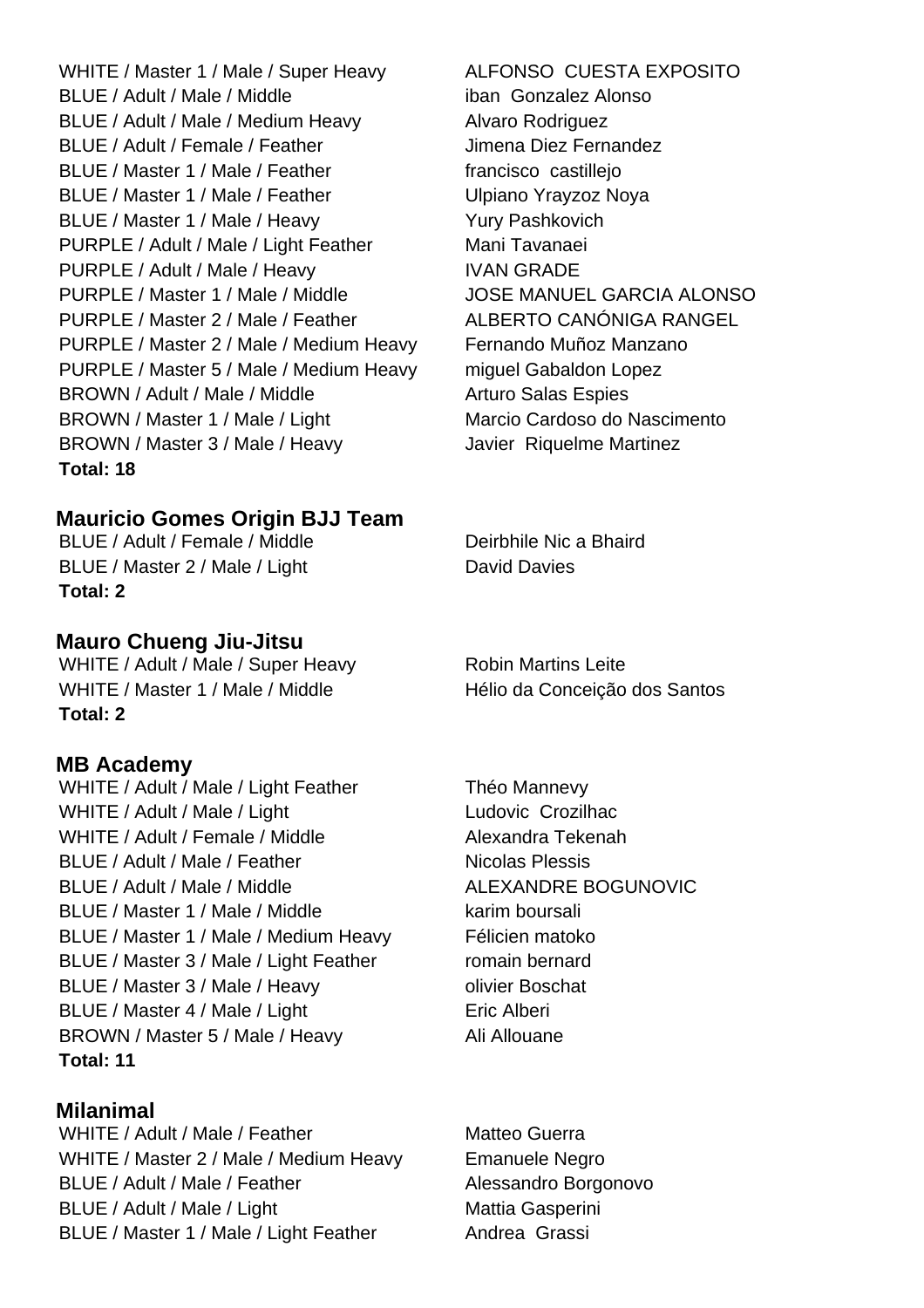BLUE / Master 2 / Male / Heavy michele simone BLUE / Master 3 / Male / Feather Paolo Amodeo BLUE / Master 3 / Male / Super Heavy cosimo damiano fasanella BLUE / Master 4 / Male / Middle Leonardo Di Luzio PURPLE / Adult / Male / Middle Davide Di Luzio PURPLE / Master 1 / Male / Light Fabrizio De Giuli PURPLE / Master 1 / Male / Heavy Giuseppe Melidona BROWN / Master 1 / Male / Feather Marco Bancone BLACK / Master 1 / Male / Light Nicola Donadio BLACK / Master 2 / Male / Light Andrea Baggio BLACK / Master 2 / Male / Light Davide Garavaglia **Total: 16**

#### **Mirkovic - Ruckus BJJ**

WHITE / Adult / Male / Feather Arben Shtufi WHITE / Adult / Male / Light Albert Shtufi WHITE / Adult / Male / Middle Benedikt Böck WHITE / Adult / Male / Ultra Heavy Moreno Michele Giuseppe Kacapor BLUE / Adult / Male / Medium Heavy Dario Kashani **Total: 5**

#### **Mirkovic BJJ**

BLUE / Adult / Male / Medium Heavy Johannes Kukula BLUE / Adult / Male / Medium Heavy Michael Matzner **Total: 2**

# **MMA Israel BJJ**

WHITE / Juvenile 1 / Male / Light eitan gueron WHITE / Juvenile 2 / Male / Feather Raz Nahum WHITE / Adult / Male / Light Feather Lion Yaakobov WHITE / Adult / Male / Light Feather mark gros WHITE / Adult / Male / Middle Dorel Troitsa WHITE / Adult / Male / Middle matan levi BLUE / Juvenile 1 / Male / Middle Dvir Gal BLUE / Juvenile 1 / Male / Medium Heavy Amir Alroy BLUE / Adult / Male / Feather Yonatan Alon BLUE / Adult / Male / Light Yehonatan Kidishman BLUE / Master 1 / Male / Feather **Canadian Care Mazor** BLUE / Master 1 / Male / Heavy Dmitry Tzukerman BLUE / Master 3 / Male / Medium Heavy Moshe Keidar BLUE / Master 4 / Male / Feather Gil Gutwirth PURPLE / Adult / Male / Light Feather Kirill Medvedovsky PURPLE / Adult / Male / Feather Itsik "Rubinho" Robinov PURPLE / Adult / Male / Light **Evyatar Paperni** PURPLE / Master 1 / Male / Feather Alexander Umantsev PURPLE / Master 2 / Male / Light Amir Boaron PURPLE / Master 5 / Male / Middle Erez Alroy BROWN / Adult / Male / Light David Benzaken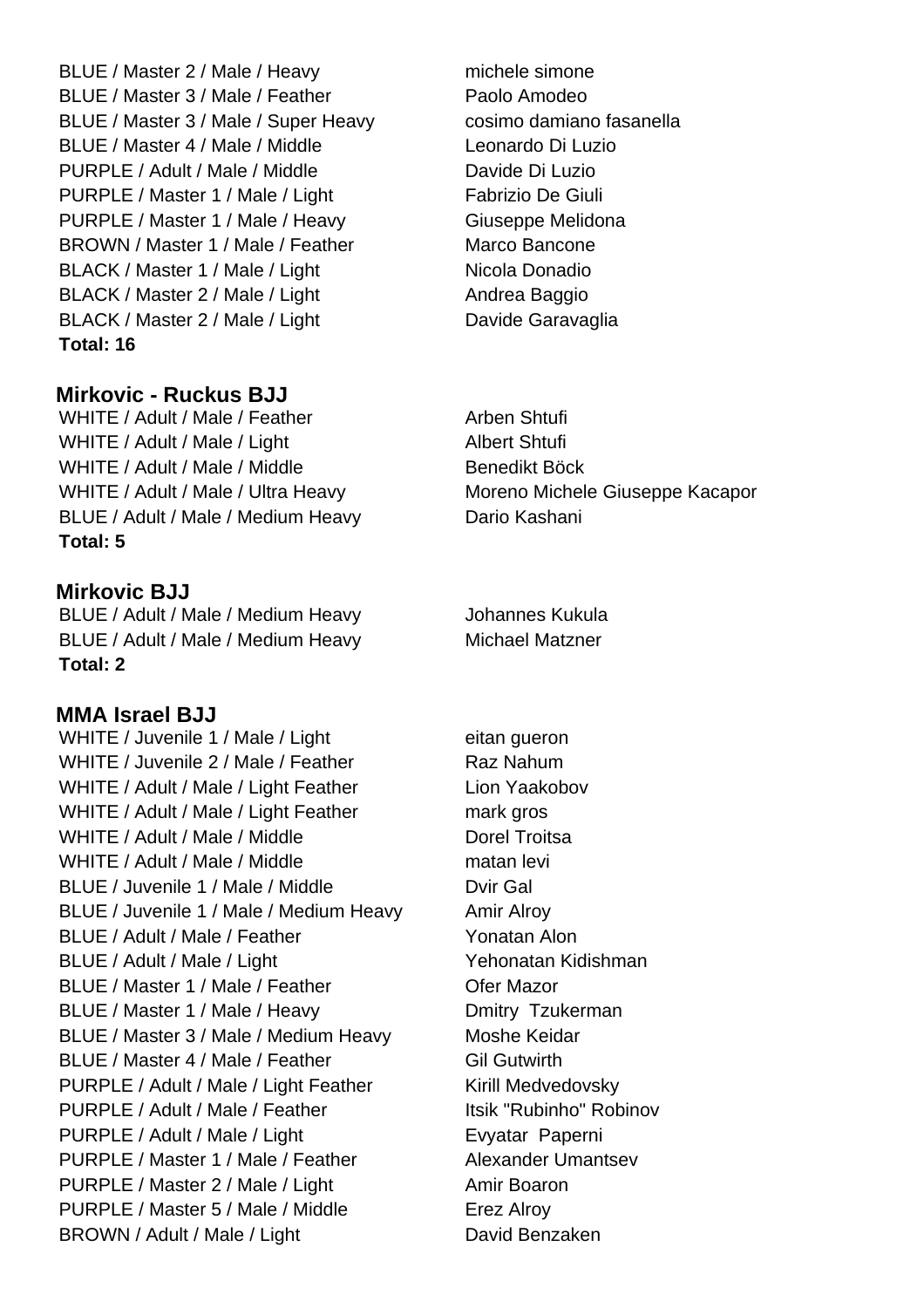| BROWN / Master 2 / Male / Feather<br>BLACK / Master 1 / Male / Middle<br>BLACK / Master 2 / Male / Light<br>Total: 24                                                                                                                                                                                                                | poplinger eli<br><b>Roy Pariente</b><br><b>Ido Pariente</b>                                                                                                  |
|--------------------------------------------------------------------------------------------------------------------------------------------------------------------------------------------------------------------------------------------------------------------------------------------------------------------------------------|--------------------------------------------------------------------------------------------------------------------------------------------------------------|
| Musica e Passioni / Ars Nova Team<br>BROWN / Master 2 / Male / Middle<br>Total: 1                                                                                                                                                                                                                                                    | <b>Costantini Salvatore</b>                                                                                                                                  |
| Nakache Brazilian Jiu Jitsu Academy<br>WHITE / Adult / Male / Ultra Heavy<br>WHITE / Master 1 / Male / Middle<br>PURPLE / Master 1 / Male / Ultra Heavy<br>Total: 3                                                                                                                                                                  | Roméo Ferreira<br>cédric glaneux<br><b>Stephan Cornut</b>                                                                                                    |
| <b>Nardini Evolution</b><br>PURPLE / Adult / Male / Heavy<br>Total: 1                                                                                                                                                                                                                                                                | <b>Alexandre Alves Lopes</b>                                                                                                                                 |
| <b>New Force UK</b><br>BROWN / Adult / Male / Light Feather<br>Total: 1                                                                                                                                                                                                                                                              | Mark Stephen K Stephenson                                                                                                                                    |
| Nóbrega Team<br>BLUE / Master 3 / Male / Heavy<br>BROWN / Master 2 / Male / Light<br>BLACK / Master 1 / Male / Middle<br>Total: 3                                                                                                                                                                                                    | Fernando Fialho Gonçalves<br>Edivaldo Amaro Souza<br>Wanderson Messias de O. Silva                                                                           |
| Nova Geração<br>WHITE / Adult / Male / Feather<br>WHITE / Master 2 / Male / Super Heavy<br>BLUE / Adult / Male / Feather<br>BLUE / Adult / Male / Medium Heavy<br>BLUE / Master 2 / Male / Medium Heavy<br>Total: 5                                                                                                                  | Guilherme Rocha<br><b>Alfred Scecina</b><br>Ondrej Cetkovsky<br><b>Ivan Svitek</b><br><b>Miroslav Sevcik</b>                                                 |
| Nova União<br>WHITE / Adult / Male / Rooster<br>WHITE / Adult / Male / Light Feather<br>WHITE / Adult / Male / Feather<br>WHITE / Adult / Male / Feather<br>WHITE / Adult / Male / Light<br>WHITE / Adult / Male / Light<br>WHITE / Adult / Male / Middle<br>WHITE / Adult / Male / Middle<br>WHITE / Adult / Female / Light Feather | David Donnet<br>Massimo Filini<br>Nicola Cavallo<br>Simone Rota<br>Klaudi Balliu<br>Lorenzo Rossi<br>amir nouri<br>gheorghe ciobanu<br><b>Aurelie Mateus</b> |

WHITE / Adult / Female / Feather Giada Romeri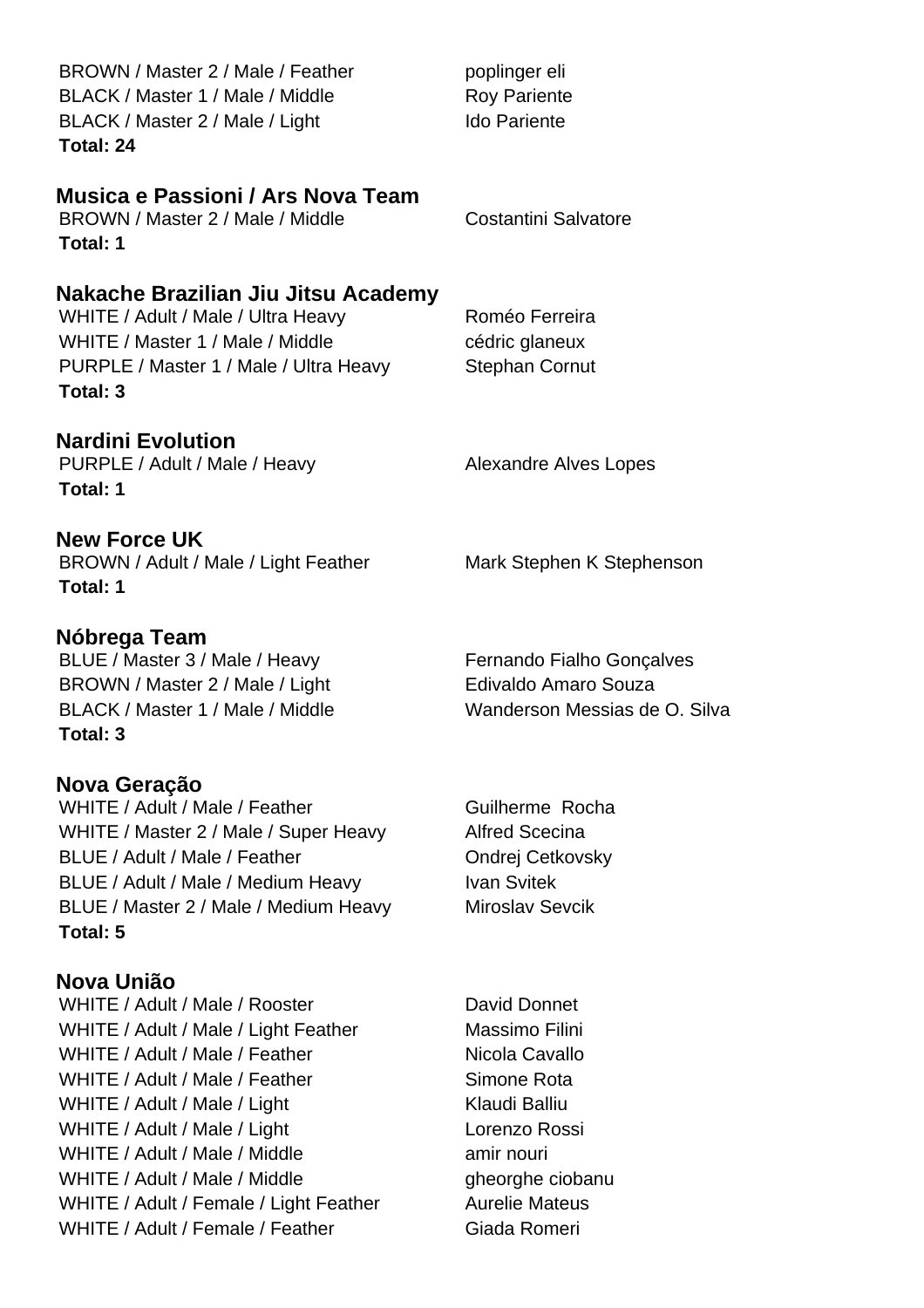WHITE / Adult / Female / Feather Marina Spasovski WHITE / Adult / Female / Middle vanessa maria varela pereira WHITE / Master 1 / Male / Feather Dirk Tschudin WHITE / Master 1 / Male / Feather Halil Özcan WHITE / Master 1 / Male / Light Luca Compagnoni WHITE / Master 1 / Male / Heavy Edson Curie Dos Reis Almeida WHITE / Master 1 / Male / Ultra Heavy Nuno Horácio Garcia Semedo WHITE / Master 2 / Male / Middle Luis José Ngunza WHITE / Master 2 / Male / Middle Matthias Dörr WHITE / Master 2 / Male / Medium Heavy Tiziano Consolini BLUE / Juvenile 2 / Male / Middle Sindre Boge Thu BLUE / Adult / Male / Rooster samuel laakko BLUE / Adult / Male / Light Feather Noor Sarwari BLUE / Adult / Male / Light Feather Stefan Zurkic BLUE / Adult / Male / Feather Hervé Ekofo BLUE / Adult / Male / Feather Thomas Kartas BLUE / Adult / Male / Light **Espen Mathiesen** BLUE / Adult / Male / Middle **David Rivera** BLUE / Adult / Male / Medium Heavy Avdo Mujcin BLUE / Adult / Male / Heavy Marco Da Silva Resende BLUE / Adult / Male / Heavy Myllan Fontes Costas BLUE / Adult / Male / Super Heavy Renato Dos Santos Tagliari BLUE / Adult / Male / Ultra Heavy Jackson Alves De Sales BLUE / Adult / Male / Ultra Heavy Tuure Toivola BLUE / Adult / Female / Light Feather Chiara Giobini BLUE / Adult / Female / Feather Moravia Widmer BLUE / Adult / Female / Medium Heavy Fernanda Rodrigues dos Santos BLUE / Master 1 / Male / Middle Enrico Loatelli BLUE / Master 1 / Male / Medium Heavy Viatseslav Karypidis BLUE / Master 1 / Male / Heavy Luis Arthur Fernandes Filho BLUE / Master 1 / Female / Middle isabelle aerny BLUE / Master 1 / Female / Medium Heavy Claudia Patricia Lacerda BLUE / Master 2 / Male / Ultra Heavy Matti Poutanen BLUE / Master 3 / Male / Light Radenko Kalajdzic BLUE / Master 3 / Male / Middle David Tonn BLUE / Master 3 / Male / Middle hody gael BLUE / Master 4 / Male / Middle **compailled** olivier paillet PURPLE / Adult / Male / Rooster Cícero Lívio Ribeiro Saldanha Paiva PURPLE / Adult / Male / Light Feather John Lenno Dantas PURPLE / Adult / Male / Feather Igor da Costa Ferreira PURPLE / Adult / Male / Light Jayme Cardoso de Carvalho Filho PURPLE / Adult / Male / Middle Horlando De Jesus Monteiro PURPLE / Adult / Male / Medium Heavy Kunz Dominik PURPLE / Adult / Male / Heavy Clément FIGONI PURPLE / Adult / Male / Super Heavy Ronaldo de Jesus Santos PURPLE / Adult / Male / Ultra Heavy Paulo Henrique Simeão da Silva

BLUE / Adult / Male / Light Jackson de santa cruz albuquerque bezerra filho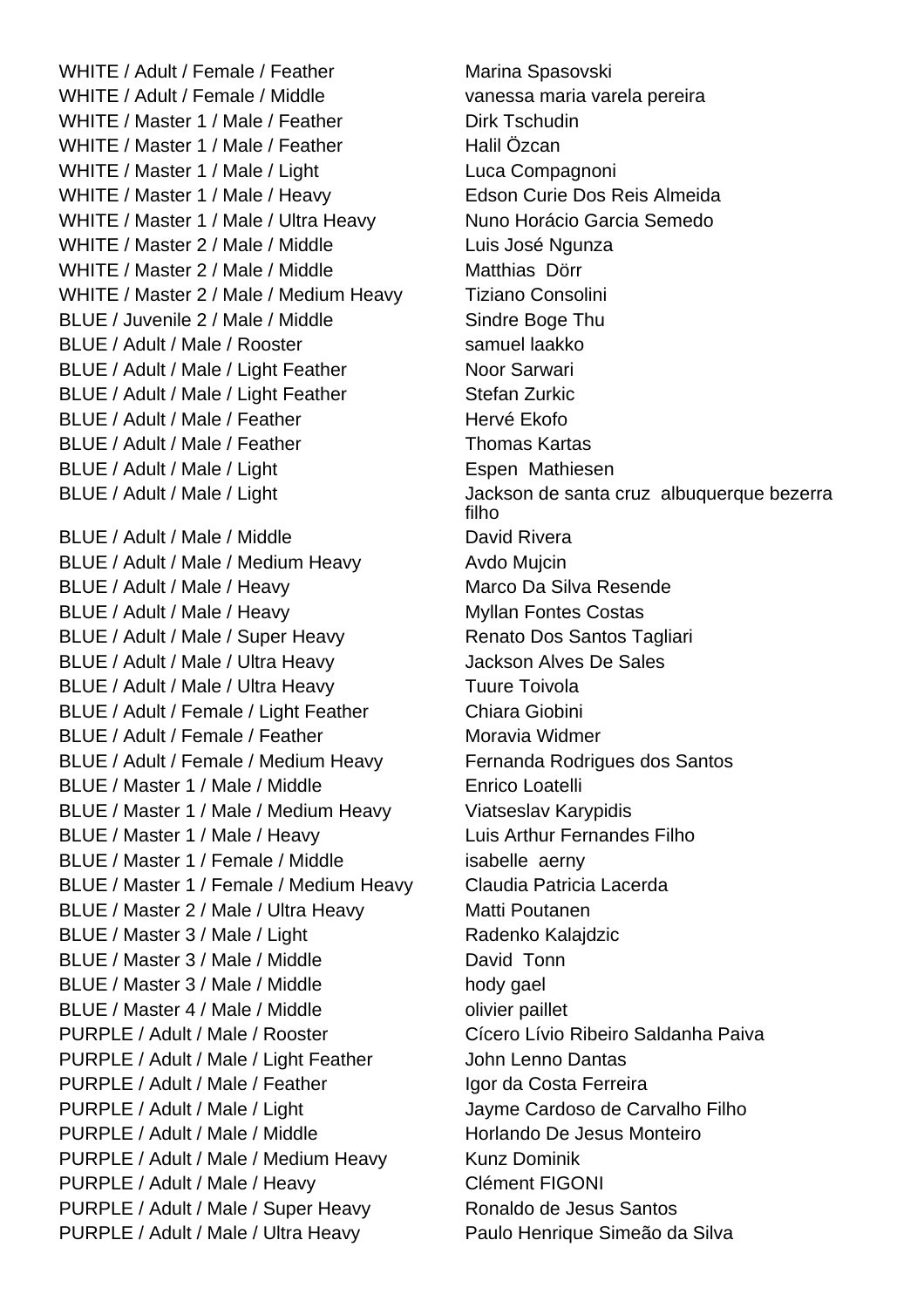PURPLE / Adult / Female / Light Sarah Johnel Black PURPLE / Master 1 / Male / Feather Matteo Bertelli PURPLE / Master 1 / Male / Middle Daniel Naves Marques PURPLE / Master 1 / Male / Middle Tuomas Kuronen PURPLE / Master 1 / Male / Super Heavy Daniel Pinheiro de Andrade PURPLE / Master 1 / Male / Ultra Heavy Fernando de Oliveira Menezes PURPLE / Master 1 / Female / Feather Milena Hammer Rocha PURPLE / Master 3 / Male / Middle Jaime Garaboa Villaverde PURPLE / Master 5 / Male / Ultra Heavy Kari Uoti BROWN / Adult / Male / Light Feather Alex Ecklin BROWN / Adult / Male / Feather Lucas de Souza Dantas BROWN / Adult / Male / Light Marcio Andre Costa Barbosa Jr. BROWN / Adult / Male / Light Van Allen Flores BROWN / Adult / Male / Heavy Kauê Vitorino Damasceno BROWN / Master 1 / Male / Light Feather Luis Felipe Ninja de Moraes Pinto BROWN / Master 2 / Male / Feather Claudio Batista Rocha Santos BROWN / Master 2 / Male / Feather Manuel Molinari BROWN / Master 2 / Male / Light Nicola Ferrari BROWN / Master 2 / Male / Super Heavy Wesleimyr Andrade Pinheiro BLACK / Adult / Male / Feather Alessandro Fernandes Zuza Bonazza BLACK / Master 1 / Male / Light Feather Ivanildo Rollemberg Lima BLACK / Master 1 / Male / Light Jan Carneiro Batista BLACK / Master 1 / Male / Medium Heavy Gustavo Guimaraes Michels BLACK / Master 2 / Male / Light Feather Cristian Migovan BLACK / Master 2 / Male / Middle Jair Lourenço Medeiros Lima Gurgel BLACK / Master 2 / Male / Middle Jose Carlos Hissa Granja BLACK / Master 2 / Male / Medium Heavy Fábio da Silva Andrade BLACK / Master 2 / Male / Medium Heavy Iran Caldas Mascarenhas BLACK / Master 2 / Male / Heavy Fabrício Nascimento de Moraes BLACK / Master 3 / Male / Middle Stefano Meneghel BLACK / Master 3 / Male / Heavy Guilherme dos Santos Melo BLACK / Master 3 / Male / Heavy Mato David Glasnovic **Total: 90**

# **Nova União Europa**

WHITE / Adult / Male / Light Helme tearii WHITE / Master 1 / Male / Feather Rui Miquel Mendes Barros BLUE / Adult / Male / Light Robert Probst BLUE / Adult / Male / Light Romeo Hagemann BLUE / Adult / Male / Middle Michael Lampart BLUE / Adult / Male / Middle **Calculation Coliver Trifunovic Total: 6**

# **Nova União International**

BLUE / Adult / Male / Light John Cajucom BLUE / Adult / Male / Light Julien Jourdan

BROWN / Adult / Male / Light Feather Gustavo Mendes de Mendonça Praxedes Leal

BLUE / Adult / Male / Feather Mohammad Nasir Aoubi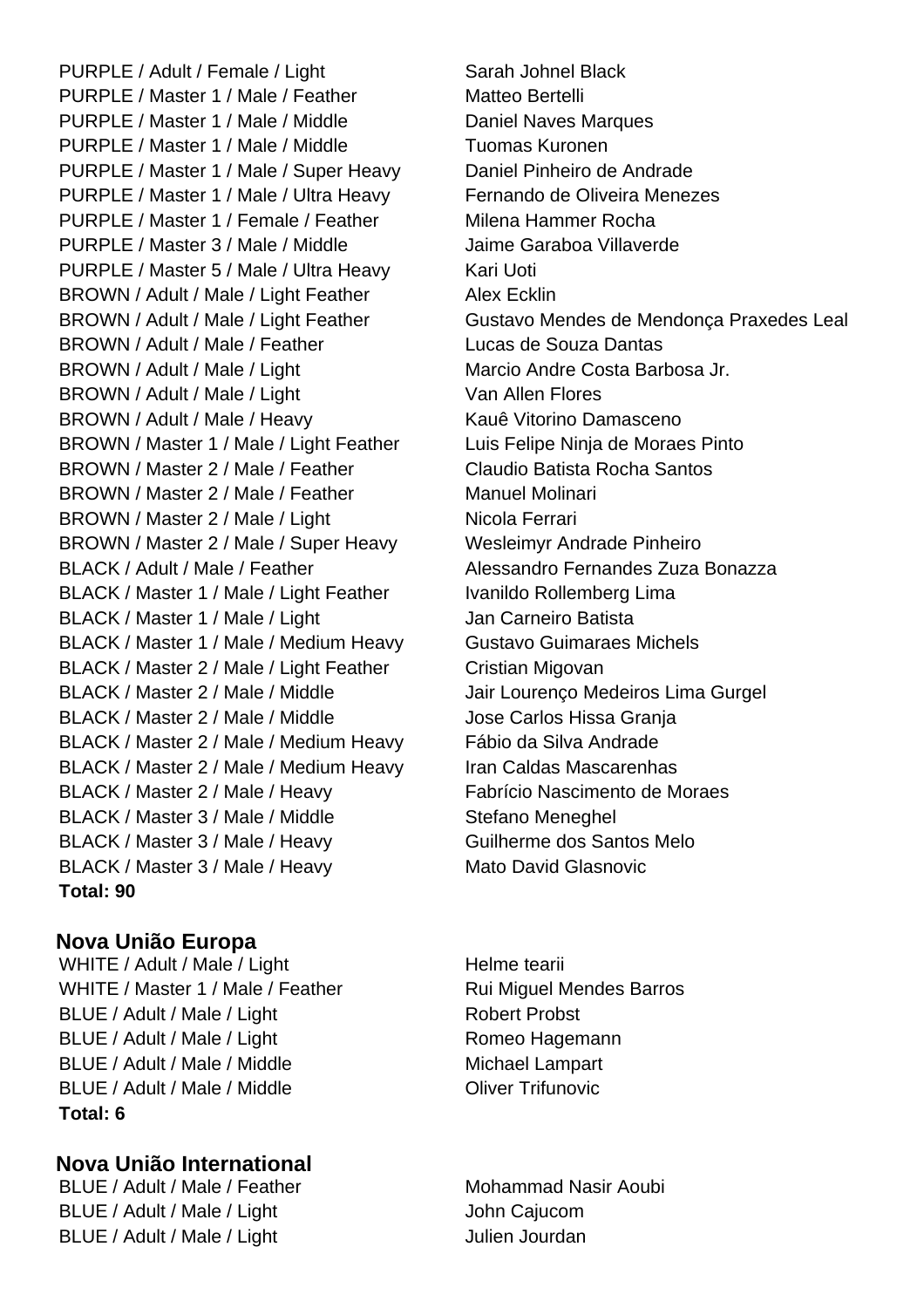BROWN / Adult / Male / Light Feather Danilo Barbosa Moreira BROWN / Adult / Male / Light Feather John Cordera **Total: 5**

### **Officine Jiu-Jitsu**

BLUE / Adult / Male / Light DARIO ABATECOLA BLUE / Adult / Female / Light Margherita Montes PURPLE / Adult / Male / Light AMIN NIKI **Total: 3**

# **Open Mat Mixed Martial Arts**

BLUE / Adult / Male / Light Feather Chris Larrea BLUE / Adult / Male / Feather Jason Goncalves PURPLE / Adult / Male / Light Feather Eric Cong Phan BROWN / Adult / Male / Light Feather Darson Barrington Hemmings **Total: 4**

# **Over Limit BJJ**

BROWN / Master 2 / Male / Light Alessandro Savajo Eto BLACK / Master 2 / Male / Super Heavy Andrew Thamay Yamane da Silva **Total: 2**

# **Oxford Shootfighter**

BLUE / Adult / Male / Light Feather Laron Wynter BROWN / Master 1 / Male / Light Feather Mark Phung **Total: 2**

### **Palm Beach Jiu-Jitsu**

PURPLE / Adult / Male / Medium Heavy Christopher Bell **Total: 1**

# **Pantera Negra Jiu-Jitsu**

BLUE / Adult / Male / Middle Thiago Cezar Muzzi Moulin PURPLE / Adult / Male / Feather Artur Amil Gomes BLACK / Master 1 / Male / Feather Flávio Lucena de Almeida **Total: 3**

# **Paraestra Koiwa**

BROWN / Master 3 / Male / Feather Kinya Hashimoto BLACK / Master 3 / Male / Light Takashi Ouchi **Total: 2**

# **PennArBed**

PURPLE / Master 1 / Male / Feather Frederic Leclercq BROWN / Master 3 / Male / Medium Heavy Laurent Daniel Lejeune **Total: 2**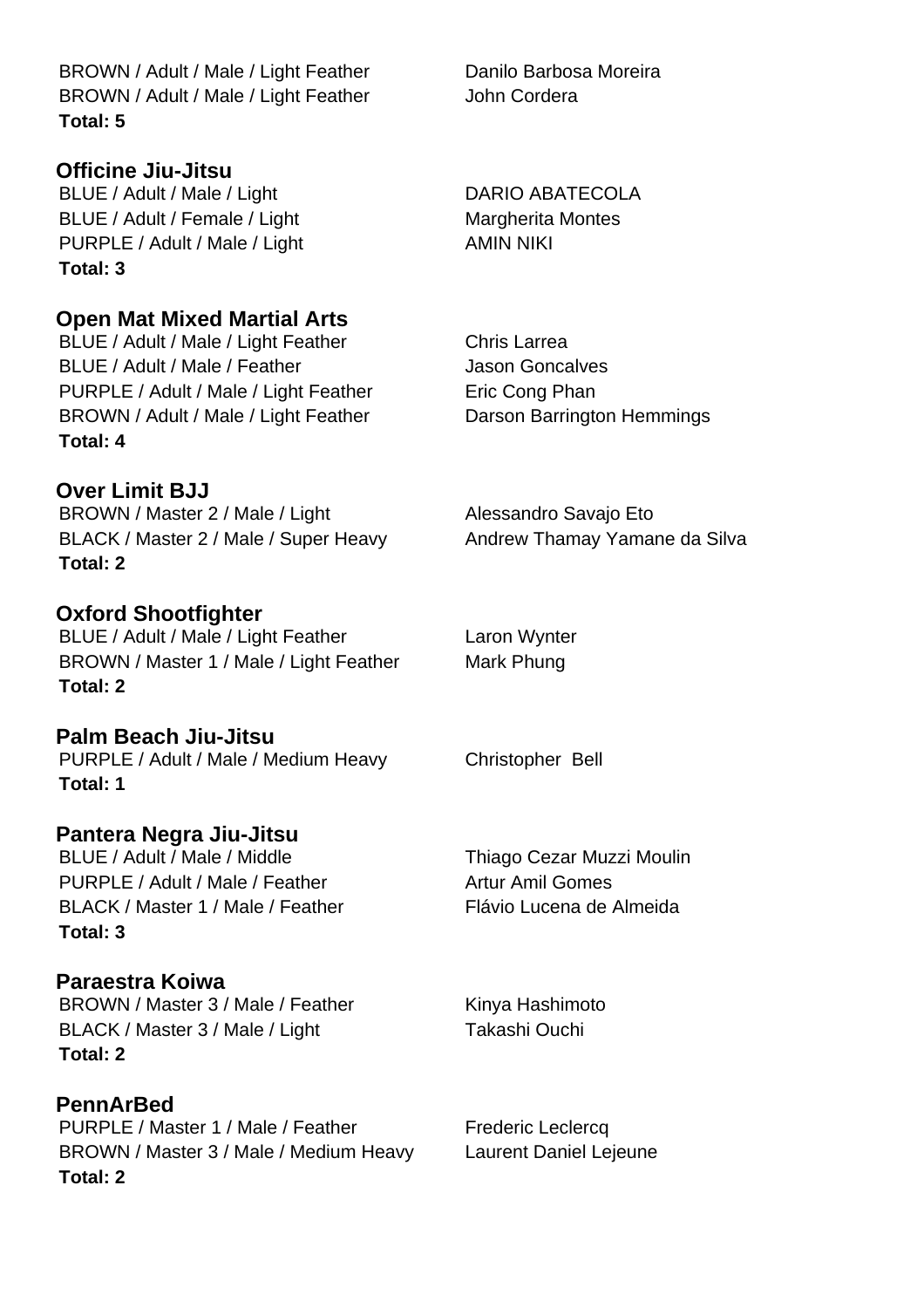### **PGN Higashiyamato**

BLACK / Adult / Male / Light Hirokazu Takamoto **Total: 1**

**Phalanx 111** WHITE / Adult / Male / Middle Tiago Filipe Pereira da Cal BLUE / Adult / Male / Medium Heavy Francisco Ricardo Vieira Castro **Total: 2**

# **Phuket Top Team - MMA Training Camp Thailand**

WHITE / Adult / Male / Heavy NIKA KAKABADZE WHITE / Master 1 / Male / Light Maxim Davydov **Total: 2**

**Pogona Club Gym** BLACK / Master 3 / Male / Feather Michihiro Ohhara **Total: 1**

**Portugal Gold Team**<br>WHITE / Adult / Male / Rooster BROWN / Master 2 / Male / Middle Carlos Manuel Machado Ferreira **Total: 3**

# **Pound for Pound Deutschland**

BLUE / Adult / Male / Middle Raphael Lesnino **Total: 1**

# **Pound for Pound Team**

WHITE / Adult / Male / Light Feather petrit memeti WHITE / Adult / Male / Light Jan-Christian Thiele WHITE / Adult / Male / Light Matteo Pagan WHITE / Adult / Male / Medium Heavy Daniela Ossena WHITE / Adult / Male / Heavy Michael Decker WHITE / Adult / Female / Light Nadine Klein WHITE / Adult / Female / Light Valentina Polo WHITE / Adult / Female / Medium Heavy Susanne Kliem WHITE / Master 1 / Male / Feather Radovan Obucina WHITE / Master 1 / Male / Light Mauro Gosetto WHITE / Master 1 / Male / Medium Heavy Emanuel Smilcevski WHITE / Master 2 / Male / Medium Heavy Nesim Rezgui WHITE / Master 2 / Male / Medium Heavy Steffen Leiprecht BLUE / Adult / Male / Feather Silvio Cici BLUE / Adult / Male / Light Alexander Matschl BLUE / Adult / Male / Light Rafael Matheus BLUE / Adult / Male / Middle Michael Allen Beck de Lotto BLUE / Adult / Male / Middle The Tomas Bertazzon BLUE / Adult / Male / Super Heavy mirza karac

Bruno Miguel Moisão Lobato WHITE / Master 2 / Male / Middle Goncalo Manuel Firmino Mira Pereira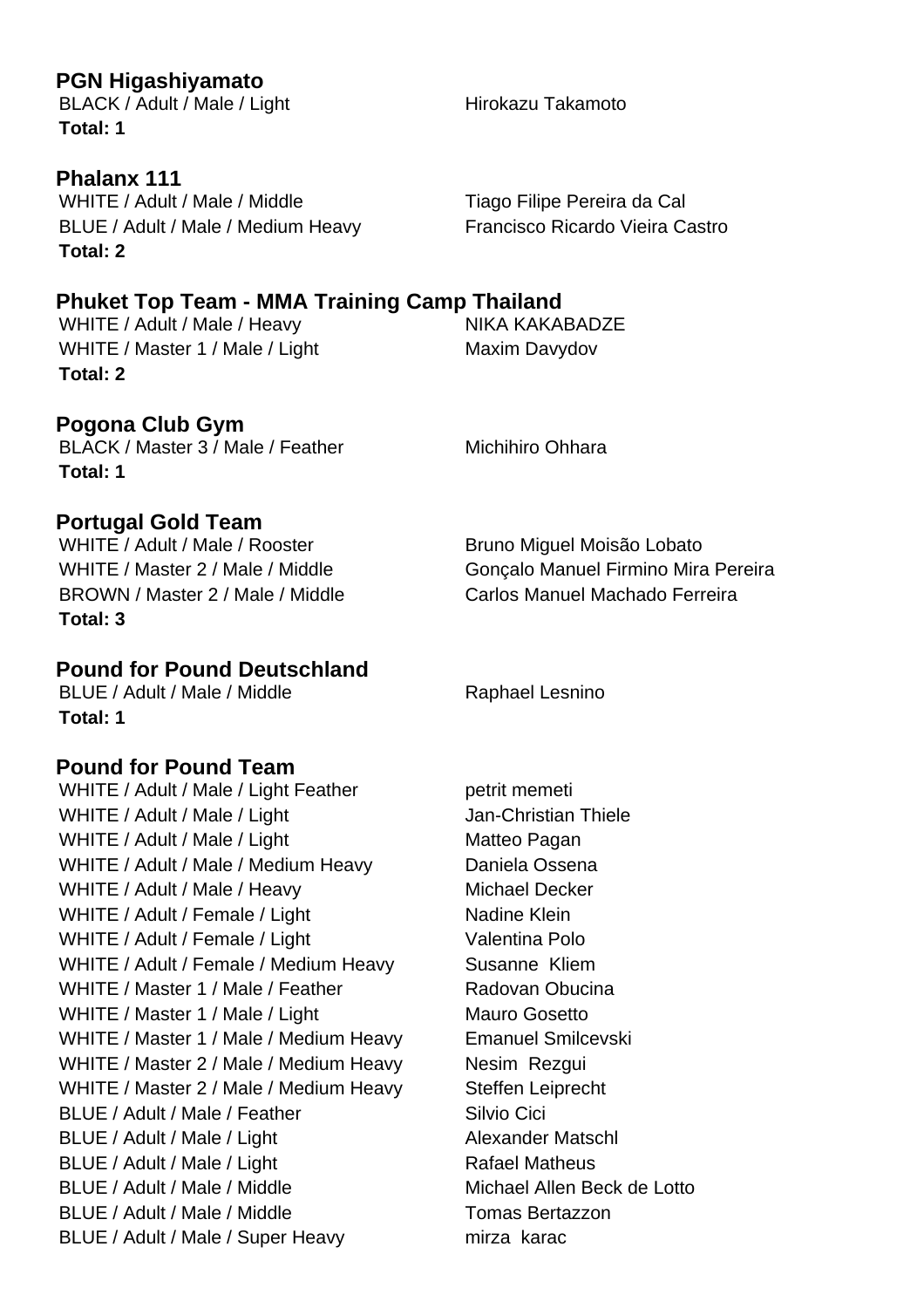BLUE / Master 1 / Male / Middle Marco Moro BLUE / Master 1 / Male / Heavy kerim lamiri BLUE / Master 2 / Male / Feather Carlo Romeo Andretta (repetido 39247) BLUE / Master 2 / Male / Light Jan Koenig BLUE / Master 2 / Male / Middle Fabio Balliana BLUE / Master 2 / Male / Heavy Mohamed Salah Mansouri BLUE / Master 3 / Male / Feather Giuseppe Lucio Randazzo BLUE / Master 3 / Male / Heavy Agron Berisha BROWN / Adult / Male / Feather Marco Marsura BROWN / Master 4 / Male / Feather Mirko Bertazzon BLACK / Master 2 / Male / Medium Heavy Antônio Sérgio Zimmermann Cardoso BLACK / Master 5 / Male / Light Gianni Bertazzon **Total: 31**

#### **Power MMA**

PURPLE / Adult / Male / Light Feather Clayton Carpenter **Total: 1**

#### **Powerhouse Sanremo**

BLACK / Master 1 / Male / Feather Davide Berardi **Total: 1**

# **PRBJJ Ronny Carvalho**

WHITE / Master 1 / Male / Medium Heavy Daniel Moreda Cerisola WHITE / Master 1 / Male / Medium Heavy Vloanga Gheorghita Razvan BLUE / Adult / Male / Light Borja Vellon Garcia BLUE / Adult / Female / Light Feather Cristina Campos Sánchez BLUE / Master 4 / Male / Middle Jose Vicente Paz Gomez BROWN / Master 2 / Male / Heavy Alexandru Lucian Moldovan BLACK / Master 2 / Male / Super Heavy Ronney Eustaquio de Carvalho Lima **Total: 7**

# **Precision Jiu-Jitsu**

WHITE / Adult / Male / Light Feather Nicolas Shrubstok PURPLE / Master 1 / Male / Light Ryan Mackin **Total: 2**

# **Pro Fighting Roma**

BLUE / Master 2 / Male / Light Aldo Baldino BLACK / Master 4 / Male / Heavy Gianfranco Delli Paoli **Total: 2**

# **Professional Training Center**

BLUE / Master 2 / Male / Feather Marcio Ferrao **Total: 1**

# **PS Phoenix BJJ International**

WHITE / Juvenile 1 / Female / Middle Thayna Martello Santos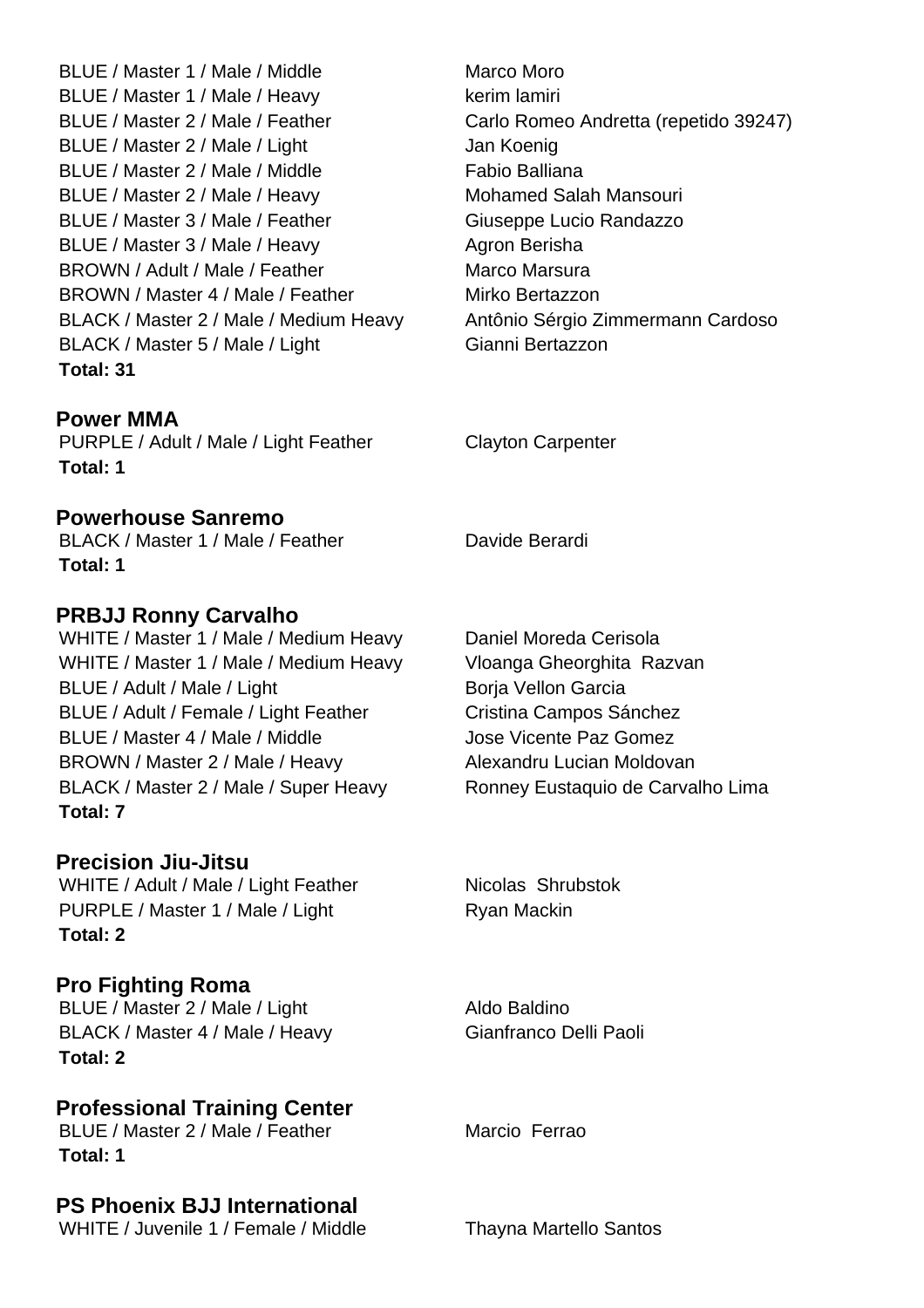BLUE / Adult / Male / Light Michel Petrau-Gay BLUE / Adult / Male / Light Rémy Erol Onsay BLUE / Master 1 / Male / Light Bruno Marques BLUE / Master 3 / Male / Heavy Cristiano MENDES PURPLE / Adult / Male / Light Cirne David PURPLE / Master 1 / Male / Light RENAUD NIARD PURPLE / Master 2 / Male / Middle Gottardo Alain Vasquez Mora BROWN / Master 2 / Male / Medium Heavy Jose Joaquim Pereira **Total: 9**

**PSLPB Cicero Costha**

BLUE / Adult / Male / Middle Pedro Henrique Segura Veras BROWN / Adult / Male / Middle Yago Vinicius de souza BROWN / Adult / Male / Heavy Leandro Pedrosa Costa BLACK / Adult / Male / Light Feather João Ricardo Bordignon Miyao BLACK / Adult / Male / Light Feather José Tiago da Silva Barros BLACK / Adult / Male / Feather Paulo Henrique Bordignon Miyao BLACK / Adult / Male / Light Anderson de Carvalho Lira BLACK / Adult / Male / Super Heavy Mauricio Henrique Cristo Lima BLACK / Master 2 / Male / Light Cicero Barbosa da Costa **Total: 9**

# **QVINTA BRIGADA**

WHITE / Adult / Male / Middle Fabrizio Transerici WHITE / Master 1 / Male / Middle Aniello Del Monaco WHITE / Master 2 / Male / Medium Heavy Gianluca Corrado BLUE / Adult / Male / Ultra Heavy Lorenzo De Grossi BLUE / Master 1 / Male / Heavy Antonio Saponaro BLUE / Master 2 / Male / Ultra Heavy Mario Spoto PURPLE / Adult / Male / Feather Alessio Vittori **Total: 7**

# **RAC Jiu Jitsu / Aveiro**

WHITE / Master 1 / Male / Heavy Rui Alberto Silva Conceição BLUE / Master 2 / Male / Medium Heavy Alexandre Henrique Lopes Vieira **Total: 2**

# **Rafael Pousada Team**

WHITE / Adult / Male / Heavy Daniel Lozano de los Reyes WHITE / Master 2 / Male / Ultra Heavy Michael Ridenour BLUE / Master 5 / Male / Medium Heavy José Ángel González Aquino **Total: 3**

# **Rafael Ribeiro BJJ**

WHITE / Master 1 / Male / Middle JORGE MUÑOZ WHITE / Master 2 / Male / Feather Roberto Nevado Estevez

WHITE / Adult / Male / Light Nicolas Galindez Carrasquero WHITE / Adult / Female / Light CARMEN FERNÁNDEZ FERRERO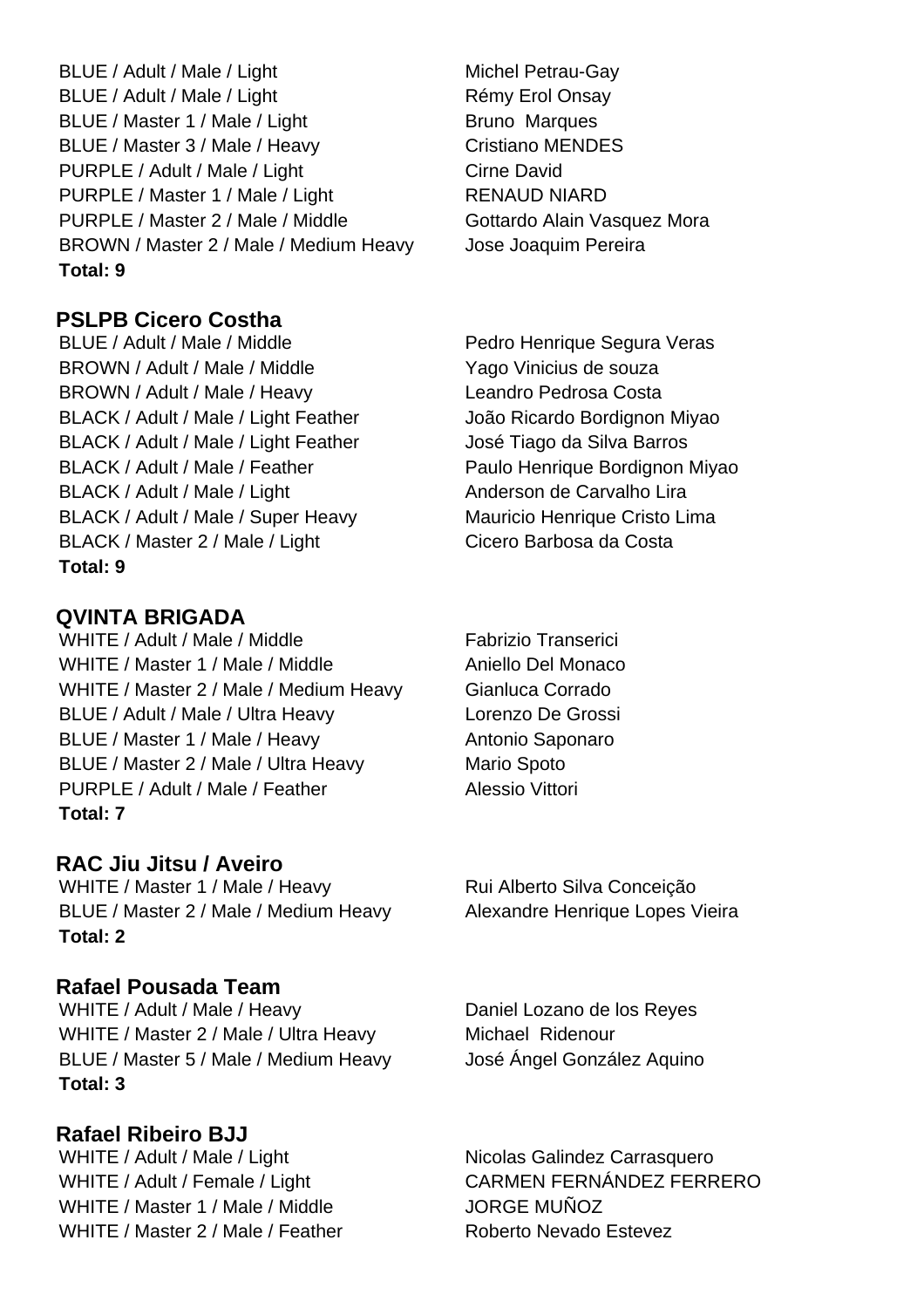BLUE / Adult / Male / Feather José Manuel Dorda Bosch BLUE / Adult / Male / Heavy carlos rodriguez ramirez BLUE / Master 1 / Male / Feather Florian David Brenig PURPLE / Adult / Male / Feather Marco Cairo López PURPLE / Master 1 / Male / Light Marcelo Amorim BLACK / Master 1 / Male / Feather Ederson Rafael Ribeiro **Total: 11**

# **Ralph Gracie**

BROWN / Adult / Male / Heavy Jack R Grantham **Total: 1**

#### **Reinaldo Ribeiro Team**

WHITE / Adult / Male / Feather Julio Alberto Rubio WHITE / Adult / Female / Heavy Maria Roquer BLUE / Adult / Male / Light Feather Pol Rubio Pelegrina BLUE / Adult / Male / Middle Adrià Pérez BLUE / Adult / Male / Middle ferran pages espuña BLUE / Master 2 / Male / Light Jose Pablo Lopez Maldonado PURPLE / Master 2 / Male / Light Gonzalo Lopez de Eguilaz PURPLE / Master 2 / Male / Light javier camara baños BROWN / Adult / Male / Light Cristian Espejel Pavon BROWN / Master 1 / Male / Super Heavy Agnaldo Aparecido Ferreira BLACK / Master 1 / Male / Middle Guillem Pons Jimenez de Cisneros BLACK / Master 2 / Male / Super Heavy Reinaldo Augusto Ribeiro **Total: 12**

# **Renzo Gracie**

WHITE / Master 2 / Male / Light Alfonso Murru BLUE / Master 2 / Male / Feather Gilvanir Vieira de Figueiredo Junior PURPLE / Adult / Female / Light Feather Sue Ann Nelson **Total: 3**

### **Renzo Gracie International**

BLUE / Adult / Male / Rooster Sten Carlet BLUE / Adult / Male / Feather Anestis Karavanas BLUE / Adult / Male / Middle ariel ilan BLUE / Adult / Male / Heavy Reinier de Ridder BLUE / Adult / Male / Ultra Heavy Panayiotis Petrallis BLUE / Master 1 / Female / Light Sophie Lussenburg BLUE / Master 2 / Male / Super Heavy Marc de Wit BLUE / Master 3 / Male / Super Heavy Danny Buter BLUE / Master 3 / Male / Ultra Heavy THRASYVOULOS LADOPOULOS BLUE / Master 5 / Male / Feather Soemiarman Armand Saib PURPLE / Master 2 / Male / Middle stellios farmakis BROWN / Adult / Male / Light Andreas Achniotis Perales BROWN / Adult / Male / Middle Javier Valenciano Yamuni

BLUE / Adult / Male / Middle JUAN ANTONIO FERNÁNDEZ FERRERO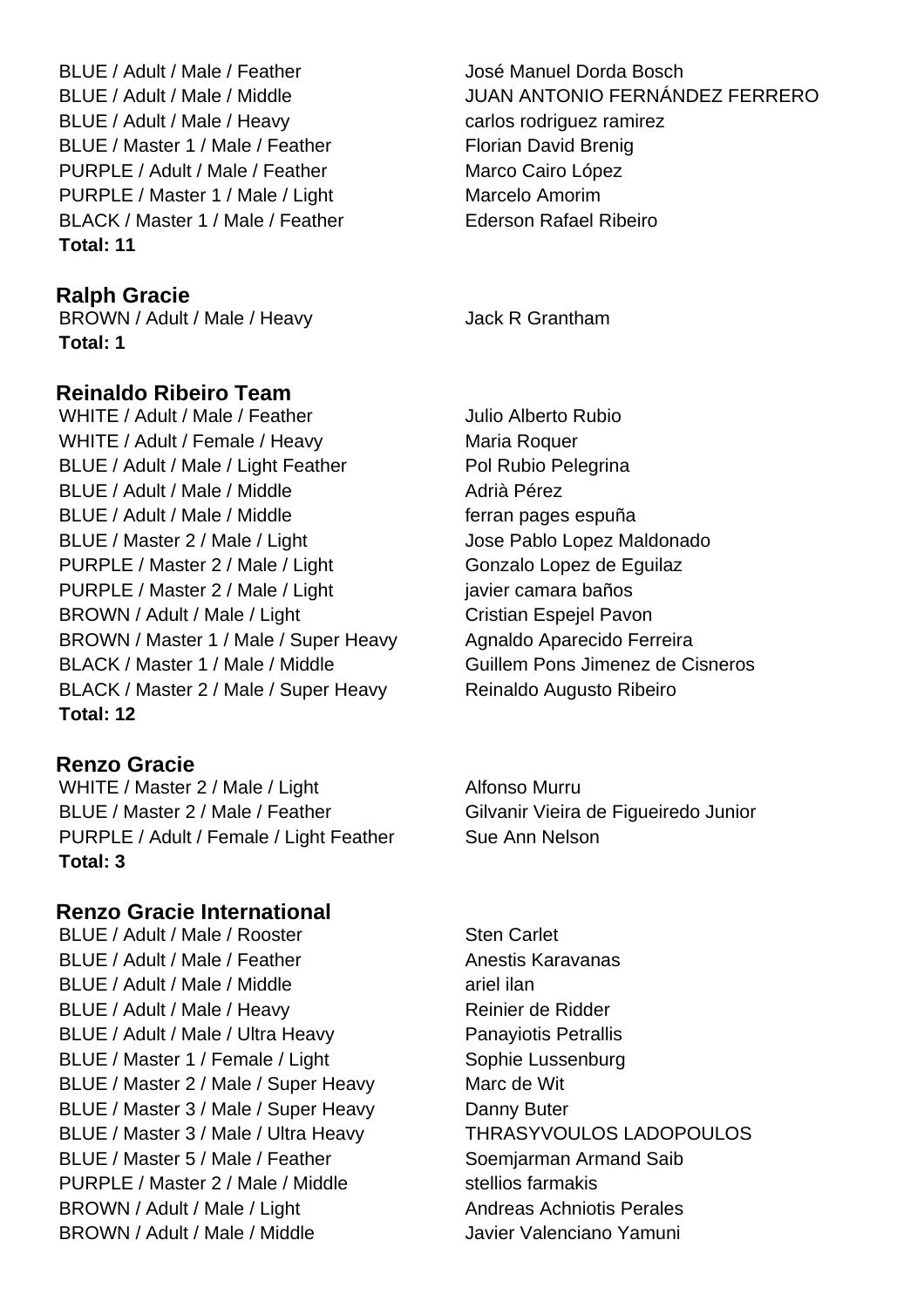BROWN / Master 4 / Male / Medium Heavy Kemail Verhoeven **Total: 14**

# **Renzo Gracie Israel**

WHITE / Adult / Male / Light Christian Comer Emanoely BLUE / Juvenile 1 / Male / Middle Amit Asher Deri BLUE / Juvenile 1 / Male / Heavy Yoav Strauss PURPLE / Adult / Male / Light Feather Ron Cohen PURPLE / Master 2 / Male / Super Heavy sagi dovev **Total: 5**

# **Ribeiro Jiu-Jitsu**

WHITE / Adult / Male / Light Feather ANDER SANCHEZ LOPEZ WHITE / Adult / Male / Light Feather Richard Gough WHITE / Adult / Male / Feather IORGA CRISTIAN WHITE / Adult / Male / Middle **Emmanuel Schwende** WHITE / Adult / Male / Medium Heavy Ian Featherstone WHITE / Adult / Male / Heavy Andrey Dovzhik WHITE / Adult / Male / Super Heavy Christian Bräunlich BLUE / Juvenile 2 / Male / Feather Richard Raul Bukovcsan BLUE / Adult / Male / Light Feather Sam Mc Nally BLUE / Adult / Male / Feather Marcus Phelan BLUE / Adult / Male / Light Patrick Sheridan BLUE / Adult / Male / Light Sascha Sharma BLUE / Adult / Male / Heavy Lucas Dreesen BLUE / Adult / Male / Heavy Vladislavs Ambrosovs BLUE / Adult / Male / Super Heavy Markus Plieninger BLUE / Adult / Male / Ultra Heavy Alexander Fedotov BLUE / Adult / Female / Light Feather Kessya Boni Takeuchi BLUE / Master 1 / Male / Heavy Michael Schmidt BLUE / Master 1 / Male / Heavy Mihai Simion Leonard BLUE / Master 1 / Male / Super Heavy Cristian Mitrea BLUE / Master 1 / Female / Light CXana Bench BLUE / Master 3 / Male / Light Marius Mazareanu BLUE / Master 3 / Male / Middle John Kelly PURPLE / Adult / Male / Light Moritz Zehl PURPLE / Adult / Male / Light Tom Bermingham PURPLE / Adult / Male / Middle Chris Leddy PURPLE / Adult / Male / Middle in the sheridan PURPLE / Adult / Male / Medium Heavy Cezar Octavian Marius Anechitei PURPLE / Adult / Male / Medium Heavy Jan Victor Zander PURPLE / Adult / Male / Heavy Stanislav Varshavskiy PURPLE / Adult / Male / Super Heavy Dallas Jay Niles PURPLE / Adult / Female / Light Deirdre Dunk PURPLE / Adult / Female / Light Hannah Katharina Rauch PURPLE / Adult / Female / Heavy Elena Zenkevich PURPLE / Master 1 / Male / Middle Ivan Chumakov PURPLE / Master 1 / Male / Middle Kristian Ozimec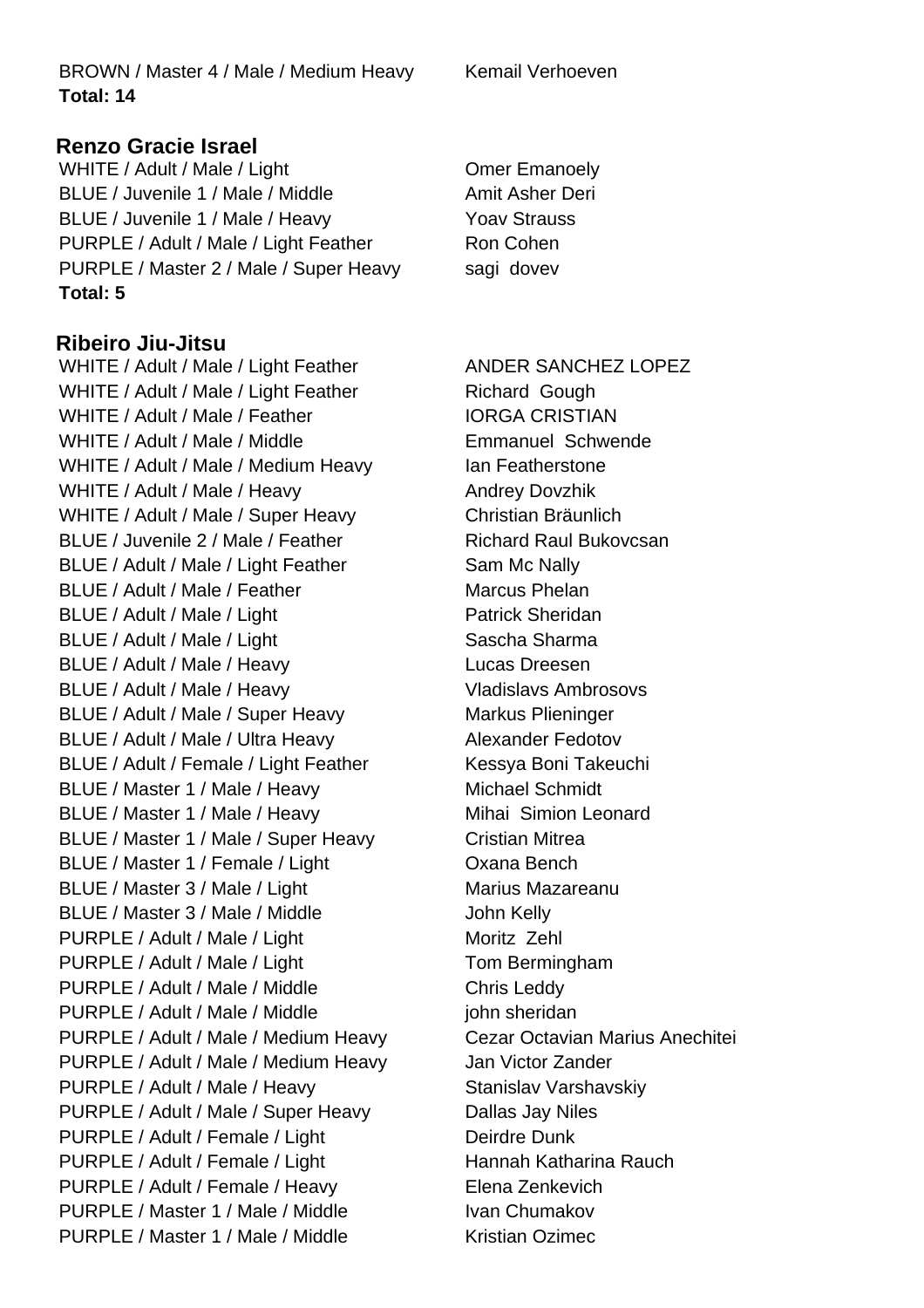PURPLE / Master 2 / Male / Middle Marco Scheffner BROWN / Adult / Male / Middle Darragh O Conaill BROWN / Adult / Male / Medium Heavy Shiloh John Roberts BROWN / Master 2 / Male / Light Benjamim de Souza Ferreira Junior BROWN / Master 2 / Male / Heavy Mikhail Pogodin BROWN / Master 3 / Male / Medium Heavy Raul Gonzalez Martinez BLACK / Adult / Male / Feather Zachary James Adamson BLACK / Adult / Male / Heavy Johannes Wieth BLACK / Adult / Male / Super Heavy James Richard Puopolo BLACK / Adult / Male / Super Heavy Rafael Lovato Jr. BLACK / Master 2 / Male / Middle Helton Machado da Silva BLACK / Master 2 / Male / Ultra Heavy Kristian Torres Cestaro BLACK / Master 3 / Male / Feather Cleyton Goncalves Bastos BLACK / Master 3 / Male / Medium Heavy Oliver Helmut Maier BLACK / Master 4 / Male / Light Adimilson Brites BLACK / Master 5 / Male / Medium Heavy John Dartanian Bagby BLACK / Master 6 / Male / Light Rafael Robert Lovato Sr. **Total: 53**

# **Ribeiro Jiu-Jitsu International**

BLUE / Adult / Male / Light David Phelan PURPLE / Master 1 / Male / Middle Giuliano Martini PURPLE / Master 1 / Male / Middle João Avelino Gonçalves Martins **Total: 3**

# **Ricardo "Rey" Diogo BJJ**

BLACK / Adult / Male / Light Feather Mark Daniel Ramos **Total: 1**

# **Rick Young BJJ Academy**

WHITE / Adult / Male / Middle Rafal Muda WHITE / Master 2 / Male / Ultra Heavy Rafal Kociubowski BLUE / Adult / Male / Middle Bartosz Derenowski BLUE / Master 1 / Male / Heavy Mariusz Madej BLUE / Master 2 / Male / Super Heavy Grzegorz Bartlomiej Sawicki BLUE / Master 4 / Male / Heavy Douglas Fisher BROWN / Master 1 / Male / Ultra Heavy Wojciech Klimkiewicz **Total: 7**

# **Rilion Gracie Jiu-Jitsu Academy**

BLACK / Master 2 / Male / Middle Mauricio Cabral de Melo **Total: 1**

# **Rilion Gracie JJ**

**Total: 1**

BROWN / Adult / Male / Middle Paulo Cesar Schauffler de Oliveira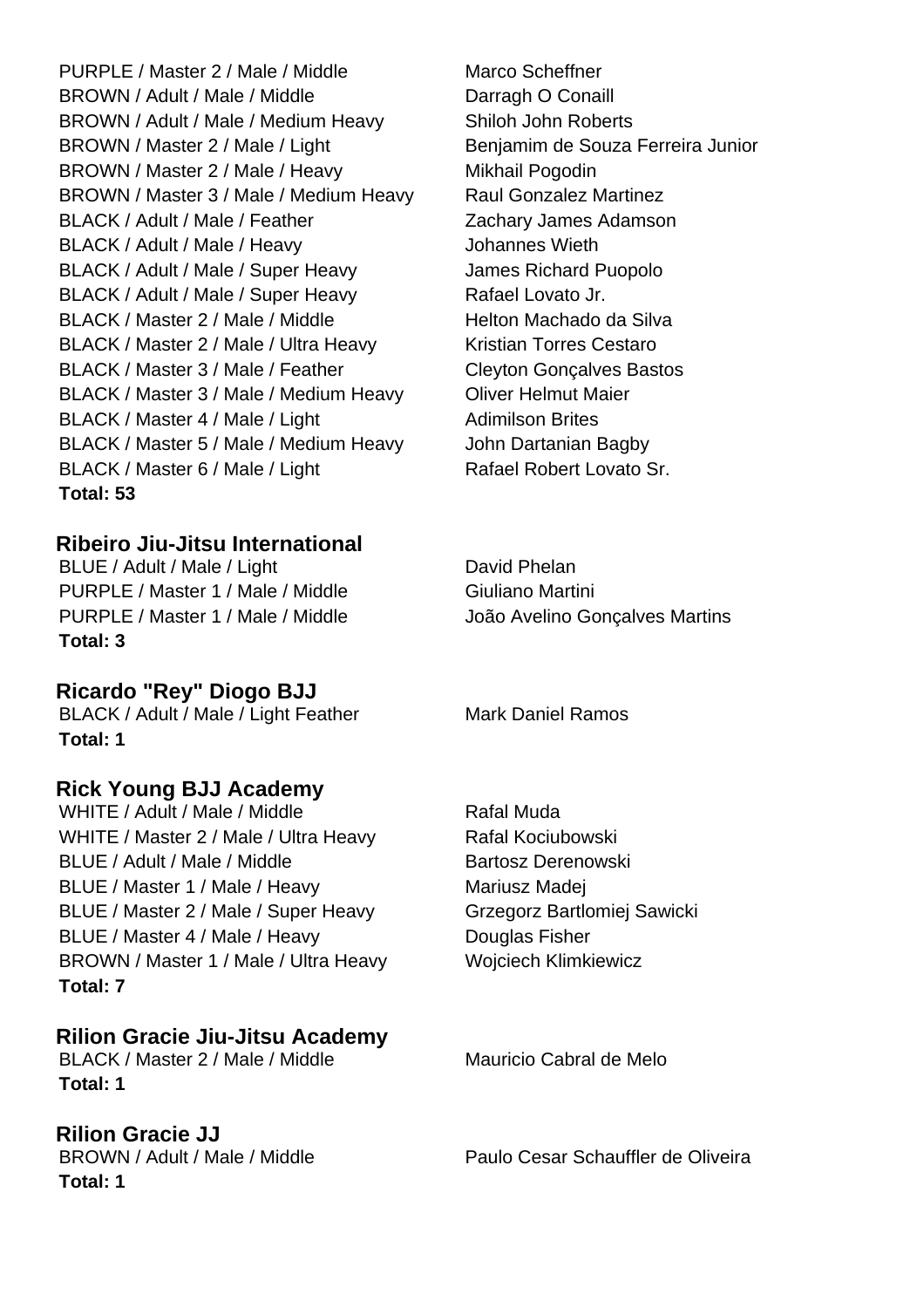# **Rio Grappling Club**

BLACK / Master 1 / Male / Heavy Paulo Cesar da Silva Bezerra **Total: 1**

# **Rio Grappling Club Europe**

- WHITE / Adult / Male / Light Joey Kuiten BLUE / Juvenile 1 / Female / Light Adriana Vukovic BLUE / Adult / Male / Light Terence McGurl BLUE / Adult / Male / Medium Heavy Denny Vukovic BLUE / Adult / Male / Medium Heavy Thomas Leppink BLUE / Master 3 / Male / Middle Ali Hemade **Total: 6**
- **Rio Grappling Club Italia**
- WHITE / Master 2 / Male / Heavy emiliano poggi BLUE / Master 1 / Male / Light Feather Daniele Dessi' BLUE / Master 1 / Male / Feather Marco Gavino PURPLE / Adult / Male / Middle Ivo De Iturbe PURPLE / Adult / Male / Middle Jacopo Pasquini PURPLE / Adult / Female / Light Daniela Franco PURPLE / Master 1 / Male / Heavy Vanni Altomare BROWN / Adult / Male / Feather Mattia Macchelli **Total: 8**

**Rocha Jiu Jitsu** BROWN / Adult / Male / Middle Anderson Takahashi De Faria BLACK / Master 2 / Male / Light Rogerio de Cristo Filho **Total: 2**

# **Roger Gracie**

WHITE / Adult / Male / Feather Adam Elhamri WHITE / Adult / Male / Feather Renato Sanna WHITE / Adult / Male / Middle Kian Seng Yim BLUE / Adult / Male / Feather Pawel Kozlowski BLUE / Adult / Male / Middle James Williams BLUE / Adult / Male / Middle juan antonio dominguez gallardo PURPLE / Adult / Male / Medium Heavy Sandro Costa PURPLE / Master 1 / Male / Light Sergio Ruiz BLACK / Master 1 / Male / Light Paulo Roberto dos Santos Peixoto **Total: 9**

**Roger Gracie Academy** WHITE / Adult / Male / Feather John Moloney WHITE / Adult / Male / Feather Reda Bouchaib WHITE / Adult / Male / Light Geir kåre Nyland WHITE / Adult / Male / Middle Corie Alveranga WHITE / Adult / Male / Middle Steffen Alvær WHITE / Adult / Male / Ultra Heavy Rory Towe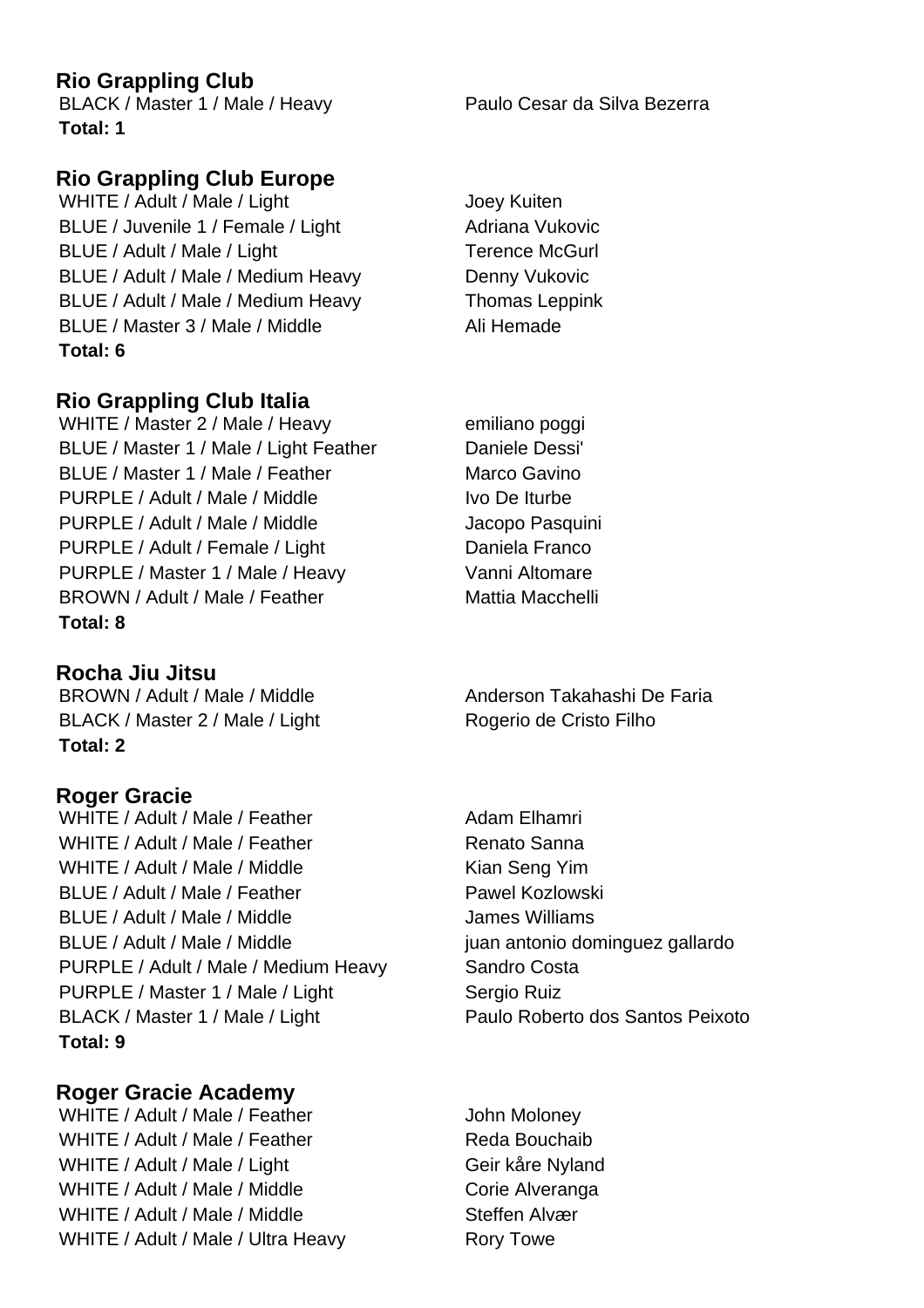WHITE / Adult / Female / Light Feather Andressa Rivelles WHITE / Adult / Female / Feather marta mendez vazquez WHITE / Adult / Female / Heavy IVANA ANGIUS WHITE / Master 1 / Male / Light Joaquín Fernández Jiménez WHITE / Master 1 / Male / Ultra Heavy David Martín Gutiérrez WHITE / Master 2 / Male / Feather Sue Guan Chia WHITE / Master 2 / Male / Light Iaint Nosaint WHITE / Master 2 / Male / Light Rafael Herrera Méndez WHITE / Master 2 / Male / Middle Ian McClelland WHITE / Master 2 / Male / Heavy Isa Nicolay Hamelka WHITE / Master 2 / Male / Super Heavy Sergio Do Carmo BLUE / Adult / Male / Light Feather Alberto del Campo Marcos BLUE / Adult / Male / Light Feather Cristinel Tilvar BLUE / Adult / Male / Feather marco abrantes BLUE / Adult / Male / Feather Munkhbayar Altantugs BLUE / Adult / Male / Light Patryk Jar BLUE / Adult / Male / Middle borja tovar barbosa BLUE / Adult / Male / Middle Luke David Chamberlain BLUE / Adult / Male / Medium Heavy Christian Stava BLUE / Adult / Male / Medium Heavy Michal Kukumberg BLUE / Adult / Male / Heavy Ewan Fairweather BLUE / Adult / Male / Super Heavy nick jordan BLUE / Adult / Female / Light Feather Luna Barea BLUE / Adult / Female / Light Feather Nina Navid BLUE / Adult / Female / Light Camila Mannes BLUE / Adult / Female / Middle Julija Stoliarenko BLUE / Adult / Female / Medium Heavy Ane Svendsen BLUE / Adult / Female / Medium Heavy Julia Mæle BLUE / Adult / Female / Heavy Kasia Jagusiak BLUE / Master 1 / Male / Rooster Luca Palmas BLUE / Master 1 / Male / Feather daiki mishima BLUE / Master 1 / Male / Medium Heavy Arnaud Bouanga BLUE / Master 1 / Male / Medium Heavy Manfredo Ferrara BLUE / Master 1 / Male / Heavy Philip lutley BLUE / Master 2 / Male / Light Feather Manuel Sánchez Caballero BLUE / Master 2 / Male / Light Andrew Law BLUE / Master 2 / Male / Heavy Francesco Ibba BLUE / Master 2 / Male / Super Heavy Farid Bendriss BLUE / Master 3 / Male / Feather Massimo Fenu BLUE / Master 3 / Male / Ultra Heavy Charles Lawrence Kurz PURPLE / Adult / Male / Light Miguel Palacios PURPLE / Adult / Male / Light steven fage PURPLE / Adult / Male / Middle Kywan Gracie Behring PURPLE / Adult / Male / Middle Marcos Moreno Burgos PURPLE / Adult / Male / Medium Heavy Andrés Nuez González PURPLE / Adult / Male / Medium Heavy Michael Hawkins PURPLE / Adult / Male / Heavy Vegard Arentz Randeberg PURPLE / Adult / Male / Super Heavy muslim patsarigov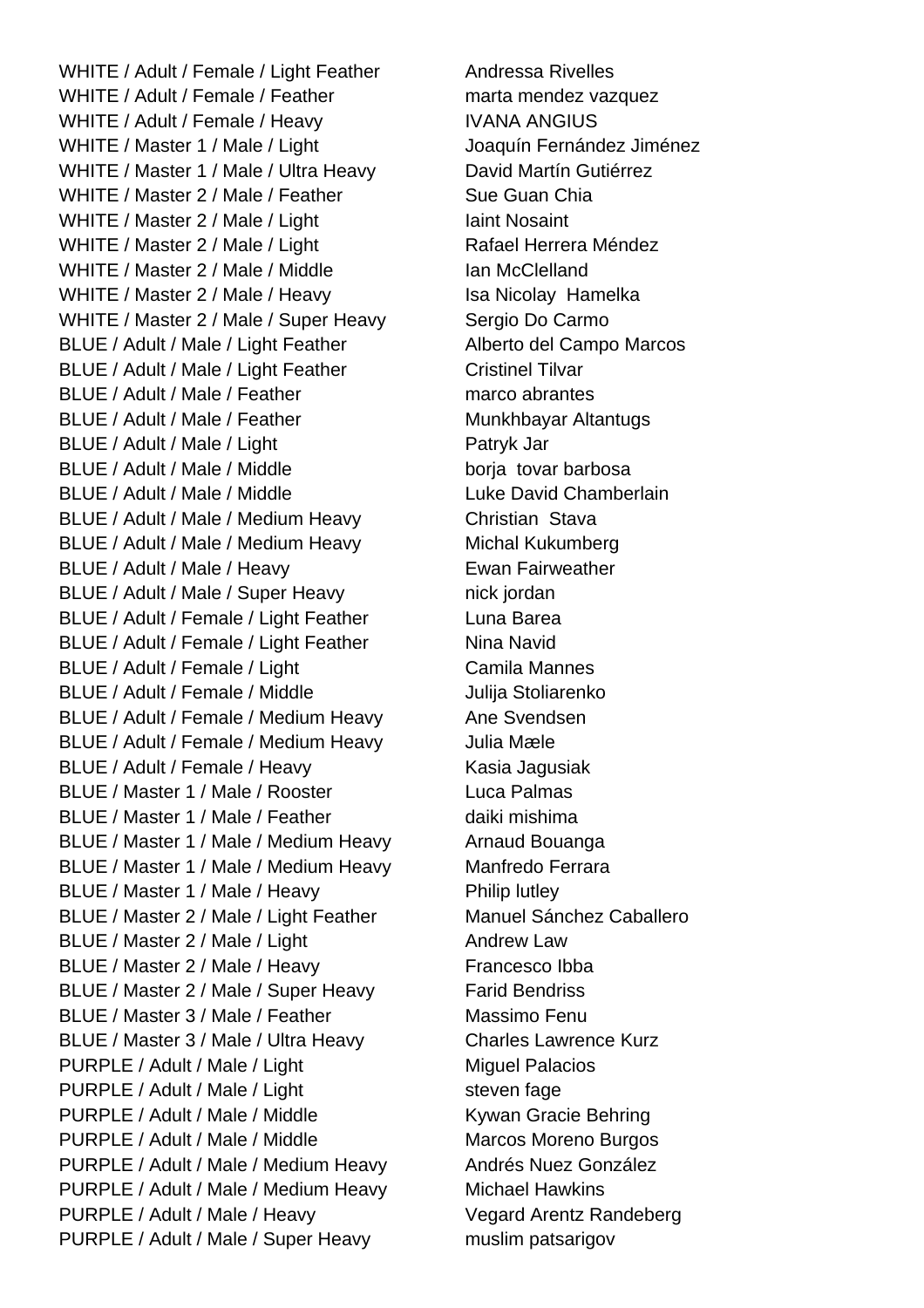PURPLE / Adult / Male / Ultra Heavy David Leech PURPLE / Adult / Male / Ultra Heavy Vidar Kvilhaug PURPLE / Adult / Female / Light Feather Emilia Tuukkanen PURPLE / Adult / Female / Medium Heavy Ida Fløisvik PURPLE / Adult / Female / Heavy Birgit Schuette PURPLE / Master 1 / Male / Light alejandro hevia garcia PURPLE / Master 1 / Male / Light Daniele Pisu PURPLE / Master 1 / Male / Middle rogerio de lima PURPLE / Master 1 / Male / Medium Heavy Daniel Lewis PURPLE / Master 1 / Male / Super Heavy Edward Ingamells PURPLE / Master 1 / Male / Super Heavy michal baran PURPLE / Master 2 / Male / Middle aron adamko PURPLE / Master 2 / Male / Middle in a jamie horsman PURPLE / Master 2 / Male / Super Heavy CATALIN COSARCA PURPLE / Master 3 / Male / Feather JuanMa Campillo PURPLE / Master 3 / Male / Heavy Daniel Cox PURPLE / Master 3 / Male / Super Heavy Darius Rudzevicius BROWN / Adult / Male / Light Idris Musajev BROWN / Adult / Male / Light Ross Nicholls BROWN / Adult / Male / Medium Heavy Thomas Charles Edmonds BROWN / Master 1 / Male / Light alberto diaz BROWN / Master 1 / Male / Medium Heavy Sahid Khamlichi BROWN / Master 2 / Male / Medium Heavy Nasef K. Ahmed Alganga BROWN / Master 2 / Male / Ultra Heavy Hasnpetter Pettersen BROWN / Master 4 / Male / Heavy Saadettin Acikalin BLACK / Adult / Male / Light Cliver Leys Geddes BLACK / Adult / Male / Medium Heavy Felipe Mota Dias BLACK / Adult / Male / Ultra Heavy Antonio Henriques Junior BLACK / Master 2 / Male / Light Feather Kevin Henry Capel BLACK / Master 4 / Male / Super Heavy Nicolai John Holt **Total: 84**

# **Roger Gracie España**

BROWN / Adult / Male / Middle Santeri Lilius **Total: 1**

#### **Roger Gracie-Vie Academy**

PURPLE / Master 3 / Male / Ultra Heavy Andrew Reeves **Total: 1**

#### **Roy Dean Academy**

WHITE / Master 2 / Male / Medium Heavy Andrew Rowe **Total: 1**

# **Royce Gracie Portugal**

WHITE / Adult / Male / Super Heavy João Karlos Pereira de Macedo WHITE / Master 1 / Male / Feather Pedro Miquel da Silva Alves

WHITE / Adult / Male / Middle João Miguel Guerreiro Bartolomeu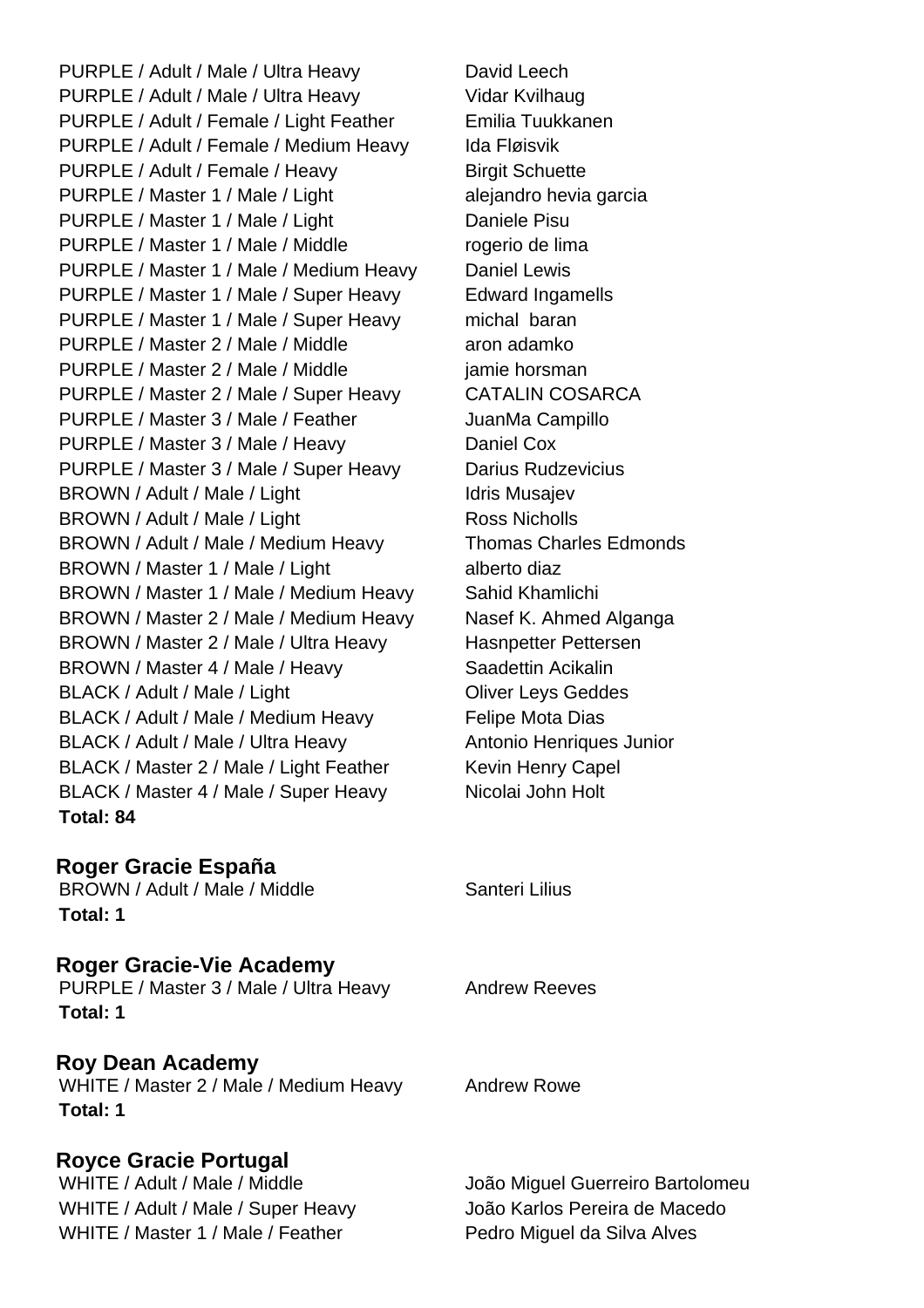BLUE / Juvenile 2 / Male / Middle Henrique Borralho de Sousa BLUE / Master 1 / Female / Medium Heavy Sabrina da Encarnação Lopes Gonçalves BLUE / Master 2 / Male / Light **Angelo Fernandes** PURPLE / Adult / Male / Ultra Heavy Ruben Araújo Fonseca BROWN / Master 2 / Male / Medium Heavy José Pedro dos Ramos M. Braz **Total: 8**

# **Ryan Gracie Team**

BLACK / Adult / Male / Light Caio Almeida Silva BLACK / Adult / Male / Super Heavy Roger Luiz Pereira Ambrosi **Total: 2**

## **Sagittarius Fighting Club**

BLUE / Adult / Male / Middle Alexander D'Anniballe BLUE / Adult / Male / Medium Heavy Andrea Di Francesco PURPLE / Master 1 / Male / Medium Heavy Mirko Fischietti **Total: 3**

**SBG International (SBGI)**

WHITE / Master 1 / Male / Feather Christopher David Goymer BLUE / Adult / Male / Light Jaak Rudov BLUE / Adult / Male / Middle Mairon Lepik BLUE / Adult / Male / Middle Mark Keegan BLUE / Adult / Male / Heavy iain ballantyne PURPLE / Adult / Male / Heavy Mardo Männimägi **Total: 6**

#### **SBG Ireland**

WHITE / Master 1 / Male / Super Heavy Eoin Lacey BLUE / Adult / Male / Feather Aron Elvar Jónsson BLUE / Adult / Male / Feather Lee Charles Hammond BLUE / Adult / Male / Middle Tyrone Quinn BLUE / Master 1 / Male / Light Mariusz Waroch BLUE / Master 1 / Male / Super Heavy Kamil Iwaniuk PURPLE / Adult / Male / Light Joey Breslin PURPLE / Adult / Male / Heavy Mariusz Grzywinski PURPLE / Master 1 / Male / Medium Heavy Gareth Richard McNamara BROWN / Adult / Male / Medium Heavy Arkadiusz Piotr Sternalski BLACK / Master 2 / Male / Medium Heavy Thomas John King **Total: 11**

#### **Schubert Jiu-Jitsu**

BROWN / Adult / Female / Feather Alexandra de Melo Lima Santos **Total: 1**

#### **Soul Fighters BJJ**

BLUE / Juvenile 2 / Male / Medium Heavy Eduardo Avelar de Carvalho BROWN / Adult / Male / Medium Heavy Allan Di Lucia Santos

- 
-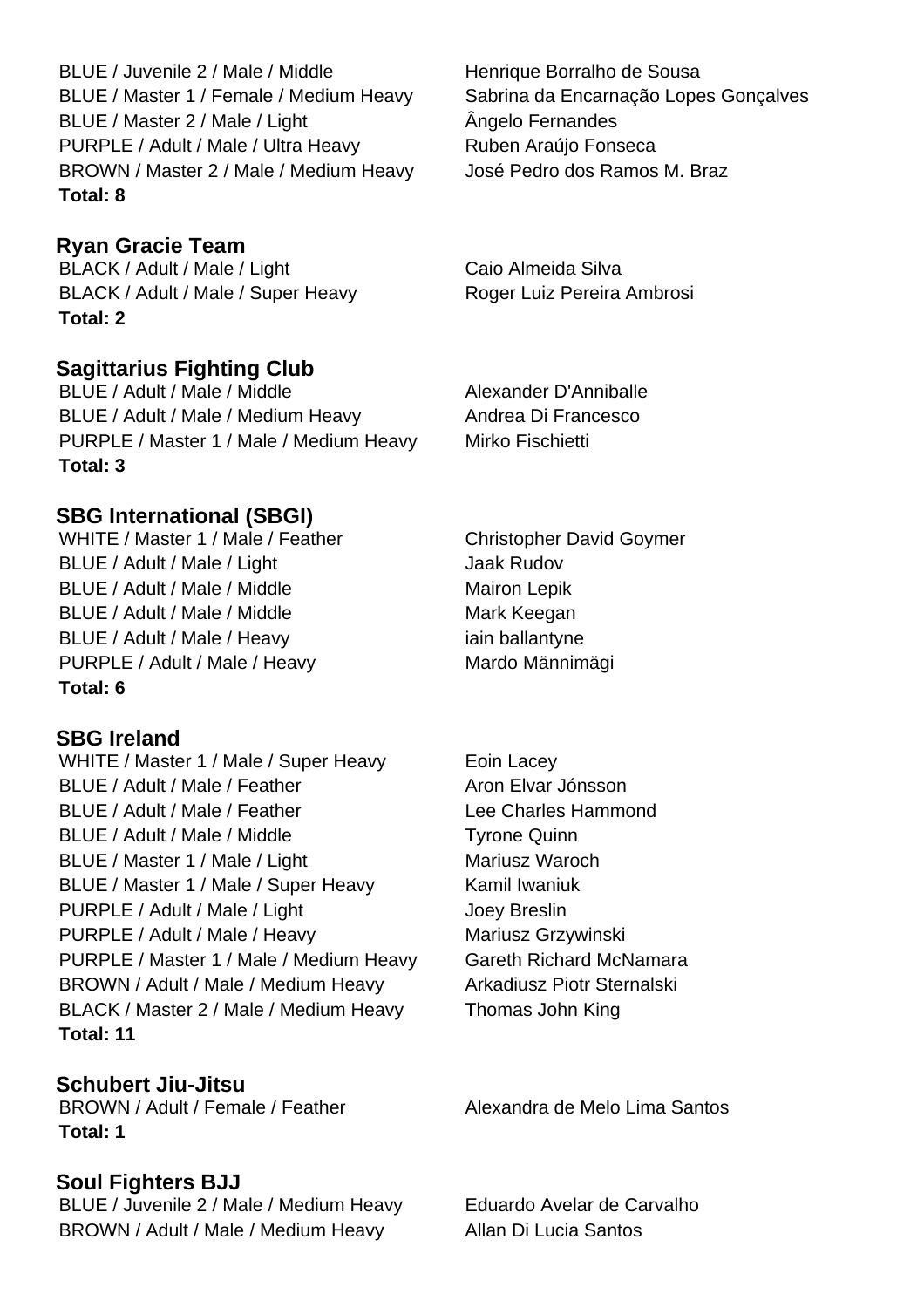BLACK / Master 4 / Male / Middle Luis Carlos Velasco **Total: 3**

**Soul Fighters International**

WHITE / Adult / Female / Middle Vanesa Arguello Novo PURPLE / Master 2 / Male / Ultra Heavy juan pablo De turris BLACK / Master 2 / Male / Medium Heavy Juan Pablo Garcia Perez **Total: 3**

**Stealth BJJ** WHITE / Adult / Female / Feather Victoria Harold WHITE / Master 2 / Male / Light Richard Harold PURPLE / Adult / Male / Feather Jake Corrigan PURPLE / Master 1 / Male / Heavy David Minto **Total: 4**

**Stone Fight**

BLUE / Adult / Male / Middle Chmutov Evgeny PURPLE / Adult / Male / Heavy Matheus Senna **Total: 2**

**Street Sports BJJ**

BLACK / Master 3 / Male / Medium Heavy John Rickel **Total: 1**

# **Submission Team**

WHITE / Adult / Male / Feather Haidar Abbas WHITE / Master 1 / Male / Feather emmanuel lesauvage BLUE / Adult / Male / Feather and azzedine TAJ BLUE / Adult / Male / Light Mebtouche Reda BLUE / Master 1 / Male / Feather Gilles Lesauvage **Total: 5**

**Sul Jiu-Jitsu**

WHITE / Adult / Male / Medium Heavy Gabriel Ramon Von Dentz Galeano BLUE / Adult / Male / Light Felipe Ribeiro Borges PURPLE / Adult / Male / Light Vinicius Marini Varoni PURPLE / Adult / Male / Middle Matheus Linhares Knorr BROWN / Adult / Male / Light Luan Abreu Rodrigues BROWN / Master 1 / Male / Medium Heavy Miguel Anka **Total: 6**

**Sul JJ Caxias do Sul** WHITE / Adult / Male / Rooster Thuan Weber Vianna WHITE / Adult / Male / Heavy Felipe Fachim da Silva BLUE / Adult / Male / Light Bruno Panozzo BLUE / Adult / Male / Light Lucas Abreu Rodrigues BLUE / Adult / Male / Super Heavy Leonardo Rossi Gomes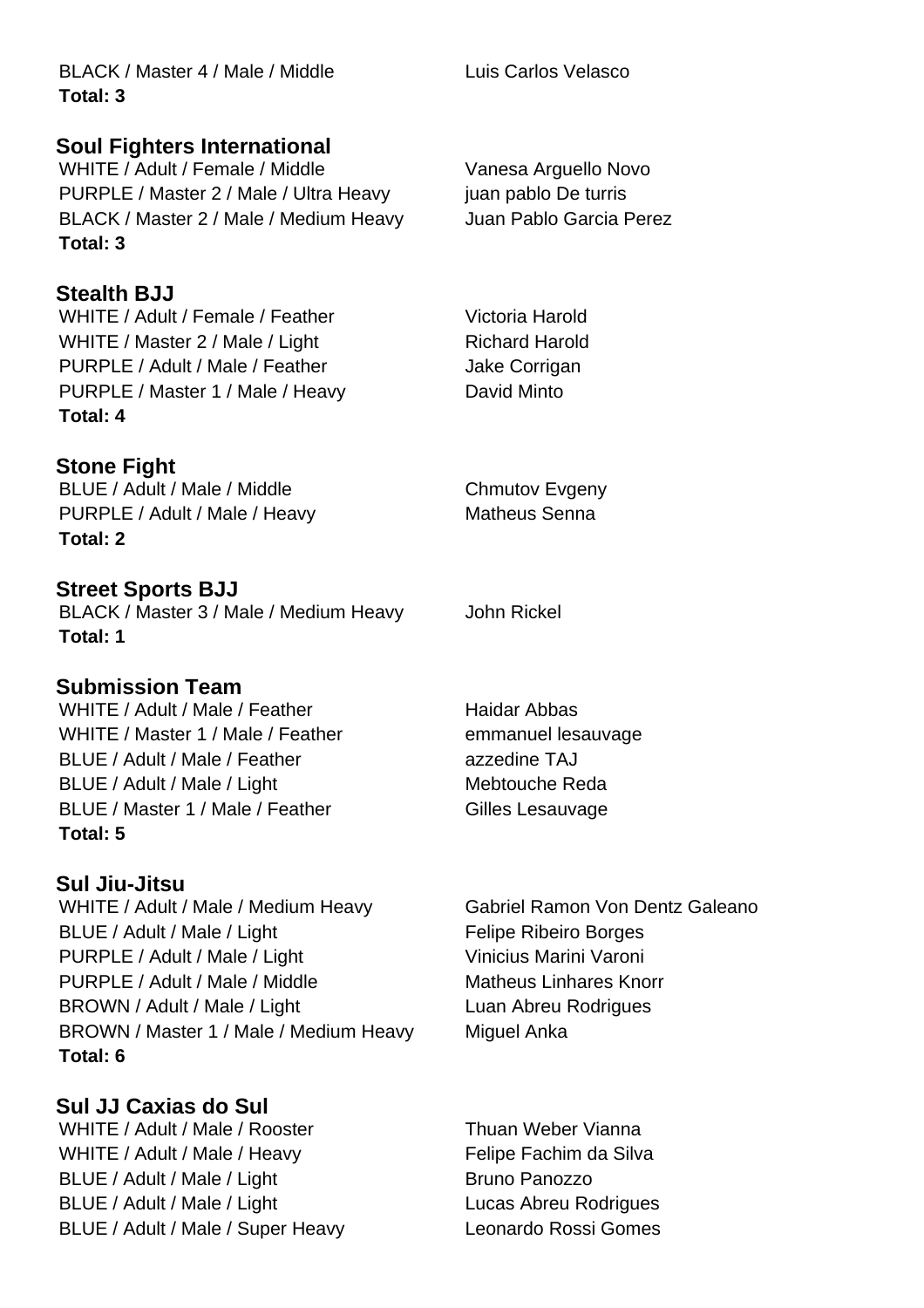BROWN / Master 2 / Male / Rooster Fabio Vandre Ramos da Silva **Total: 6**

#### **Surfight Jiu-Jitsu**

BLUE / Adult / Male / Medium Heavy Daniel Carlson **Total: 1**

#### **Team Carvalho Mexico**

BLUE / Adult / Female / Light Feather Gella Montoya **Total: 1**

#### **Team Gil Catarino**

WHITE / Adult / Male / Light Feather Rafael Tejera Gonzalez WHITE / Adult / Male / Light in the same value is tamayo arroyo WHITE / Adult / Female / Feather Lara Melián Godoy WHITE / Adult / Female / Light Abenchara Cabrera Borrego WHITE / Adult / Female / Medium Heavy Rebecca Bueno herrera WHITE / Master 1 / Male / Heavy Avoze Ramirez Suarez WHITE / Master 2 / Male / Light Agimiro Dominguez Hernadez BLUE / Adult / Male / Light Feather Jesús Rodríguez del Rosario BLUE / Adult / Male / Feather Kilian Rodríguez Medina BLUE / Adult / Male / Middle Rachid Latal Fernandez BLUE / Adult / Female / Light Feather Marta Capdevila Riverola BLUE / Master 1 / Male / Light Angel Campos Martinez BLUE / Master 2 / Male / Feather antonio gonzalez gordon BLUE / Master 2 / Male / Middle **Orlando Lazaro Rodriquez Alonso** BLUE / Master 2 / Male / Heavy sergio arriero entrena BLUE / Master 3 / Male / Light pavel junior rojo saavedra PURPLE / Master 1 / Male / Feather Carlos Yonex Rosales Leal PURPLE / Master 1 / Male / Feather MIGUEL ÁNGEL GONZÁLEZ GARCÍA PURPLE / Master 1 / Male / Super Heavy Adonay Cano Gonzalez PURPLE / Master 1 / Female / Light Veronica Rodriguez PURPLE / Master 2 / Male / Light rafael sequera formoso BROWN / Master 1 / Male / Light Feather Oliver Barrera Fernandez BROWN / Master 1 / Male / Feather Jose Sultan Saavedra BROWN / Master 1 / Male / Feather Rafael Yeray Pomares Gonzalez BROWN / Master 2 / Male / Light Angel Ayose Cabello Cora BROWN / Master 2 / Male / Light Sergio Cabrera Mercado BLACK / Master 1 / Male / Light Feather Gil Sandro Justino Porto BLACK / Master 2 / Male / Light Roberto Carlos Ramon Castellano BLACK / Master 2 / Male / Light Rumen Yeray Caraballo Martin **Total: 31**

**Team Gil Catarino JJ** BLUE / Adult / Male / Feather Adasat Cabrera Borrego BLUE / Adult / Male / Feather **Comar Gonzalez Romero** 

BLUE / Master 2 / Male / Feather FRANCISCO JOSÉ MONTES MARTÍNEZ PURPLE / Adult / Male / Light JORGE ANTONIO HERNÁNDEZ MARRERO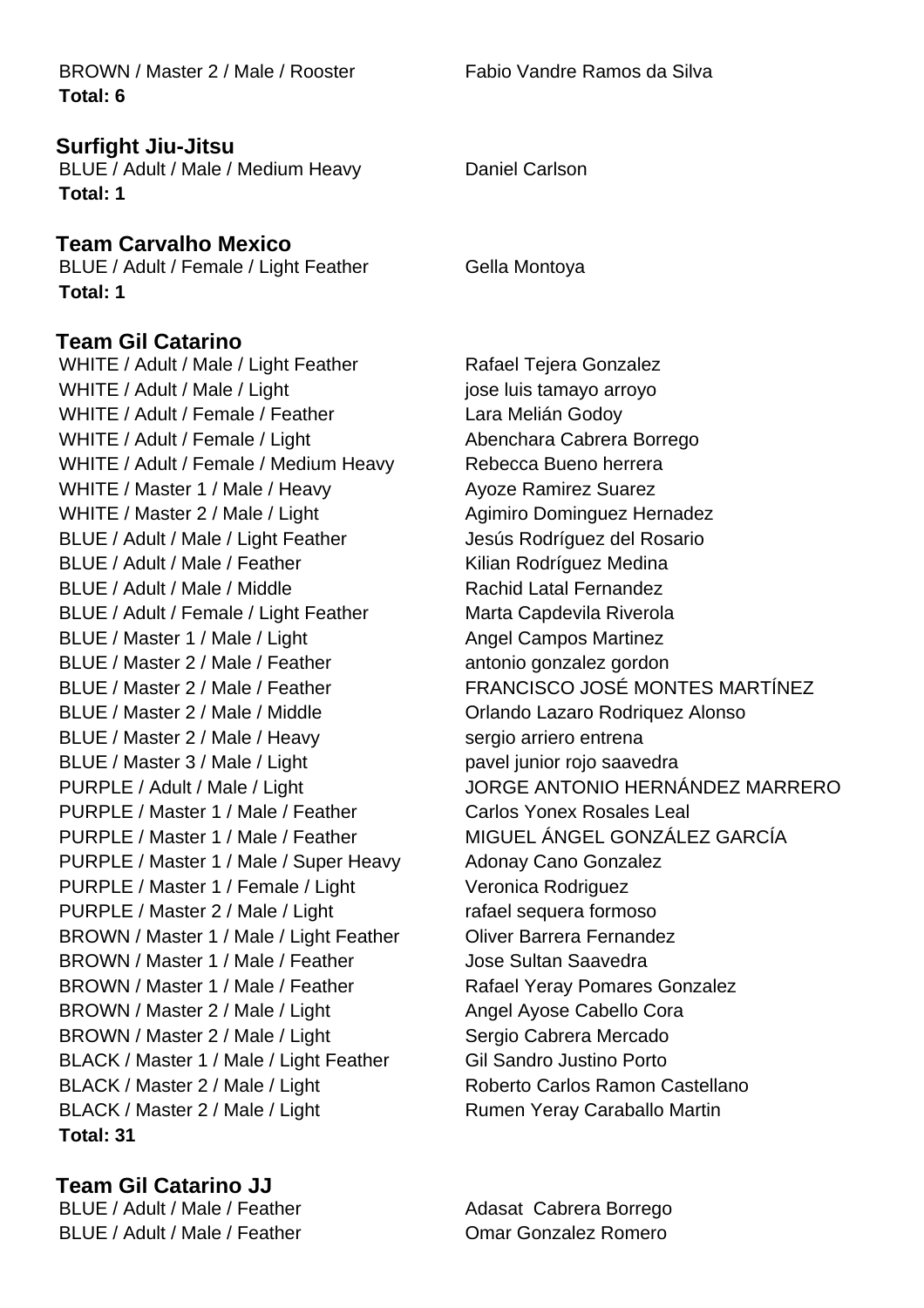BLUE / Master 2 / Male / Feather david saavedra yuste BLACK / Master 2 / Male / Light Diego Cabrera Mercado **Total: 4**

## **Team Jucao USA**

BLACK / Master 4 / Male / Heavy Ailson Henrique Brites **Total: 1**

#### **Team Lagarto**

WHITE / Adult / Male / Light Feather Chris Naisbett WHITE / Master 1 / Male / Middle Matthew Salvin BLUE / Adult / Male / Heavy Grant Short BLUE / Master 1 / Male / Light mobeen Hussain BLUE / Master 1 / Male / Middle Stewart Glenc BLUE / Master 1 / Female / Medium Heavy Clarissa Jane Blackaller PURPLE / Adult / Male / Light James Kelly PURPLE / Adult / Male / Middle Shane Galvin PURPLE / Adult / Male / Medium Heavy Christopher Short PURPLE / Adult / Male / Heavy Martin Owen Ashton BLACK / Adult / Male / Middle Jack Magee **Total: 11**

## **Team Leites Stockholm**

WHITE / Adult / Male / Feather Nikola Simic Wersén WHITE / Adult / Female / Feather Yesi Rodriguez WHITE / Adult / Female / Light Sofie Bergström PURPLE / Adult / Female / Medium Heavy Maria Leites **Total: 4**

## **Team Manoel Neto BJJ**

WHITE / Adult / Male / Middle Guilherme Afonso Freire Themudo Jardim WHITE / Master 2 / Male / Middle Luis Miguel Vale da Silva BLUE / Adult / Male / Light Feather André Fernandes C. S. dos Santos BLUE / Master 1 / Male / Light José Ribeiro da Fonseca BLUE / Master 1 / Male / Medium Heavy Emanuel André Fitas dos Santos Wilson BLUE / Master 2 / Male / Light Feather António Renato Marques Ferreira BLUE / Master 2 / Male / Super Heavy Ulisses Leandro da Cunha Dias PURPLE / Adult / Male / Feather Pedro Alves Douteiro Cranfield Ramalho PURPLE / Adult / Female / Light Feather Anna Ewa Wozny PURPLE / Master 1 / Male / Super Heavy João Manuel de Freitas Castro BROWN / Adult / Male / Middle Rui Alexandre Mendes Fonseca **Total: 11**

**Team Mirza** WHITE / Adult / Male / Heavy salem swedan WHITE / Adult / Female / Middle Yara kakish BLUE / Adult / Female / Feather Eman Bilbaisi PURPLE / Adult / Male / Heavy Basel Fanous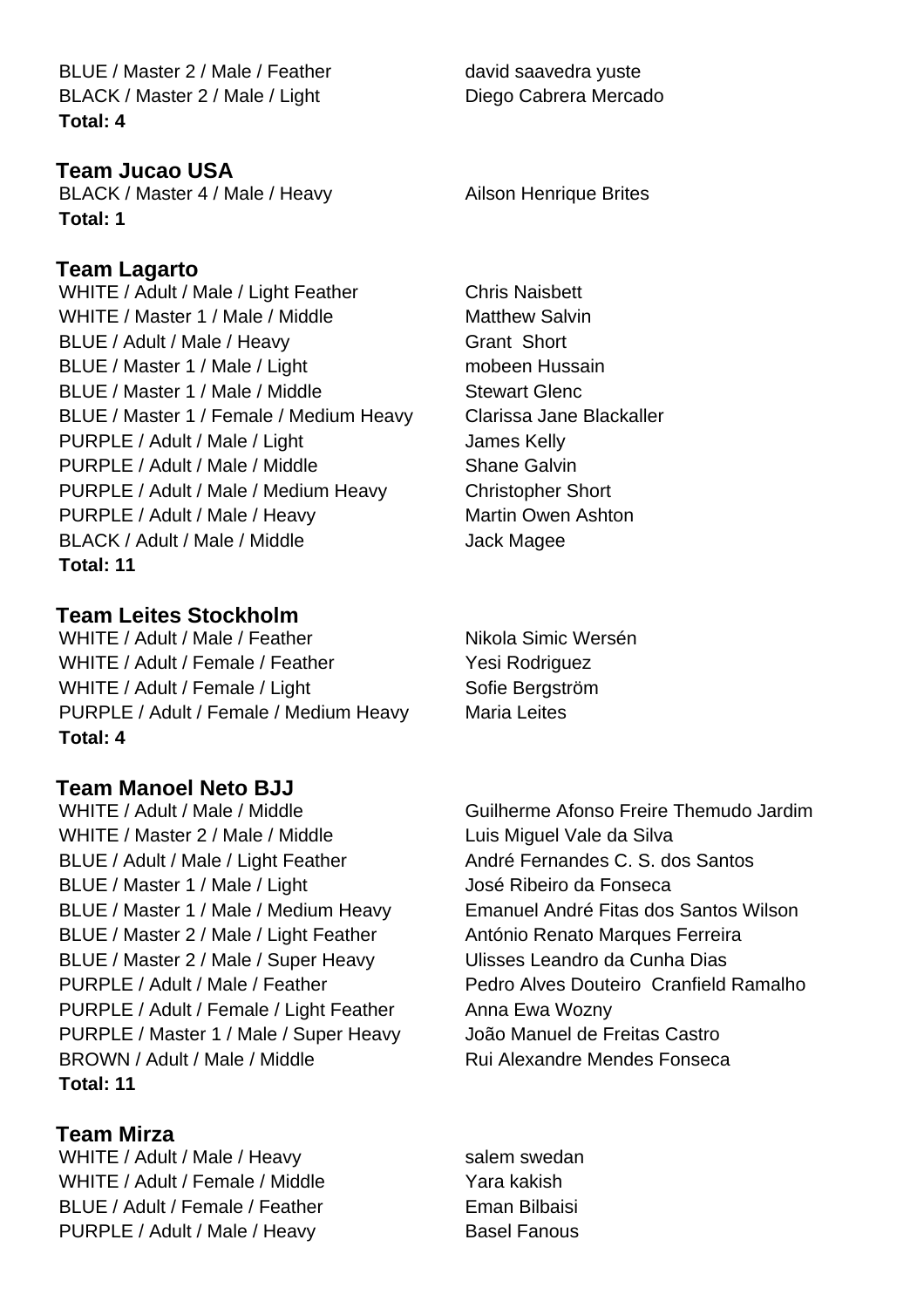PURPLE / Adult / Male / Heavy Moh'd Talal Fawzi Allahham **Total: 5**

#### **Team Nogueira**

PURPLE / Adult / Male / Light Matheus Ferreira P. Rocha Felippe PURPLE / Adult / Male / Super Heavy Mahamed Aly Santos da Silva PURPLE / Adult / Female / Medium Heavy Bárbara da Silva Barbosa **Total: 3**

# **Team Predador Jiu-Jitsu**

BLUE / Adult / Male / Medium Heavy Juan Sebastian Chavez Ortiz BLUE / Adult / Male / Medium Heavy KEVIN JOEL INGA RUBIO PURPLE / Adult / Male / Light Feather Luis Federico Orrantia PURPLE / Adult / Female / Feather Raquel Georgina Ocejo Vargas PURPLE / Master 1 / Male / Heavy Samuel Andres Rivera Vasquez PURPLE / Master 1 / Male / Ultra Heavy Dalton Moncayo Hernandez PURPLE / Master 4 / Male / Medium Heavy Publio Olmedo Vasquez Coronel BROWN / Master 1 / Male / Feather Anibal Ricardo Retto Chacon **Total: 8**

# **Team Tatame**

WHITE / Adult / Male / Light Christophe Bouchu PURPLE / Adult / Male / Light Purple Patrice AUMAGY PURPLE / Master 1 / Male / Feather Julien Maddaloni BROWN / Master 2 / Male / Light Alain Perrault BLACK / Master 3 / Male / Middle Jean-Philippe Walter **Total: 5**

# **Team Trondheim BJJ**

PURPLE / Adult / Male / Light Purple Per Eklund PURPLE / Adult / Male / Light Steffen Torp BLACK / Master 2 / Male / Medium Heavy Per Christian Andresen **Total: 3**

# **Team-Choco**

BLUE / Adult / Male / Feather Wale Adelakun BROWN / Master 3 / Male / Heavy Adam James Boyd BLACK / Master 3 / Male / Ultra Heavy Vincent Angelo Carlucci **Total: 3**

# **The Gym**

BLUE / Adult / Male / Feather BILAL AZDAD BLUE / Adult / Male / Feather Salvatore Liga BLUE / Adult / Male / Light ACZZEDINE AMJAHID PURPLE / Adult / Female / Feather AMAL AMJAHID **Total: 4**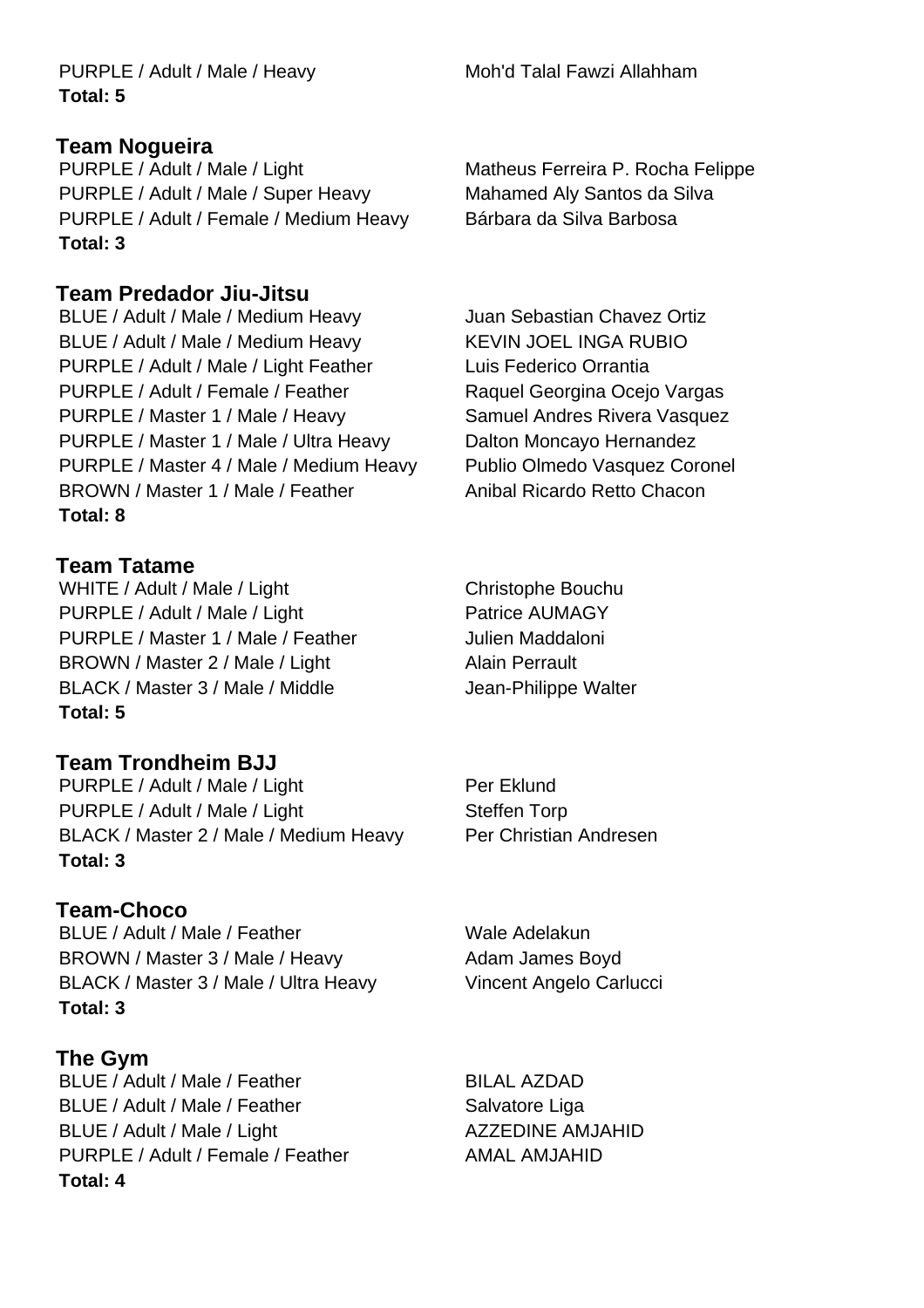# **The Source MMA Team**

WHITE / Adult / Male / Super Heavy igor Vuanda Nsumbu WHITE / Adult / Female / Heavy Lama H. Sh. Qubbaj BLUE / Adult / Male / Middle Diihad wassim Amine Benmerad BLUE / Master 1 / Female / Middle Ruba (Fuad Musa) Nicola Alsayegh BLUE / Master 1 / Female / Heavy Rana Qubbaj PURPLE / Master 2 / Male / Heavy Rami Shouli PURPLE / Master 3 / Male / Middle Mohmad Abbas Bin Ali PURPLE / Master 3 / Male / Heavy Malek Rafiq Hariri BLACK / Master 4 / Male / Feather Sami Muhi Eddin Mohammad Al Jamal **Total: 9**

# **Tokushima BJJ**

BLUE / Master 6 / Male / Light yoshio matsumoto PURPLE / Adult / Male / Heavy Algimants Kontauts BLACK / Adult / Male / Rooster Takahito Yoshioka **Total: 3**

# **Top Brother Mexico**

WHITE / Adult / Female / Medium Heavy Lorena Marlene Dominquez Cortes BLUE / Adult / Male / Middle Alejandro Pierdant Moreno BROWN / Master 2 / Male / Light Angel Gomez Rocha **Total: 3**

## **Toulon JJB**

BLUE / Adult / Female / Light amandine layec BLACK / Adult / Male / Feather Julien Robin Gaillard **Total: 2**

# **Triangle Academy Reyson Gracie Jiu Jitsu**

BLUE / Adult / Male / Light Markus Rothkoetter BLUE / Master 2 / Male / Medium Heavy Tobias Lier PURPLE / Master 1 / Male / Light Feather Jan Köthe PURPLE / Master 4 / Male / Middle Mario Scheffler BLACK / Master 1 / Male / Light Mourad Smail Benabdallah BLACK / Master 4 / Male / Light Andre Stock **Total: 6**

# **Tribe Jiu-Jitsu Roma**

WHITE / Juvenile 1 / Male / Light Riccardo Fiorilli WHITE / Adult / Male / Light Feather Valerio Fiorilli WHITE / Adult / Male / Light Giovanni D'amato WHITE / Adult / Male / Light matteo ceglia WHITE / Adult / Female / Light Cristina Tremamunno WHITE / Master 2 / Male / Medium Heavy Cristiano Spagnolo WHITE / Master 2 / Male / Ultra Heavy Tony Owens BLUE / Adult / Male / Rooster Andrea Rassu BLUE / Adult / Male / Rooster Luca Palatucci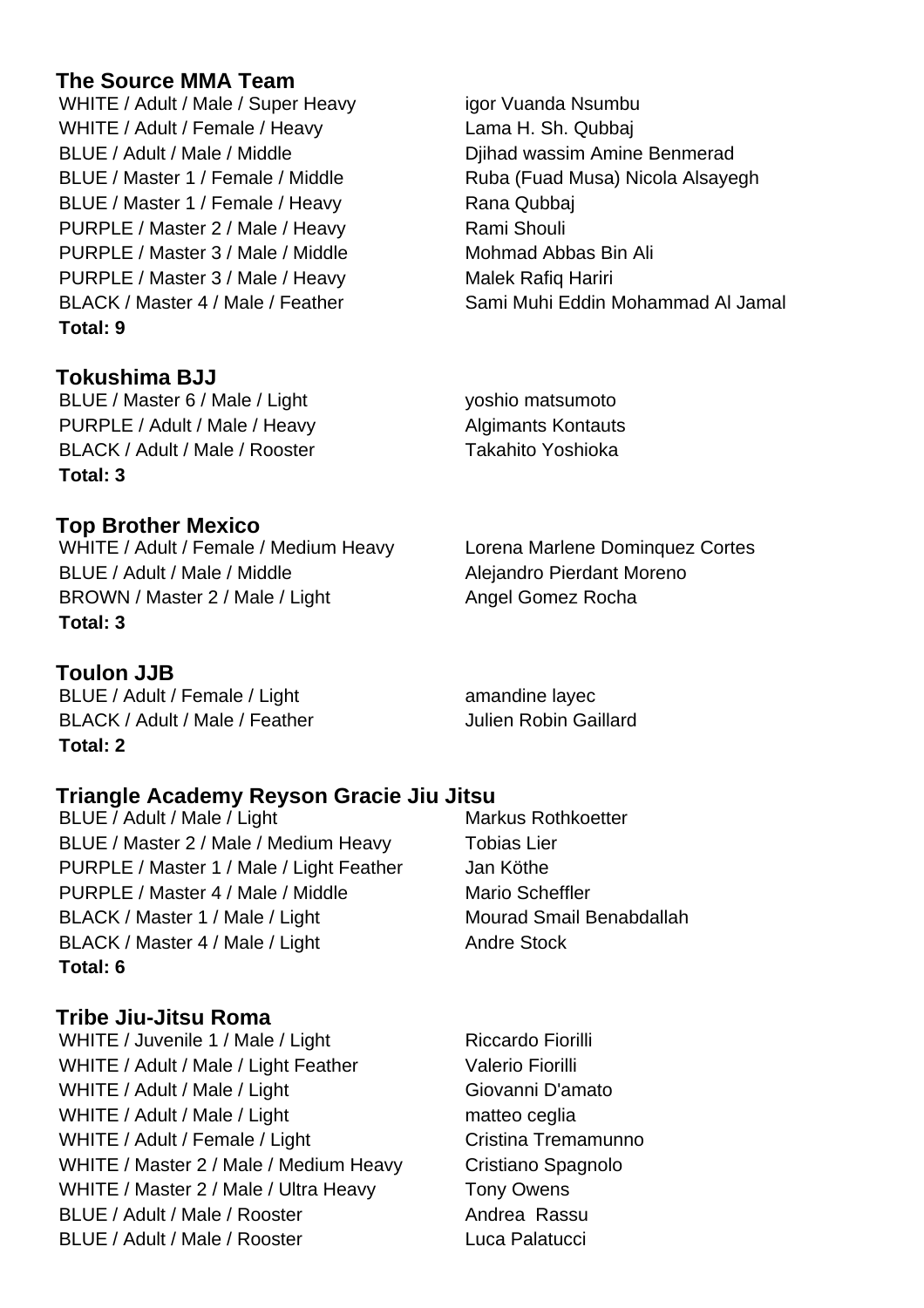BLUE / Adult / Male / Light Federico Nicosia BLUE / Adult / Male / Middle Francesco Cantini BLUE / Adult / Male / Heavy Valerio Pistarà BLUE / Adult / Male / Super Heavy Riccardo Casini BLUE / Master 1 / Male / Light Feather Michelangelo Nigiotti BLUE / Master 1 / Male / Middle tommaso tricarico BLUE / Master 1 / Male / Heavy Antonio Rossi BLUE / Master 2 / Male / Light Emiliano Alfani BLUE / Master 2 / Male / Light Massimiliano Conson BLUE / Master 2 / Male / Medium Heavy Daniele Santorsola BLUE / Master 3 / Male / Middle Roberto Saviello BLUE / Master 3 / Male / Medium Heavy Nicola Giordano BLUE / Master 5 / Male / Feather ALBERTO EIBENSTEIN PURPLE / Adult / Male / Feather Luca Caracciolo PURPLE / Adult / Male / Light Remo Cassella PURPLE / Master 1 / Male / Light Feather Yuri Fedeli PURPLE / Master 1 / Male / Middle Marco Motta PURPLE / Master 1 / Male / Middle Matteo Folloni PURPLE / Master 1 / Female / Light Feather Valentina Bonini PURPLE / Master 2 / Male / Heavy Gianluca Palombi PURPLE / Master 3 / Male / Heavy Giampaolo Salvatore BROWN / Master 1 / Male / Light Feather Fabio Fornoni BROWN / Master 4 / Male / Medium Heavy Giuseppe Rodelli BLACK / Master 1 / Male / Middle Giordano Brozzi **Total: 33**

## **Tri-Force Jiu-Jitsu Academy**

PURPLE / Adult / Male / Rooster Nobuhiro Sawada BLACK / Adult / Male / Rooster Koji Shibamoto **Total: 2**

**Trinacria BJJ** PURPLE / Master 2 / Male / Feather bartolo giaconia **Total: 1**

## **Tropa de Elite**

BLUE / Adult / Male / Feather Danny Pla BLUE / Master 1 / Male / Feather Nelson Mendes Varela PURPLE / Master 1 / Male / Medium Heavy Toni FAVIER PURPLE / Master 1 / Male / Heavy FELLAH Mehdi BROWN / Adult / Male / Middle Aurélien Patrice Roger Pagnard BLACK / Adult / Male / Medium Heavy Hugo Marc Jacky Fevrier **Total: 6**

**UAE Jiu-jitsu Team** WHITE / Adult / Male / Light Feather Saeed Ali Humaid Obaid Alshamsi WHITE / Adult / Male / Light Bandar Aleisawi WHITE / Adult / Male / Medium Heavy Hamdan Alblooshi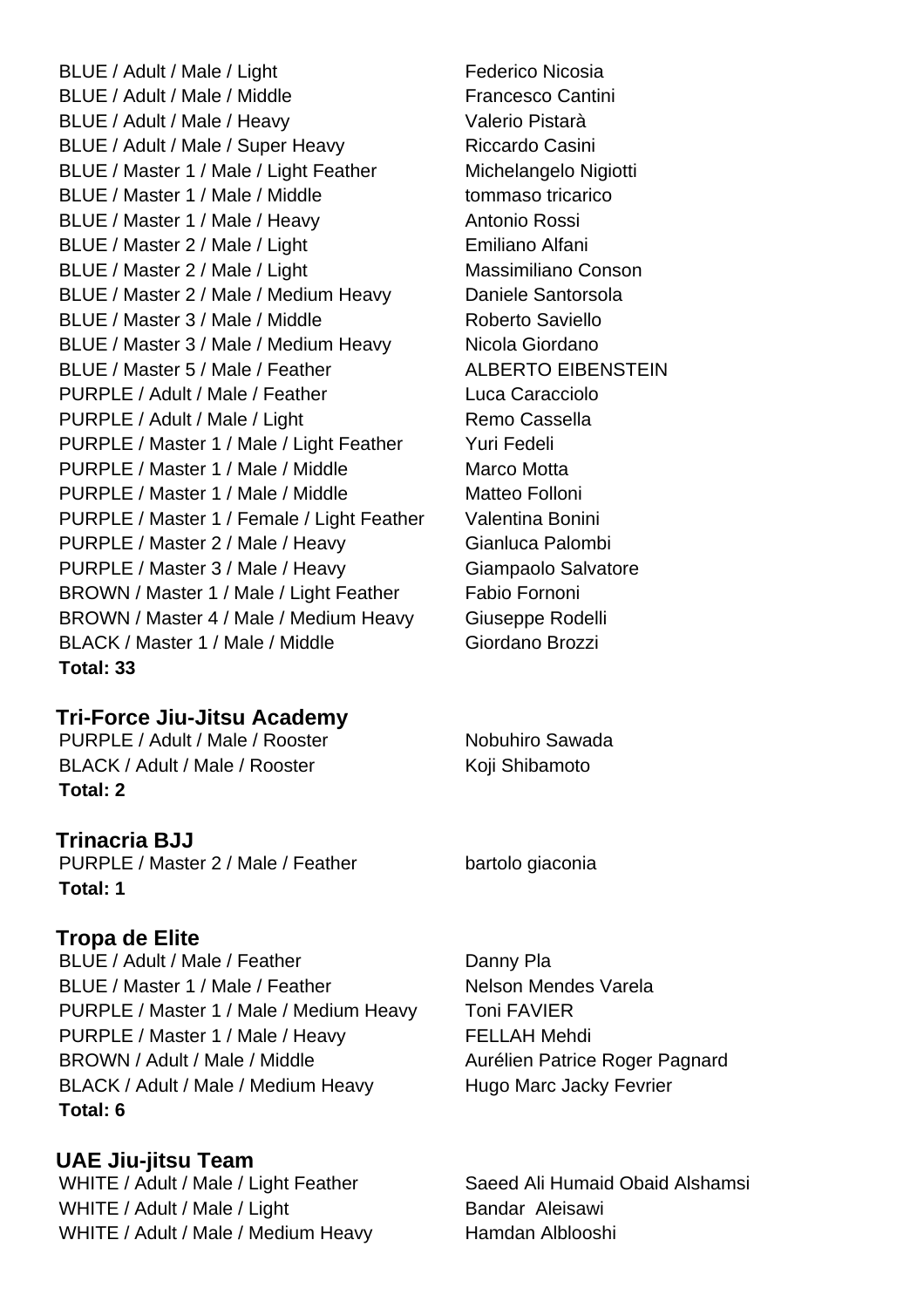WHITE / Adult / Male / Super Heavy Ibrahim Abdalla Saeed Mohamed WHITE / Adult / Male / Ultra Heavy Mohamed Darwish Salmin Salem WHITE / Adult / Female / Heavy Shefaa Moosa Muallem Hasan BLUE / Adult / Male / Super Heavy Zayed Al Kaabi BLUE / Adult / Female / Light Feather Shamsa Hasan BLUE / Adult / Female / Middle Eman Mohammed PURPLE / Adult / Male / Middle Ali Salem Ali Ahmed Aldarai PURPLE / Master 1 / Male / Light Hasan Al Rumaithi PURPLE / Master 1 / Male / Medium Heavy Jaroslav Fedorisin PURPLE / Master 2 / Male / Light Ahmed Suhail Bin Huwaiden Al Ketbi PURPLE / Master 2 / Male / Ultra Heavy Eid Reehan Salem Obaid BROWN / Master 1 / Male / Feather Tareeq Saeed Salem Ali Alketbi BLACK / Adult / Male / Feather Jedrzej Jakub Loska BLACK / Adult / Female / Light Andrea Endy Alves de Souza **Total: 17**

## **Uflacker Academy**

BROWN / Adult / Male / Feather Yusup Saadulaev **Total: 1**

**Unified Jiu Jitsu** BROWN / Adult / Male / Medium Heavy Angel Cicero **Total: 1**

**Valko BJJ Academy** BLUE / Master 2 / Male / Medium Heavy Manuel A. Santiago-Venegas **Total: 1**

## **Vita Team Portugal**

BLACK / Adult / Male / Light Feather Luis Filipe Fernandes Lopes **Total: 1**

## **Viva Zapata Jiu Jitsu**

WHITE / Adult / Male / Feather Felix Bergman WHITE / Adult / Female / Light Josephine Sondlo WHITE / Master 2 / Male / Light Feather Awed Haller BLUE / Juvenile 1 / Male / Medium Heavy Boro Burzan BLUE / Juvenile 2 / Male / Medium Heavy Luan Selami BLUE / Adult / Female / Feather Karin Berger BLUE / Master 1 / Male / Light Feather Nikolaous Frangoulis BLUE / Master 1 / Male / Feather Fernando Herrera PURPLE / Adult / Male / Middle Arash Javanbakht PURPLE / Adult / Female / Light Feather Fannie Redman PURPLE / Adult / Female / Light Feather Iman Darabi PURPLE / Master 1 / Female / Middle Hanna Sillén PURPLE / Master 3 / Male / Medium Heavy Per-Arne Johansson BROWN / Master 3 / Male / Middle Ralph Thomas Schmid **Total: 14**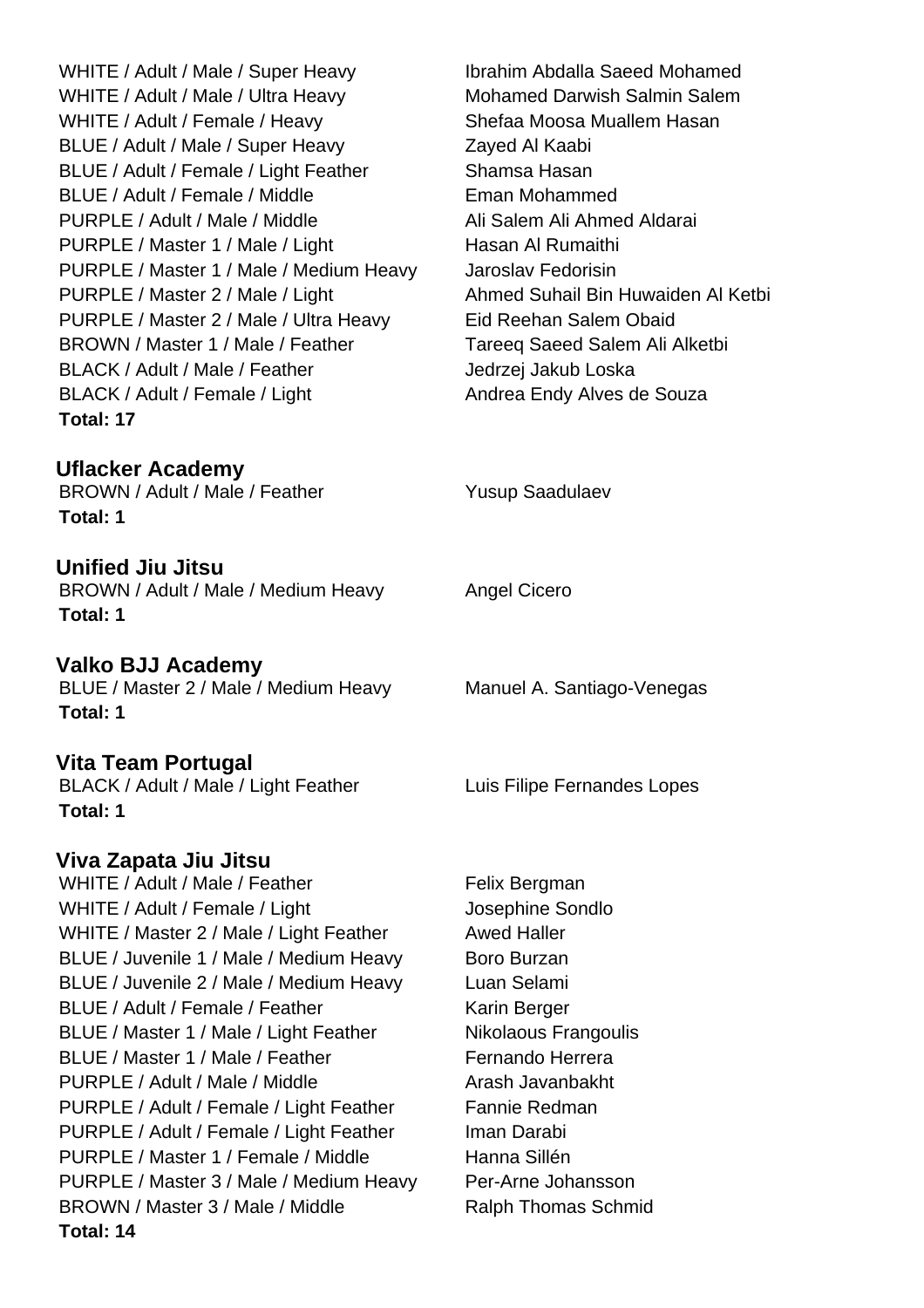# **Wajutsu Keisyukai Hearts**

BLUE / Master 1 / Male / Middle TSUNAYOSHI SHOMURA BLUE / Master 3 / Male / Feather KOJI IWASAKI **Total: 2**

# **Waza**

WHITE / Juvenile 1 / Male / Light Damiano Durante WHITE / Adult / Male / Light Paschal Tropiano WHITE / Adult / Male / Heavy Mattia Tibaldi WHITE / Adult / Female / Feather Silvia Cavallaro WHITE / Master 1 / Male / Super Heavy Pablo Uguccioni WHITE / Master 2 / Male / Light Feather Davide Fazio WHITE / Master 2 / Male / Medium Heavy Luis Antonio Ravizza BLUE / Master 1 / Male / Light Feather Simone Aresta BLUE / Master 3 / Male / Middle Giorgio Gastaldi PURPLE / Adult / Male / Feather Tiziano Debenedetti PURPLE / Master 1 / Female / Middle Rita Tana BROWN / Master 2 / Male / Middle Igor Ercole **Total: 12**

# **Werdum Combat Team Spain**

WHITE / Adult / Male / Light Pablo Estepa WHITE / Adult / Male / Middle Lekke Alexandre WHITE / Adult / Female / Feather DIMITRA MINDRINOU WHITE / Adult / Female / Feather Nadira MIGAUD BLUE / Adult / Male / Feather Abdelkader Rismi Alaoui BLUE / Adult / Male / Light Markel Mtz de Albeniz Ruiz BLUE / Adult / Male / Heavy Alvaro Rodriguez Márquez BLUE / Master 1 / Male / Light bodelon richard BLUE / Master 1 / Male / Light Roberto Vagner Silva BLUE / Master 1 / Male / Ultra Heavy Patrick Bayemi PURPLE / Adult / Male / Light HECTOR SEPULVEDA PALMA PURPLE / Adult / Male / Light quentin verger BLACK / Master 1 / Male / Middle Valdir Oliveira Linhares **Total: 13**

**Willcox Team** BLACK / Adult / Male / Light Feather Gabriel Willcox Furley **Total: 1**

# **WING BJJ**

WHITE / Adult / Male / Light Alejandro Díez Moldes WHITE / Adult / Male / Light David Albalate Burdeus WHITE / Adult / Male / Medium Heavy Pablo García Rodríguez WHITE / Master 2 / Male / Light Feather Andreas Loch WHITE / Master 2 / Male / Feather Constantino Onis Lorenzo WHITE / Master 2 / Male / Heavy Nikolay Dimitrov

WHITE / Adult / Male / Middle MIGUEL ANGEL GARCIA FERNANDEZ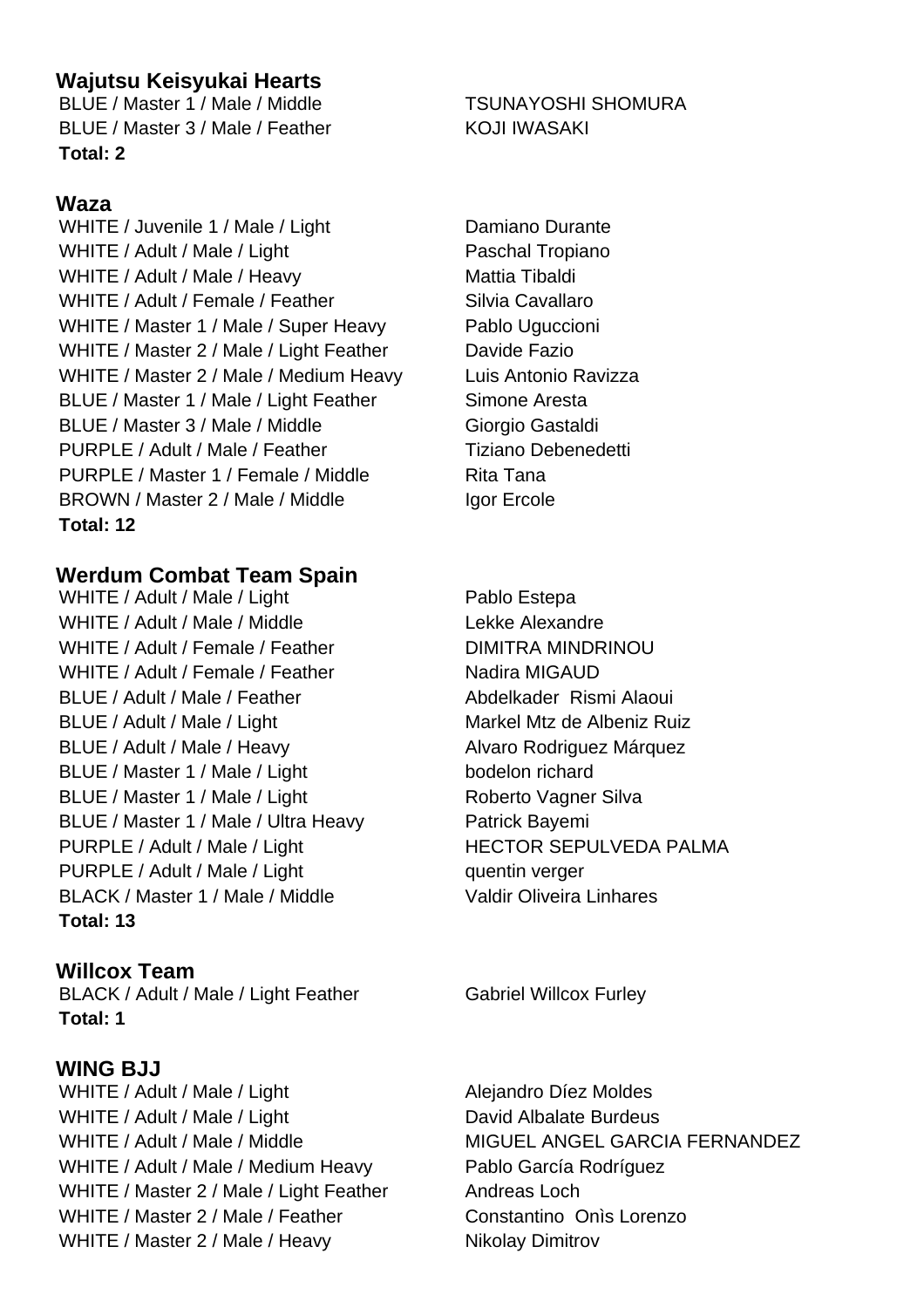BLUE / Adult / Male / Feather Jose Vicente Gil Boix BLUE / Adult / Male / Light Acoidan Cruz Lopez BLUE / Master 1 / Male / Rooster IVAN GONZALEZ RODRIGUEZ BLUE / Master 1 / Male / Middle Antonio Mesa Garcia BLUE / Master 1 / Male / Medium Heavy | nigo Zarrabeitia Aristondo BLUE / Master 1 / Male / Medium Heavy Rodulfo Santorum perez BLUE / Master 2 / Male / Light Feather ALEJANDRO ALVAREZ GARCIA BLUE / Master 2 / Male / Medium Heavy Marc Gehret BLUE / Master 3 / Male / Middle Juan arsenio garcia garrido BLUE / Master 3 / Male / Middle PABLO JOSE DIAZ DELGADO BLUE / Master 4 / Male / Feather MANUEL PELAEZ DIEZ PURPLE / Adult / Male / Medium Heavy Héctor Agost Albiol PURPLE / Master 2 / Male / Middle Jonathan De Abajo Gonzalez PURPLE / Master 4 / Male / Medium Heavy José Serral López BROWN / Master 2 / Male / Medium Heavy JOSEP FLORIDO IBAÑEZ BROWN / Master 3 / Male / Middle youssef sahim BLACK / Master 1 / Male / Middle Jorge Carlos Lafuente Fernández BLACK / Master 3 / Male / Medium Heavy Jose Beltran Martinez **Total: 25**

#### **WinnerJJ**

BLUE / Master 1 / Male / Super Heavy Gabriel de Farias Prestes **Total: 1**

#### **Xande Jiu Jitsu**

WHITE / Adult / Male / Light Duminica Stefan WHITE / Adult / Male / Light Mocanu Alexandru **Total: 2**

## **Yamasaki Academy Gothenburg**

WHITE / Adult / Female / Light Sandra Buder BLUE / Adult / Male / Medium Heavy Niclas Sjoquist BLACK / Adult / Male / Light Simon Pilo Stylin **Total: 3**

#### **Yamato Milano**

WHITE / Adult / Female / Feather VIRGINIA DE VEGA BLUE / Master 1 / Female / Light Feather Cristina Catalfamo PURPLE / Master 1 / Male / Light Feather Simone Auricchio PURPLE / Master 2 / Male / Medium Heavy Eric Bydairk BROWN / Master 2 / Male / Middle Giuseppe Chiapparino BROWN / Master 3 / Male / Light cristian de maio **Total: 6**

#### **Yaware**

WHITE / Juvenile 1 / Male / Medium Heavy Detemmerman Amaury PURPLE / Master 3 / Male / Medium Heavy Jean Francois verdoncq **Total: 2**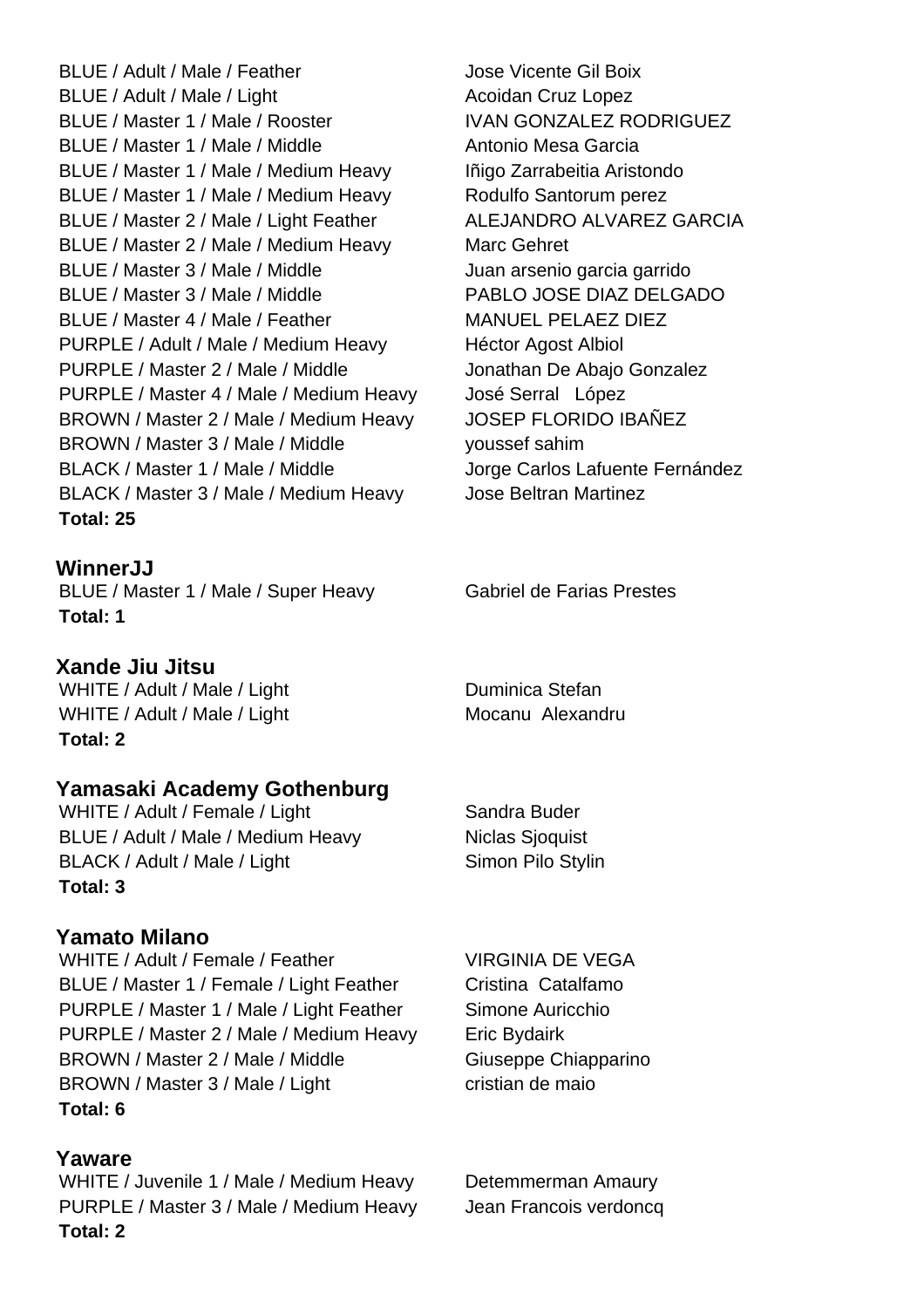## **Yemaso Brazilian Jiu Jitsu**

**Total: 1**

# **Yogui Brazilian Jiu Jitsu Academy**

WHITE / Adult / Male / Light Stian Lillelid PURPLE / Adult / Male / Heavy Kacper Bergunda **Total: 2**

#### **Z1 Angola**

WHITE / Juvenile 1 / Male / Medium Heavy Victor Hugo Arcanjo Dos Santos WHITE / Master 2 / Male / Feather Leith Robert Michie BLUE / Juvenile 2 / Male / Middle Mohamed Omar de Sousa Diaouga BLUE / Adult / Male / Light Rui Miguel Castro e Silva BLUE / Master 1 / Male / Medium Heavy Emanuel Lopes PURPLE / Master 2 / Male / Light Flavio Cardoso **Total: 6**

## **Zé Mario Team**

BLACK / Adult / Male / Feather Bruno Emanoel M. de Oliveira **Total: 1**

## **Zenith BJJ**

WHITE / Adult / Male / Feather Lukas Kryzius WHITE / Adult / Male / Light NIKOLAOS PISPAS WHITE / Adult / Female / Feather Camila Caori Taguchi WHITE / Master 2 / Male / Medium Heavy Georgios Stamelos WHITE / Master 2 / Male / Medium Heavy Marcin Menderski BLUE / Juvenile 2 / Male / Medium Heavy Gniewomir Wisniewski BLUE / Adult / Male / Light Todor Zhelyazkov BLUE / Adult / Male / Medium Heavy Konstantin Tsvetanov BLUE / Adult / Male / Ultra Heavy Yanik Kumbaski BLUE / Adult / Female / Middle Monika Markowska BLUE / Master 1 / Male / Medium Heavy Konstantinos Sotiropoulos BLUE / Master 1 / Male / Medium Heavy Yonko Kamburov BLUE / Master 1 / Male / Super Heavy Kristian Spasov BLUE / Master 2 / Male / Middle konstantin atanasov PURPLE / Adult / Male / Light Renato Forasieppi Alves Canuto PURPLE / Adult / Male / Light Wojciech Zygadlo PURPLE / Adult / Male / Middle Artur Szymanski PURPLE / Adult / Male / Ultra Heavy Evangelos Moumtzis PURPLE / Master 1 / Male / Medium Heavy Ivan Milchev PURPLE / Master 2 / Male / Super Heavy Hristo Dishev Hristov BROWN / Adult / Male / Feather Rafael Costa Suzuki BROWN / Adult / Male / Middle Filip Sadowski BROWN / Master 1 / Male / Heavy Radoslaw Piotr Senger BLACK / Adult / Male / Feather Gabriel Marangoni de Oliveira BLACK / Adult / Male / Light Paulo Henrique Alves da Silva

BLACK / Master 1 / Male / Light Marcos Alejandro Pagliere - Torregrosa